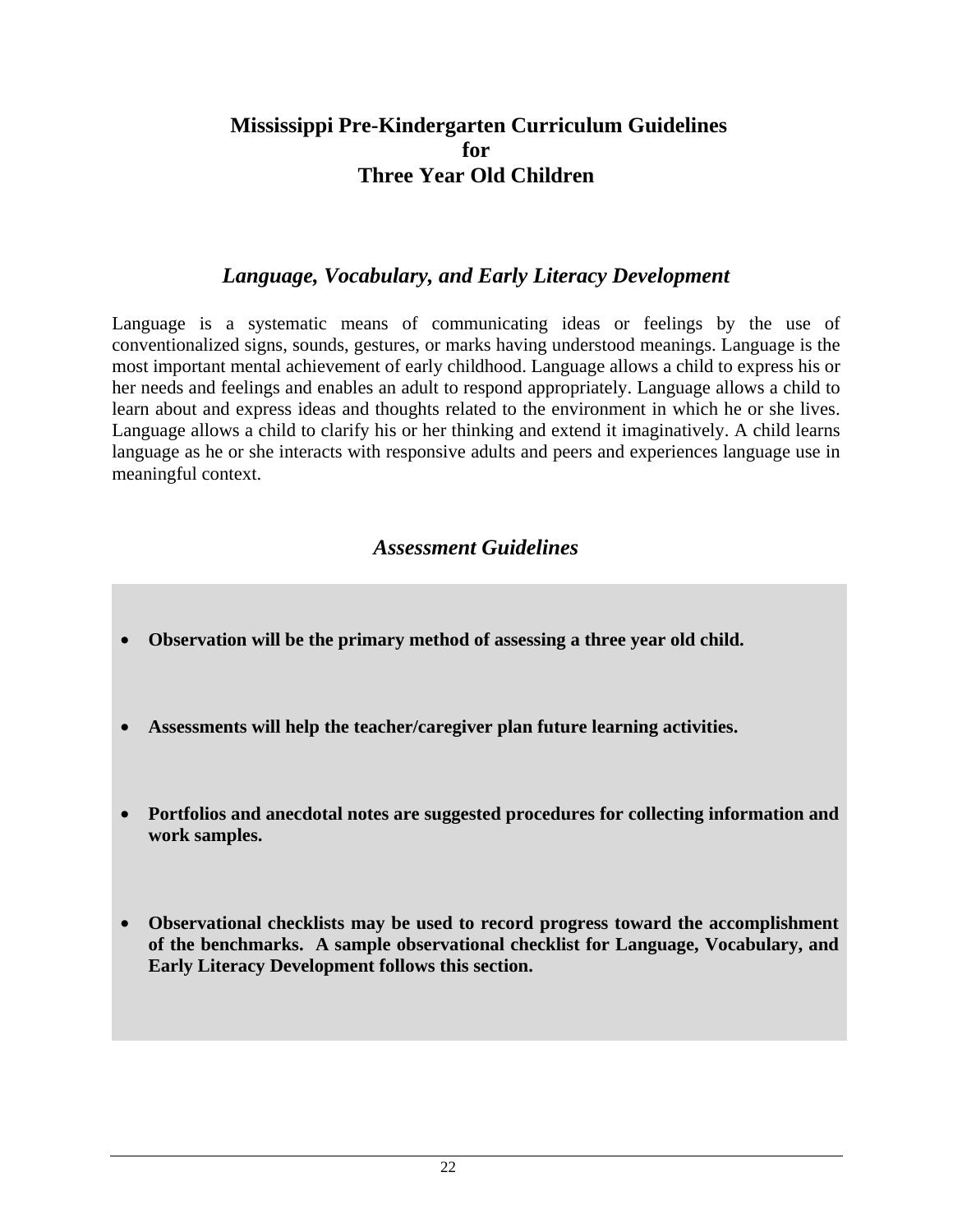# **Mississippi Pre-Kindergarten Curriculum Guidelines for Three Year Old Children**

## **Benchmarks and Expectations**

# *Language, Vocabulary, and Early Literacy Development*

**Note: The benchmarks are printed in bold and numbered. The expectations are numbered to match the benchmarks. The numbers are provided for clarity and do not reflect the order in which the benchmarks should be taught.**

#### **1. Exhibits developmentally appropriate receptive language**

- 1.1 Listens to others with understanding (particularly in one-on-one situations)
- 1.2 Listens attentively to a short story and especially to stories about himself or herself
- 1.3 Recognizes environmental sounds
- 1.4 Listens to music and the sounds produced by musical instruments
- 1.5 Understands and follows simple one or two step directions

#### **2. Exhibits developmentally appropriate oral language for communication purposes**

- 2.1 Shows an increase in vocabulary with the majority of words spoken being understood by the teacher/caregiver
- 2.2 Identifies common objects and pictures
- 2.3 Uses language to express actions
- 2.4 Uses language to express emotions and ideas
- 2.5 Uses language to recall a sequence of events
- 2.6 Becomes aware of the structure of the language

#### **3. Demonstrates phonological awareness**

- 3.1 Recognizes sound patterns and can repeat them
- 3.2 Sings short songs and repeats portions of simple rhymes

#### **4. Demonstrates an awareness of print**

- 4.1 Turns pages of a book, looking at each page and picture
- 4.2 Tells a story following the pictures in a book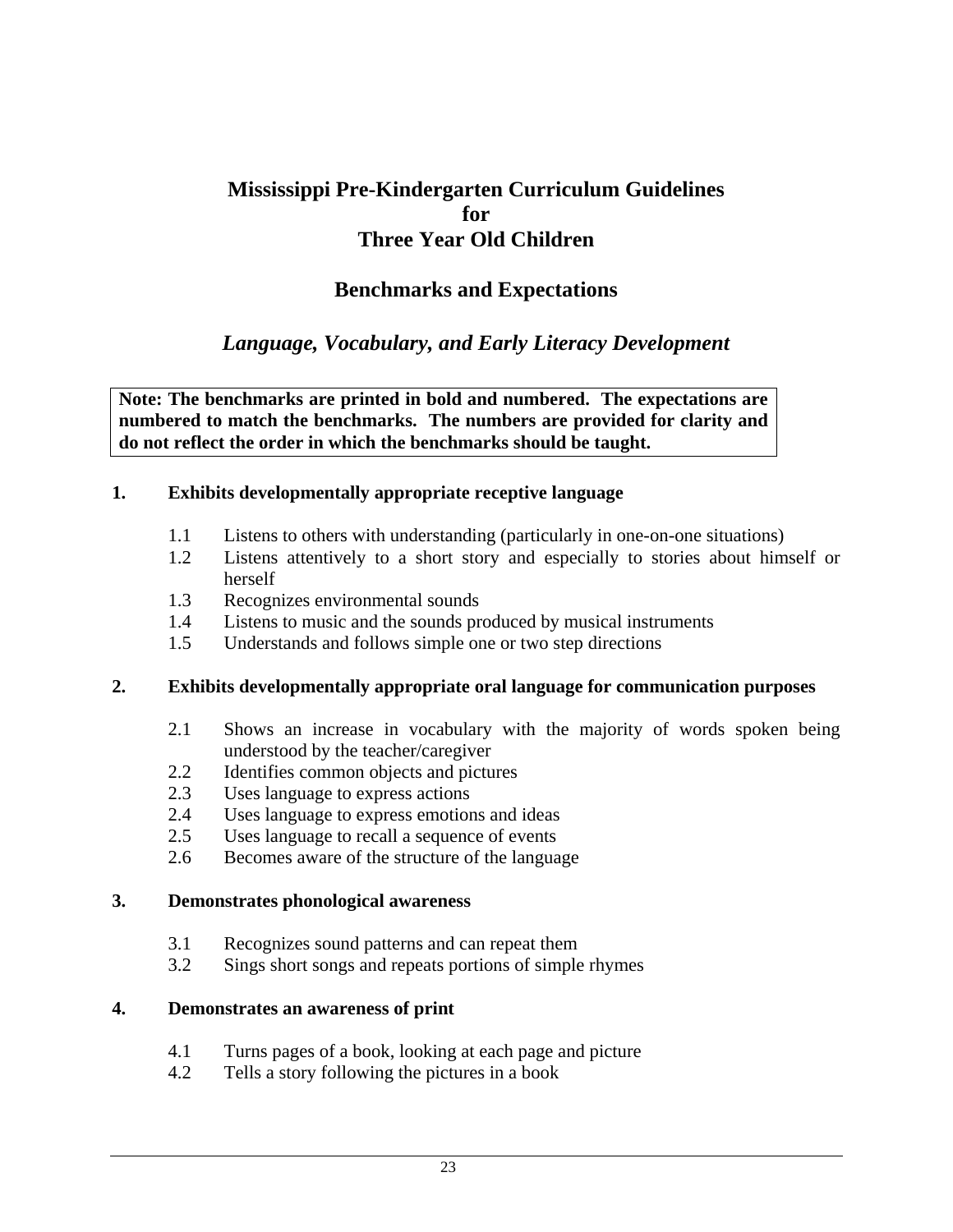| <b>Benchmark</b>                                           | <i><b>Expectation</b></i>                                                                            |
|------------------------------------------------------------|------------------------------------------------------------------------------------------------------|
| Exhibits developmentally appropriate<br>receptive language | 1.1<br>The child listens to others with<br>understanding (particularly in one-on-one<br>situations). |

- Structure a learning environment where talking and listening can occur. Spend time listening and talking with the child. Model good listening skills. Listen carefully to the child as he/she expresses wants, needs, concerns, and achievements. When an adult listens, the child will be encouraged to talk more. When the adult listens, the adult also teaches the child to listen. Listening is one of the primary ways children learn.
- Provide many opportunities for language practice. Model language at the developmental level of the child. Extend what the child says. *Example:* Benji points to a picture of a puppy barking and repeats "brown puppy." The teacher extends Benji's vocabulary by saying, "The brown puppy is barking." Encourage conversation by asking "real" questions. *Example:* "Do you have a puppy? Tell me more about your puppy."
- Provide listening opportunities by explaining the procedures or steps involved in completing an activity. Explain and talk about an activity before expecting the child to follow directions.
- Support the child in verbal situations by setting necessary limits and appropriate controls so that the child does not dominate group discussions or peer interactions. *Example:* "Hardy, I enjoyed hearing your story. I want to hear Katherine's story now. Come and sit with me while we listen."
- Encourage the child in play to listen attentively to comments and suggestions of others. Redirect thinking when necessary. *Example:* "Ty, where else can you play with the truck? If you put it on top of Heather's block house, the house will fall down."
- Discuss differences of opinions. *Example:* The teacher says, "Steve, listen to the pretty music." Steve replies, "I do not like the way the music sounds." The teacher then encourages the child to say more. "Steve, tell me what kind of music you like."
- Practice making sentences with the child. Start a sentence similar to this one. "I like big fluffy \_\_\_\_" and fill in the blank. Take turns making sentences with the child. *Example:* "I like big fluffy pillows." "I like big fluffy towels." Then make silly sentences together. "I like big fluffy soap!" "I like big fluffy books!"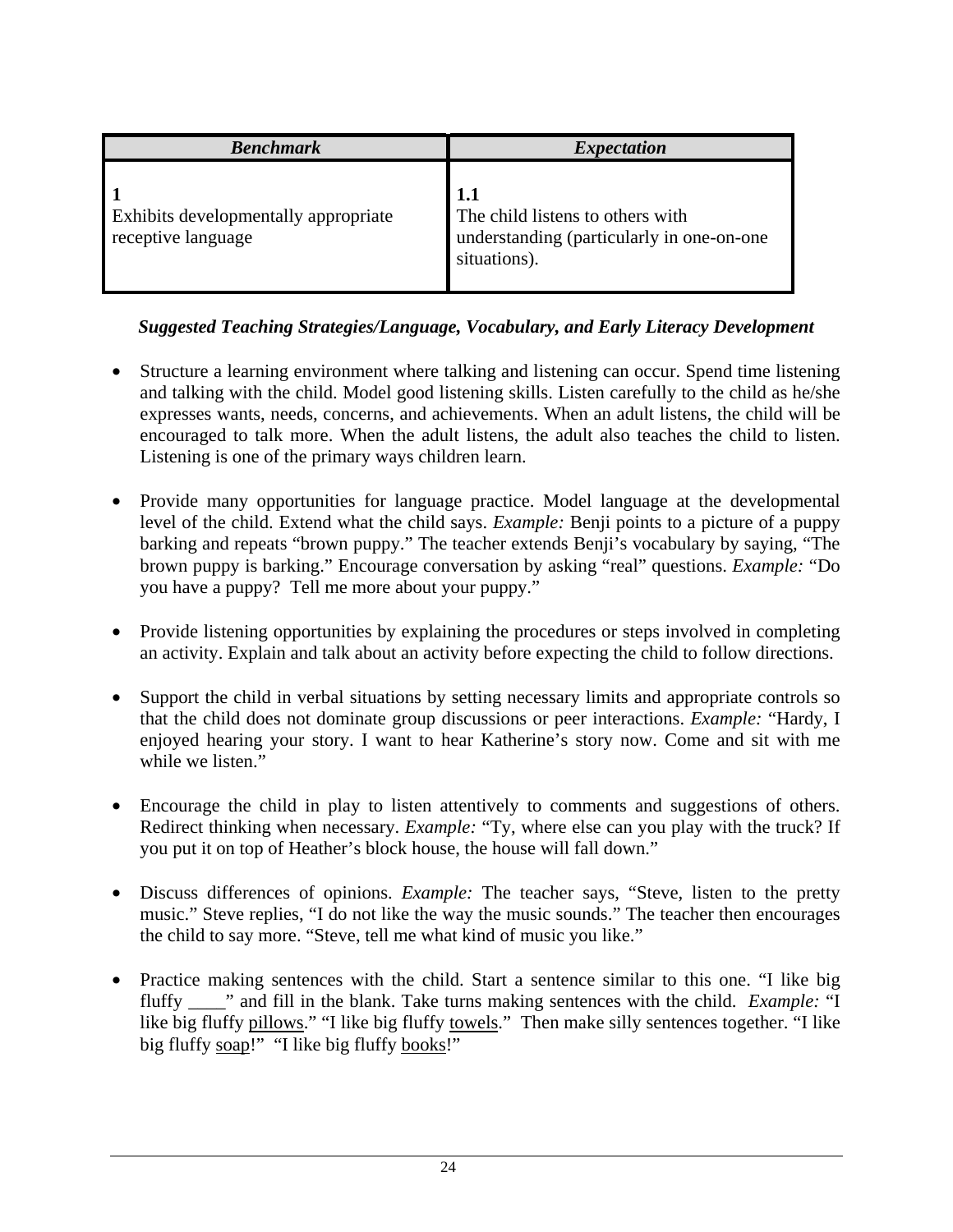- Invent nonsense sentences and ask the child to tell you what is "funny or odd" about them. *Example:*
	- ® I brushed my teeth with a hairbrush.
	- ® I ate my cereal from a glass.
	- ® I washed my hands with sugar.
	- ® I painted pictures with a hammer.
- Model saying "hello" in different languages. Encourage the child to greet others using the new words during daily/weekly activities.

| Hello         | English  |
|---------------|----------|
| Ciao          | Italian  |
| Hola          | Spanish  |
| <b>Shalom</b> | Hebrew   |
| Guten tag     | German   |
| Allo          | Russian  |
| Moshi         | Japanese |

• Describe a few of your favorite foods and places to eat. Allow time for the child to tell you about his/her favorite foods and places to eat. Recite and act out the chant below: *A Pizza Hut*

A Pizza Hut, A Pizza Hut *(Make a triangle with arms)* 

Kentucky Fried Chicken *(Flap arms like wings)* 

and a Pizza Hut! *(Make a triangle with arms)* 

McDonald's, McDonald's *(Make "M" in air)* 

Kentucky Fried Chicken *(Flap arms like wings)* 

and a Pizza Hut! *(Make triangle with arms)*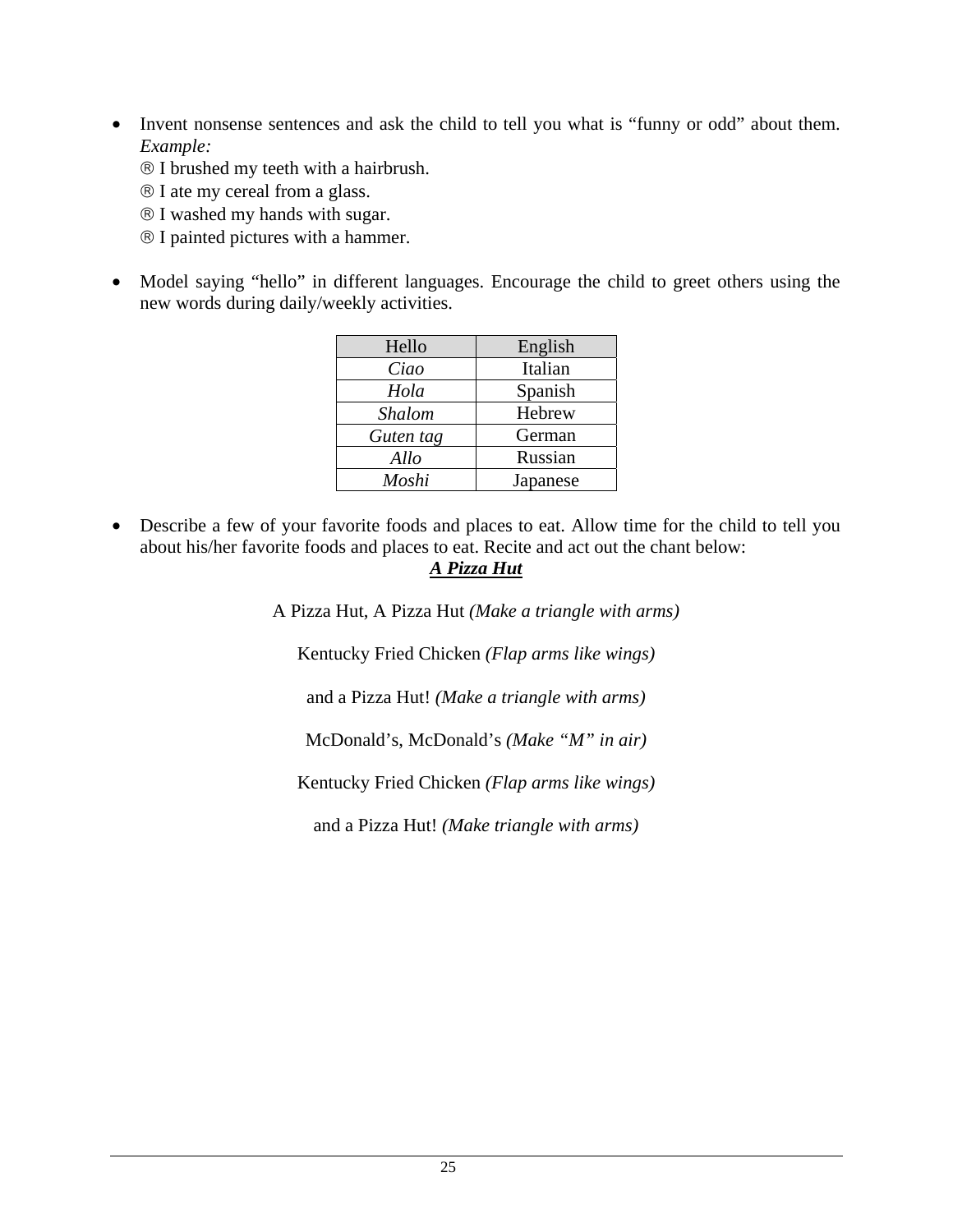| <b>Benchmark</b>                                           | <i>Expectation</i>                                                                                              |
|------------------------------------------------------------|-----------------------------------------------------------------------------------------------------------------|
| Exhibits developmentally appropriate<br>receptive language | 1.2<br>The child listens attentively to a short story<br>and especially to stories about himself or<br>herself. |

- Read aloud at least three books a day. Read and become familiar with the book before reading to the child. Reading aloud helps the child develop language, vocabulary, listening, and literacy skills that prepare him/her to understand the written word. Read books with repeated phrases and short rhyming sentences. Read short stories, big books, picture books, and large print storybooks during circle time, one-on-one time, and/or in small groups. Read the *same* book often. Keep the old, familiar books while slowly adding a variety of new books. It takes months of reading and rereading for a book to become a favorite. Read slowly, and with a smile or a nod, let the child know you appreciate his/her participation. Place a variety of books in all learning centers so that the child can reach them easily. *Note: Refer to the list of read aloud books provided in the Resource Section in Appendix C.*
- Read a short book substituting the child's name for a character in the story. Stop at appropriate places in the story and encourage the child to talk about what you have read.
- Ask the child's parents to send a photo of the child to display in the class. Allow the child to dictate a story about the picture. Print the story the child dictates on paper. Display the picture and the story at the child's eye level.
- Create a big book using children's baby pictures. Feature each individual child on a page. Read the book during circle time using the repetitive line, "Baby, Baby, who do you see? I see (Mary) looking at me!"
- Validate the child's home and parents by listening to and repeating stories about his/her family. Listen closely when the child speaks. Be enthusiastic and responsive.
- Write the child's words on paper as he/she dictates a personal story. If you do not understand a part of the story, ask the child to explain. This activity will help the child understand the relationship between the speaker and listener and author and reader.
- Tell or read a short story and have the child make up his/her own title or name for the story.
- Encourage the child to tell you stories about what happens in his/her family on special days such as holidays, birthdays, and family events.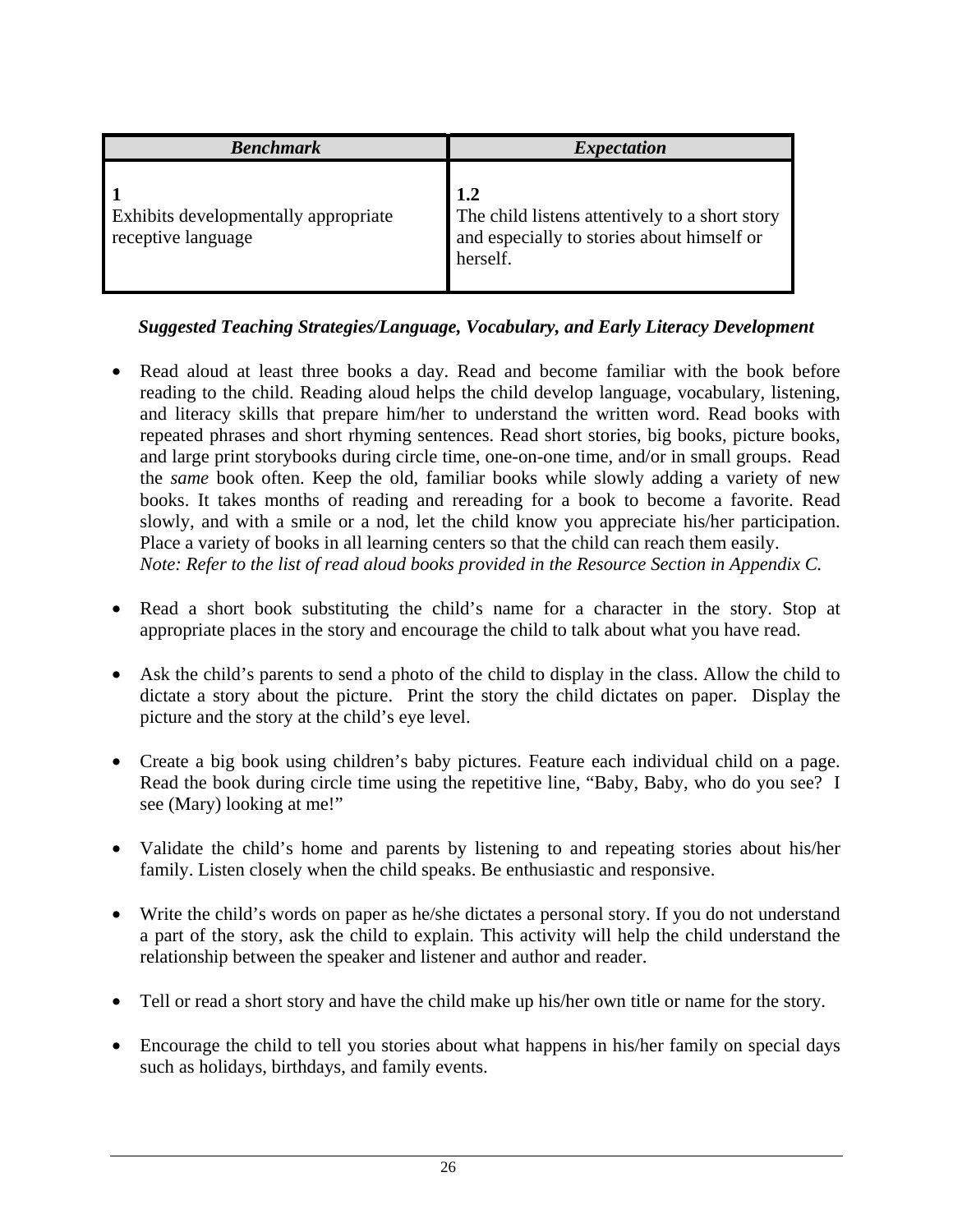- Reminisce about when you were a child. Tell the child stories about your family and friends. Encourage the child to tell stories about his/her family and friends. It is important for the child to know that stories often describe real people and real events. Telling personal stories also enables the child to hear new words and experience the beauty and rhythm of language.
- Create a new version of an old fairy tale with the child. Act out the tale using available stuffed animals (e.g., The Green Frog and The Three Elephants).
- Read a familiar story with the child and ask questions about the characters in the story. *Example:* "What did Goldilocks look like? What kind of a person was she?"
- Ask the child's parents to send a recent photograph(s) of the child. Encourage the child to tell you about his/her picture(s). Display the photograph(s) in the classroom at the child's eye level.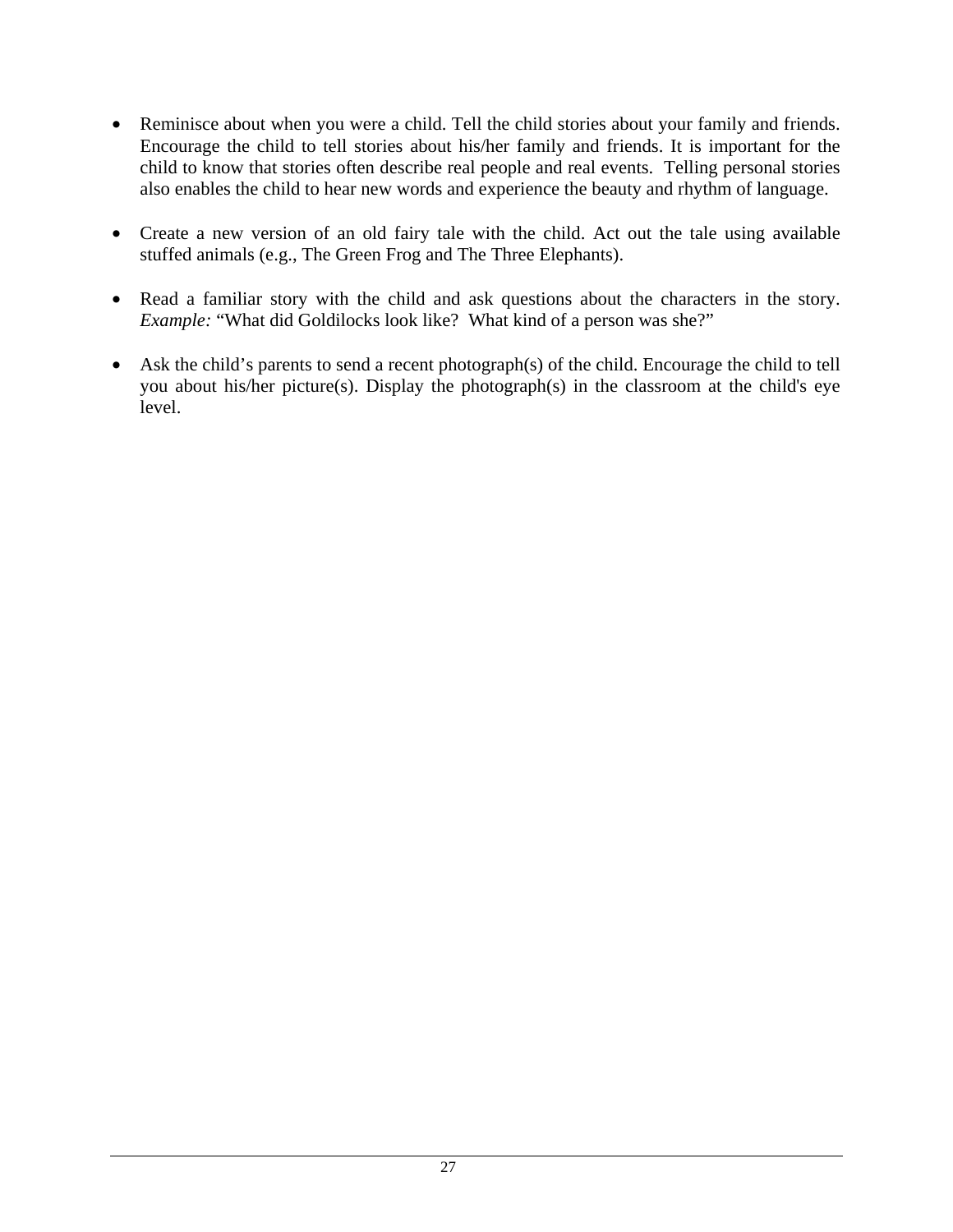| <b>Benchmark</b>                                           | <i>Expectation</i>                                   |
|------------------------------------------------------------|------------------------------------------------------|
| Exhibits developmentally appropriate<br>receptive language | 1.3<br>The child recognizes environmental<br>sounds. |

- Read *The Listening Walk* by Paul Showers. Take a listening walk around the neighborhood or playground. Discuss the many sounds that the child hears.
- Take the child on a field trip to the fire station, the farm, the zoo, and/or the grocery store. Discuss the sounds heard. Encourage the child to imitate the sounds of familiar animals, equipment, or machinery. List the sounds on chart paper. Talk about how the sounds are alike and how they are different.
- Display various objects that make a sound (e.g., clock/timer or music box). Talk about each object and listen to the sound it makes. Ask the child to cover his/her eyes. While the child's eyes are closed, hide one of the objects. The child then uncovers his/her eyes and tries to locate the object by sound.
- Provide opportunities for the child to pair an animal sound with its source. Play a game in which you make an animal noise and ask the child to name the animal that makes the noise. To extend the child's vocabulary, display toy animals or animal pictures. Ask the child to talk about the featured animal. Use questions to guide the child's responses. *Example:* "What kind of animal (roars, peeps, meows, etc.)?" The child will point to the picture or toy and respond, "It is a (lion) that (roars)."
- Use a tape recorder to record a variety of familiar inside and outside sounds. *Example:* Running water, a ticking clock or timer, a dog barking, cars passing by, a washing machine, etc. Play the tape and talk about the sounds. Place the recorder and tape in the listening center and encourage independent listening.
- Play a simple game of pretending to sleep and to wake up when you hear a bell ring. Take turns with the child being the sleeper and the bell ringer.
- Ring a bell. Have the child raise his/her hand every time he/she hears the bell ring and lower his/her hands when the bell stops ringing.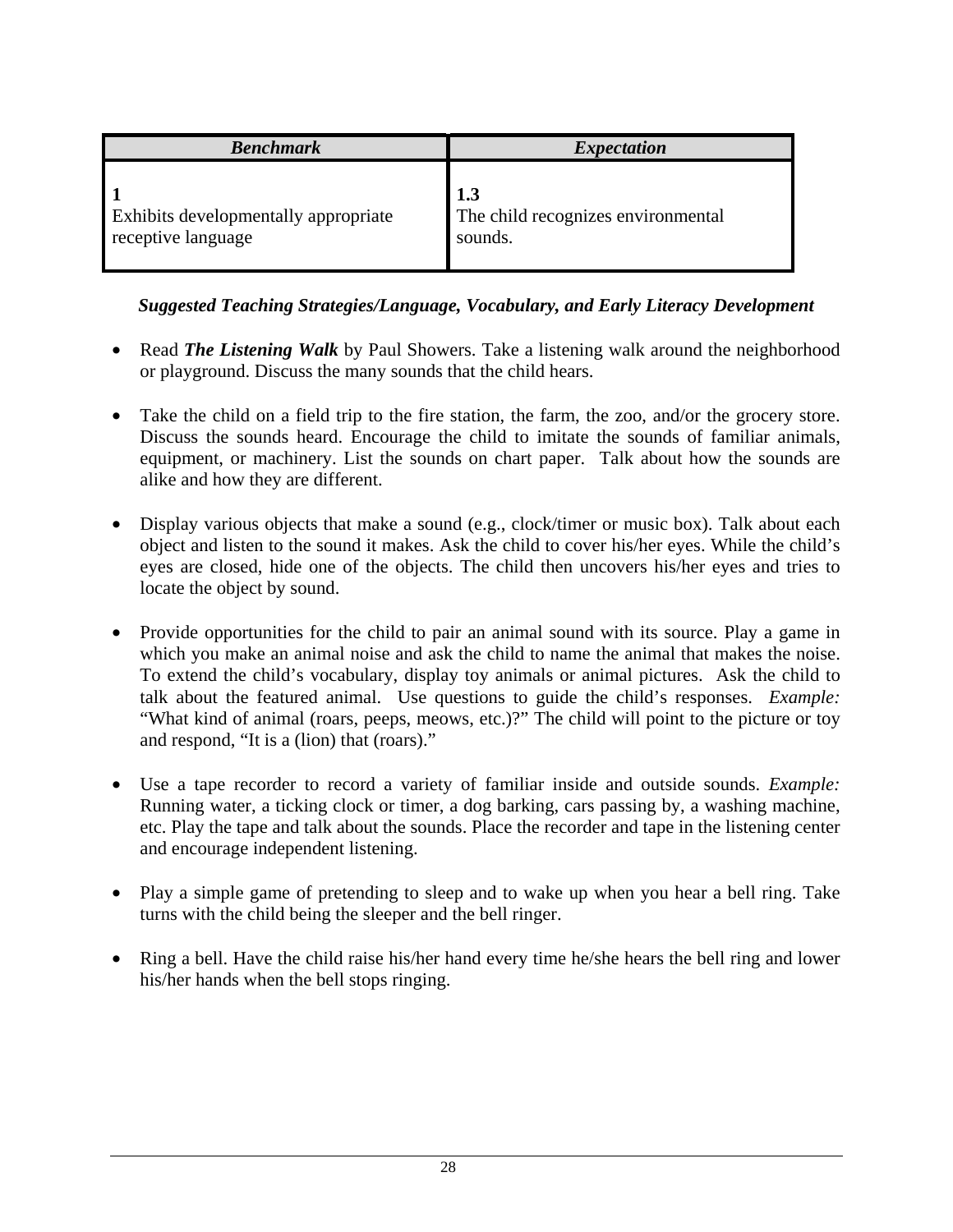| <b>Benchmark</b>                                           | <i>Expectation</i>                                                                   |
|------------------------------------------------------------|--------------------------------------------------------------------------------------|
| Exhibits developmentally appropriate<br>receptive language | 1.4<br>The child listens to music and the sounds<br>produced by musical instruments. |

- Provide a variety of instrumental music at the listening station/center to be used individually or in small groups. Provide musical selections that are diverse in style and tradition such as folk, classical, jazz, and those typical of the child's culture.
- Provide musical choices that are fast/energetic or slow/calming so that the child may choose music to fit his/her mood.
- Musical instruments (or any type of noisemaker) may be taken outdoors for the child to enjoy trying out various sounds and to have parades and shows. Provide materials for the child to create instruments such as drums, rhythm sticks, cymbals, kazoos, tambourines, bells, shakers, and rattles.
- Invite local high school band and/or orchestra students to visit the classroom and provide an instrument "show and tell" for the children.
- Provide music that has alternate volume levels. Pass out rhythm sticks, wooden spoons, or shakers. Have the child tap the sticks or spoons in rhythm to the music. Have the child place the rhythm sticks or spoon on the floor. Talk about places in the music that are loud and/or soft. Ask the child to clap and/or tap loudly or softly in response to the music.
- Play and dramatize the musical story of *Peter and the Wolf* composed by Sergei Prokofieff. *(The book and audiotape can be found at your local library.)*
- Using two instruments, such as a bell and a drum, instruct the child to walk when he/she hears the bell and to stop when he/she hears the drum.
- Play classical music to calm the child or to signal nap time.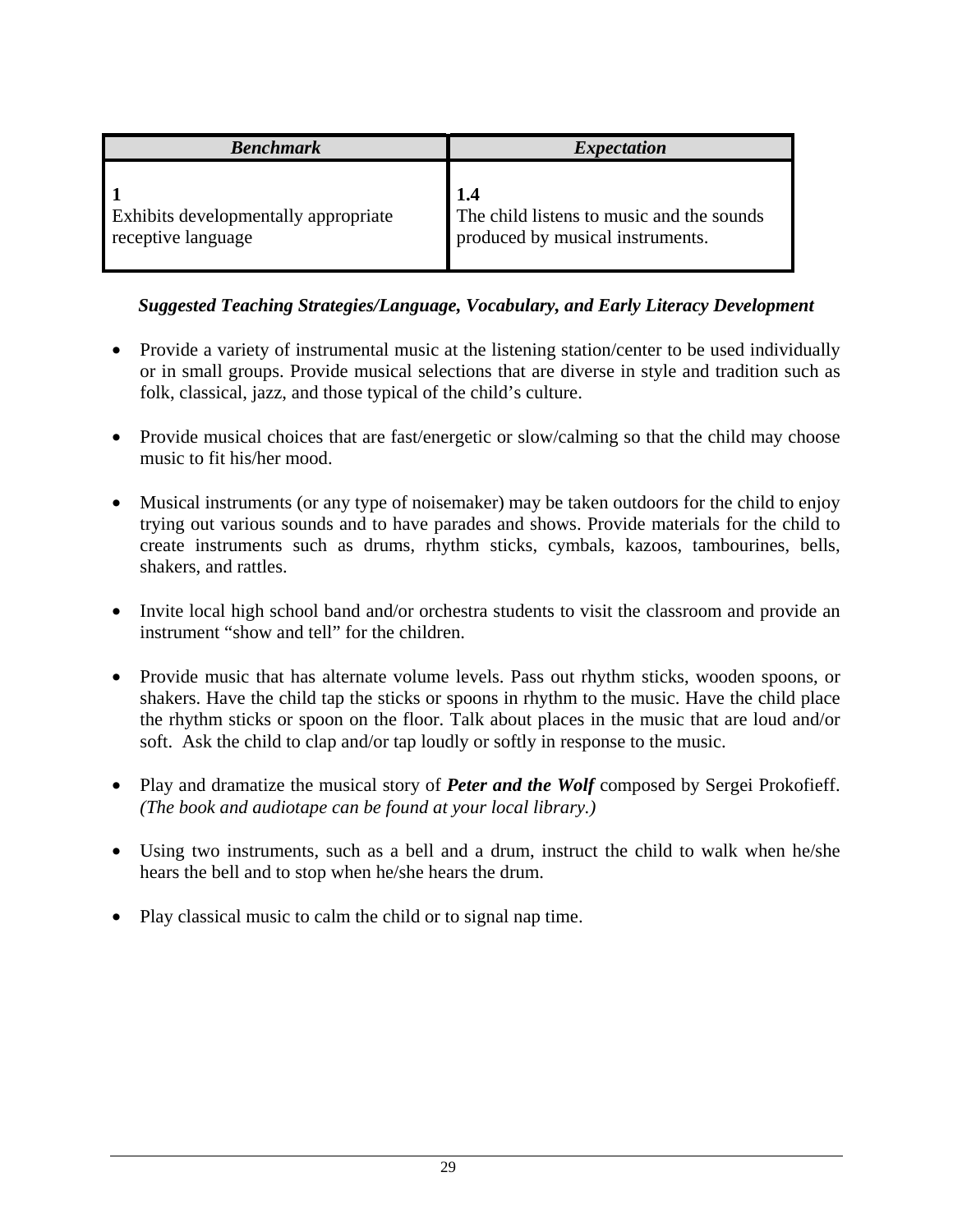| <b>Benchmark</b>                                           | <i>Expectation</i>                                                             |
|------------------------------------------------------------|--------------------------------------------------------------------------------|
| Exhibits developmentally appropriate<br>receptive language | 1.5<br>The child understands and follows simple<br>one or two step directions. |

- Model simple one step directions before expecting the child to follow directions. *Example:* "Henry, hang your coat on the coat rack." Model hanging the child's coat. Gradually increase the steps in the directions. *Example:* "Henry, hang your coat on the coat rack and go sit on the carpet."
- Play games with the child which require listening to directions. Tell the child, "I brought a special friend, Justin (a toy animal), to meet you today." Introduce yourself to the toy animal using your name. "Justin, my name is Mrs. Truesdell." Give the toy to the child and instruct the child to tell the animal his/her name. Encourage the child to say, "Justin, my name is \_\_\_." If the child is unable to respond or makes no response, let the child whisper his/her name into the toy animal's ear while you say the name for the child.
- Seat the children in a circle and place an empty chair in the middle. Give specific directions to the children. *Example:* "I want everyone wearing the color red to come to the center of the circle and walk around the empty chair until I say STOP." Repeat instructions using various colors or movements.
- Provide opportunities for following directions while playing games with the child. Explain that questions will be answered using thumbs instead of voices. The child will hold thumbs up if the answer is "yes" and thumbs down if the answer is "no." Include silly questions (e.g., "Does a cow give apple juice?" or "Did you row an airplane to the school/center today?")
- The children will follow the leader and respond spontaneously through movement. The leader repeats, "Everyone do this, do this, do this (action). Everyone do this just like me." Provide an opportunity for each child to be the leader.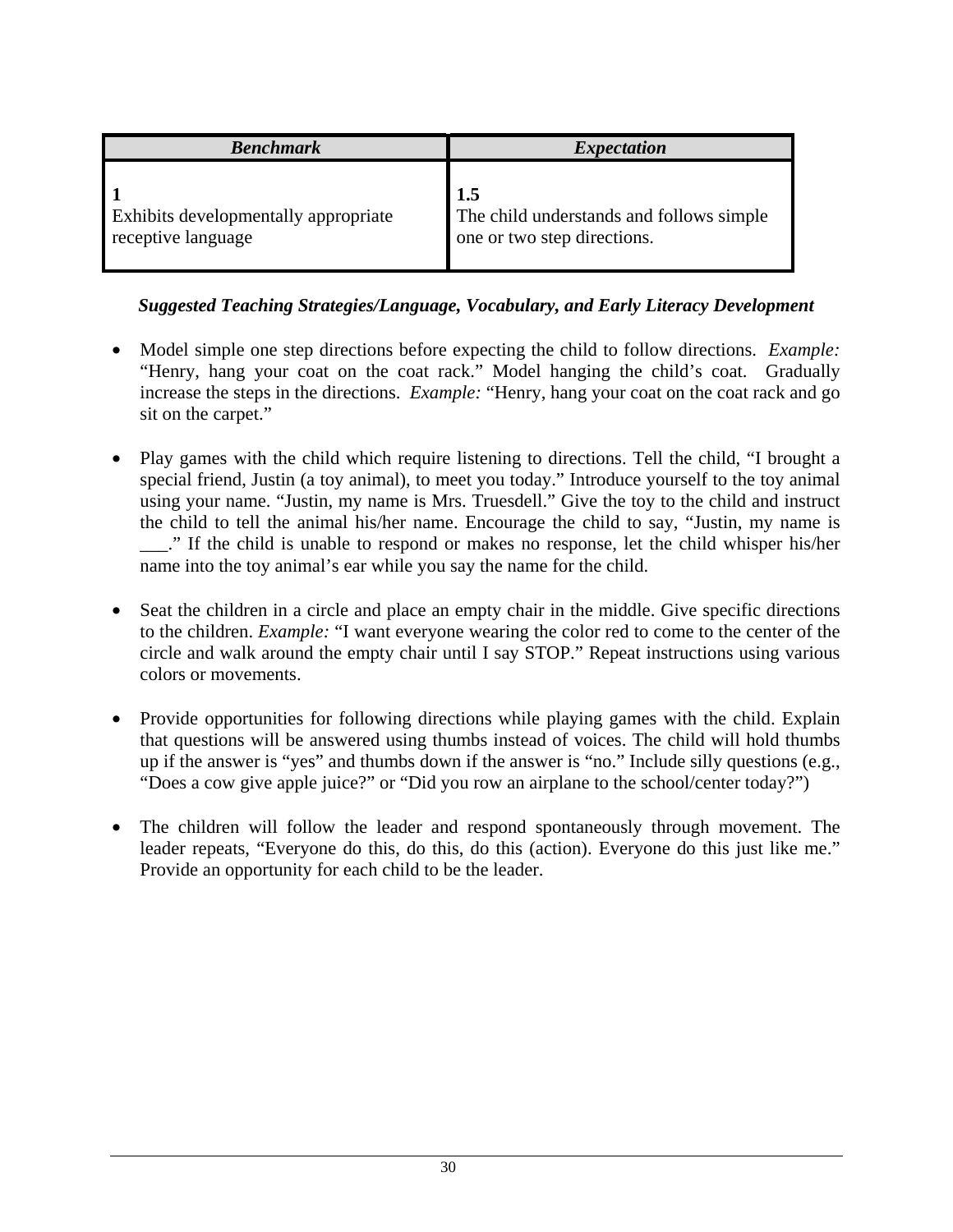| <b>Benchmark</b>                                                                 | <i>Expectation</i>                                                                                                                  |
|----------------------------------------------------------------------------------|-------------------------------------------------------------------------------------------------------------------------------------|
| Exhibits developmentally appropriate oral<br>language for communication purposes | 2.1<br>The child shows an increase in vocabulary<br>with the majority of words spoken being<br>understood by the teacher/caregiver. |

- Toss or roll a ball to the child during inside or outside play. Have the child repeat his/her name when catching the ball. Complete the activity using the child's first name, last name, or first and last names.
- Model language for the child by orally labeling activities and objects encountered during the day. Use hand and facial expressions to increase the number of meaning cues the child receives. Slowly and clearly add any new information that will enhance the child's learning experience and extend his/her vocabulary.
- Model words that describe needs and wants. Encourage the child to use words rather than gestures to express needs and wants.
- Encourage the child to speak in sentences of six or more words. When the child answers a question with a one-word answer, model words to extend his/her vocabulary. *Example:* The teacher says, "I like to eat pizza. What do you like to eat?" The child answers, "Ham." The teacher then says, "You like to eat ham? Ham tastes good with eggs. I like to eat ham."
- Ask the child to dictate a story about his/her favorite pet or about the pet he/she would like to have. Transcribe the story onto paper, then let the child illustrate. Encourage the child to "read" the story to you.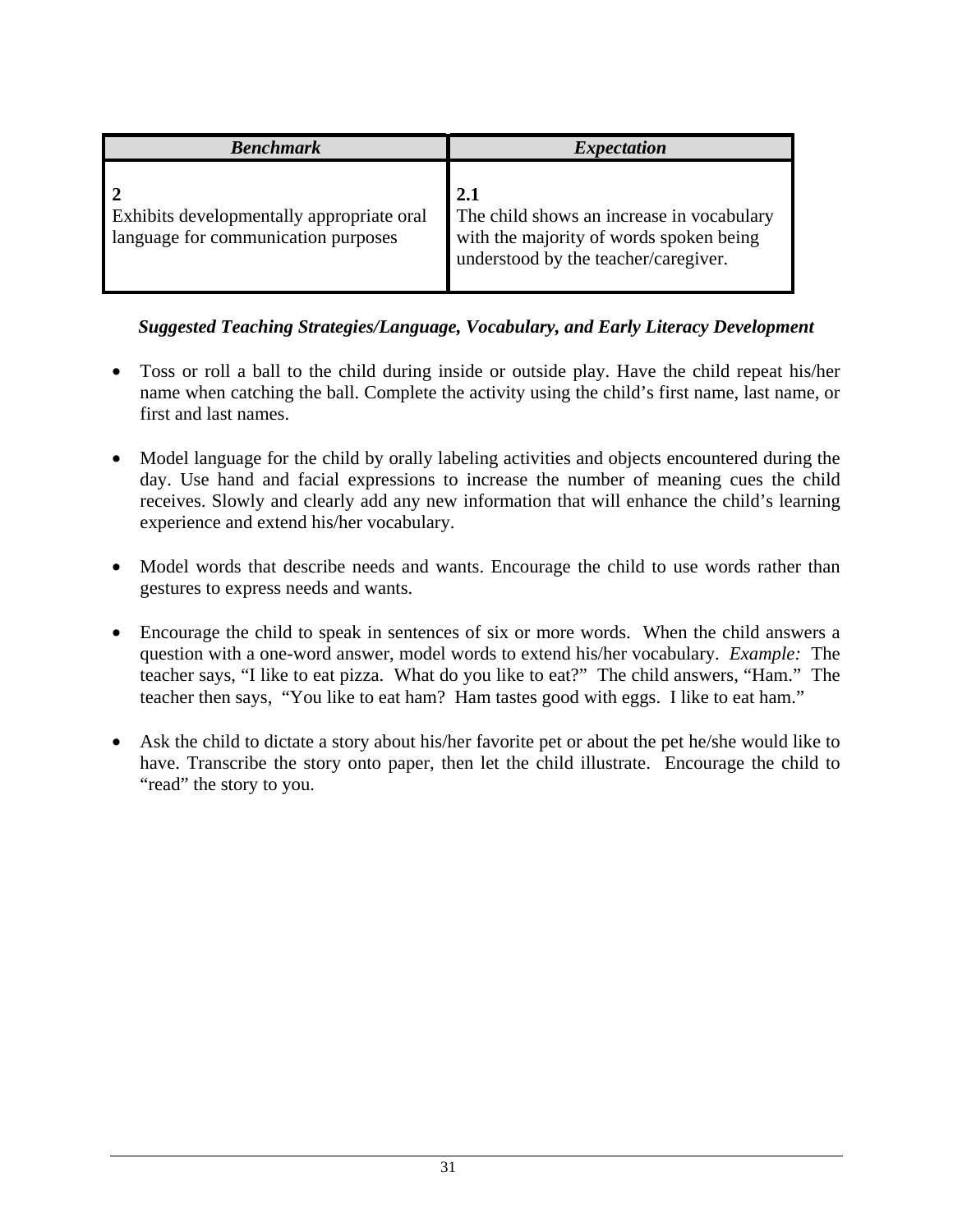| <b>Benchmark</b>                                                                 | <i>Expectation</i>                                          |
|----------------------------------------------------------------------------------|-------------------------------------------------------------|
| Exhibits developmentally appropriate oral<br>language for communication purposes | 2.2<br>The child identifies common objects and<br>pictures. |

- Label materials and objects in the classroom and call objects by the appropriate name. The child will learn new words by seeing them over and over in different contexts. Labels provide excellent opportunities to develop early word recognition.
- Collect pictures from the child's family depicting events such as the child's birthday, favorite vacations, new pets, etc. or collect photos from magazines. Have the child choose a picture and tell you something about it. Build on what the child says by scaffolding questions to extend his/her language. *Example:* "Who/What is in the picture? What is happening here? Have you ever...?"
- Provide opportunities for naming objects during daily activities such as snack time. Name food items, table utensils, etc. while preparing the midday snack. *Example:* "I have two round crackers. I have one square of orange cheese."
- Provide opportunities for the child to connect a picture to a real object. Display an object and a picture of the object. Talk about the name of the object, how the object is used, and who might use the object. Model words for the child to use in connecting the picture to the real object. *Example:* "Look at this picture. It is a picture of a teapot. This is a teapot like the one in the picture. It is blue. It has a handle and a spout. The handle makes the teapot easy to hold. The handle keeps my hand from getting too hot when I pick up the teapot. The spout is used for pouring. I use a teapot at home to boil water for making tea. Does anyone in your family use a teapot? Tell me how this person uses the teapot."
- Place a cardboard box on a table with the open end facing you. Place several objects on the table such as spoons, cups, socks, pretzels, letters, numbers, buttons, etc. Put your arm through the box and push your hand out through the flap. Show your empty hand, wiggle your fingers and say, "My hand is empty. My hand wants a pretzel. Please give my hand a pretzel." Encourage the child to give "the hand" the objects requested. Continue until all the objects on the table are gone.
- Read an animal picture book with the child. Provide corresponding animal pictures cut from magazines and encourage the child to point to the pictures and say the animal's name. Encourage book and picture exploration after reading the story.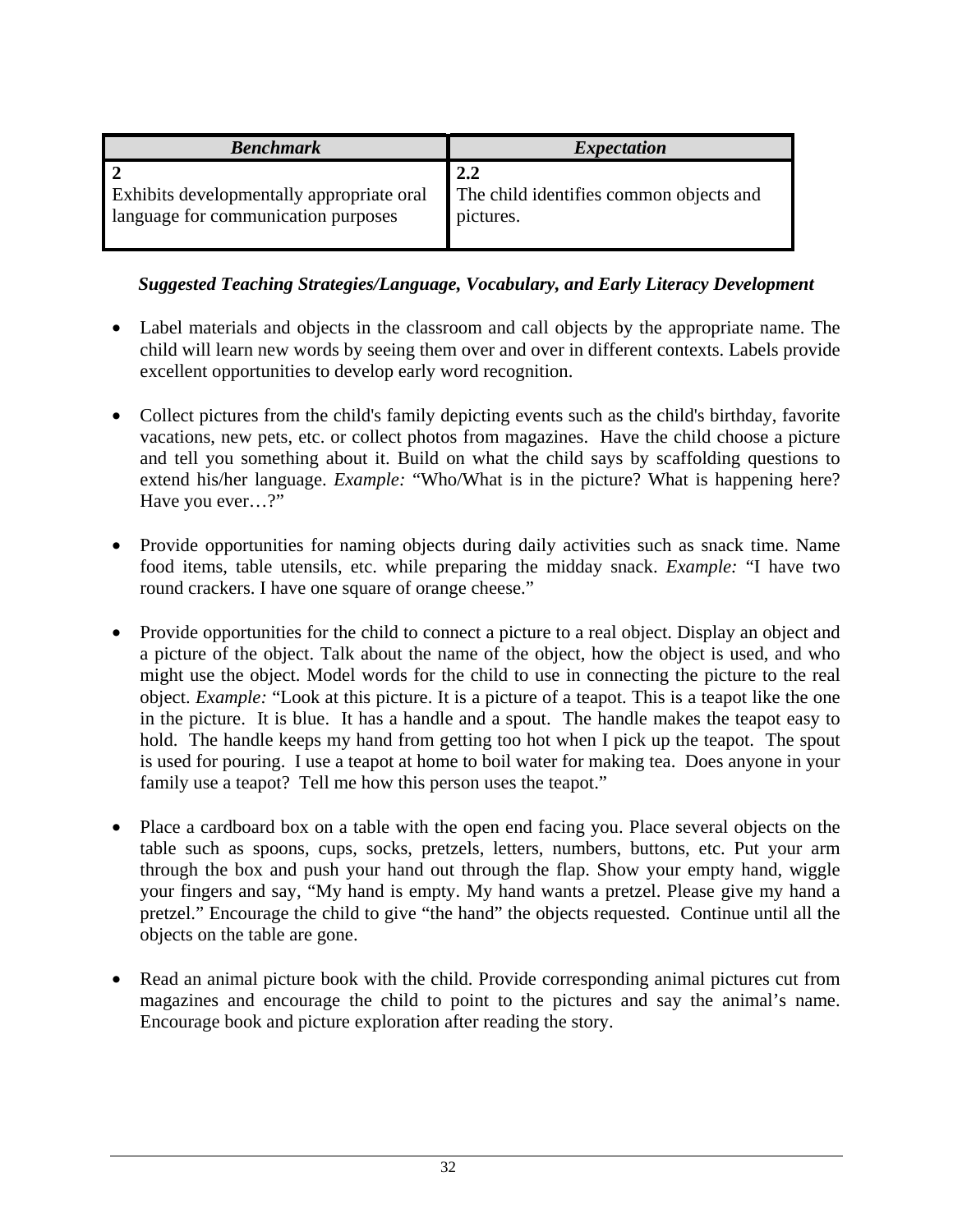| <b>Benchmark</b>                          | <i>Expectation</i>                          |
|-------------------------------------------|---------------------------------------------|
| Exhibits developmentally appropriate oral | 2.3                                         |
| language for communication purposes       | The child uses language to express actions. |

- Play a variety of music that encourages the child to move in response. Ask questions such as, "What do you want to do next? What is John doing?" Use movement activities as a part of the language development program. A child's actions and movements tell much about the child's thinking.
- Read poems such as the one below and act out the action words. Acting out a poem enables the child to use his/her body, enjoy rhyme and rhythm, and increases awareness and understanding of words. *Note: A spider pattern is provided in the Resource Section in Appendix C.*

# *Little Miss Muffet*

Little Miss Muffet sat on her tuffet eating her curds and whey. *(The child sits on chair pretending to eat with a spoon and bowl.)* 

Along came a spider and sat down beside her *(Another child carries a paper spider towards Miss Muffet and stands beside her.)* 

### And frightened Miss Muffet away. *(The child playing Miss Muffet runs away.)*

• Provide opportunities for the child to engage in *free movement* understanding that the ability to coordinate movements develops gradually. Avoid modeling or giving precise how-to directions. Encourage the child to describe his/her actions.

Encourage *creative movement* with descriptive sentences such as the ones below. Model actions and encourage creativity. Encourage the child to tell you about his/her actions. *Example:* 

- ® The wind is gently blowing the flowers.
- ® The butterflies and birds are slowly flying.
- ® The big elephant is walking.
- ® The plants are growing.
- Encourage the child to describe the actions of other children in the classroom or characters in familiar books or poems.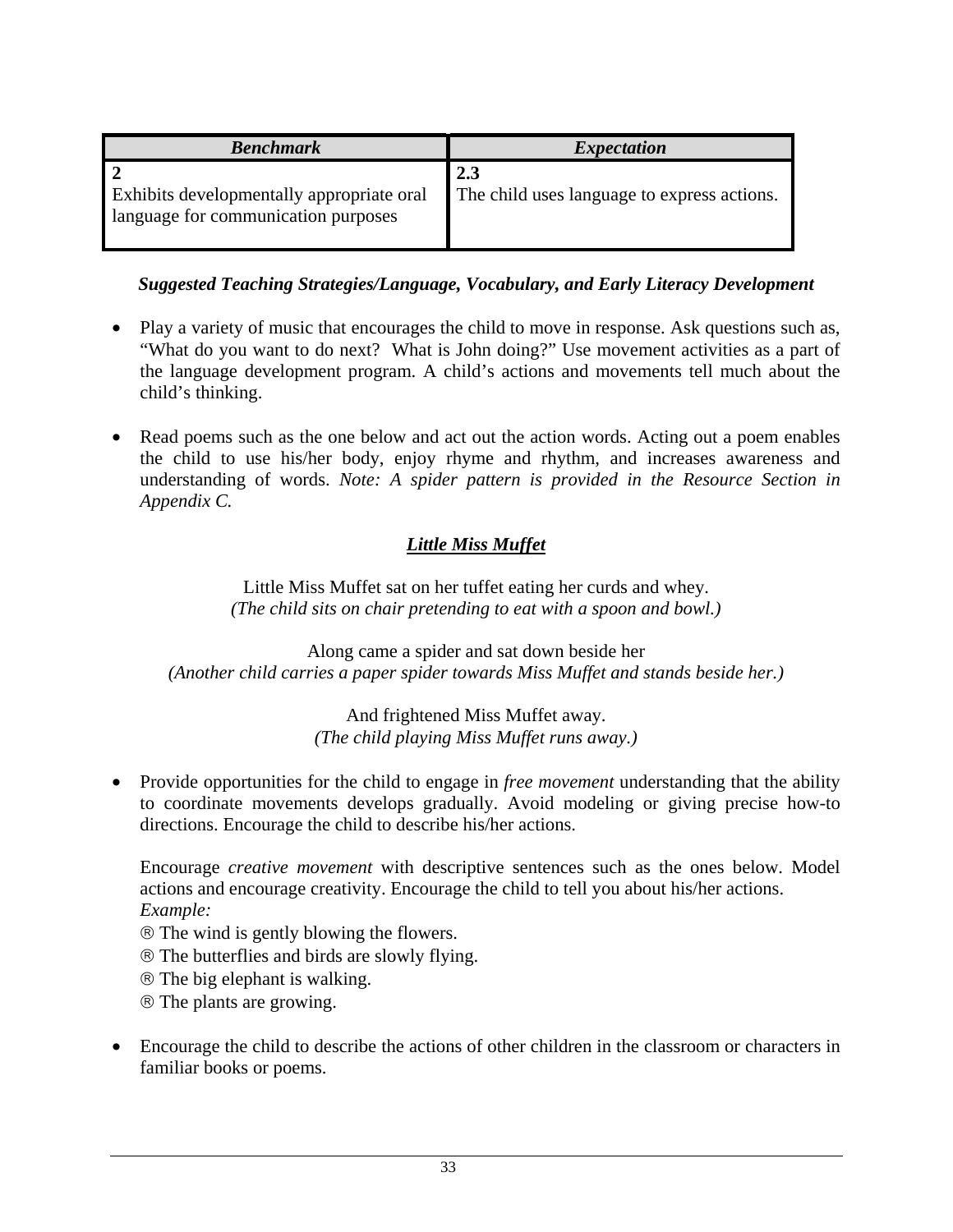• Introduce new action words by reciting and acting out the fingerplays below:

# *Five Little Puppies*

Five little puppies were playing in the sun. *(Hold up hands, fingers extended)* This one saw a rabbit and he began to run. *(Bend down first finger)*  This one saw a butterfly and he began to race. *(Bend down second finger)*  This one saw a cat and he began to chase. *(Bend down third finger)*  This one tried to catch his tail and he went round and round. *(Bend down fourth finger)*  This one was so quiet that he never made a sound. *(Bend down thumb)* 

## *A Walk in the Jungle*

Giraffes are tall with necks so long. *(Stand on tip toes and raise arms high up into air)*  Elephants' trunks are big and strong. *(Make trunk with hand and arm)*  Zebras have stripes and can gallop away, *(Gallop around in a circle)*  While monkeys in the trees do sway. *(Sway back and forth)*  Old crocodile swims in a pool so deep, *(Pretend to swim)*  Or lies in the sun and goes to sleep. *(Place head on hands and close eyes)* 

- Encourage the child to take off his/her shoes and socks and run through the grass in his/her bare feet. (Check the area before playing this game to be sure the grass is clear of any object or insect that might hurt the child's feet.) Encourage the child to talk about the experience. Ask open-ended questions such as "How does the grass feel on your bare feet?" To extend the activity, have the child lie down, stretch out, and roll across the grass. Talk about how the grass feels.
- Provide varied experiences such as trips to the library, museum, and zoo, walks in the park, or visits to a shopping mall. Surround these events with much talk and many questions and answers.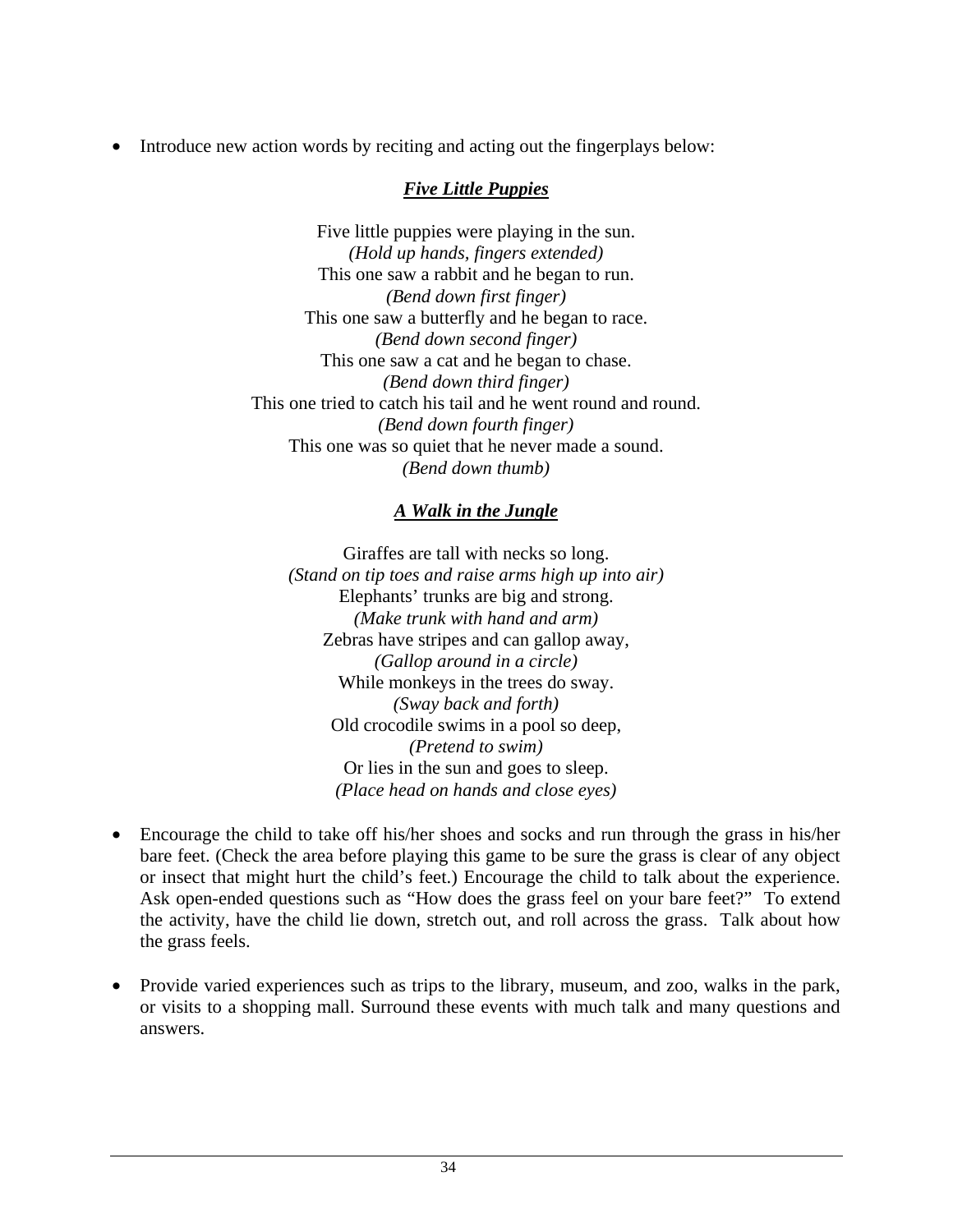| <b>Benchmark</b>                          | <i>Expectation</i>                 |
|-------------------------------------------|------------------------------------|
|                                           | 2.4                                |
| Exhibits developmentally appropriate oral | The child uses language to express |
| language for communication purposes       | emotions and ideas.                |

• Sing songs that have emotion words in them such as *"*If You're Happy and You Know It." Repeat the song using variations such as "stomp your feet," "tap your head," "jump up and down," or any action that is appropriate.

#### *If You're Happy and You Know It* If you're happy and you know it clap your hands! *(Clap 2 times)*  If you're happy and you know it clap your hands! *(Clap 2 times)*  If you're happy and you know it, then your face will surely show it! If you're happy and you know it clap your hands! *(Clap 2 times)*

- Provide words to accompany gestures when communicating physical wants and/or emotional needs. Model suitable language to help the child identify and name physical needs and feelings such as "You look lonely, may I play with you?" Spend time with the child talking and listening.
- Provide opportunities for the child to share "at home" experiences with you independently or during small group time. Extend simple one or two word phrases into complete sentences.
- Assist the child in make a caring center for a doll or stuffed animal. Talk with the child about how the teacher/caregiver takes care of children. Encourage the child to tell you about the way he/she cares for the pretend baby or pet.
- Read books about feelings and emotions such as *Today I Feel Silly, Other Moods that Make My Day* by Jamie Lee Curtis and *I Was So Mad* by Mercer Mayer. Encourage the child to talk about the feelings and emotions experienced by the story characters. The child will learn to express emotions by connecting his/her emotions with the characters in the written text. *(The books can be found at your local library.)*
- Answer the child's endless "why" questions patiently. Do not be afraid to admit that you do not know the answer to a question. When you say, "I don't know the answer. I will look for the answer in this book," you are modeling the use of a book as a resource.
- Model words to help the child put his/her feelings and actions into words as disagreements between children occur.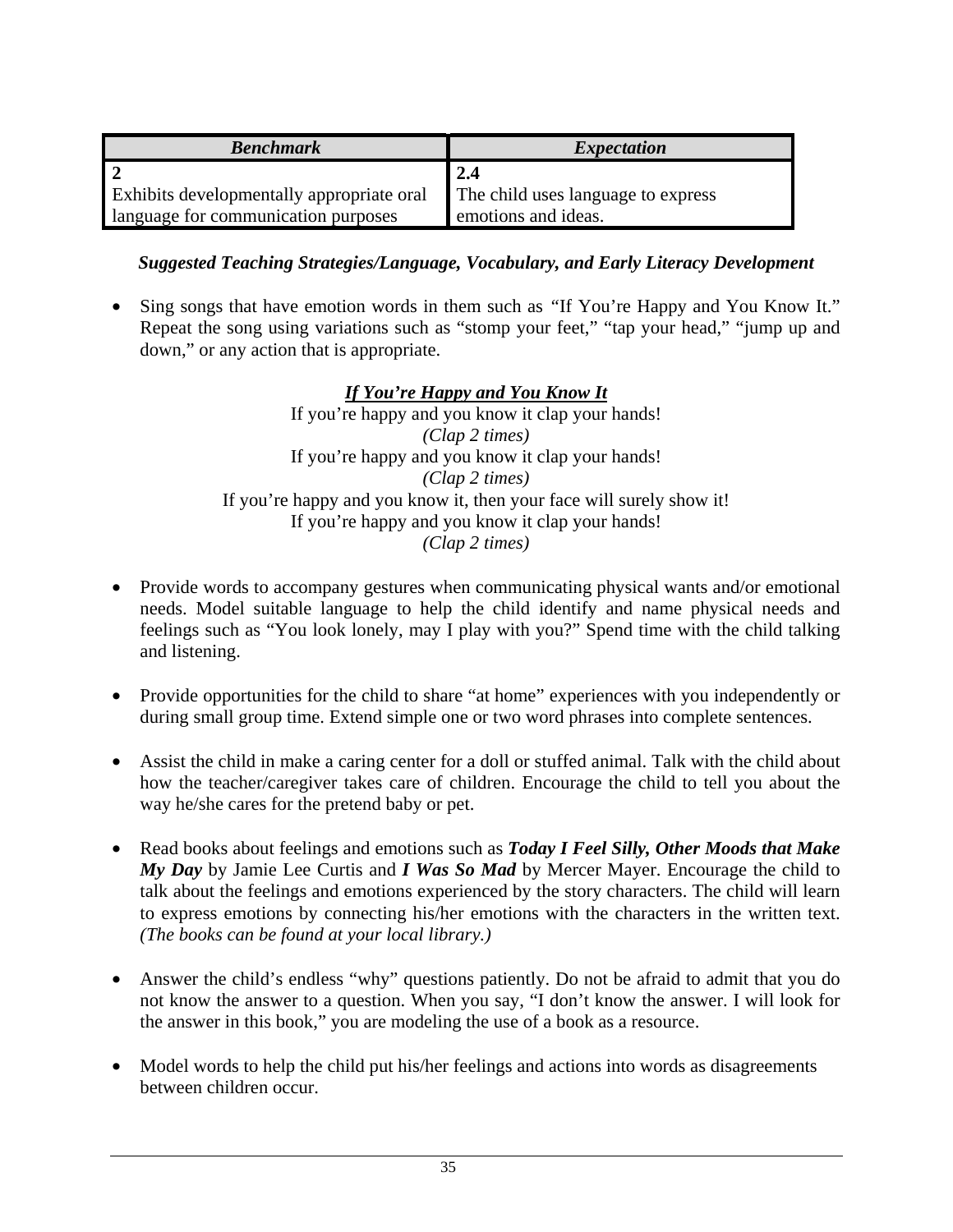| <b>Benchmark</b>                                                              | <i>Expectation</i>  |
|-------------------------------------------------------------------------------|---------------------|
| Exhibits developmentally appropriate oral The child uses language to recall a | 2.5                 |
| language for communication purposes                                           | sequence of events. |

- Chart the proper sequence of events, stories, or familiar routines using pictures and words. Illustrate sequencing with felt boards, story cards, or story maps. Help the child recall familiar routines and experiences and express them using actions, words, role-playing, or puppets.
- Create an Accordion Book to help the child recall the sequence of daily routines or familiar stories. Fold a piece of paper into equal accordion-style segments. As the child dictates a daily routine or familiar story draw pictures that illustrate the sequence. Encourage the child to revisit the book during the day.
- Ask the child to cover his/her eyes with his/her hands while you make a familiar noise such as closing a door, sneezing, or striking a key on the piano. By listening carefully, the child will try to identify the noise. Gradually make two noises one after the other. Without peeking the child will guess the two sounds in sequence. Encourage the child to use complete sentences. *Example:* "I heard two sounds. First I heard a \_\_\_\_, and then I heard a \_\_\_."
- Read *Mean Soup* by Betsy Everitt. Talk about what happened in the story and the names of the characters. Provide a large soup pot, spoon, and pretend vegetables to make "Mean Soup" like Horace and his mother did in the story. Mimic the actions of making soup and model the use of new vocabulary words. *(The book can be found at your local library.)*
- Sing the words of a familiar song and ask the child to identify the name of the song. Repeat the song stopping after a certain word. Ask the child to identify the word that comes next in the song.
- Recite poems or verses that follow a repeated sequence such as "The Bear Hunt." Provide clear directions for playing the game and model actions for the child. *Note: Words to "The Bear Hunt" are provided in the Resource Section in Appendix C.*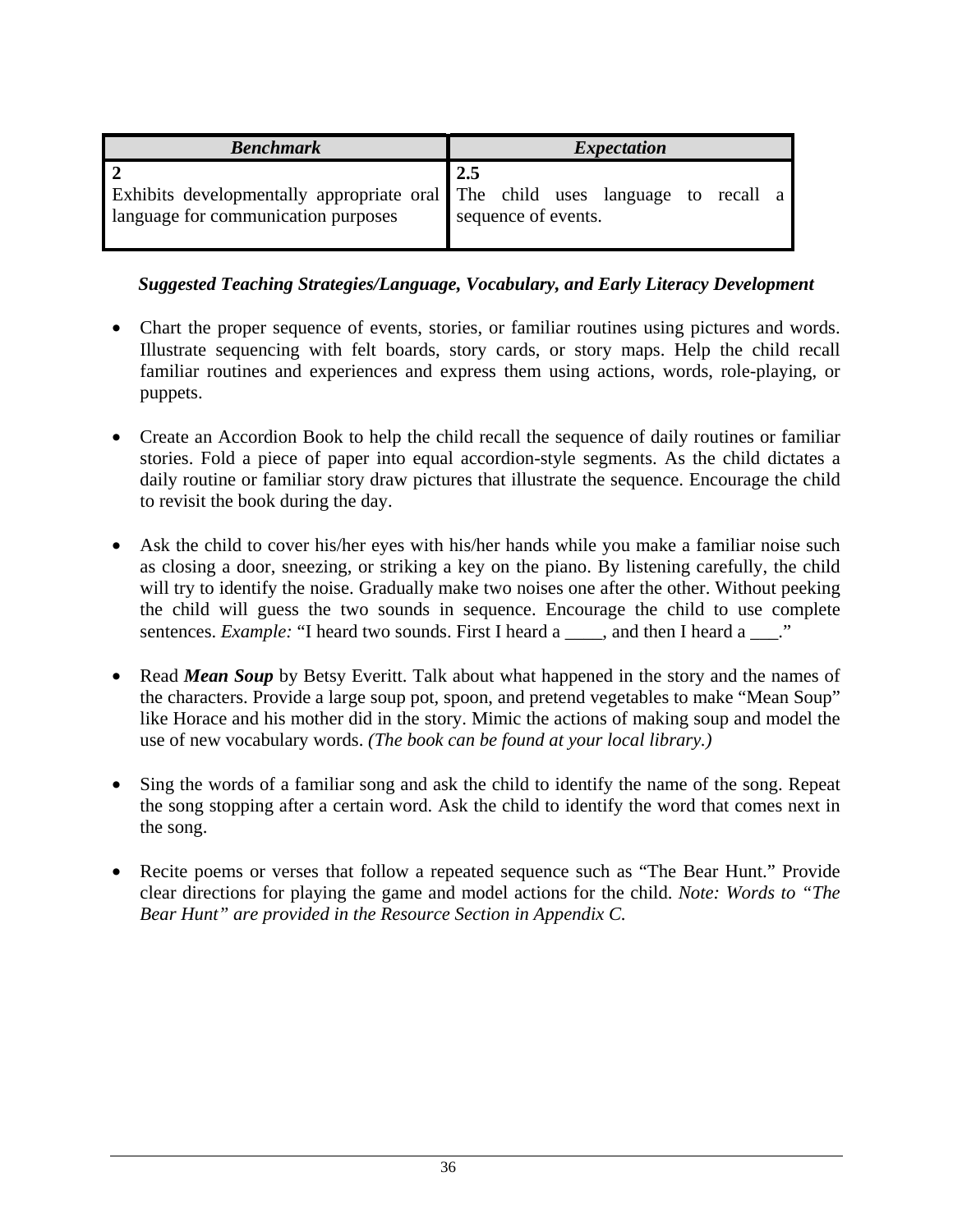| <b>Benchmark</b>                          | <i>Expectation</i>                 |
|-------------------------------------------|------------------------------------|
|                                           | 2.6                                |
| Exhibits developmentally appropriate oral | The child will become aware of the |
| language for communication purposes       | structure of language.             |

- Model the reversal of sentence order to make questions to help the child understand the world around him/her and the structure of language. *Example:* The child says, "Teacher, I like to play with blocks." The teacher replies, "Do you like to build houses with blocks?"
- Provide opportunities on the playground to ask the child questions and have the child respond using simple sentences. *Example:* "What can you find in the grass today?" or "Do you see anything alive in the grass?"
- Ask questions about activities in the classroom one-on-one with the child. Encourage the child to respond using sentences in place of gestures. *Example:* Say, "Bonita, what did you make in the art center today?" *Note: The idea of questioning is to generate thoughts and talk, not to perplex, baffle, or confuse the child.*
- Model the use of regular and irregular plurals during conversations with the child. Model correct *plural forms*. *Example:* When the child says "I brushed my tooths," restate, "I can see you brushed your teeth."
- Use correct *tense* when speaking to the child. When the child says, "He hitted me," restate "He hit you? Show me where he hit you."
- Model *nouns* that show ownership during the daily routine. *Example:* "Where is Bruce's coat?" Ask the child to identify possessions by the owner's name. *Example:* "This is Kala's picture."
- Supply the correct sentence structure for the child who does not refer to himself/herself using appropriate pronouns. *Example:* The child says, "Me want juice." Respond by saying, "I want juice." Encourage the child to imitate you. The child repeats, "I want juice." *Note: This should be done as a soft, friendly reminder and not as harsh correction.*
- Create a simple sentence including two related words such as "rabbit" and "carrot." Ask the child a question using the same related words. *Example:* "The rabbit ate a carrot. Who ate the carrot?" Encourage the child to respond using complete sentences.
- Routinely read aloud to children and provide opportunities for the child to "read" books in the library center. Reading the same book several times during the week will help the child to model the sentences read when he/she pretends to read in the library center.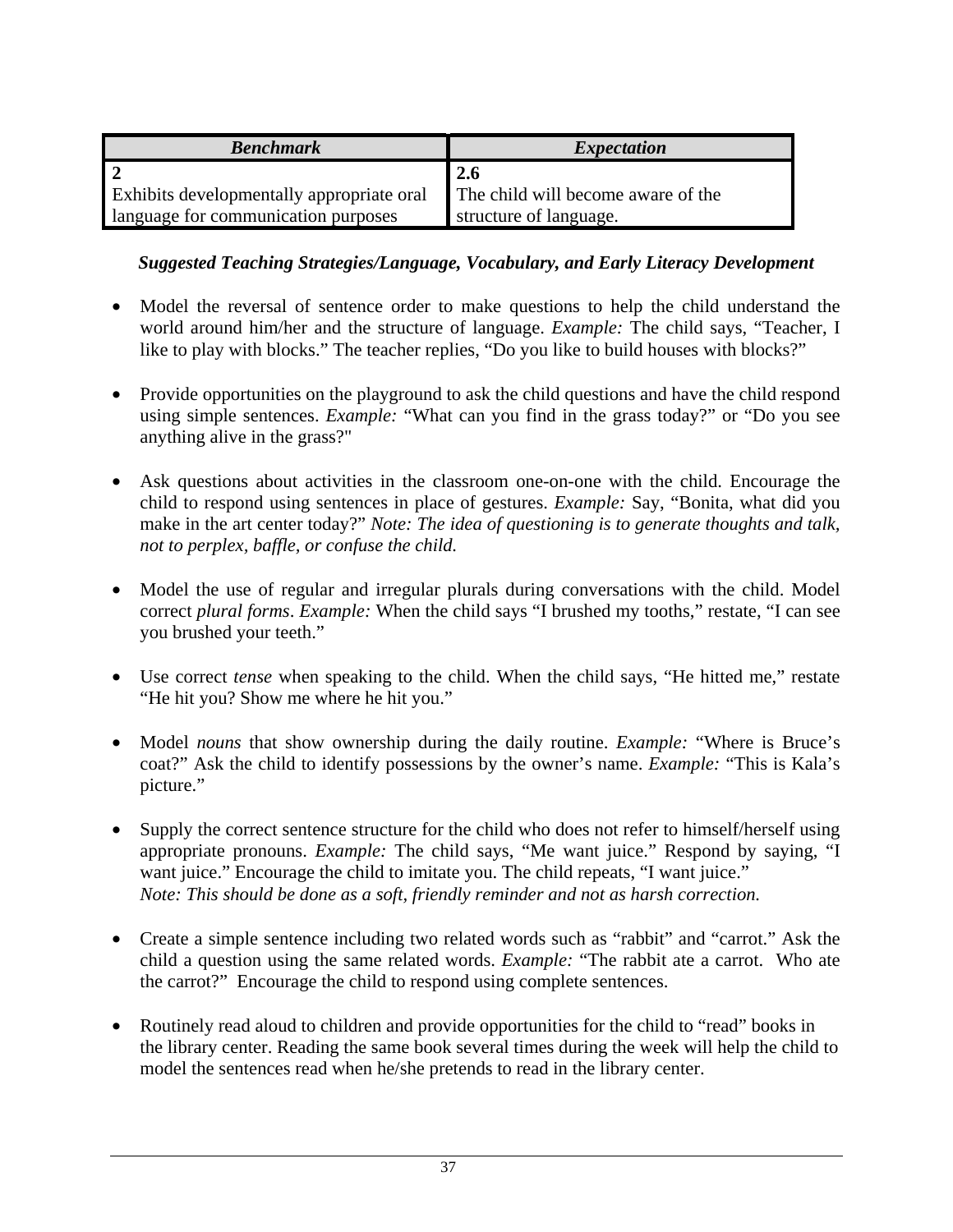| <b>Benchmark</b>               | <i>Expectation</i>                                                 |
|--------------------------------|--------------------------------------------------------------------|
| Demonstrate phonemic awareness | 3.1<br>The child recognizes sound patterns and<br>can repeat them. |

*Note: Phonological Awareness is auditory and does not involve print. The three year old child is much less skilled at hearing sound differences than adults. The understanding that spoken words are made up of individual speech sounds is essential to future reading success.* 

- Make up actions to go with silly sentences that have words beginning with the same sound (e.g., Four fat frogs fan, or two twirling tops tumble.). Mother Goose rhymes are a rich source of subject matter and nonsense verse.
- Play games using real objects or pictures of real objects to help the child hear the beginning sounds in words. Help the child decide which objects or pictures begin with the same sound. *Example:* "I have a picture/object of a bear, a box, and a mouse. Which pictures/objects begin with the same sound?"
- Play a listening game with the child repeating the name of a picture or real object in a different way (one syllable at a time). Place pictures or familiar objects in a box. Encourage the child to listen carefully and figure out each name. In naming each picture or object speak slowly, clearly and insert a pause between syllables (e.g., *tel-e-phone*). When the child figures out the word, take the picture or object out of the box and repeat the name of the object.
- Select meaningful sentences from the child's speech or favorite books. Have the child clap each word of a sentence. Shuffle or reorder words or make silly phrases by deleting words from sentences.
- Have the child clap or tap out the syllables of his/her name and other familiar words.
- Provide opportunities for the child to practice repeating sound patterns through music, fingerplays, and rhymes such as the one below:

### *Baby*

*(Use actions while calling words.)*  Here is baby's hammer, see how he can pound. Here's the baby's music, clapping, clapping. Here's the baby's soldiers, standing in a row. Here's the big umbrella to keep the baby dry. And here is baby's cradle, to rock the baby bye.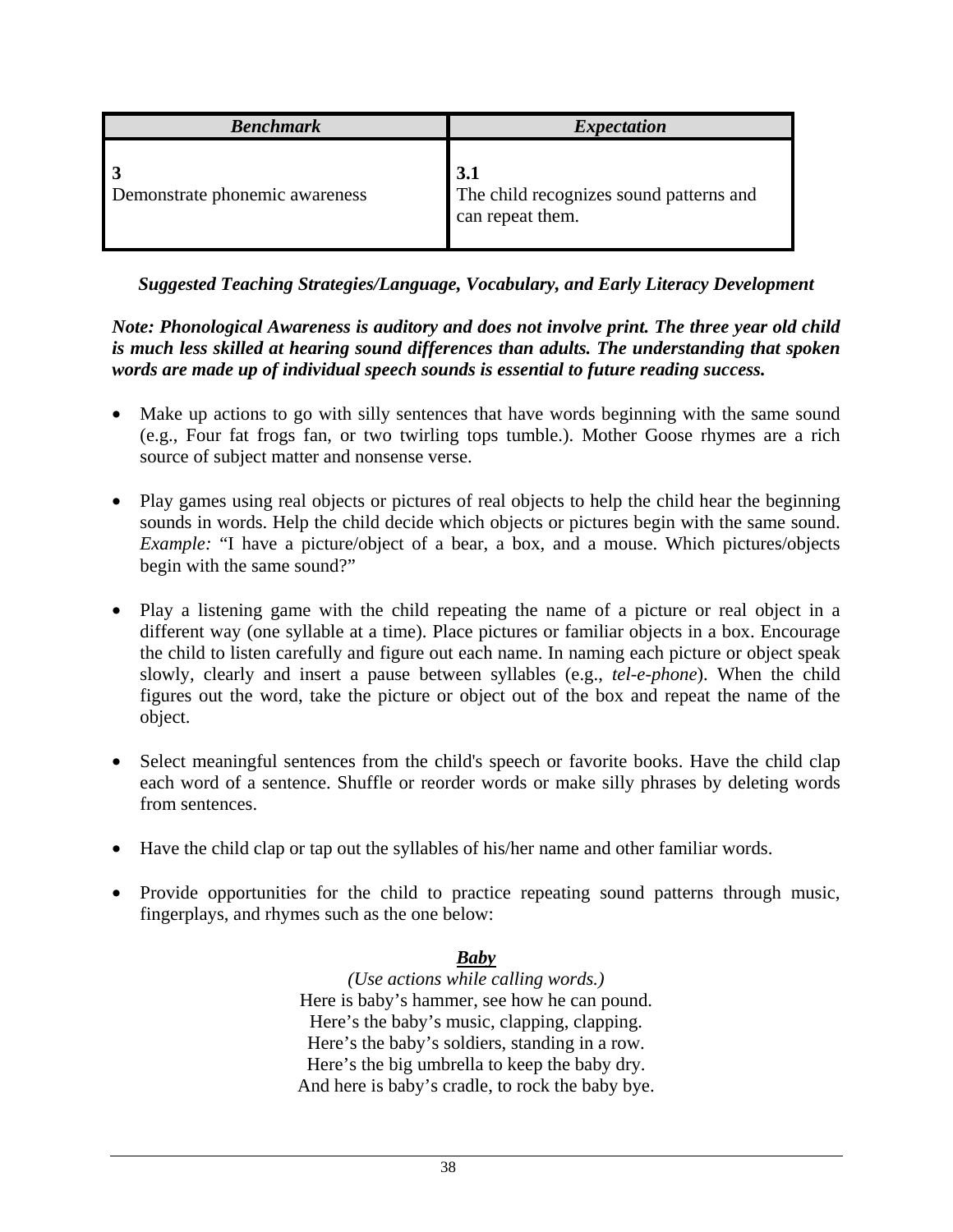Read poems and stories using voice variations to enhance the child's awareness of sound patterns in speech. Recite in whispers, saying the rhyming words aloud. Recite in normal voices, saying the rhyming words in whispers. Recite, saying the words softer and softer as you speak. The following poem may be used to practice voice variations.

## *The Beetle*

I know a beetle who lives down a drain. His coat is very shiny but terribly plain. When I take a bath he comes up the pipe. Together we wash. Together we wipe.

- Provide opportunities for the child to hear parts of words. *Example:* "I am going to break a word into parts. Listen and tell me what the word is. "hhhhhh..ot/ hot."
- Say a simple sentence using only one syllable words. Play a game in which the child claps, snaps, pats, or steps for each word spoken in the sentence. *Examples:*
	- ® We walk to lunch.
	- ® I like to eat grapes.
	- ® I have a pet cat.
	- ® I can say my name.
- Routinely read aloud to children. Provide opportunities for children to "read" the book at the library center. Rereading the same book several times during the week will help children become familiar with the story and words within the story.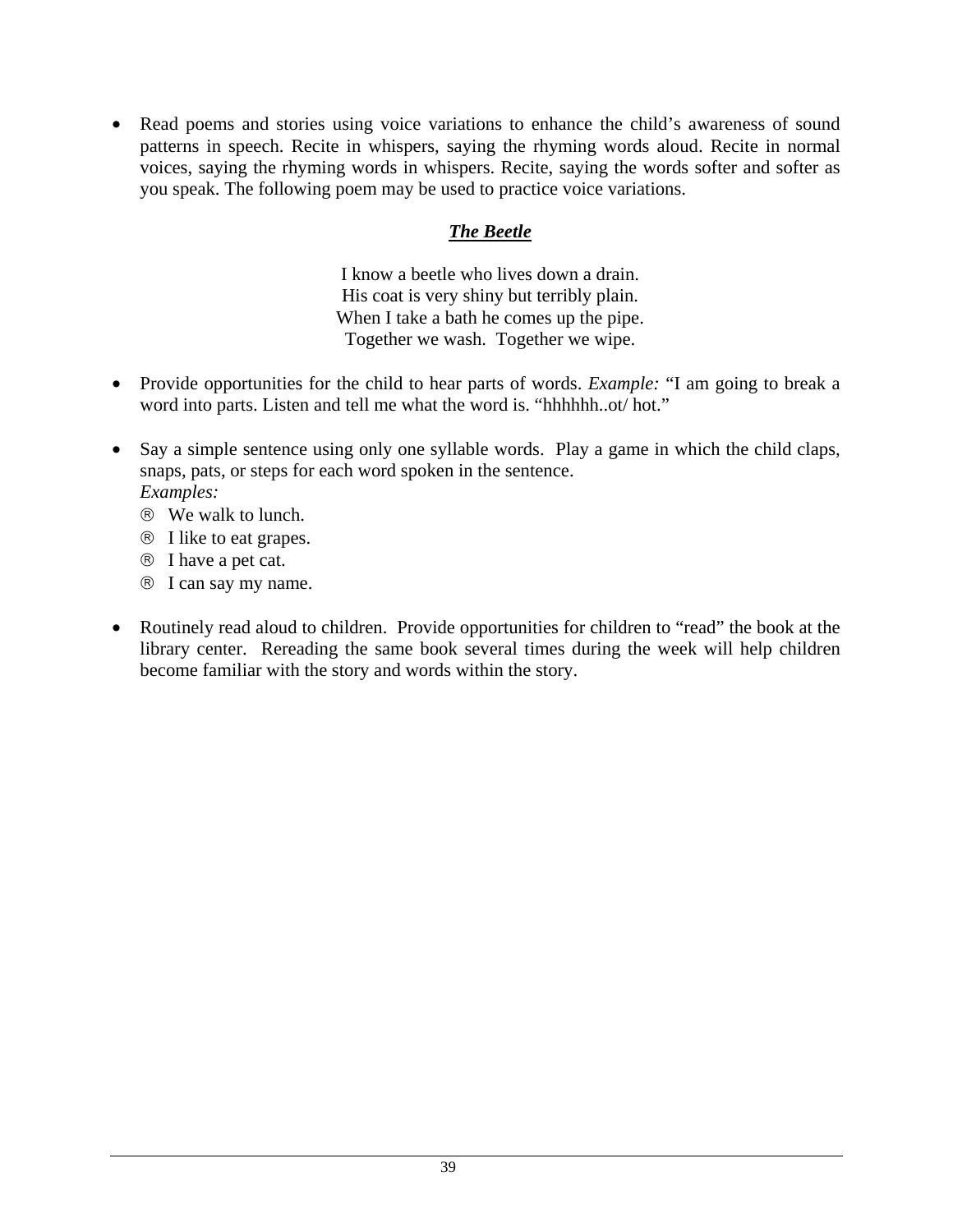| <b>Benchmark</b>                | <i>Expectation</i>                                                           |
|---------------------------------|------------------------------------------------------------------------------|
| Demonstrates phonemic awareness | 3.2<br>The child sings short songs and repeats<br>portions of simple rhymes. |

*Note: Introduce a new song or rhyme line by line, emphasizing its rhythm and exaggerating its rhymes. Keep the pace slow and deliberate at first and gradually increase as the child learns the words.* 

• Read poems and nursery rhymes with the child individually or in small or large groups to enhance the child's awareness of the sounds in speech. Provide opportunities for the child to recite the rhymes below:

# *The Little Train*

The little train, Goes up the track. It says, "Toot, toot," and comes right back.

### *Little Red Caboose*

Little red caboose, Chug! Chug! Chug! Little red caboose, Chug! Chug! Chug! Little red caboose, behind the train, train, train, train, Smokestack's on his back, back, back, back. Coming around the track, track, track, track. Little red caboose behind the train. Wooooo! Wooooo!

## *The Train*

Choo choo choo choo choo choo choo! Billy and Johnny, Maria and Sue, *(Substitute the names of children in your group)* All of them watch for the train to pass through.

Ding dong, ding dong, ding dong! See the engine puffing, hear the bell ring. Click clack, click clack, click clack clack, Tell me please, will you come back?

• Sing short songs such as "This Old Man" as part of the daily routine. *Note: Refer to the Resource Section in Appendix C for words to the song.*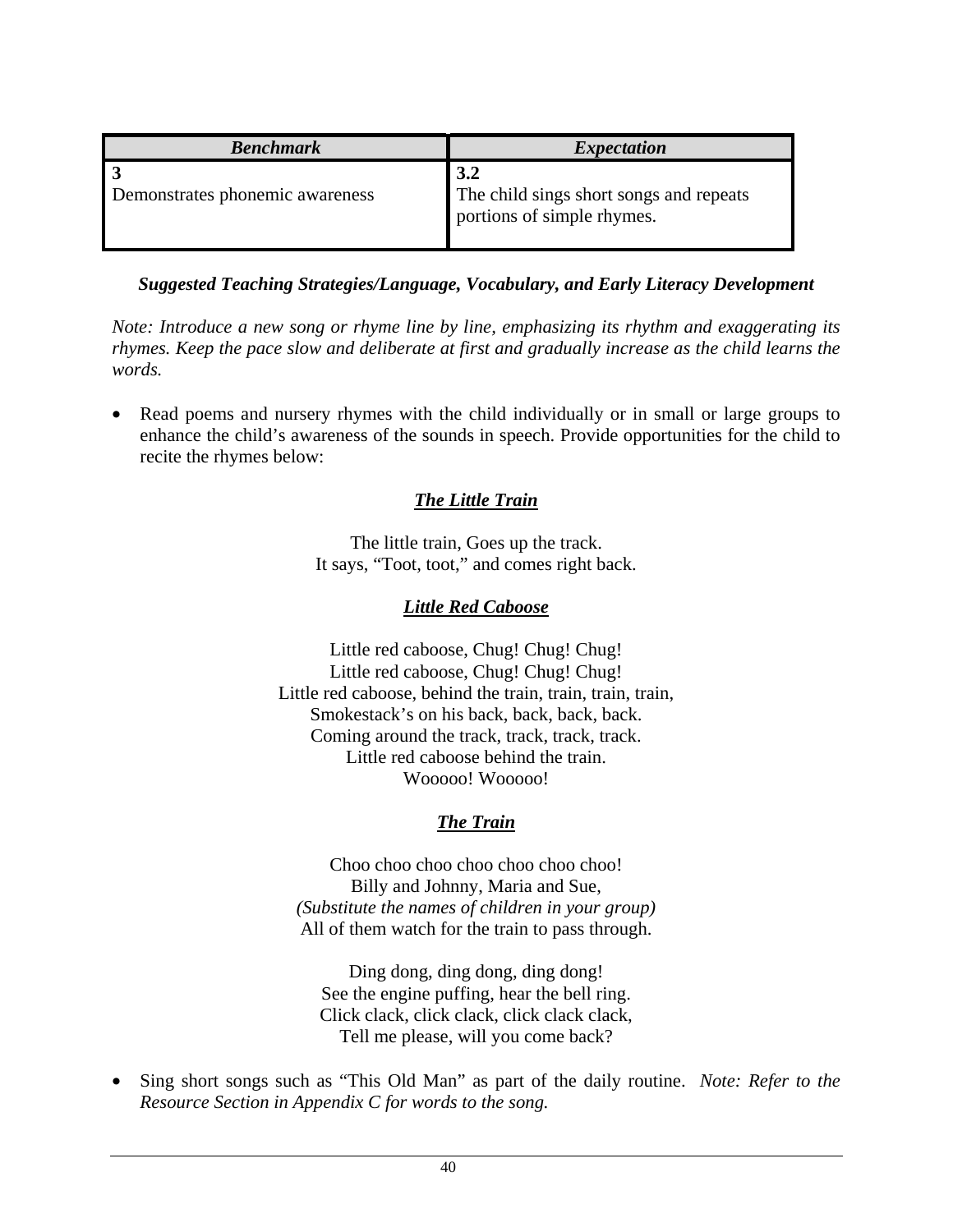Recite and act out the repeated verses and rhyming words below:

#### *Playmates*

*(Begin with closed fists)*  From a window in this house *(open one fist, fingers point up)*  From a window in this house *(other fist open, fingers point up)* 

Playmates wave at each other *(close fists, then thumbs wag at each other)*  They jump and go up and down quickly And have such fun! *(hands together and clap)* 

### *Fireman*

This brave fireman is going to bed *(hold up right thumb)*  Down on the pillow he lays his head *(right thumb on left palm)*  Wraps himself in his blanket tight *(curl fingers around thumb)*  And plans to sleep this way all night *(close eyes)*  But the fire alarm rings! He opens his eyes! *(open eyes)*  Quickly he's dressed and down the poles he slides *(right hand slides down left arm in a grip from elbow to wrist)*  Then he climbs on the truck to go, go, go *(hands manipulate imaginary steering wheel)* 

• Quote lines from favorite nursery rhymes and ask the child to identify the characters. *Example:* "Two people I know went up a hill to fetch a pail of water. What were their names?" The child will answer "Jack and Jill." Additional ideas are: Someone had a little lamb, little lamb, little lamb. Someone is nimble, and also quick. *Note: Refer to the Language Treasure Chest in the Resource Section in Appendix C for nursery rhymes.*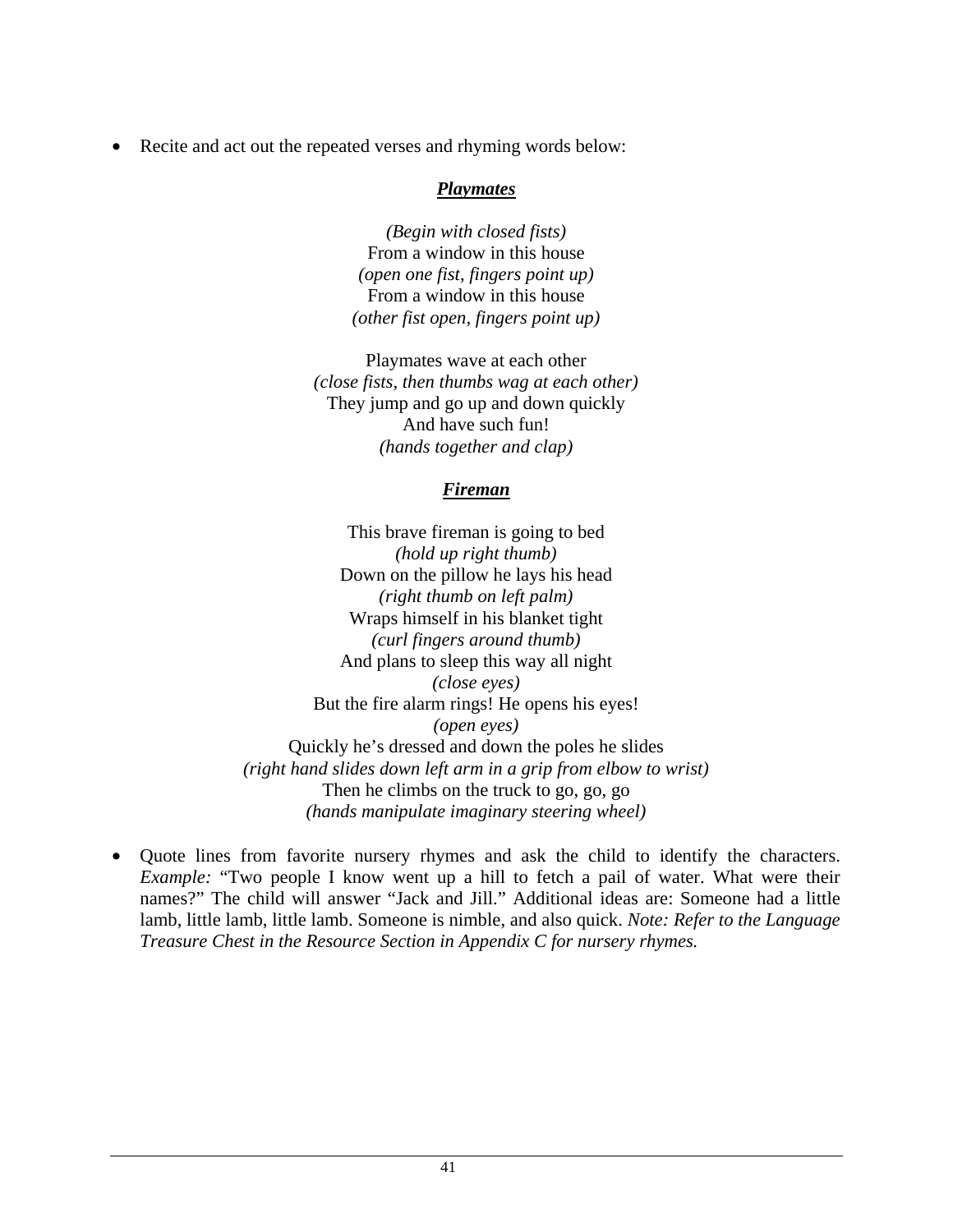• Sing "The Wheels on the Bus" using the child's name. *Example:* "Mark on the bus says, 'Let me off!"

> *The Wheels on the Bus*  The wheels on the bus go round and round, Round and round, round and round The wheels on the bus go round and round All through the town.

The driver on the bus says, "Move on Back! Move on Back! Move on Back!" The driver on the bus says, "Move on Back!" All through the town.

The people on the bus go up and down, Up and down, up and down The people on the bus go up and down All through the town.

*Substitute these also:* The horn on the bus goes beep, beep, beep. The wipers on the bus go swish, swish, swish. The doors on the bus go open and shut. The bell on the bus goes ding-ding-ding. The lady on the bus says, "Get off my feet"... The baby on the bus goes, "Wa-Wa-Wa"... The people on the bus say, "We had a nice ride"...

Recite nonsense verses with the child such as the one below:

*A Ram Sam Sam (On Ram Sam Sam hit one fist on top of other)*  A ram sam sam. A ram sam sam. A goolie goolie goolie *(Roll hands)*  and a ram sam sam. A raffy. A taffy. *(Lift arms)*  A goolie goolie goolie and *(Roll hands)* A RAM SAM SAM!

• Use a chart during large group time to record the words to songs and rhymes. Model how to read the chart using a pointer. Review the chart several times, so the child will be familiar with it. Display the chart where the child can easily see it.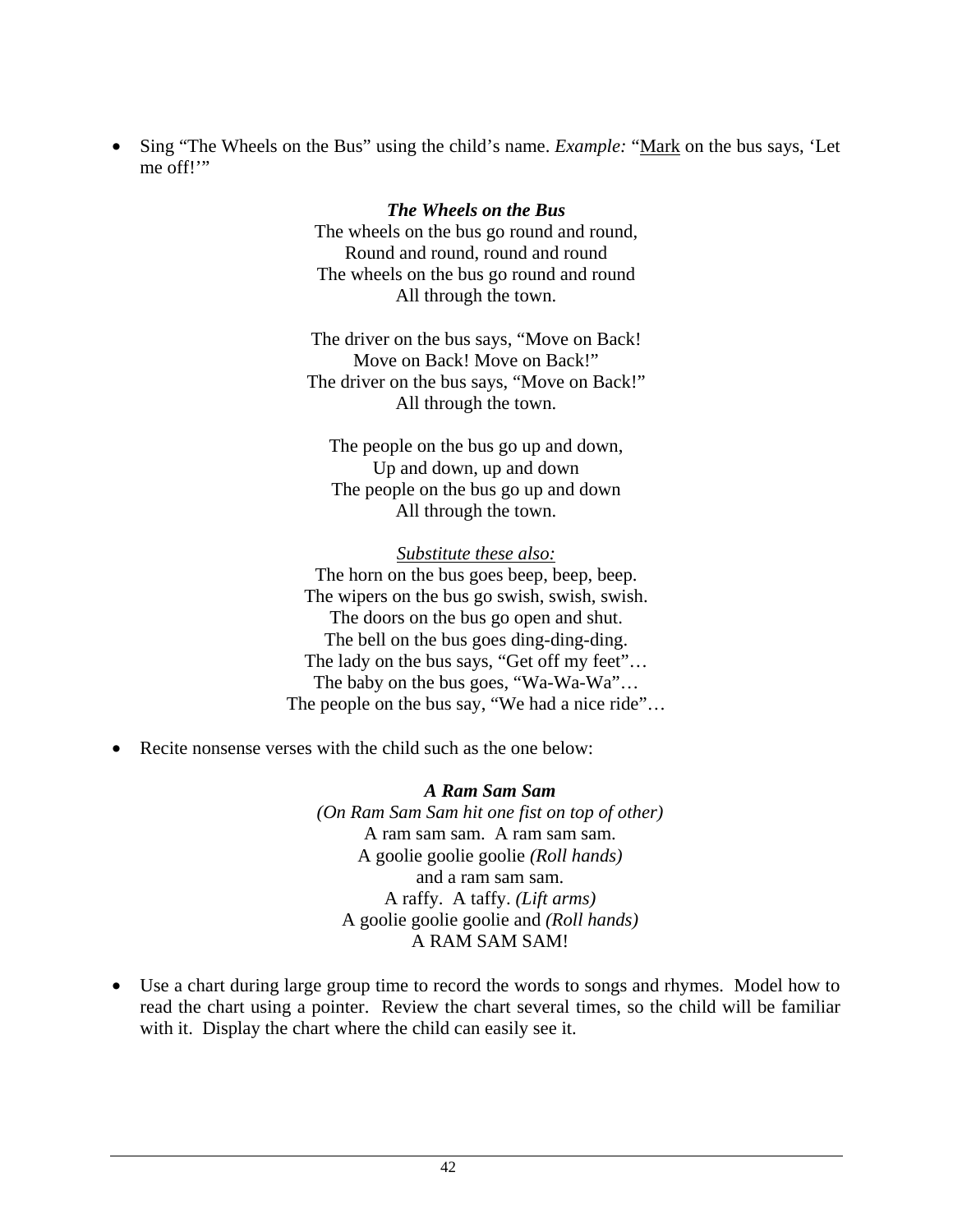| <b>Benchmark</b>                   | <i>Expectation</i>                                                 |
|------------------------------------|--------------------------------------------------------------------|
| Demonstrates an awareness of print | 4.1<br>The child turns pages, looking at each page<br>and picture. |

- Turning pages is best taught with the child sitting on an adult's lap listening and looking at pictures in the book. Allow the child to hold the book and turn the pages with you as you read. *Note: Refer to the Resource Section in Appendix C for the Reading Aloud Strategy Checklist.*
- Provide opportunities for the child to practice turning pages independently and to "read" books to a doll or favorite stuffed animal. Provide books in all learning centers. Read and reread a book at the child's request. Book exploration is essential in helping the child develop an awareness of print.
- Read big books during story time. Ring a bell when it is time to turn the page so the child will begin to relate to the cue when pages are being turned as part of the reading process.
- Model turning pages using wordless picture books. Point to the pictures on each page and encourage the child to tell you about the pictures. As you point to the last word at the end of a page, ask the child, "Where do I go now?"
- Provide opportunities for the child to see you read books, magazines, newspapers, cookbooks, telephone directories, etc.
- Write a short note telling the child how special he/she is. Place the note in the child's cubby or special place. Receiving a written note helps the child to understand that the printed word has a purpose. When the child shows you the note, read it aloud with expression. Encourage the child's parents to write "special" notes and hide them in special places at home.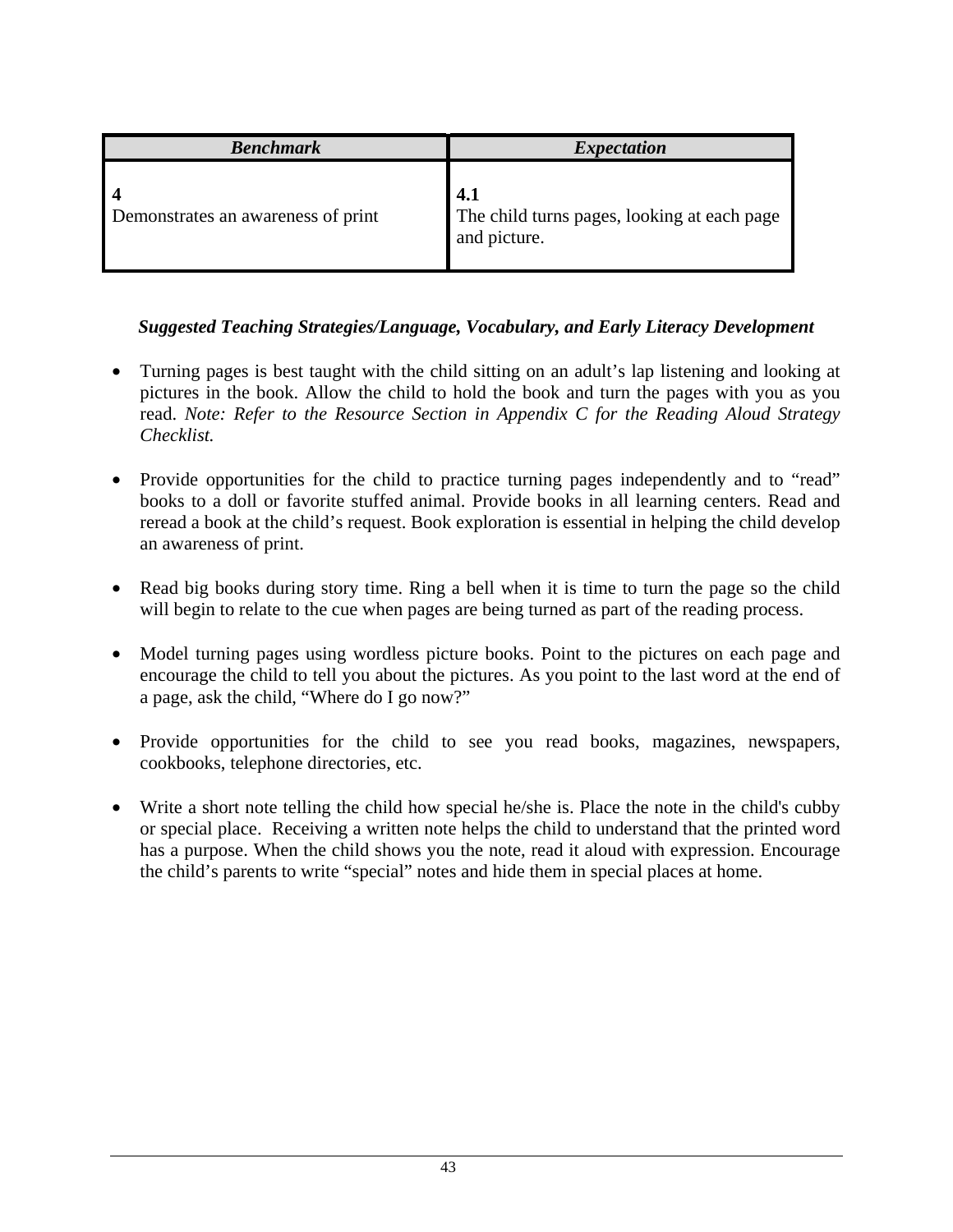| <b>Benchmark</b>                   | <b>Expectation</b>                                                  |
|------------------------------------|---------------------------------------------------------------------|
| Demonstrates an awareness of print | 4.2<br>The child tells a story following the<br>pictures in a book. |

- Model story telling using the pictures in any book. Place books in learning centers so that the child can reach them easily.
- Provide books that contain colorful pictures with no text. Model telling a story based on the pictures. Encourage the child to take a turn telling a story based on the pictures. *This will take practice and presenting the opportunity to the child on a daily basis.*
- Provide books that contain colorful pictures and text that closely matches the pictures. Discuss the pictures in the book to help the child understand the story. Encourage the child to tell who or what he/she sees in the pictures.
- Provide a print rich environment. Place books, especially picture books, in all learning centers where the child can reach them easily.
- Use pictures and events in books to help the child relate and recall the child's personal experiences.
- Take photographs as the child engages in daily activities. Show the photographs to the child and discuss what is taking place in the pictures.
- Encourage the child to look at the pictures in a book and tell you, "What has just happened?" or "What do you think will happen next?"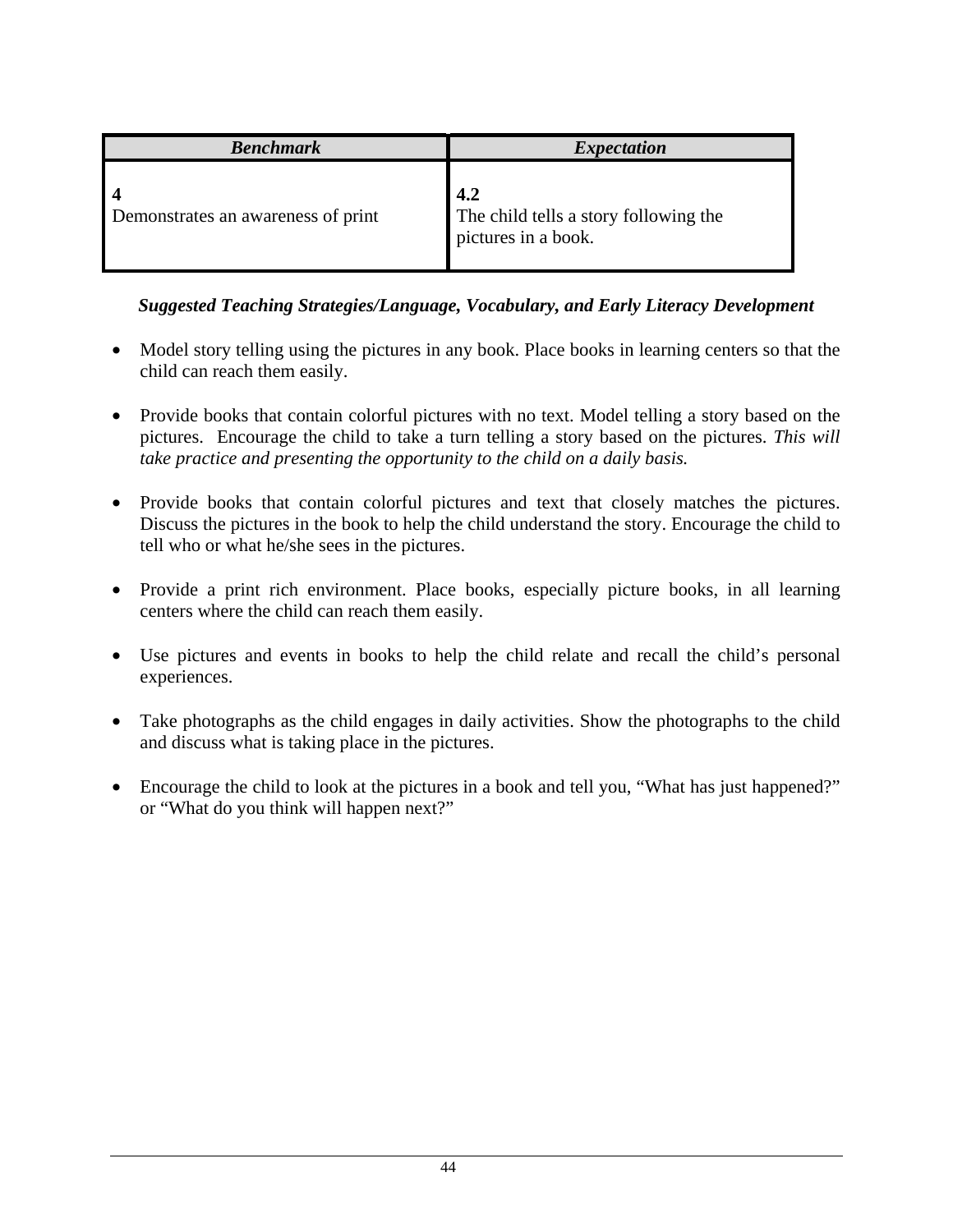### **Language, Vocabulary, and Early Literacy Development Observational Checklist**

| Child's Name:      | Teacher's Name: |  |
|--------------------|-----------------|--|
|                    |                 |  |
| School/Center Name | Year:           |  |

| SUNOVI/CUNTI INANIC. | <b>r</b> car. |  |
|----------------------|---------------|--|
|                      |               |  |
|                      |               |  |

#### Code: 1 = Needs Development 2 = Developing as Expected 3 = Advanced Development

#### **Note: The checklist should be used three times a year at minimum. (Fall, Mid-Year, and Spring)**

| <b>Benchmarks and Expectations</b>                                                                                 |  | <b>Observations</b> |               |  |
|--------------------------------------------------------------------------------------------------------------------|--|---------------------|---------------|--|
|                                                                                                                    |  | Mid-<br>Year        | <b>Spring</b> |  |
| 1 Exhibits developmentally appropriate receptive language                                                          |  |                     |               |  |
| 1.1 Listens to others with understanding (particularly in one-on-one situations)                                   |  |                     |               |  |
| 1.2 Listens attentively to a short story and especially to stories about himself or herself                        |  |                     |               |  |
| 1.3 Recognizes environmental sounds                                                                                |  |                     |               |  |
| 1.4 Listens to music and the sounds produced by musical instruments                                                |  |                     |               |  |
| 1.5 Understands and follows simple one or two step directions                                                      |  |                     |               |  |
| 2 Exhibits developmentally appropriate oral language for communication<br>purposes                                 |  |                     |               |  |
| 2.1 Shows an increase in vocabulary with the majority of words spoken being understood by<br>the teacher/caregiver |  |                     |               |  |
| 2.2 Identifies common objects and pictures                                                                         |  |                     |               |  |
| 2.3 Uses language to express actions                                                                               |  |                     |               |  |
| 2.4 Uses language to express emotions and ideas                                                                    |  |                     |               |  |
| 2.5 Uses language to recall a sequence of events                                                                   |  |                     |               |  |
| 2.6 Becomes aware of the structure of the language                                                                 |  |                     |               |  |
| 3 Demonstrates phonological awareness                                                                              |  |                     |               |  |
| 3.1 Recognizes sound patterns and can repeat them                                                                  |  |                     |               |  |
| 3.2 Sings short songs and repeats portions of simple rhymes                                                        |  |                     |               |  |
| 4 Demonstrates an awareness of print                                                                               |  |                     |               |  |
| 4.1 Turns pages of a book, looking at each page and picture                                                        |  |                     |               |  |
| 4.2 Tells a story following the pictures in a book                                                                 |  |                     |               |  |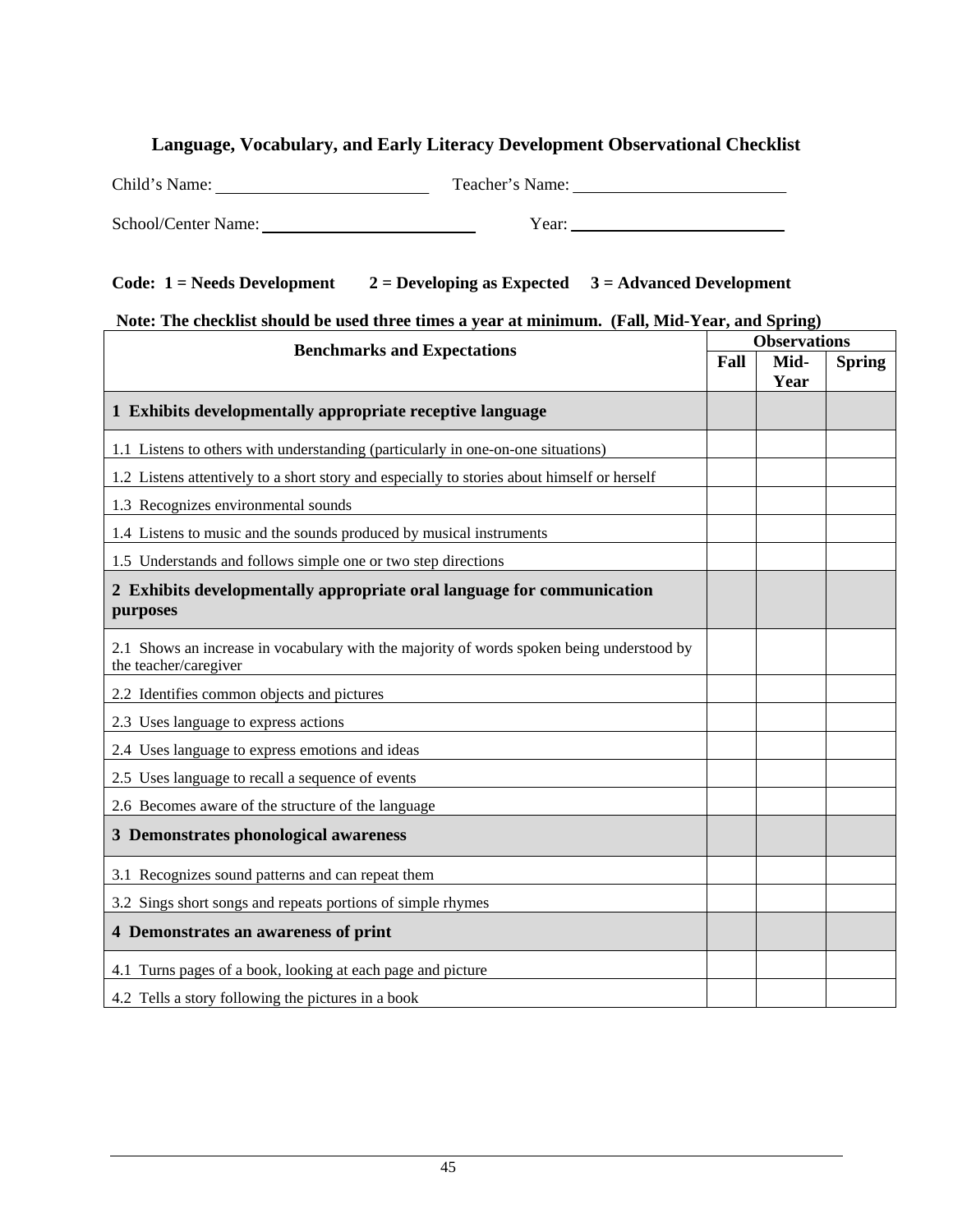# **Mississippi Pre-Kindergarten Curriculum Guidelines for Three Year Old Children**

# *Mathematical Concepts Development*

Mathematics is everywhere and relates to almost every experience in a young child's life. Mathematics is interrelated with other subjects such as science, art, language, physical movement, and music. Most of what a young child learns is a combination of different concepts. Mathematics must be taught using connections to the child's real world instead of using isolated skills and procedures. When connections are made to real life objects, people, places, and experiences, mathematics is easier to understand and provides many opportunities for a young child to construct and extend his or her understanding and knowledge in a meaningful way.

## *Assessment Guidelines*

- **Observation will be the primary method of assessing a three year old child.**
- **Assessments will help the teacher/caregiver plan future learning experiences.**
- **Portfolios and anecdotal notes are suggested procedures for collecting information and work samples.**
- **Observational checklists may be used to record progress toward the accomplishment of the benchmarks. A sample observational checklist for Mathematical Concepts Development follows this section.**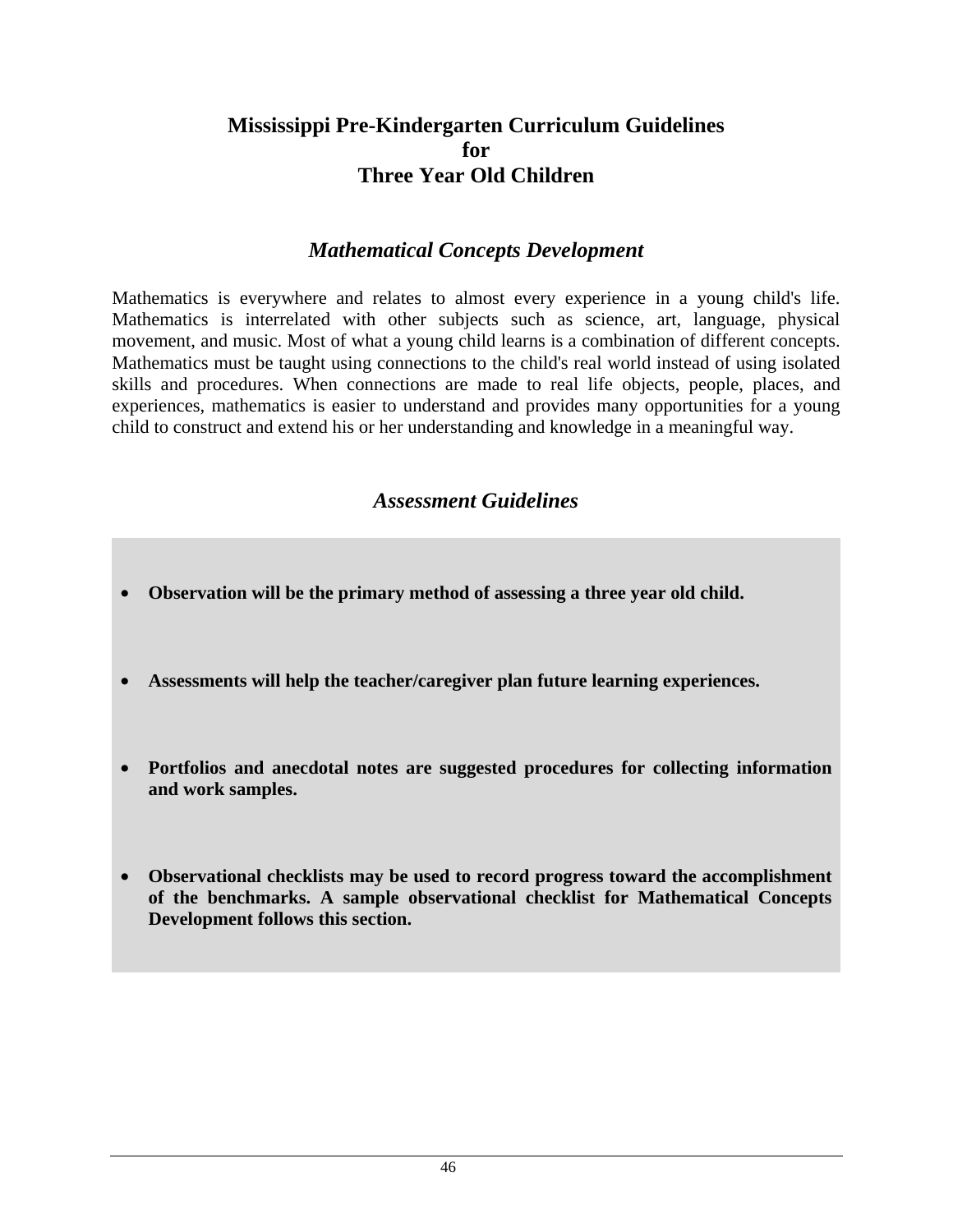# **Mississippi Pre-Kindergarten Curriculum Guidelines for Three Year Old Children**

# **Benchmarks and Expectations**

#### *Mathematical Concepts Development*

**Note: The benchmarks are printed in bold and numbered. The expectations are numbered to match the benchmarks. The numbers are provided for clarity and do not reflect the order in which the benchmarks should be taught.**

#### **1. Number sense, number operations, and number relationships**

- 1.1 Matches, one to one, pairs of objects that are alike and pairs of objects that are related but not alike
- 1.2 Rote count (e.g., counts to five or beyond from memory)
- 1.3 Rational count (e.g., counts from three to five objects in a group to determine "how many" objects are in the group)

#### **2. Patterns and relationships**

2.1 Copies, creates, and extends auditory, visual, verbal, and physical movement patterns

#### **3. Compare, classify (sort), and order**

- 3.1 Makes size comparisons between objects using language (e.g., big/small, short/tall, full/empty, etc.)
- 3.2 Classifies (sorts) objects into categories (e.g., size, shape, color, etc.)
- 3.3 Orders objects based on size, weight, length, or height

#### **4. Geometry and spatial sense**

- 4.1 Recognizes and identifies shapes such as squares, circles, triangles, and rectangles
- 4.2 Uses positional words to indicate where objects are in space (i.e., in, out, under, beside, between, on, etc.)

#### **5. Parts and wholes**

- 5.1 Identifies the missing part of an object or picture of an object (e.g., the wheel piece is missing from the truck puzzle).
- 5.2 Recognizes that the amount of a whole remains the same when divided into two parts (e.g., when an apple is cut in half (two parts) it is still one apple)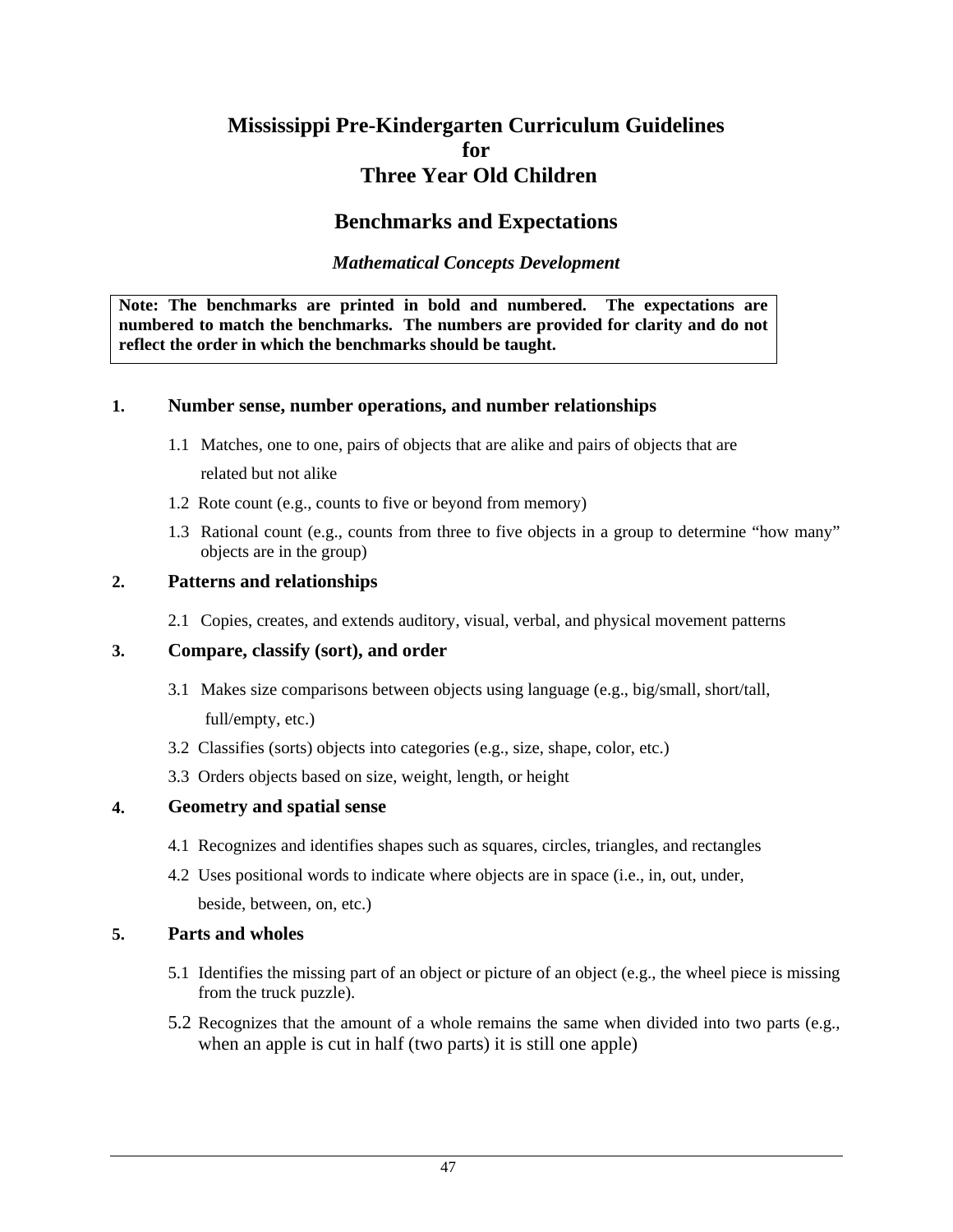| <b>Benchmark</b>                                             | <i>Expectation</i>                                                                                                                |
|--------------------------------------------------------------|-----------------------------------------------------------------------------------------------------------------------------------|
| Number sense, number operations, and<br>number relationships | 1.1<br>The child will match one to one pairs of<br>objects that are alike and pairs of objects<br>that are related but not alike. |

- Place identical pairs of objects inside a shoebox. Remove one item from the box and ask the child to find the object that matches (e.g., "Adam, I found a long yellow pencil in the box. Do you see anything inside the box that looks like the pencil?").
- Place several pairs of related objects on a table (e.g., a fork and a spoon, a pencil and a piece of paper). Pick up one object and ask the child to find the other object that is related (e.g., "Anthony, I am holding a fork. We use a fork when we eat. Look on the table and find something else that is used for eating.").
- Cut bees and beehives out of construction paper using the patterns provided in the *Resource Section in Appendix C.* Tell the child that a beehive is to a bee what a house is to a person. Help the child match each bee to a beehive. Extend the activity by reciting and acting out the "Six Buzzing Bumble Bees" fingerplay. *Note: The fingerplay can be found in the Resource Section in Appendix C.*
- Provide a pair of feathers cut from green, yellow, blue, red, and orange construction paper. Glue one feather of each color inside a manila folder Help the child match the other feathers to those glued in the folder.
- Draw sets of animal footprints on index cards. *Example:* Make two dog footprint cards, two ducks, two pigs, etc. Turn the cards face down and take turns with the child turning up a matched set.
- Place a piece of colored tape (green, blue, red, yellow) on the bottom of six plastic ducks. Create pairs by using two pieces of each color tape. Float the ducks in water and assist the child in finding matching colors.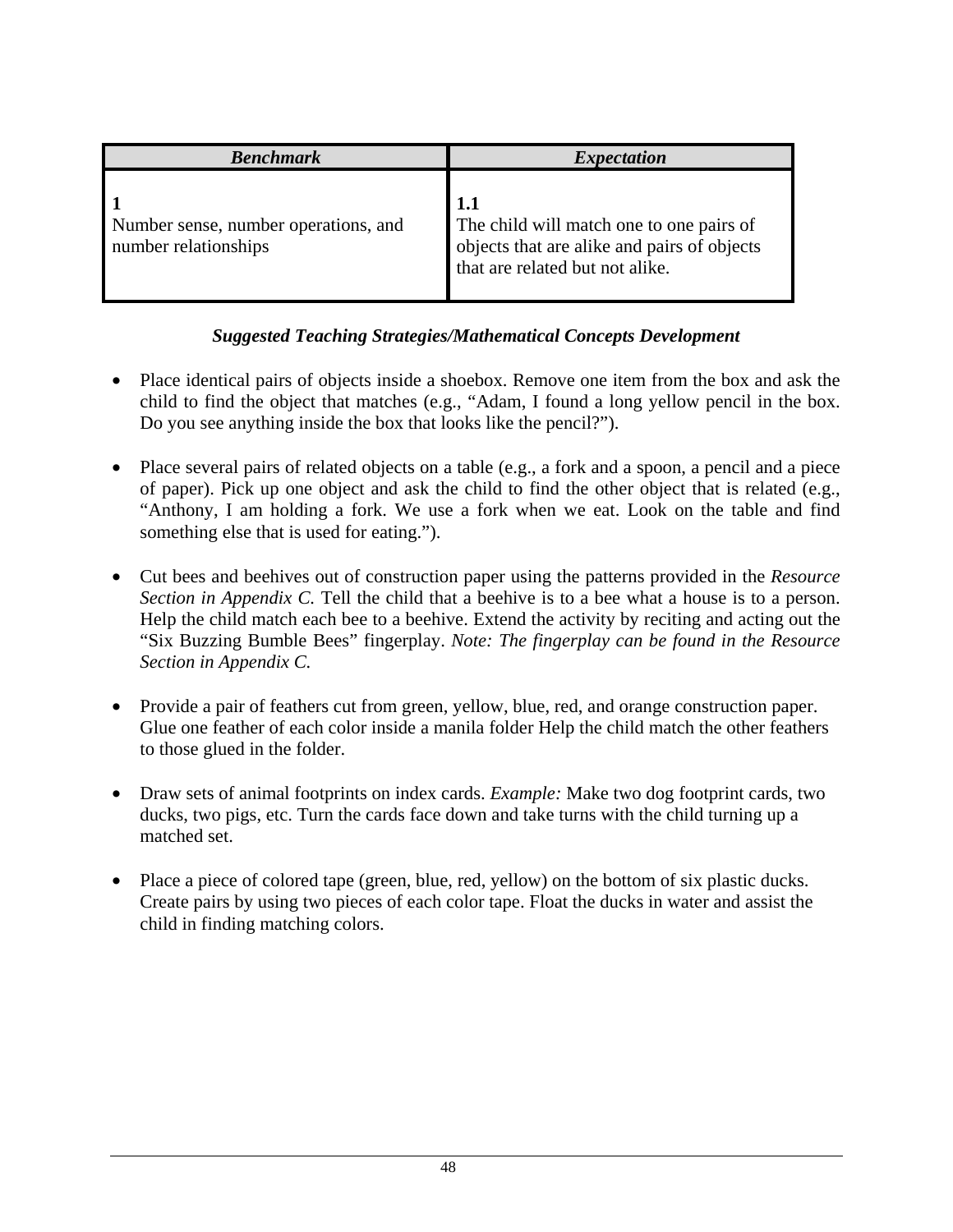| <b>Benchmark</b>                     | <i>Expectation</i>                          |
|--------------------------------------|---------------------------------------------|
|                                      | 1.2                                         |
| Number sense, number operations, and | The child will be able to rote count (e.g., |
| number relationships                 | counts to five or beyond from memory).      |

- Read *Numbers* by John J. Reiss during large or small group time. Reading is a special way to introduce numbers to the child. *(The book can be found at your local library.)*
- Help the child learn to rote count by reciting rhymes such as the ones below. Place the child's name in the blanks.

### *Four Little Pumpkins*

Four little pumpkins I can see *(child's name)* picked one and that left three. Three Little pumpkins with nothing to do. *(child's name)* picked one and that left two. Two little pumpkins out in the sun. *(child's name)* picked one and that left one. One little pumpkin all alone; it looked lonely So I took it home.

#### *Let's Count*

One two, three, four, five, I caught a fish alive. Six, seven, eight, nine, ten, I let him go again. Why did you let it go? Because it bit my finger so. Which finger did it bite? The pinky finger on the right.

• Sing a bilingual counting song in Spanish and English during circle time. Encourage the child to repeat the verses with you.

"I Can Count to Ten"

One, two, and three, Four, five, and six. Seven, eight, and nine, I can count to ten

La la la la la; La la la la la. La la la la la; La la la la la. La la la la la; La la la la la.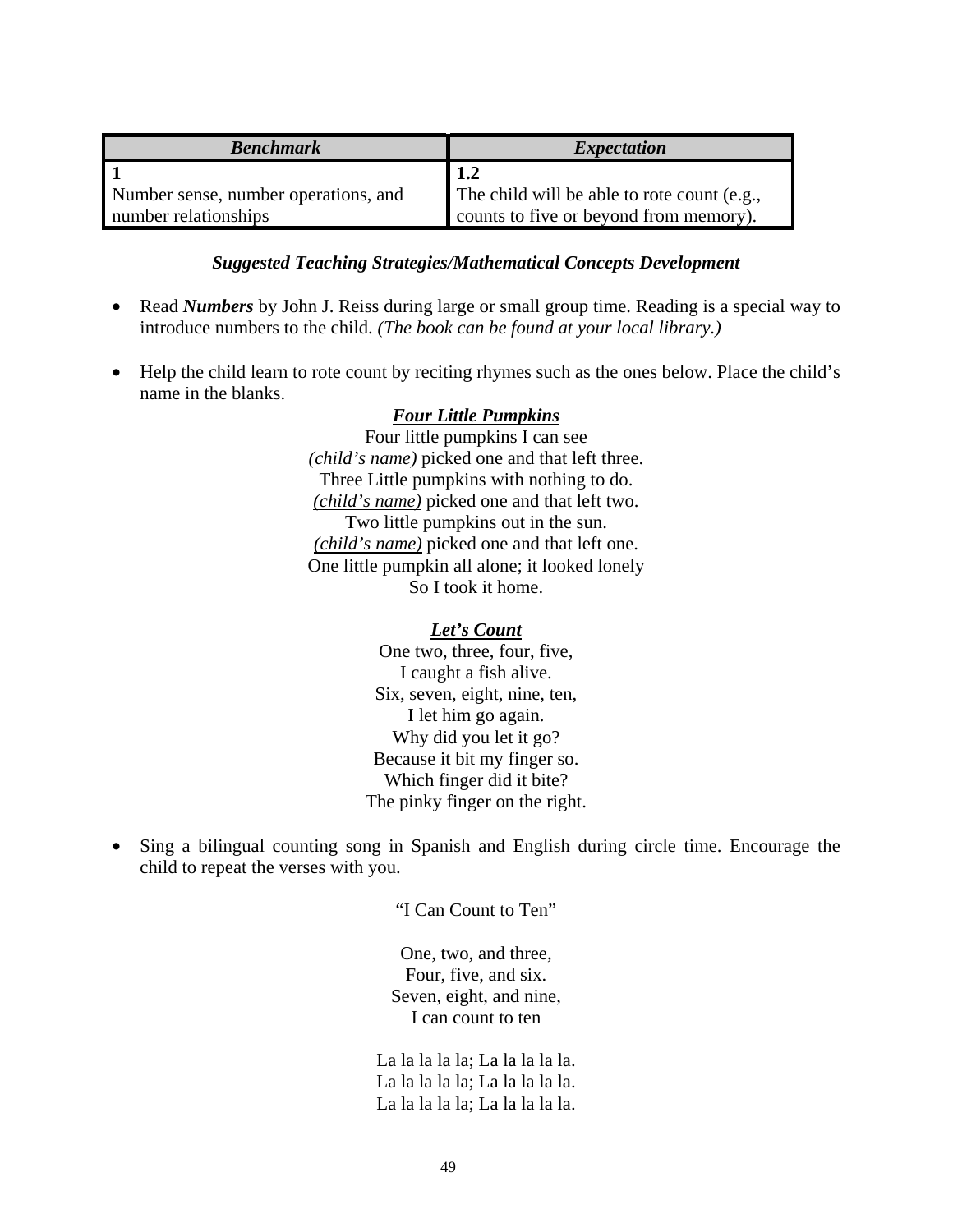"Cuento Hasta Diez"

Uno, dos, y tres, Cuatro, cinco, seis. Siete, ocho, nueve, Cuento hasta diez.

La la la la la; La la la la la, La la la la la; La la la la la. La la la la la; La la la la la.

• Play the "Bunny Rabbit" game. This is an excellent way to help the child learn to rote count to five or beyond. *Note: Refer to game directions provided in the Resource Section in Appendix C*.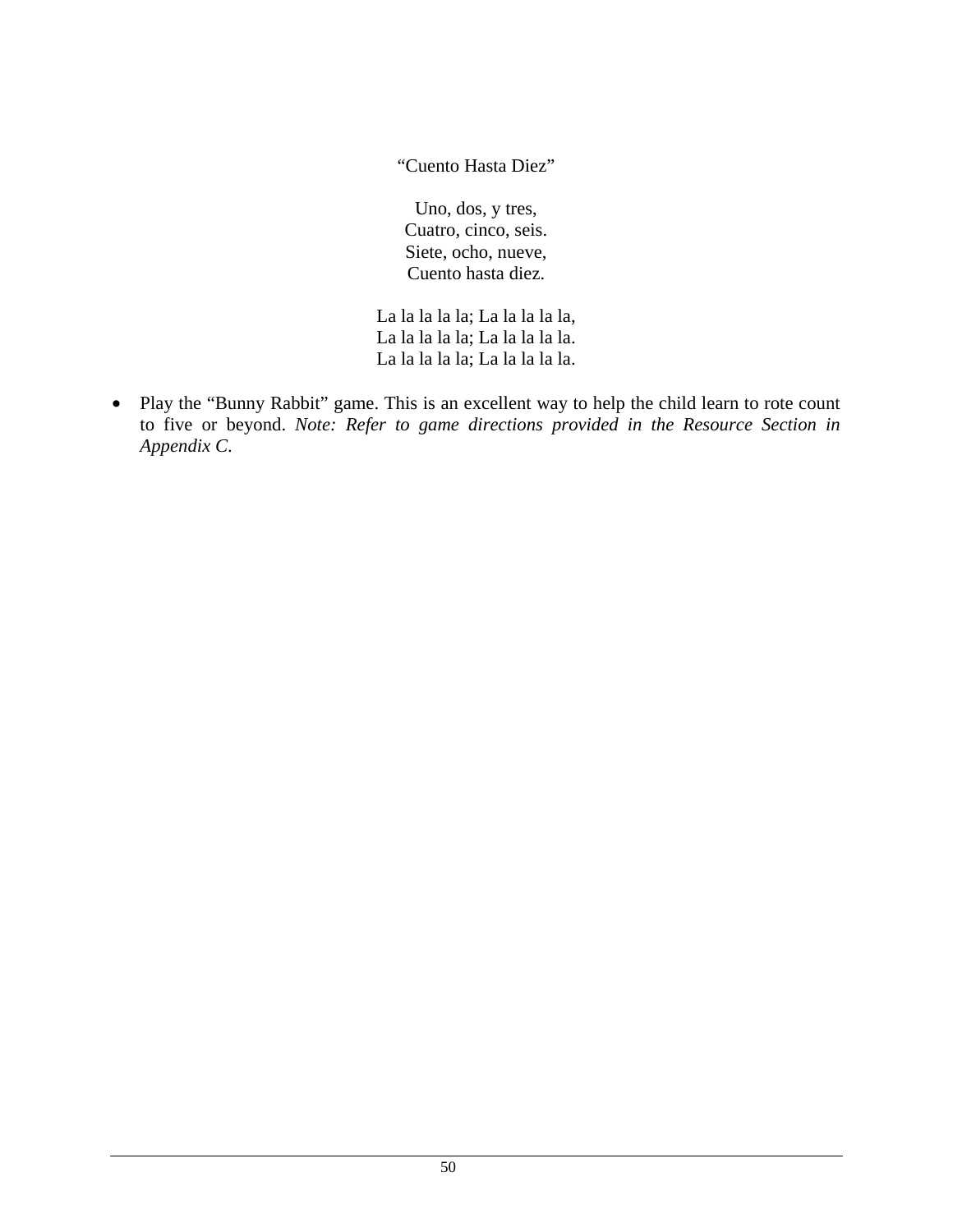| <b>Benchmark</b>                                             | <i>Expectation</i>                                                                                                                                                     |
|--------------------------------------------------------------|------------------------------------------------------------------------------------------------------------------------------------------------------------------------|
| Number sense, number operations, and<br>number relationships | 1.3<br>The child will be able to use rational<br>counting (e.g., counts from three to five<br>objects in a group to determine "how<br>many" objects are in the group). |

*Note: Learning to count takes time. Never scold the child for skipping numbers. Point out that counting lets the child know how many things are in a group. Point to the object as you recite each number name. Put up a finger one at a time as you count. Help the child count without skipping numbers or counting something twice.* 

- Count anything and everything. Take the child's finger and point to or touch the object as you both count.
- Look for numbers inside the classroom and talk about them.
- Take a walk around the playground or neighborhood and look for things that have numbers on them (numbers on buildings, car tags, mailboxes, etc.).
- Talk with the child about how numbers are used. (Some numbers, like those on baseball uniforms, are used like names. Other numbers are used to tell you the order of something or the amount.)
- Make a line using marbles, crackers, toy cars, marshmallows, etc. and help the child count each item in the line (e.g., "Chandler, point to each car as I count.").
- Build a red and green block tower with the child. Count the number of red and the number of green blocks when finished. Talk about "how many" red blocks you used to build the tower and "how many" green blocks.
- Count and talk about a few common household objects before hiding them around the room. Let the child hunt to find the hidden "treasures." When the objects have been found, count the objects again.
- Read picture books that have numerous objects in each picture. Count the animals, flowers, or trees throughout the book. Name the colors or shapes you see and then count all of those with one color and tell how many.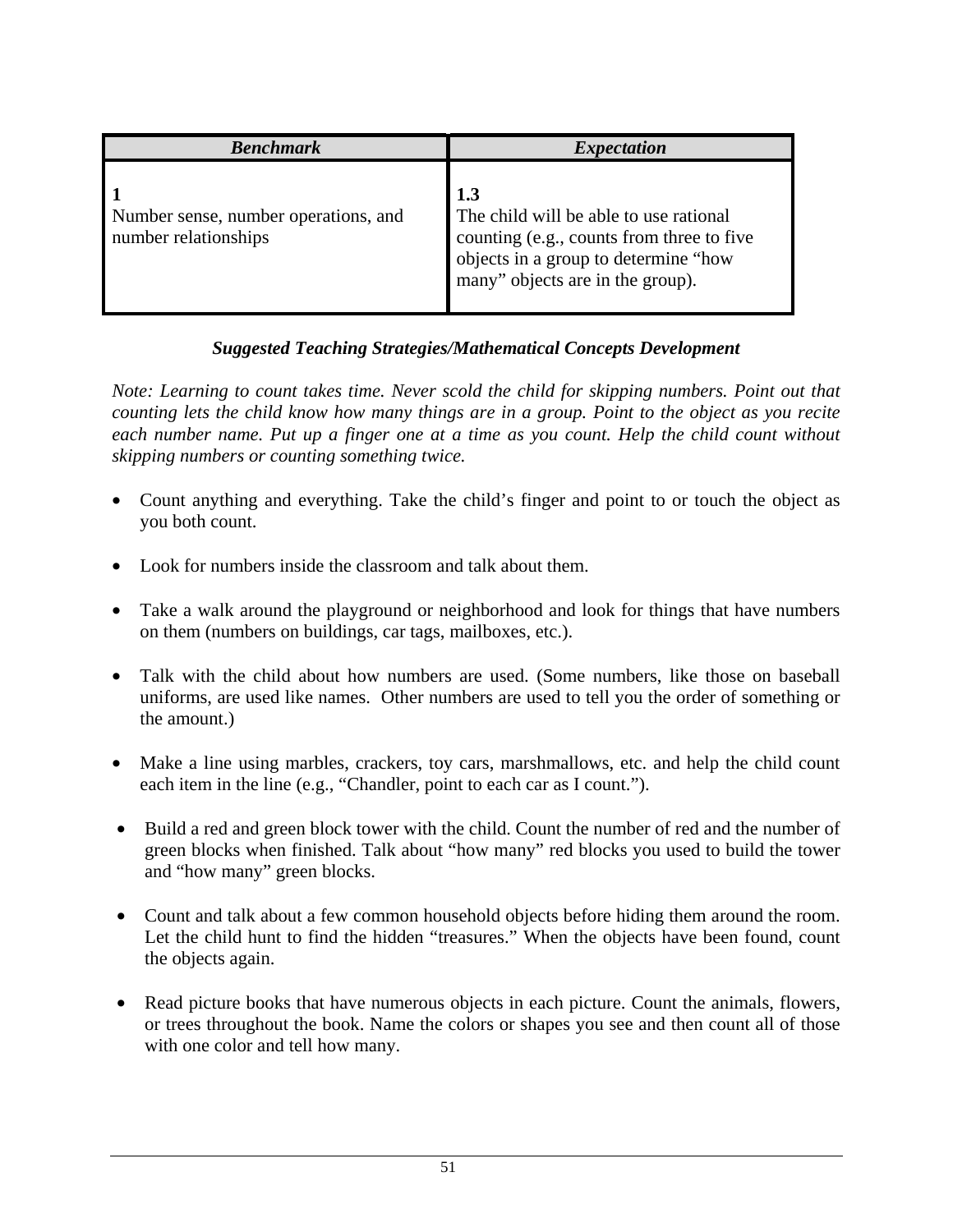- Give the child several unshelled peanuts. Assist the child in opening the peanuts and counting the nuts inside. Make a graph. Encourage the child to make an "x" on the graph or place a sticker in the correct square that tells how many nuts were in one of his/her shells.
- Read *Four Fur Feet* by Margaret Wise Brown. Extend the book reading by using felt cutouts on a flannel board to show how each number  $(1, 2, 3, 4)$  is one more than the preceding number. *(The book can be found at your local library.)*
- Give the child five fish-shaped crackers in a paper cup. Tell the following story and encourage the child to act it out. *Example:* "Once upon a time there was a great big fish that loved to swim in the ocean looking for little fish to eat. Along came the great big fish. He was very hungry and ate ONE of your fish." Have the child eat one cracker. Then say, "How many fish did the big fish eat? " The child should respond, "One." Continue the story. "The great big fish was still hungry so it decided to eat another fish." Continue having the child count as all of the fish are eaten. To extend the activity, read *The Little Island* by Golden MacDonald and Leonard Weisgard. *(The book can be found at your local library.)*
- Invite a community worker to visit in the classroom and describe how numbers are used in his or her job. Select professions in which the use of numbers is obvious (e.g., bank teller, pet store worker, grocery checkout person, etc.).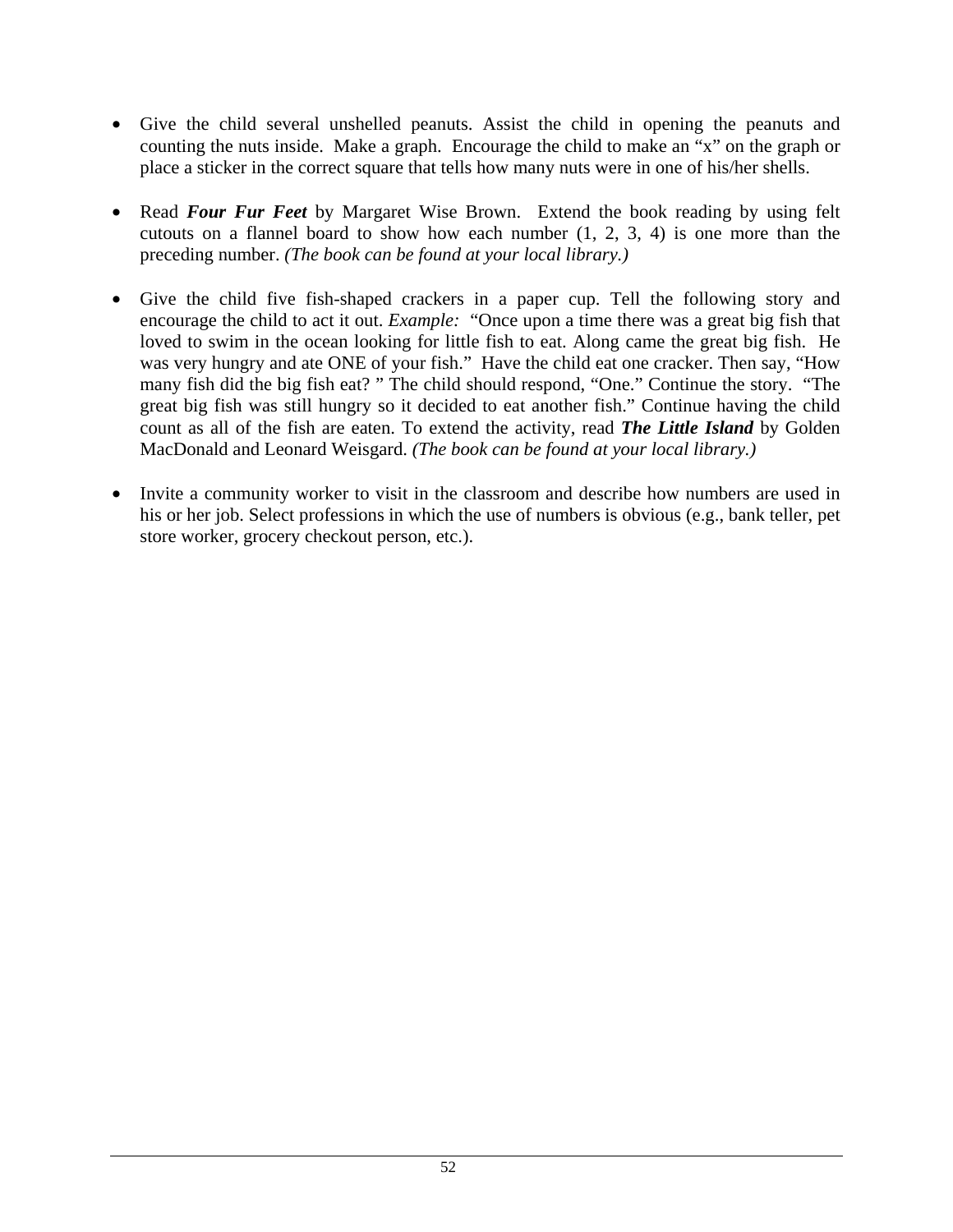| <b>Benchmark</b>           | <b>Expectation</b>                                                                                                      |
|----------------------------|-------------------------------------------------------------------------------------------------------------------------|
| Patterns and relationships | 2.1<br>The child will begin to copy, create, and<br>extend auditory, visual, verbal, and<br>physical movement patterns. |

- Make a line of colored blocks that illustrates a simple pattern (e.g., red, blue, red, blue, red, blue). Begin another line of blocks with the child, copying the first pattern. Ask the child what goes first, next, next, and so forth. Use the first line as a model so the child can compare the two lines as a way to check his/her accuracy.
- Stack blocks with the child using color patterns. Talk about what you are doing. Ask the child to repeat the pattern (e.g., "Carmen, I am building a house using a green block, a red block, a green block, and a red block. Look at my house and use your blocks to build a house just like mine.").
- Invite the child to help you set the table. Show him/her how you want the table set using the pattern of plate, cup, and silverware. Ask the child to repeat the pattern.
- Play "Head, Shoulders, Knees, and Toes" to help the child become familiar with patterns. *Note: Refer to directions provided in the Resource Section in Appendix C.*
- Look for patterns in the child's clothes or personal items. Talk about the patterns you find. *Note: It is important to help the child begin thinking about colors, shapes, sizes, and relationships.*
- Play the game below to help the child copy patterns.

### *The Clapping Game*

Clap once  $(X)$ . Clap two times  $(XX)$ . Clap three times  $(XXX)$ . Have the child repeat each clapping pattern. When the child is able to do well, you can vary the pattern and the number. *Example:* Clap once, clap three times, clap two times.

• Use animal pictures to create patterns and encourage the child to repeat your patterns. *Example:* "cat, cat, dog, cat, cat." Encourage the child to create patterns for you to copy.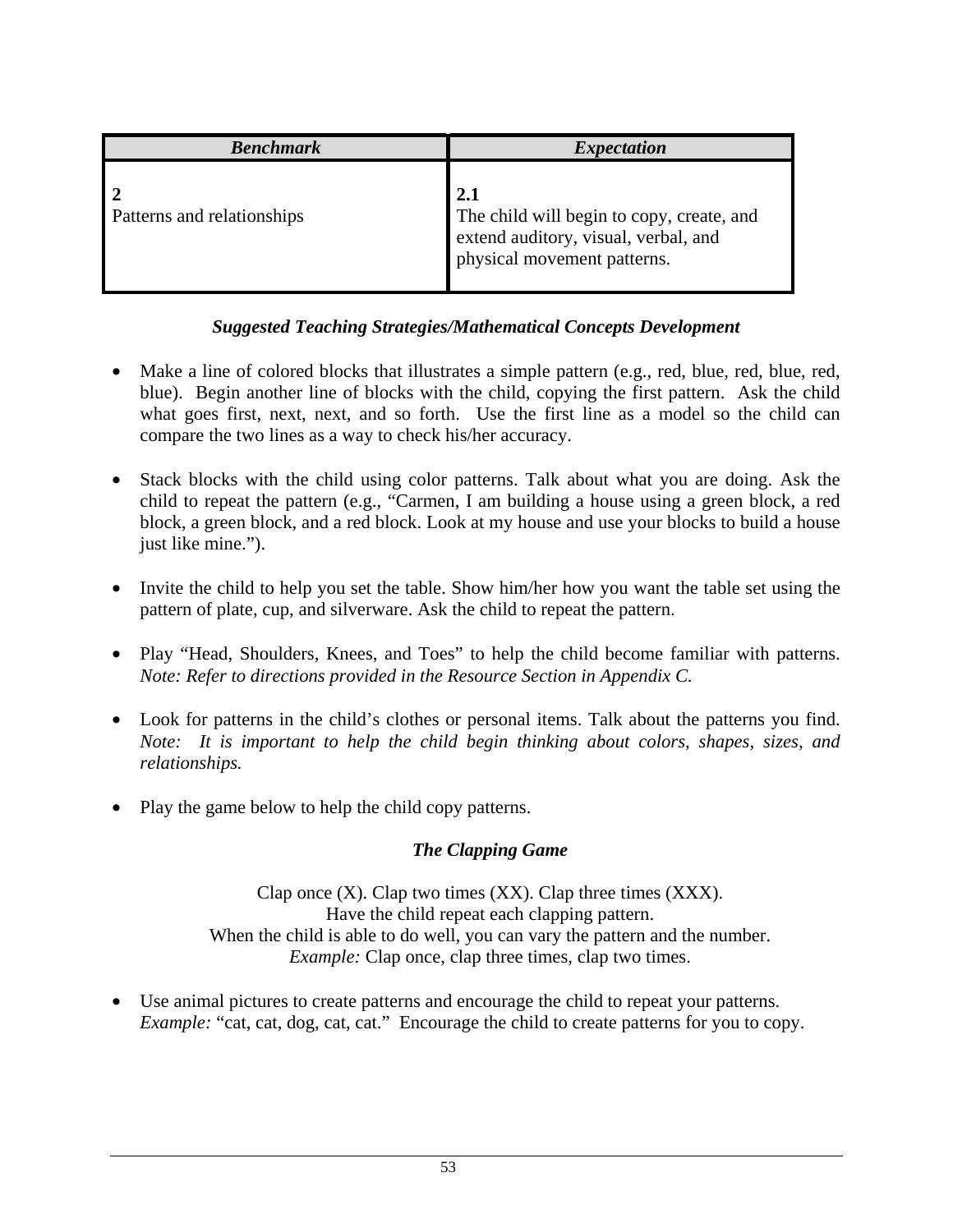| <b>Benchmark</b>                    | <i>Expectation</i>                                                                                                                              |
|-------------------------------------|-------------------------------------------------------------------------------------------------------------------------------------------------|
| Compare, classify (sort), and order | 3.1<br>The child will be able to make size<br>comparisons between objects using<br>language (e.g., big/small, short/tall,<br>full/empty, etc.). |

- Demonstrate filling an empty glass with water and repeat, "The glass is full." Next, pour the water out and repeat, "The glass is empty, there is nothing in the glass." Next, place two glasses on the table and help the child fill one with water. Ask the child to tell you which glass is full. Repeat the procedure filling bowls with grapes, cans with rocks, or boxes with beans. Allow the child to do the pouring and emptying and most of the talking.
- Find things in the room to open and close such as drawers, boxes, books, water bottles, etc. Model opening and closing for the child. Example, "To keep the rain and wind outside, we close the window." Allow the child many opportunities to practice opening and closing.
- Cut a small, medium and large square out of construction paper for the child to decorate. Assist the child in gluing the decorated squares to wide ribbon strips. (Dab glue on the ribbon rather than on the back of the square.) Talk about size of the squares as you hang the ribbons from the ceiling.
- Measure each child's height. Create a graph by cutting strips of colored paper to accurately represent each measurement. Write the child's name at the top of the strip and the height along the side. Tape the strips on a wall and compare. *Example:* "Mary Ann is taller than Monique." Periodically measure the children and add paper strips to reflect their growth.
- Provide an assortment of big and small animal patterns for the child to compare. The animal patterns are provided in the *Resource Section in Appendix C.*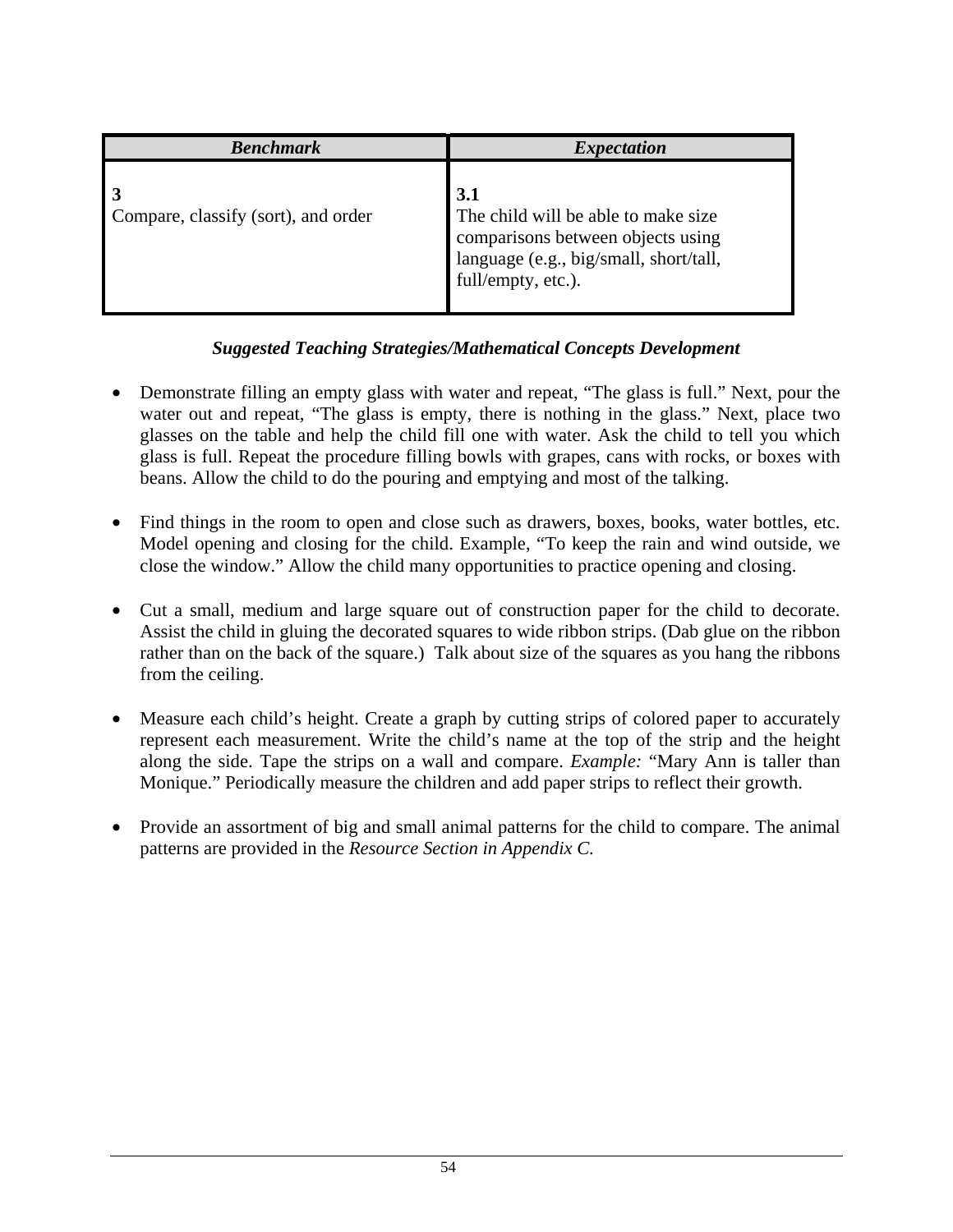| <b>Benchmark</b>                    | <i>Expectation</i>                                                                                |
|-------------------------------------|---------------------------------------------------------------------------------------------------|
| Compare, classify (sort), and order | 3.2<br>The child will classify (sort) objects into<br>categories (e.g., size, shape, color, etc.) |

- Cut different sizes and color of circles out of construction paper (e.g., 3 large blue circles, 3 medium yellow circles, and 3 small green circles). Help the child sort the circles into three groups according to size. Next, help the child sort the circles into three groups according to color. Model words for the child to use in describing the experience.
- Draw the outline of a house on a large sheet of paper. Label the rooms in the house (e.g., bedroom, family room, dining room, etc.) Show the child a picture of a piece of furniture and ask him/her to tell you about the room where the furniture belongs. Assist the child in gluing the picture in the correct room.
- Provide plastic bowls, containers or boxes, and lots of time for the child to help you sort things. Follow the suggestions listed below:
	- ® Sort fruits and vegetables by color.
	- ® Sort toys by size and color.
	- ® Sort money by size.
	- ® Sort leaves by size and color in the fall.
	- ® Sort Fruit Loops by color.
	- ® Sort spoons by size.
	- ® Sort socks by size and color.
- Cut several shapes in three to five different sizes. Help the child sort the shapes by size. Help the child resort by shape.
- Ask the child to put clothes into piles of things that belong together. Any group of "things" you have in the classroom can be sorted in some way. Provide an assortment of old clothes, shoes, and coats in the dramatic play center for the child to sort by color, season, or size.
- Show the child several items that look alike on both sides (e.g., purse, block, paintbrush, etc.) and several items that look different on each side (e.g., clock, doll, book, etc.). Assist the child in grouping the objects into those that look alike on both sides and those that look different on each side.
- Provide pictures of things found in the sky and things found on the ground. Assist the child in classifying the pictures.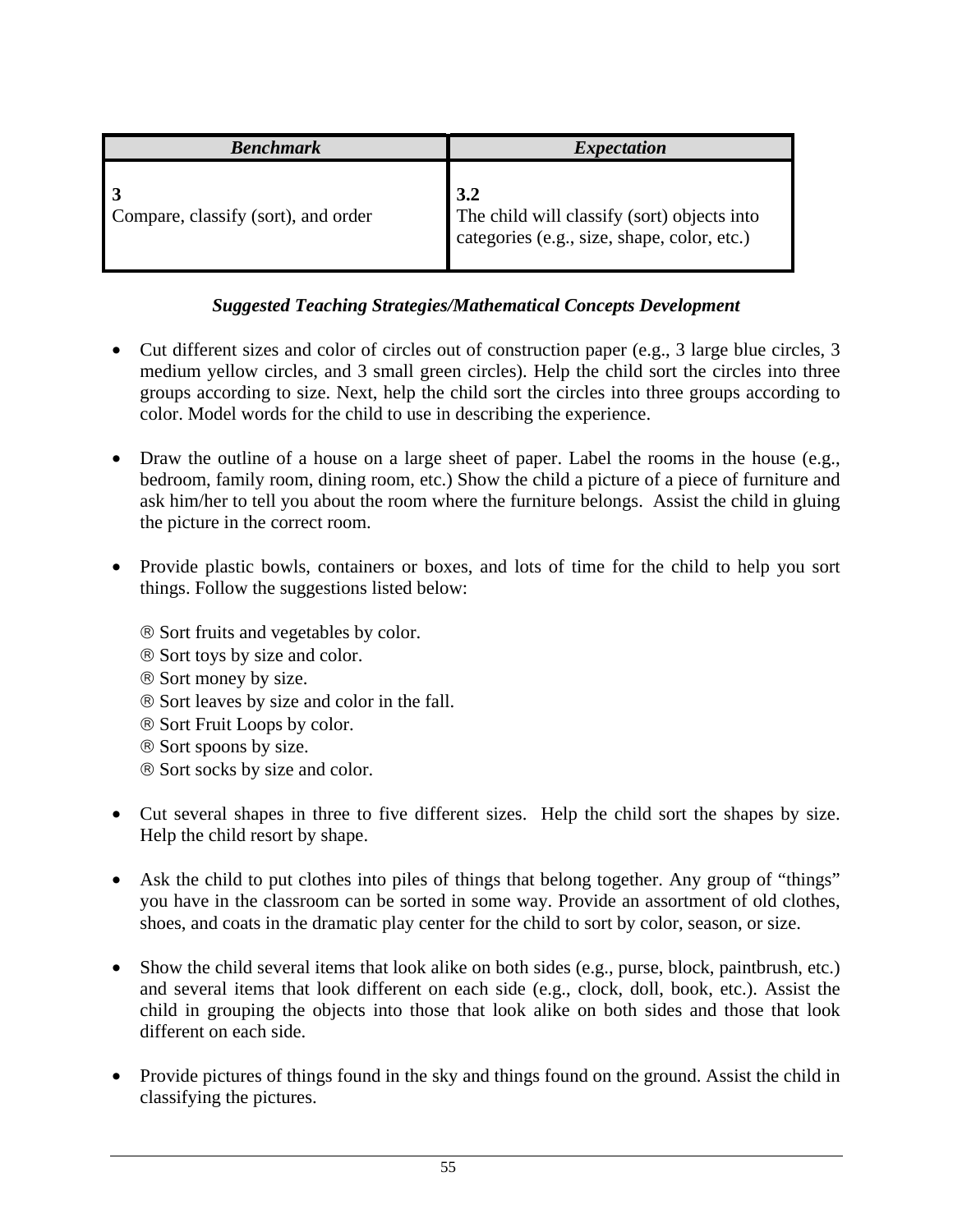| <b>Benchmark</b>                    | <i>Expectation</i>                                                                          |
|-------------------------------------|---------------------------------------------------------------------------------------------|
| Compare, classify (sort), and order | 3.3<br>The child will be able to order objects<br>based on size, weight, length, or height. |

- Provide materials and opportunities for the child to place objects in order from longest to shortest. Model "thinking out loud" as you work beside the child (e.g., "Darlene, I think the green straw is longer than the other straws. What do you think? I am going to place the straws side by side and compare length. Yes, the green straw is longer than the other straws.")
- Line the children up and determine who is the tallest and who is the shortest.
- Read *The Tiny, Tiny, Boy* and *The Big, Big Cow* by Nancy VanLaan during circle time. Discuss the concepts of tiny and big. *(The books can be found at your local library.)*
- Provide opportunities and materials for the child to organize materials on his/her own (e.g., stacking blocks/boxes, rings, or pegs in order by size).
- Cut a train out of construction paper using the patterns provided in the *Resource Section in Appendix C*. Model words such as first, second, third, fourth, fifth as you help the child arrange the cars of the train in order. To extend the activity, provide a real toy train in the math center. Allow the child to play with the train. Ask the child to point to the part of the train that comes first and the part that comes last. As an additional extension, visit a train station and, if possible, take a train ride.
- Provide play dough for the child to make mountains of various sizes. Measure the height and width of each mountain with a ruler and talk about tallest/ shortest and biggest/smallest.
- Use a bathroom scale to weigh classroom items. Graph the weight of each item. Point to the recorded weight of each item on the graph and talk about the item that weighs the most.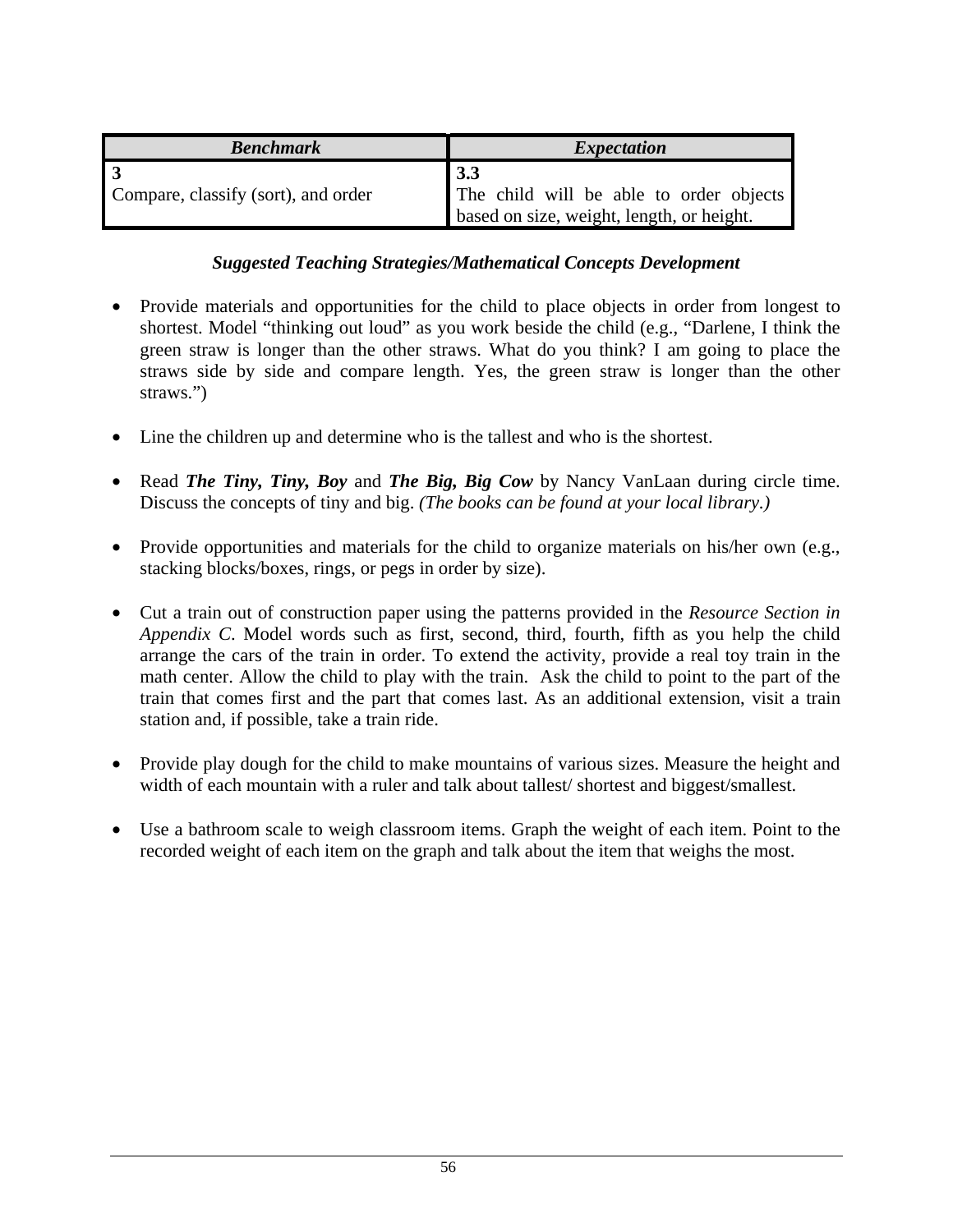| <b>Benchmark</b>           | <i><b>Expectation</b></i>                                                                                      |
|----------------------------|----------------------------------------------------------------------------------------------------------------|
| Geometry and spatial sense | 4.1<br>The child will recognize and identify<br>shapes such as squares, circles, triangles,<br>and rectangles. |

- Make a shape and encourage the child to recreate the shape (e.g., "David, I'm making a round circle out of my play dough. Try to make a circle like mine using your play dough").
- Cut and tape large paper shapes on the floor. Bounce a ball on the shape and catch it with both hands as you say the name of the shape (e.g., "Philip, watch me bounce the ball on the circle and catch it with my hands. Would you like to try doing the same thing?")
- Read *Shapes, Shapes, Shapes* by Tana Hoban and *What is a Square?* by Rebecca Kai Dotlich*. (The books can be found at the local library.)*
- Display and talk about shapes during circle time. Draw each shape in the air using arms and hands. To extend the activity, place paper and drawing materials in the mathematics center for the child to practice drawing shapes.
- Find shapes in the classroom and talk about each shape.
- Use masking tape to outline the shape of a square on the floor. March on the lines of the square while singing the song below:

*Square Walking (Tune: Farmer in the Dell)*  We walk along the square! We walk along the square! Four straight lines, All the same size, We walk along the square!

• Provide blocks, empty boxes, or milk cartons for the child to use to combine, divide, and change shapes. The child will learn to recognize geometry in the real world as well as relationships between and among shapes. Help the child use two triangles to make a square and two semicircles to make a circle. Remind the child to use his/her words to tell you what he/she is doing.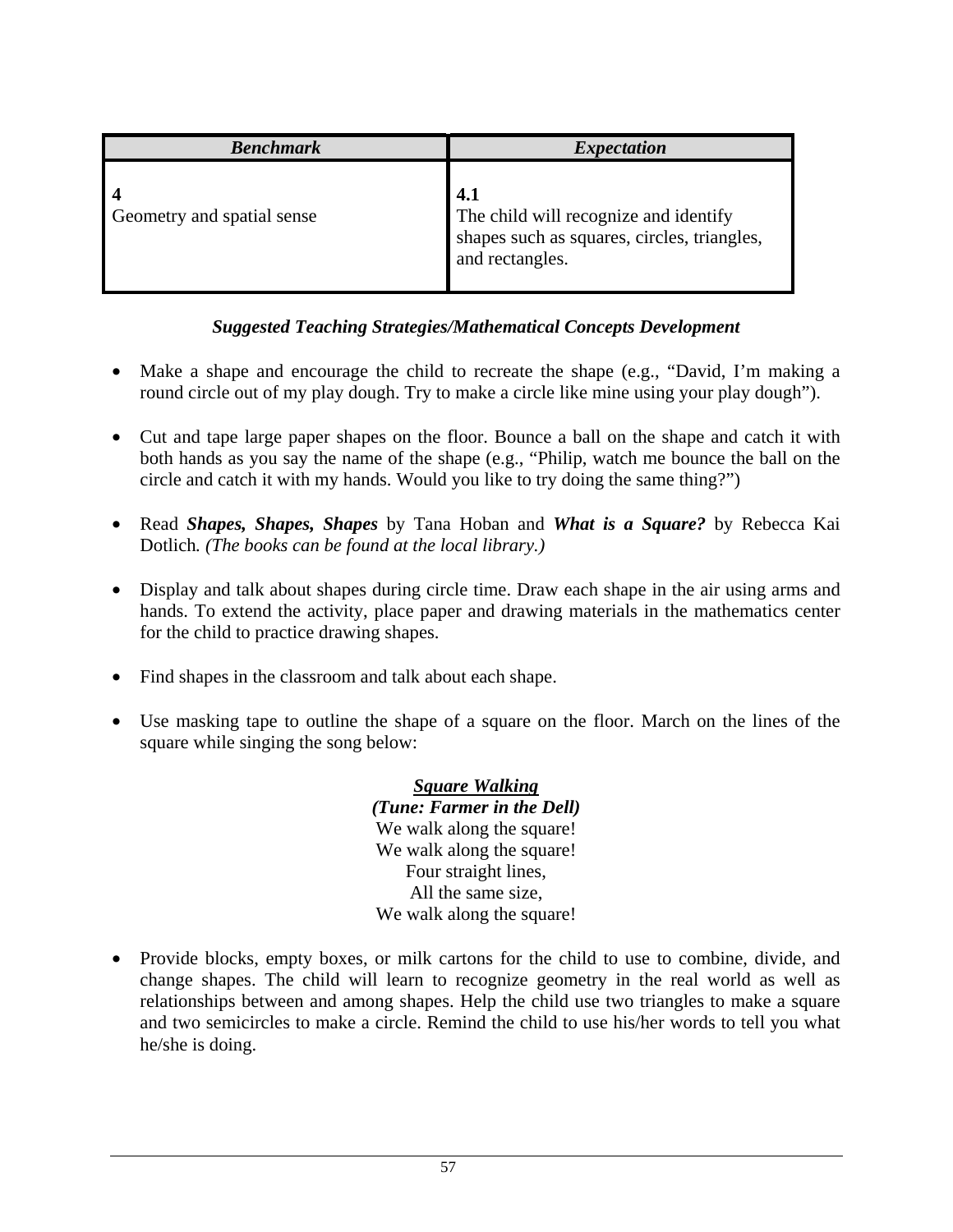| <b>Benchmark</b>           | <i>Expectation</i>                             |
|----------------------------|------------------------------------------------|
|                            | 4.2                                            |
| Geometry and spatial sense | The child will use positional words to         |
|                            | indicate where objects are in space (e.g., in, |
|                            | out, under, between, on, etc.)                 |

### *Suggested Teaching Strategies/Mathematical Concepts Development*

- Provide four clear plastic drinking cups along with the same number of small toys. Place the cups on a table and place the toys in, under, beside, and between the cups. Talk with the child about the location of the objects. Repeat the game letting the child place the objects.
- To help the child understand concepts such as in, out, under, and over read "Skipper" as provided in the *Resource Section in Appendix C.* After reading the story, use a toy dog to demonstrate positional words (e.g., Skipper is walking *on* the tabletop. Look, Skipper is hiding *behind* the door.)
- Help the child develop an understanding of concepts such as "under and beside" through the use of the poem below: Encourage the child to act as "baby bear" as you sit in the mama bear's chair repeating the verses below:

## *I See Baby Bear*

I see baby bear, baby bear, Standing beside mama bear's chair. I see baby bear, baby bear, Hiding under mama bear's chair. I see baby bear, baby bear, Standing beside mama bear's chair. Baby bear, baby bear, come here, Mama bear loves baby bear!

- Create opportunities for the child to explore and experience himself/herself in space by going under, over, around, through, into, on top of, and out of different things. Open the two ends of the box to make a "tunnel" for him/her to crawl through. Model the use of positional words.
- Model positional and directional language. Example, "Cathy, use the plate on the table." "Robin, place the bridge near the blue water."
- Read books with directional words such as Richard Scarry's *Egg in the Hole*. *(The book can be found at your local library.)*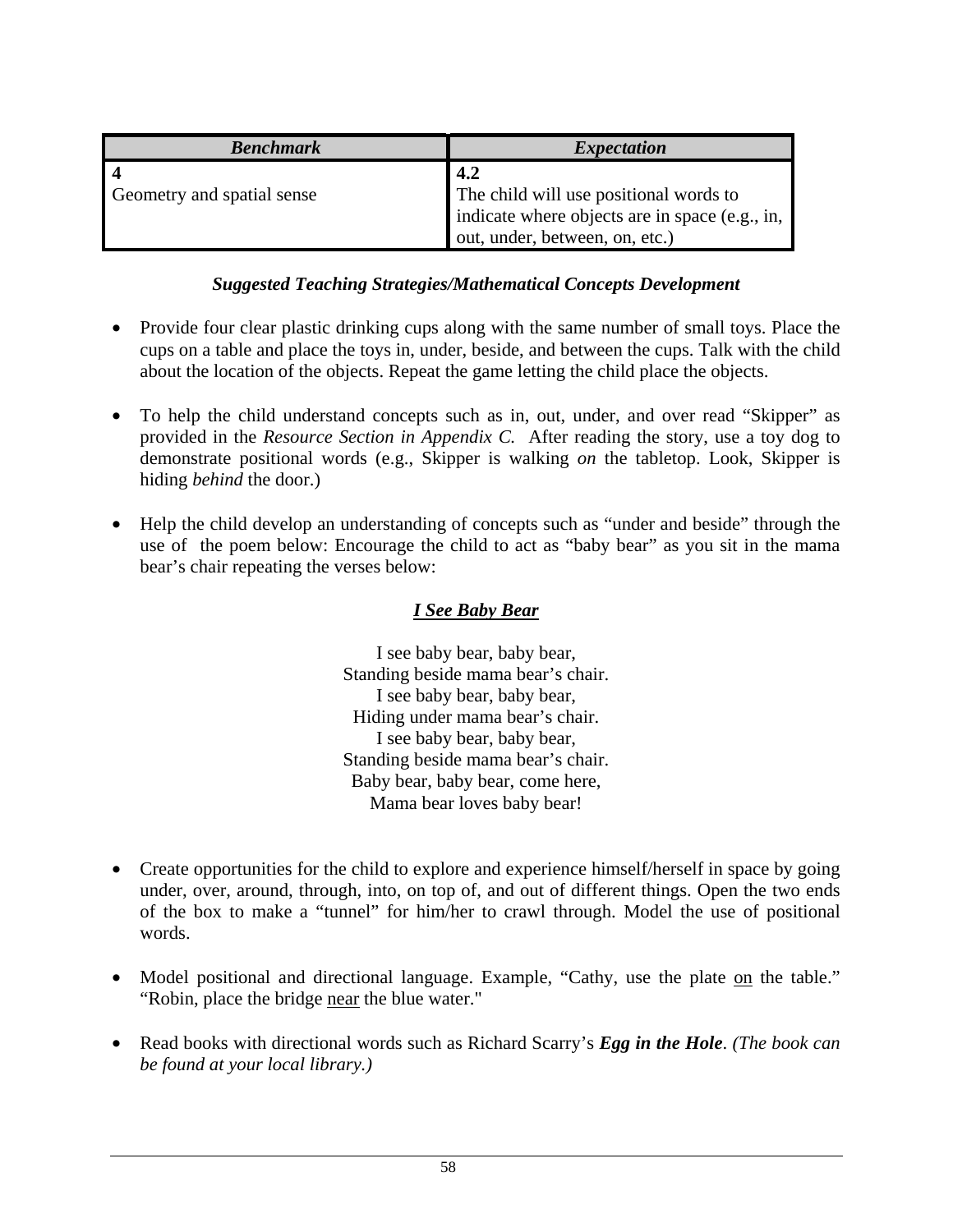| <b>Benchmark</b> | <b>Expectation</b>                                                                        |
|------------------|-------------------------------------------------------------------------------------------|
|                  | 5.1                                                                                       |
| Parts and wholes | The child will recognize and identify the                                                 |
|                  | missing piece of an object or picture (e.g.,<br>The wheel piece is missing from the truck |
|                  |                                                                                           |
|                  | puzzle).                                                                                  |

### *Suggested Teaching Strategies/Mathematical Concepts Development*

- Provide objects, pictures of objects or puzzles with parts missing (e.g., truck with wheel missing, doll with an arm missing). Talk about the missing parts.
- Place two items on a table such as a toy and a book. Point to and name each item. Have the child close his/her eyes as you remove one item from the table. Have the child open his/her eyes and tell you what is missing.
- Draw simple shapes or objects with an obvious missing part. Encourage the child to tell you which piece of the picture is missing.

*Draw things such as:*

- ® A square with one side missing
- ® A flower with no stem
- ® A balloon with no string
- ® A truck with no wheels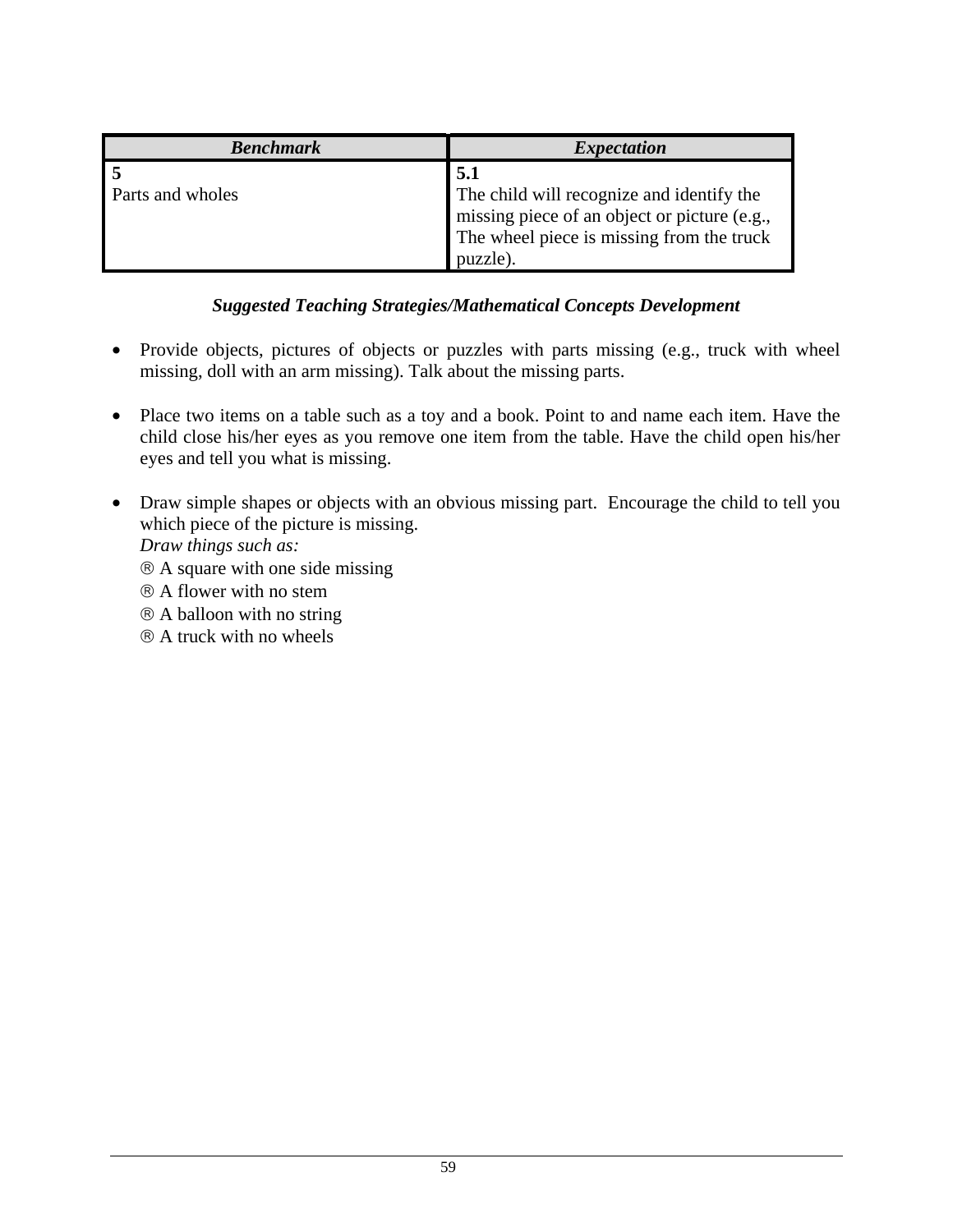| <b>Benchmark</b>        | <i>Expectation</i>                                                                                                                                                                       |
|-------------------------|------------------------------------------------------------------------------------------------------------------------------------------------------------------------------------------|
| <b>Parts and wholes</b> | 5.2<br>The child will recognize that the amount of<br>a whole remains the same when divided<br>into two parts (e.g., when an apple is cut in<br>half [two parts] it is still one apple.) |

## *Suggested Teaching Strategies/Mathematical Concepts Development*

• Make "Purple Bubbly." Allow the child to help you measure the ingredients. Emphasize the  $\frac{1}{2}$  cup measurements. Mix the ingredients below in a blender, add ice, and serve at snack time:

# *Purple Bubbly*

Two ½ cups of pineapple juice One ½ cup of grape juice Two ½ cups of yogurt One ripe banana

- Provide opportunities during lunch and snack time for the child to share one half of a fruit or sandwich with you or a friend. *Example:* Hold an apple in your hand and say, "I want to share part of my apple with you." Demonstrate cutting the apple into two parts. Keep one part of the apple for yourself and give the other part to the child. Talk about how each of you now have one part of a whole apple. Ask the child to point to one half of the apple. Ask the child to point to one whole apple.
- Provide the child with 2 slices of bread, a piece of cheese and a bear cookie cutter. Assist the child in cutting a bear shape from the cheese. Help the child lay the bear on the whole piece of bread. Assist the child in cutting the other slice of bread in half. Cover the cheese bear with the two half pieces of bread. Talk about how it takes two equal parts (or halves) to cover one whole slice of bread. Ask the child to point to one half of the apple. Ask the child to point to one whole slice of bread. Read one of the child's favorite bear stories as you enjoy eating your creation.
- Cut a paper plate in half. Give the child a whole plate and the two halves. Have the child place the two halves on top of the whole plate. Talk about how it takes two halves to cover one whole plate.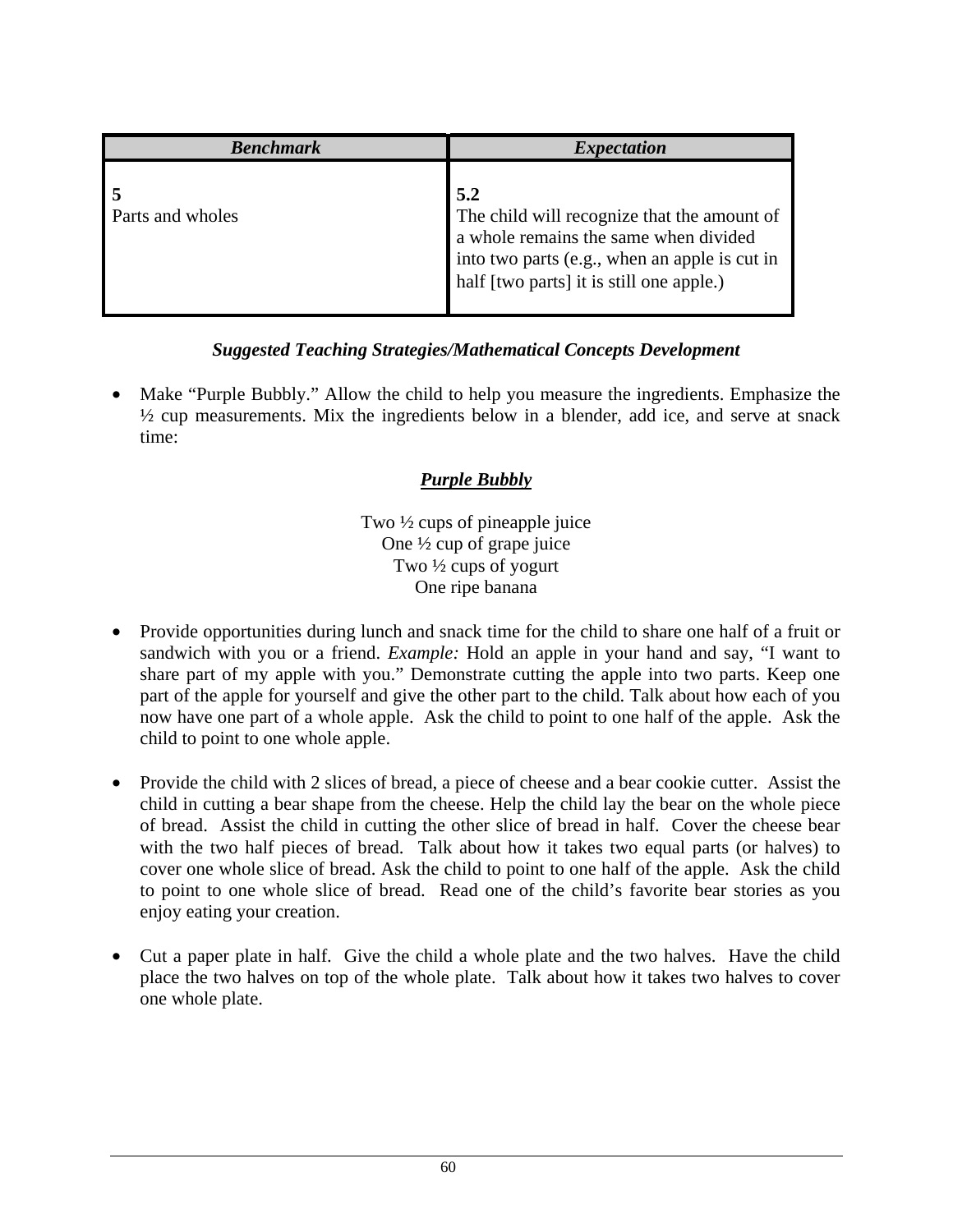### **Mathematical Concepts Development Observational Checklist**

| Child's Name:       | Teacher's Name: |
|---------------------|-----------------|
|                     |                 |
| School/Center Name: | Year:           |

### Code: 1 = Needs Development 2 = Developing as Expected 3 = Advanced Development

## **Note: The checklist should be used three times a year at minimum. (Fall, Mid-Year, and Spring)**

|                                                                                                                                                                  |      | <b>Observations</b> |               |  |
|------------------------------------------------------------------------------------------------------------------------------------------------------------------|------|---------------------|---------------|--|
| <b>Benchmarks and Expectations</b>                                                                                                                               | Fall | Mid-<br>Year        | <b>Spring</b> |  |
| 1 Number sense, number operations, and number relationships                                                                                                      |      |                     |               |  |
| 1.1 Matches, one to one, pairs of objects that are alike and pairs of objects that are<br>related but not alike                                                  |      |                     |               |  |
| 1.2 Rote count (e.g., counts to five or beyond from memory)                                                                                                      |      |                     |               |  |
| 1.3 Rational count (e.g., counts from three to five objects in a group to determine<br>"how many" objects are in the group)                                      |      |                     |               |  |
| 2 Patterns and relationships                                                                                                                                     |      |                     |               |  |
| 2.1 Copies, creates, and extends auditory, visual, verbal, and physical movement<br>patterns                                                                     |      |                     |               |  |
| 3 Compare, classify (sort), and order                                                                                                                            |      |                     |               |  |
| 3.1 Makes size comparisons between objects using language (e.g., big/small,<br>short/tall, full/empty, etc.)                                                     |      |                     |               |  |
| 3.2 Classifies (sorts) objects into categories (e.g., size, shape, color, etc.)                                                                                  |      |                     |               |  |
| 3.3 Orders objects based on size, weight, length, or height                                                                                                      |      |                     |               |  |
| 4 Geometry and spatial sense                                                                                                                                     |      |                     |               |  |
| 4.1 Recognizes and identifies shapes such as squares, circles, triangles, and<br>rectangles                                                                      |      |                     |               |  |
| 4.2 Uses positional words to indicate where objects are in space (e.g., in, out, under,<br>beside, between, on, etc.)                                            |      |                     |               |  |
| 5 Parts and wholes                                                                                                                                               |      |                     |               |  |
| 5.1 Identifies the missing part of an object or picture of an object (e.g., the wheel<br>piece is missing from the truck puzzle)                                 |      |                     |               |  |
| 5.2 Recognizes that the amount of a whole remains the same when divided into two<br>parts (e.g., when an apple is cut in half (two parts) it is still one apple) |      |                     |               |  |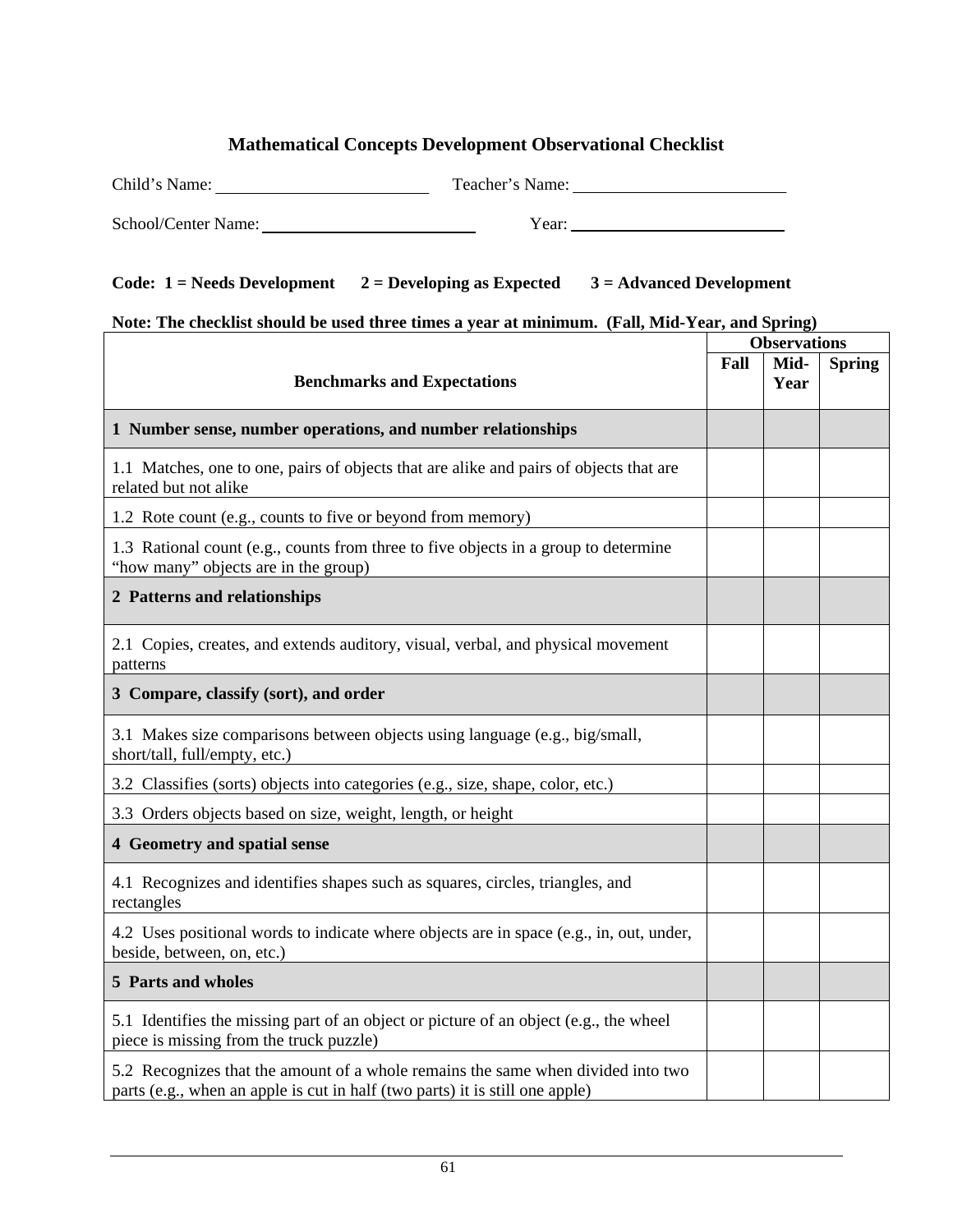# **Mississippi Pre-Kindergarten Curriculum Guidelines for Three Year Old Children**

## *Scientific Investigation*

A young child's natural curiosity about the world in which he or she lives demands a hands-on approach to the study of science. A young child's exploration and investigation becomes meaningful when there is a caring and knowledgeable adult present to explain and talk about a concept or principle. Conditions must be favorable for observation, exploration, and investigation of scientific concepts using materials in the child's classroom or specimens from the natural world outside the classroom**.** 

## *Assessment Guidelines*

- **Observation will be the primary method of assessing a three year old child.**
- **Assessments help the teacher/caregiver plan future learning experiences.**
- **Portfolios and anecdotal notes are suggested procedures for collecting information and work samples.**
- **Observational checklists may be used to record progress toward the accomplishment of the benchmarks. A sample observational checklist for Scientific Investigation follows this section.**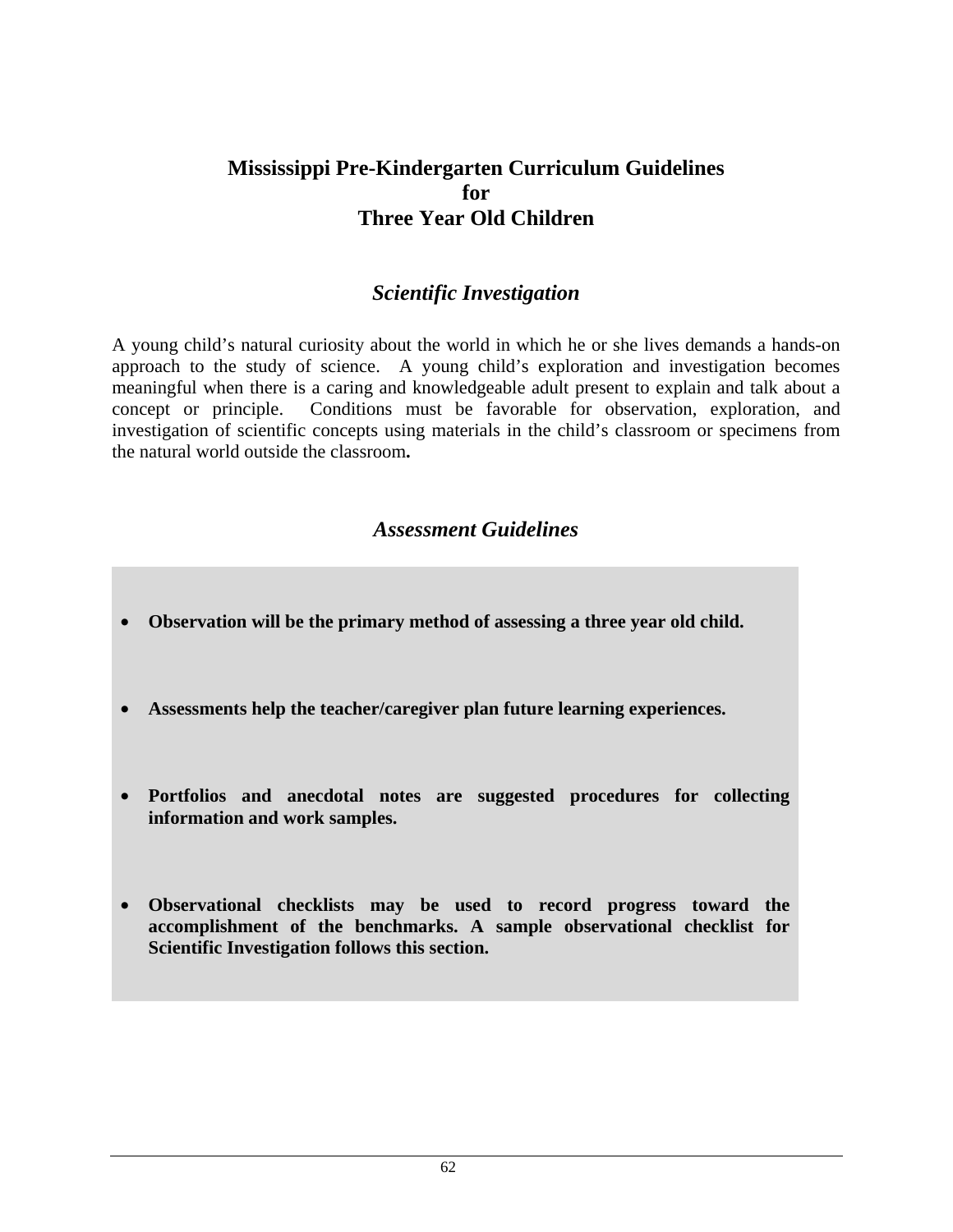# **Mississippi Pre-Kindergarten Curriculum Guidelines for Three Year Old Children**

# **Benchmarks and Expectations**

## *Scientific Investigation*

**Note: The benchmarks are printed in bold and numbered. The expectations are numbered to match the benchmarks. The numbers are provided for clarity and do not reflect the order in which the benchmarks should be taught.**

### **1. Acquires scientific knowledge related to life science**

- 1.1 Begins to observe, explore, and describe a wide variety of live animals and where they live
- 1.2 Begins to notice individual characteristics of self and living things

### **2. Acquires scientific knowledge related to earth science**

- 2.1 Begins to recognize characteristics of different seasons and describe weather
- 2.2 Begins to develop an understanding of time-related vocabulary

#### **3. Engages in simple investigations using science processes**

- 3.1 Begins to identify materials by texture (smooth/rough, soft/hard)
- 3.2 Recognizes basic colors (e.g., red, blue, green, yellow, etc.)
- 3.3 Begins to demonstrate understanding of the five senses as related to body parts
- 3.4 Begins to compare, sort, classify, order, ask questions, use patterns, and engage in simple investigations using tools and objects

### **4. Develops an understanding of rules and routines related to health and safety practices**

- 4.1 Demonstrates growing independence in hygiene, toileting, nutrition, and personal care
- 4.3 Begins to follow rules and respond appropriately during emergency drills
- 4.4 Begins to recognize dangerous situations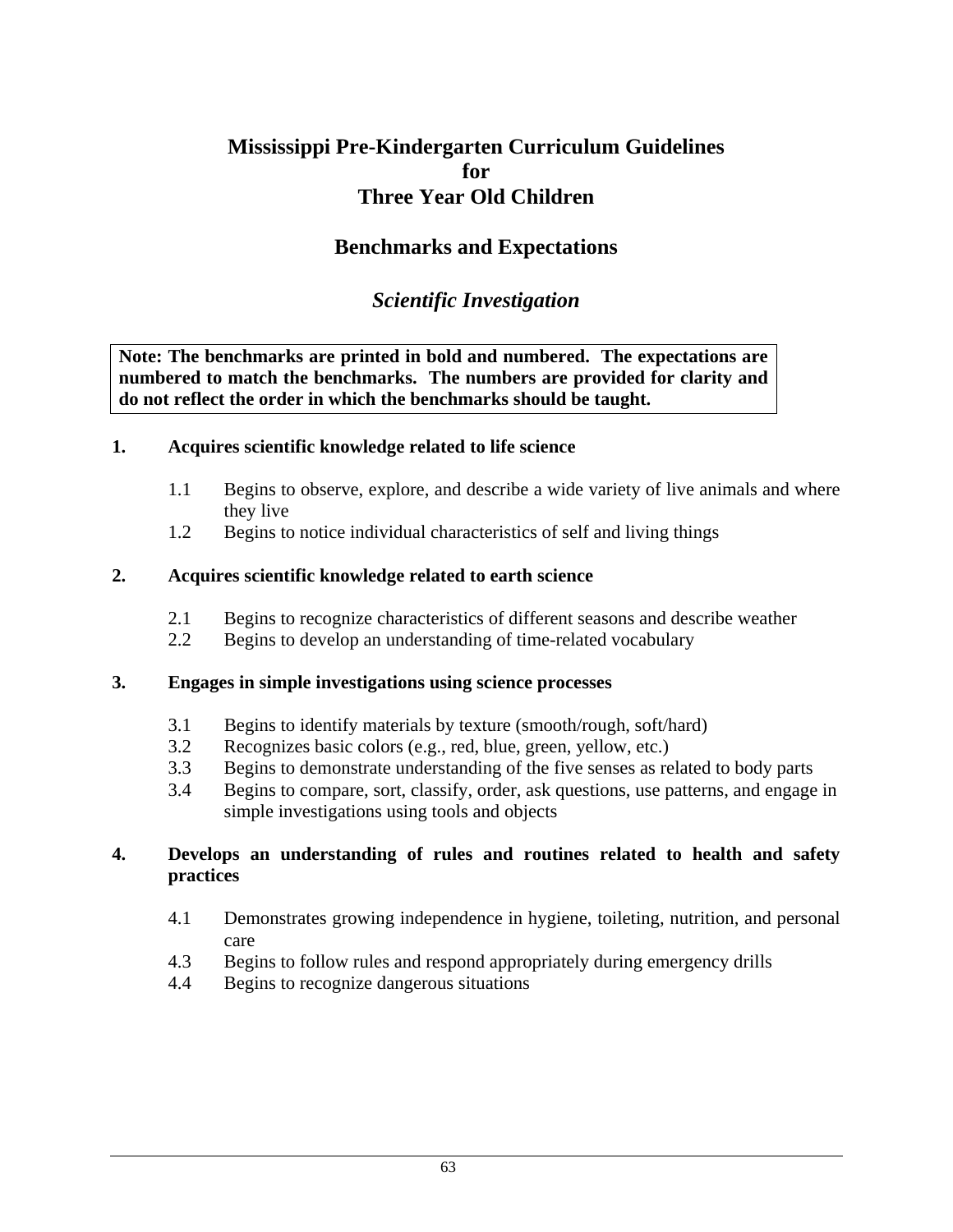| <b>Benchmark</b>                                         | <i>Expectation</i>                                                                                                         |
|----------------------------------------------------------|----------------------------------------------------------------------------------------------------------------------------|
| Acquires scientific knowledge related to<br>life science | 1.1<br>The child will begin to observe, explore,<br>and name a wide variety of live animals<br>and where the animals live. |

- Read stories, sing songs and display pictures of animals and the places they live (e.g*.,* "Old McDonald Had a Farm"). Encourage the child to join you in repeating the words as he/she imitates animal sounds and movements. *Note: Refer to Resource Section in Appendix C for words to song.*
- Provide opportunities for the child to observe live animals by taking him/her on field trips to farms, zoos, and petting zoos. Describe his/her observations in personal experience stories.
- Bring animals to the classroom often. Talk about the care and characteristics of each animal (e.g., ants, butterflies, caterpillars, earthworms, frogs, gerbils, goldfish, guinea pigs, hamsters, hermit crabs, and baby chicks).
- Discuss one animal at a time (e.g., where a cow lives, the name of a cow's baby, and the sounds a cow makes). *Note: Refer to Resource Section in Appendix C for animal patterns.*
- Place three habitat signs in front of the room: *land, air,* and *water*. Display pictures of animals and talk about where the animals live. Tape the pictures to the appropriate habitat sign. If some animals live in two habitats, place the picture of the animal between the two signs.
- Read or act out a turtle rhyme during large group time. Provide turtle patterns in the art center, play dough in the science center for making turtle shapes, and turtle picture books in the library center for the child to "read." *Note: Refer to Resource Section in Appendix C for the turtle pattern and turtle rhyme.*
- Read *The Big Fat Worm* by Nancy Van Laan. *(The book can be found at your local library.)*
- Bring real earthworms into the classroom for the child to investigate. Treat the child to "Gummy Worms" during snack time. *Note: Refer to directions for "Observing Earthworms" in the Resource Section in Appendix C.*
- Provide animal cookies during snack time. Talk about the real animals while eating the animal cookies (e.g., "Mary, you are eating a bear cookie. The bear lives in a forest. What do you think the bear eats?").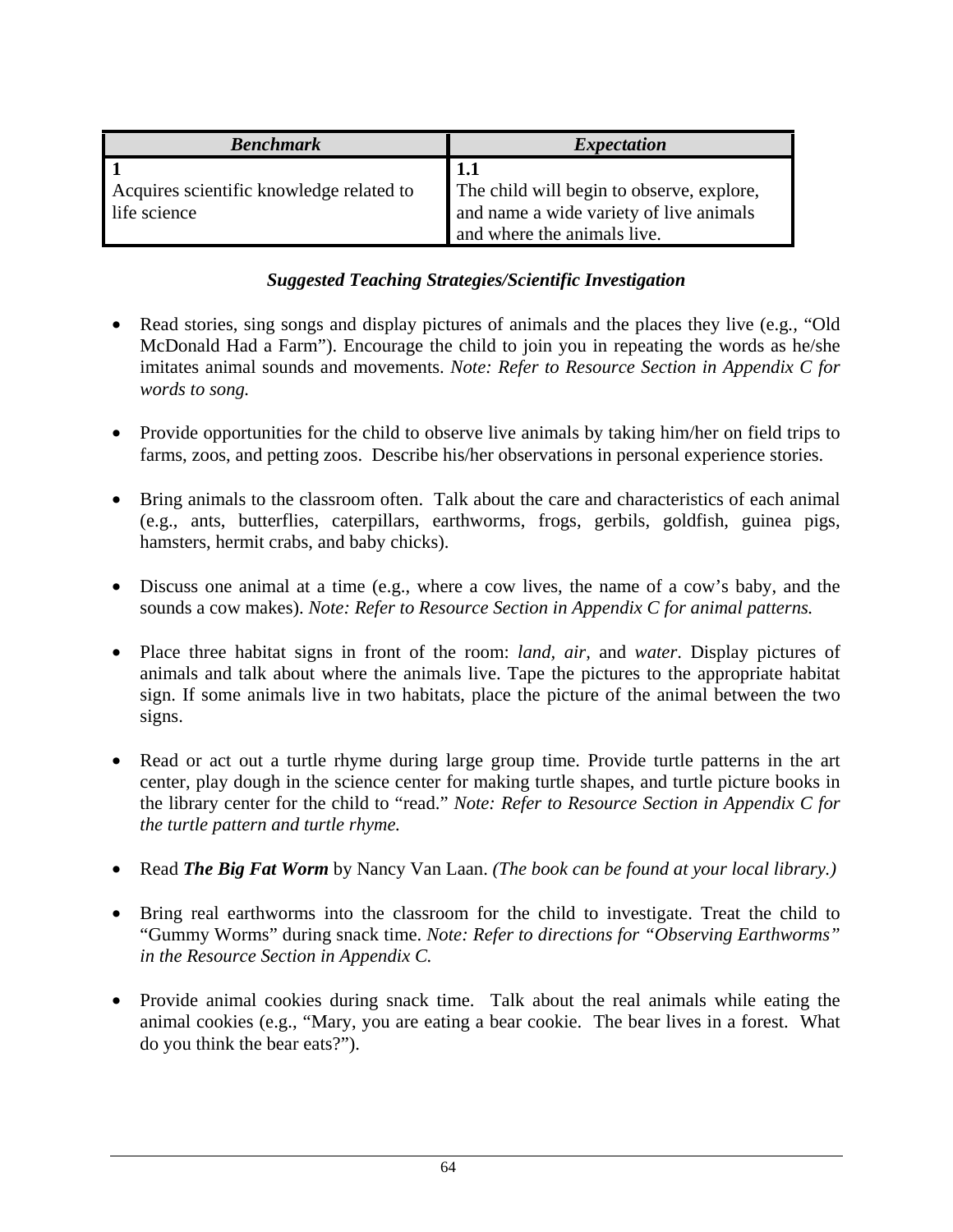| <b>Benchmark</b>                         | <b>Expectations</b>                                                                     |
|------------------------------------------|-----------------------------------------------------------------------------------------|
| Acquires scientific knowledge related to | 1.2                                                                                     |
| life science                             | The child will begin to notice individual<br>characteristics of self and living things. |

- Encourage the child to look at his/her reflection in an unbreakable mirror. Point to the child's nose, eyes, lips and hair and discuss what each of the body parts does to help him/her grow and learn. *Note: Do not insist if the child refuses to look in the mirror.*
- Paint the child's hands and feet with paint or put a little paint in a shallow pan and let the child dip his/her hands and/or feet into the paint. Help the child make handprints and/or footprints on a large piece of paper. Talk about what we do when we use our hands and feet. Compare handprints and footprints. Write the child's name on the paper and display at the child's eye level.
- Trace the child's body shape on two large pieces of paper. Let the child color or draw the nose, mouth, hands, fingers, etc. Write the child's name on his/her body outline. Cut around the outline. Staple the sides and bottom of the paper together forming a front and back. Stuff the body outline with cotton or newspaper. Provide clothes in the dramatic play center for the child to dress his/her body. Write the child's name on the body shape and display in the classroom. Discuss the different body outlines. Talk about different hair and eye colors, clothing, and sizes.
- Provide a collection of plants from a garden or florist. Encourage the child to observe, describe, and compare differences in the plants. Help the child to name the blossom, stems, and leaves of the different plants. *Note: Do not bring poisonous plants into the room.*
- Provide seeds, soil, and containers (paper cups) in the classroom. Write the child's name on a paper cup and allow the child to spoon soil into the cup, plant and water the seed. (You might want to plant seeds in an extra cup or two in case the child's seed does not grow.) Measure how much the seed has sprouted each week. Talk about the tiny sprouts and talk about the leaves as they begin to grow on the stem. Talk about how often the plants need water and why they are put in the windowsill for sunlight.
- Explain that corn grows on a plant. Talk about the many ways the child can eat corn. Display a real ear of corn, a can of corn, a bag of popcorn, and pictures of corn. Follow the directions for the "Ear of Corn" activity provided in the *Resource Section in Appendix C*.
- Read *Three Stalks of Corn* by Leo Politi and *Pickin' Peas* by Margaret R. McDonald. (*The books can be found at your local library.)*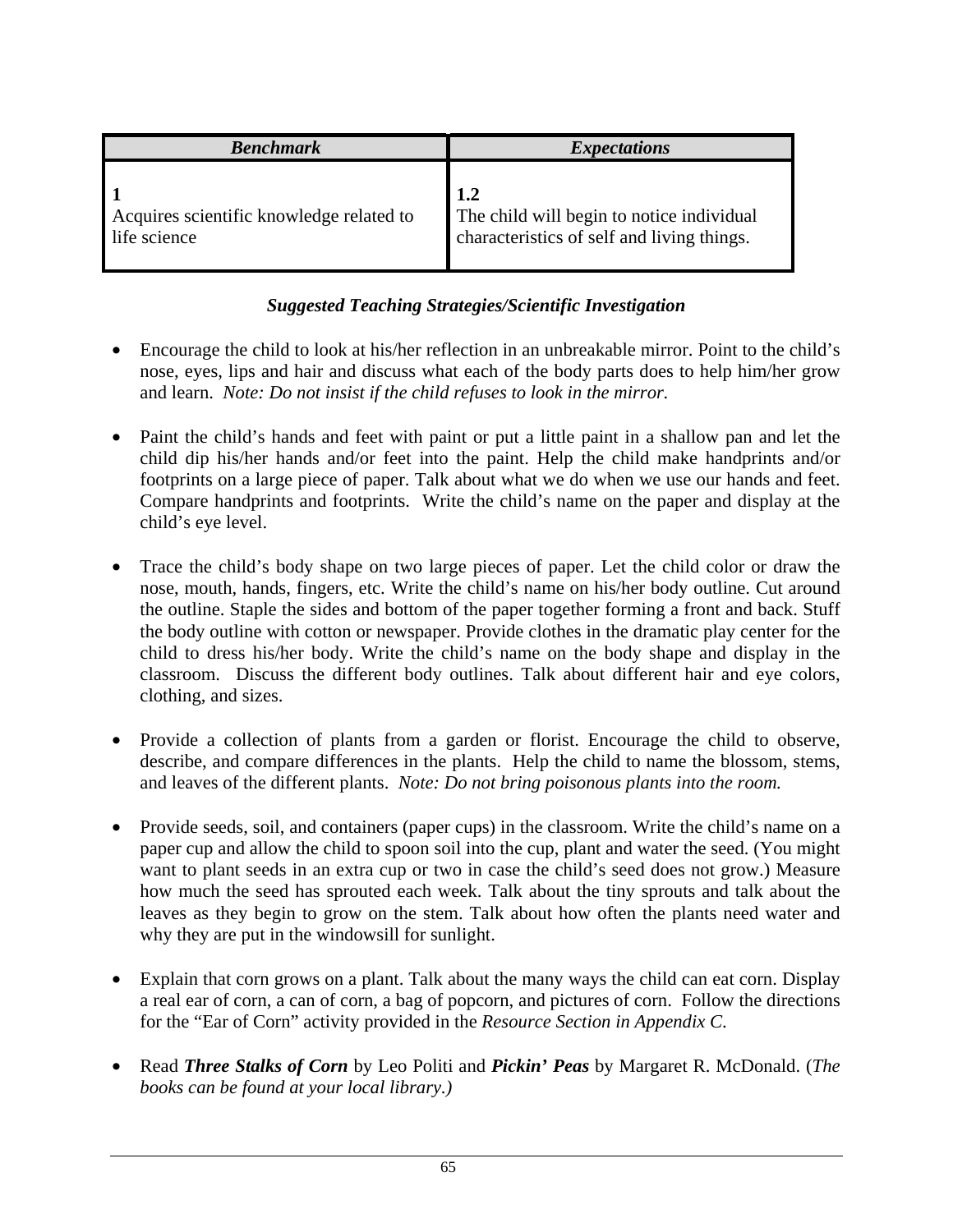| <b>Benchmark</b>                                          | <i>Expectation</i>                                                                                        |
|-----------------------------------------------------------|-----------------------------------------------------------------------------------------------------------|
| Acquires scientific knowledge related to<br>earth science | 2.1<br>The child will begin to recognize<br>characteristics of different seasons and<br>describe weather. |

- Display weather pictures on a weather bulletin board near the large group area and talk about the weather each morning. Tape a picture of sunglasses on the bulletin board on sunny days, a picture of an umbrella on rainy days, a picture of a winter coat on cold days, and a picture of a bathing suit on hot days, etc. Talk about things you can and cannot do outside due to weather conditions.
- Use a thermometer to measure the daily temperature. Talk about the temperature and about the kind of clothing the child is wearing (e.g., short sleeve shirt, long sleeve shirt, etc.). Walk outside and talk about the weather (e.g., sunny, cloudy, cold, hot, etc.).
- Designate one tree outside the classroom to use as a "Surprise Tree." The activity is provided in the *Resource Section in Appendix C.*
- Recite and act out rhymes and fingerplays describing the seasons and weather provided in the *Resource Section in Appendix C.*
- Read the *Little Polar Bear* by Hans De Beer during circle time. Talk about the weather and the characters described in the book. *(The book can be found at your local library.*)
- Display pictures that depict activities (e.g., skiing, swimming, picnicking, etc.) that are enjoyed during different seasons of the year (e.g., Summer, Spring, Winter, and Fall). Help the child sort pictures into groups based on the activity and the season.
- Sing "Jingle Bells" with the child. Discuss winter and the characteristics of snow. Place a piece of construction paper in a pan or shallow box. Place a golf ball in white tempera paint. Remove the ball from the paint and place it in the box or pan. Encourage the child to roll the ball around in the pan to create a snowy effect on the paper.
- Make a sorting game using cut out pictures from magazines depicting activities that are enjoyed during different seasons of the year (e.g., swimming, picnicking, snow skiing, etc.). Ask the child to sort pictures into groups for each season.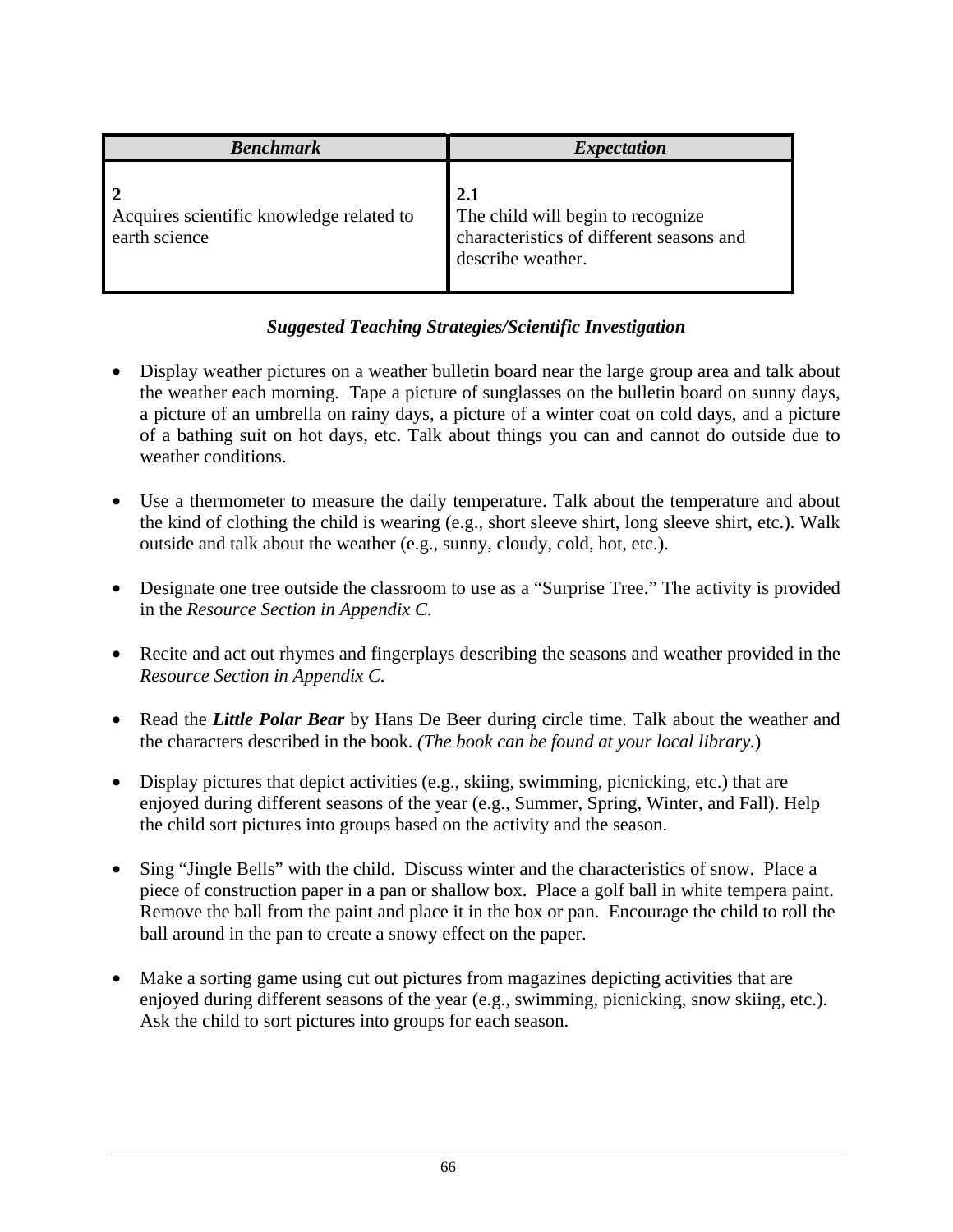| <b>Benchmark</b>                                          | <i>Expectation</i>                                                                     |
|-----------------------------------------------------------|----------------------------------------------------------------------------------------|
| Acquires scientific knowledge related to<br>earth science | 2.2<br>The child will begin to develop an<br>understanding of time-related vocabulary. |

- Read Margaret Wise Brown's book *Goodnight Moon*. Talk about the pictures in the book. Encourage the child to talk about bedroom routines and how he/she feels when it is time to go to bed. Provide a box with bedtime props such as a small blanket, pillow, book, and stuffed animals. Pretend that it is time to go to bed by having a "goodnight" time together. *(The book can be found at your local library.)*
- Talk about how the sky looks when it is bedtime (night). Talk about how difficult it is to see clearly at night. Cut a moon and several star shapes out of construction paper. Help the child paste one moon and several star shapes on a black sheet of construction paper. Talk with the child about the picture. Tell the child that the stars are always in the sky but their light is not seen until the sky is dark.
- Recite and act out rhymes and fingerplays related to day/night activities such as the ones provided in the *Resource Section in Appendix C.*
- Use calendar activities to help the child understand time concepts. Since time concepts are difficult, limit calendar activities to three to five minutes. Post a large calendar near the large group area. Review the name of the month and the day of the week with the child. Encourage the child to point to each number on the calendar with a pointer. Encourage the child to place the new number on the calendar. Talk about yesterday, today, and tomorrow. Special events can be added to the calendar such as a birthdays, field trips, or holidays.
- Talk with the child about routines and events. Emphasize events in terms of things today, yesterday, and tomorrow.
- Use the same signal or words each day to calm the child's anxiety and confusion about transition times. Model words for the child to use when it is "time" to go home or "time" to read a story. Point to the numbers on a large clock to show the child when it is "time" for snack or lunch.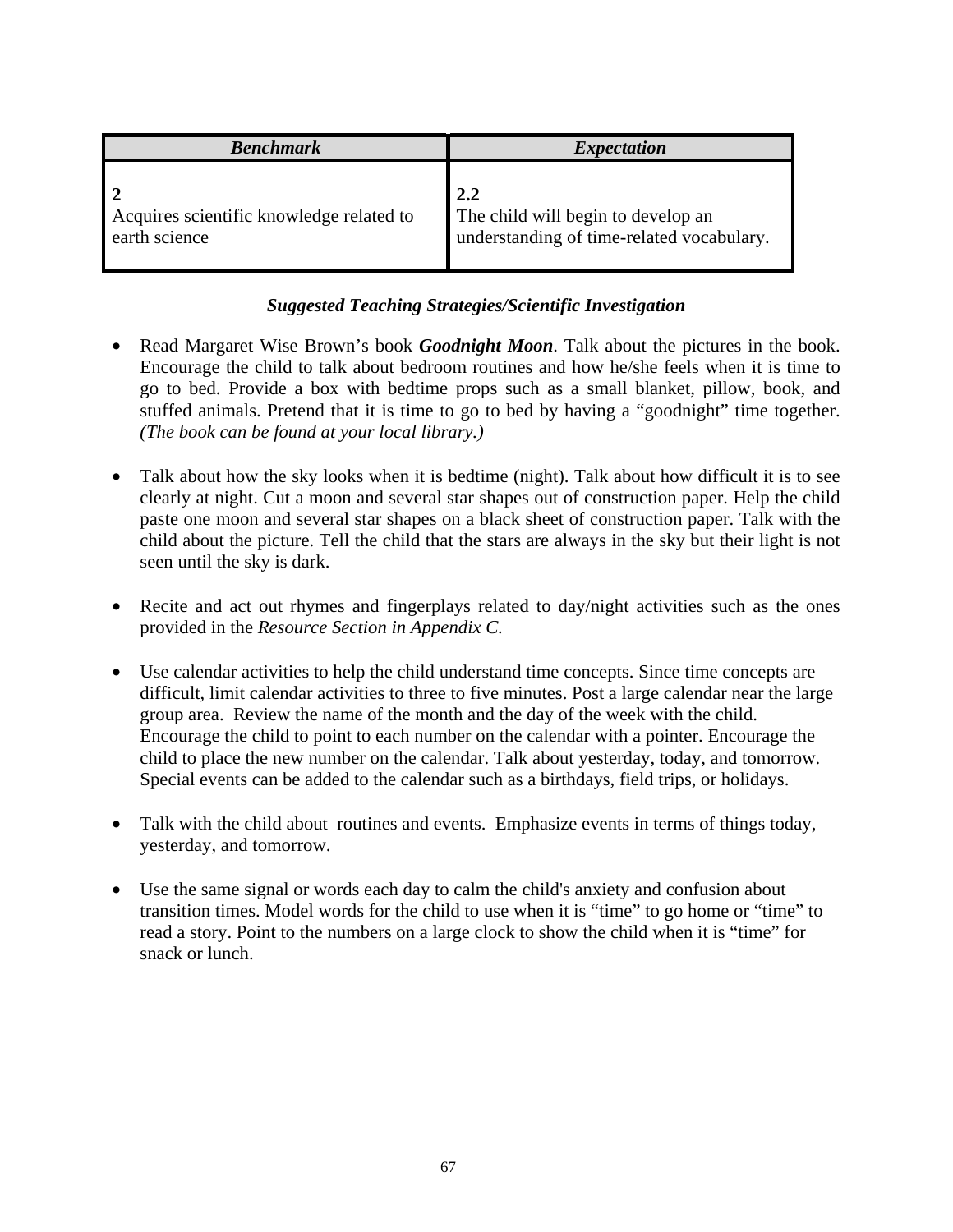| <b>Benchmark</b>                                            | <i>Expectation</i>                                                                                     |
|-------------------------------------------------------------|--------------------------------------------------------------------------------------------------------|
| Engages in simple investigations using<br>science processes | 3.1<br>The child will begin to identify materials<br>by texture (e.g., smooth/rough and<br>soft/hard). |

- Display common household objects (e.g., comb, pencil, toothbrush, spoon, ball, clock, crayon) and talk about the texture of each object as you place it inside a pillowcase. Next, ask the child to put his/her hand into the pillowcase, find an object, and guess the name of the object. As the child removes the object from the pillowcase prompt the child to name the object and describe the texture.
- Provide a variety of textured materials in the art center for the child to experiment with and explore (e.g., finger paint, sandpaper, yarn, cotton, net, silk, felt, velvet, pipe cleaners, buttons, etc.) Model new vocabulary words for the child to use in describing how each material feels.
- Read *Everybody Needs a Rock* by Byrd Baylor. Follow the instructions in the *Resource Section in Appendix C* for the "My Favorite Rock" activity.
- Display objects with different textures (e.g., erasers, pipe cleaners, sandpaper, and velvet material). Talk about the texture as the child feels each object. Place the objects into a sock. Encourage the child to place his/her hand inside the sock and name the object by touch instead of sight. Remove the object from the sock to see if the child made the correct guess.
- Draw a square on a large sheet of paper. Help the child apply glue around the edges of the square and sprinkle colored sand on top of the glue. Talk about how the shape feels after the application of sand.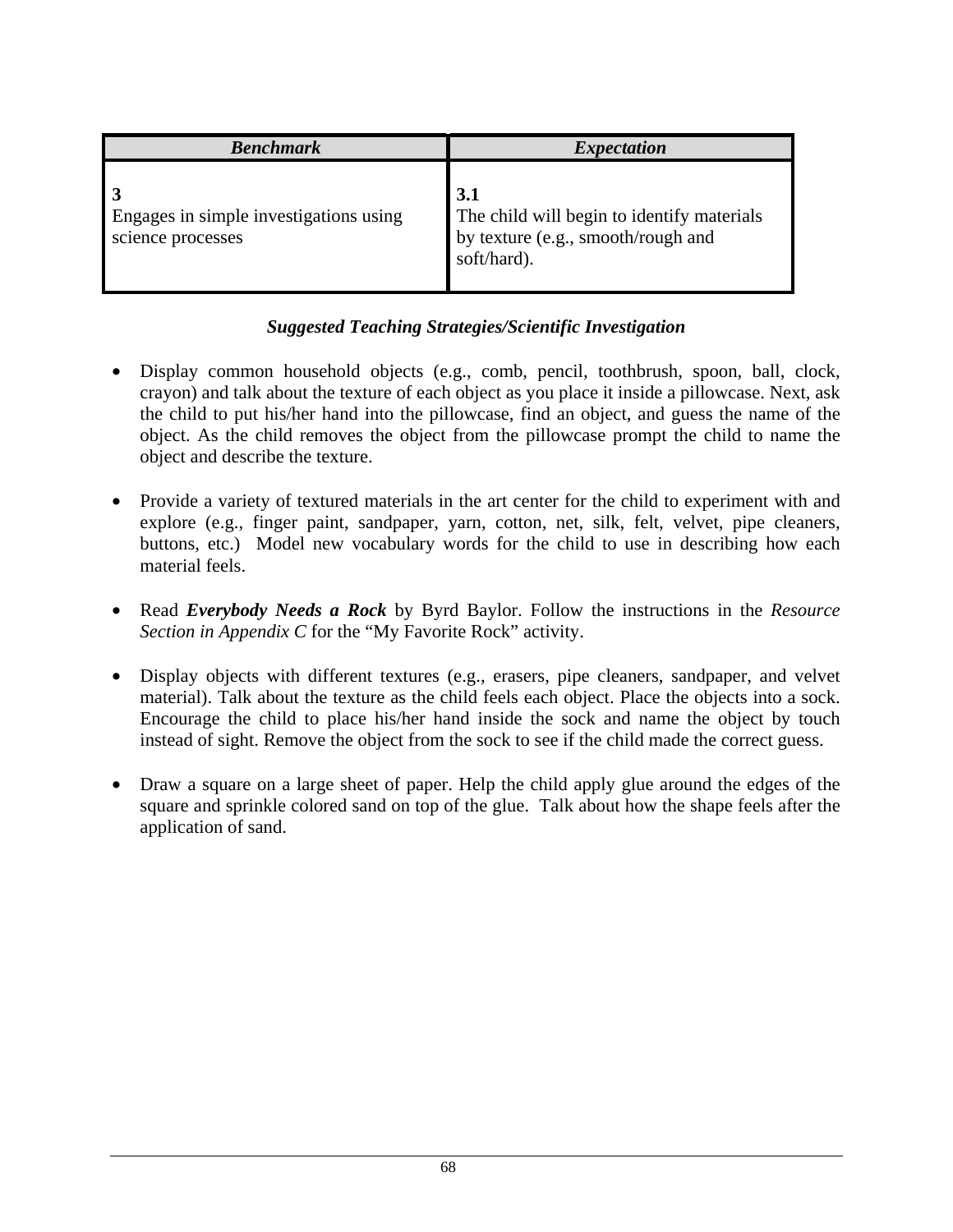| <b>Benchmark</b>                                           | <i>Expectation</i>                                                                      |
|------------------------------------------------------------|-----------------------------------------------------------------------------------------|
| Engages in simple investigation using<br>science processes | 3.2<br>The child will recognize basic colors (e.g.,<br>red, blue, green, yellow, etc.). |

- Plan a day where all activities are focused on a certain color. *Example:* On *Red Day* the child will dress in red, eat red apples during snack time, color with red crayons in the art center, play with red trucks in the construction center, and use red manipulatives in the math center. During large group time the teacher will read *Red Is Best* by Kathy Stinson.
- Draw happy faces on different colors of circles (e.g., red, blue, green, or yellow). Talk about the color of each happy face and name other things that are the same color. Select one happy face and take a classroom walk pointing out objects of the same color. Provide activities in various centers that will allow the child to identify and play with objects of the same color (e.g., build a house using only yellow blocks).
- Place paint chips, crayons, shapes, or other objects on a table for the child to view through a colored mask. The mask can be made from colored cellophane taped onto a piece of cardboard shaped like a mask. Use red, blue, or green cellophane for the most interesting effects.
- Talk about colors in your everyday conversations with the child (e.g., "Simon has on a blue shirt today. Joanna is playing with a yellow truck. Jackie is eating a red apple.").
- Read *Rainbow Fish* by Marcus Pfister. Talk about the colors in the pictures. *(The book can be found at your local library.)*
- Provide helium-filled colored balloons with strings during outside play. Encourage the child to act out the rhyme below:

### *My Wonderful Balloon*

I had a wonderful *yellow* balloon As pretty as could be. But when I let go of the string My wonderful balloon flew away from me. Yellow balloon, yellow balloon Where oh where can you be?

*Note: Always exercise caution when using balloons in activities with young children. Balloons are easily swallowed and may be a choking hazard.*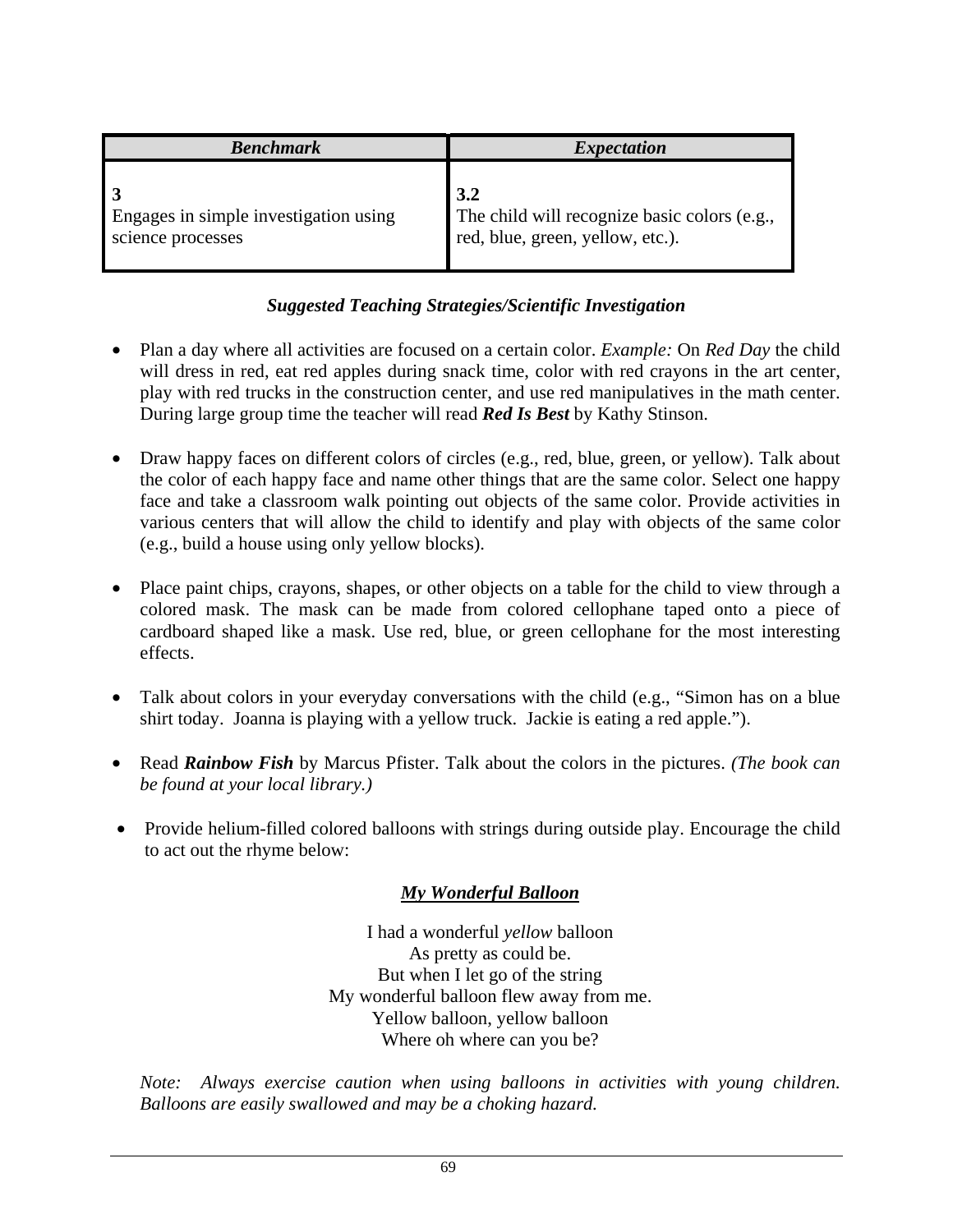| <b>Benchmark</b>                                           | <i>Expectation</i>                                                                                             |
|------------------------------------------------------------|----------------------------------------------------------------------------------------------------------------|
| Engages in simple investigation using<br>science processes | 3.3<br>The child will begin to demonstrate an<br>understanding of the five senses as related<br>to body parts. |

- Play a listening game in which the child turns his/her back to you and listens to the sounds you make. Clap your hands. Then tap on wood. Encourage the child to tell you if the sounds are alike or different. Ask the child to try to identify the sounds you made. Talk about the sounds and repeat the game making new sounds. *Note: Improvement in hearing and identifying sounds should happen with practice.*
- Make odor boxes using objects (e.g., fruit, coffee beans, flowers, garlic herbs, pine needles, soil, vanilla extract, vinegar, etc.). Place each object in a different box. Punch holes in the box top and join the child in smelling and describing the contents of each box.
- Cut an orange and ask questions about how the orange looks, feels, smells, and taste (e.g., "What other part of the orange is the same color as the peel of the orange? Is the orange sweet like candy or salty like pretzels?").
- Place a small amount of sugar, salt, flour, and baking soda on separate pieces of wax paper. Provide a magnifying glass to look at the four substances. Investigate with the child and talk and try to identify what the substances are. Tasting is allowed.
- Provide six film canisters, six cotton balls, vanilla, peppermint, and lemon extract. Sprinkle the extracts on two cotton balls for each scent (e.g., two vanilla, two peppermint and two lemon) and place each cotton ball in a canister. Encourage the child to open a canister, smell the cotton ball and find the canister with the matching smell. Repeat.
- Make sound bottles using empty plastic margarine containers with lids. Fill eight containers with food items (e.g., two with salt, two with rice, two with macaroni, and two with dried beans). Seal the containers, shake, listen to the sounds, and talk about what you hear. Talk about listening for sounds that are alike. Model finding two containers that make the same sound. Provide time and support for the child to complete the activity independently.
- Blend a banana and a cup of milk and add a little yellow food coloring to make "Monkey Milk." As you drink the milk, talk about other things that you could add to milk to make it look and taste different.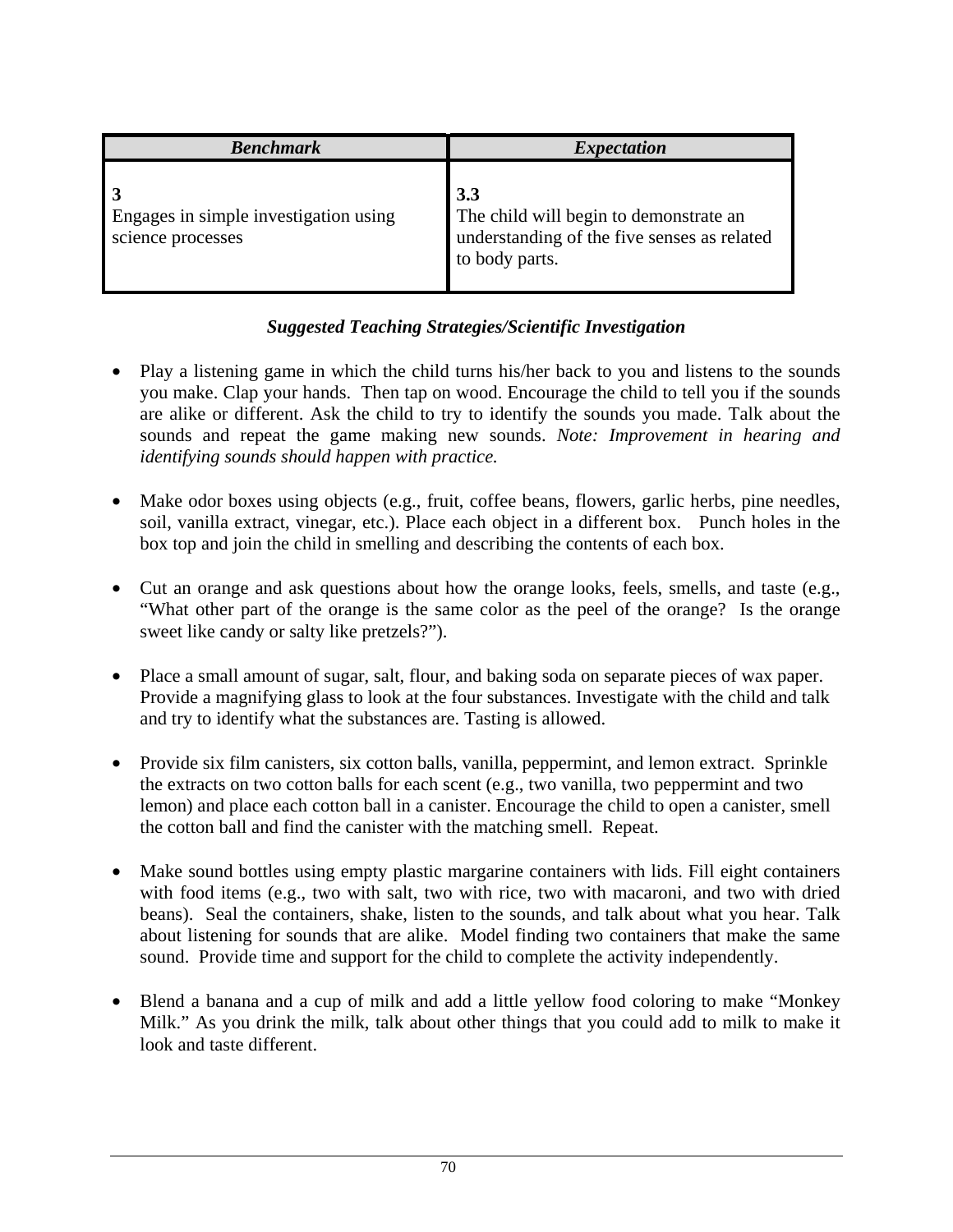| <b>Benchmark</b>                                           | <i>Expectation</i>                                                                                                                                                |
|------------------------------------------------------------|-------------------------------------------------------------------------------------------------------------------------------------------------------------------|
| Engages in simple investigation using<br>science processes | 3.4<br>The child will begin to compare, sort,<br>classify, order, ask questions, use patterns,<br>and engage in simple investigations using<br>tools and objects. |

- Conduct weekly classroom "information hunts." The child is named as scientist of the week and given the job of finding an answer to a question. Help the child solve the problem or find the answer to the question by collecting information and reporting the answer (e.g., How many children in the class wear blue coats?). *Note: The child may need guidance and support in collecting information and solving questions*.
- Demonstrate and talk about why and how things happen. *Example:* Assist the child in filling an empty ice tray with water and placing it in the freezer. When the water is frozen take the tray out and talk about what happened to the water. Pour water or juice over the ice cubes and enjoy the cool drink.
- Provide ramps and/or materials for constructing simple ramps. Provide time for the child to experiment with building and using ramps. *Note: The directions for the "ramp" activity are in the Resource Section in Appendix C.*
- Experiment with "up and down pulleys." To prepare a pulley-like contraption, tie a string to the handle of a small basket filled with toy animals, toy figures, books, etc. Use two chairs to support the ends of a wooden dowel. (A broomstick works fine.) Place the basket on the floor and loop the string over the dowel. Pull *down* on one end of the string and the basket will lift *up*. When playing outside, loop the pulley over a low tree branch and load toys in the basket for up and down play on the playground. Ask the child to think about other ideas for playing with the pulley.
- Cover a small table with newspaper before placing a bowl of water and bottles of yellow, green, blue, and red food coloring on the table. Allow the child to choose one color to mix into the water. Encourage the child to add and mix a second color. Talk with the child about what happened to the water once the second color was added to the mixture.
- Provide opportunities to help the child understand the fascinating world of science by asking open-ended questions. During common activities (e.g., popping corn, adding food coloring to water, etc.) ask questions such as, "What do you think will happen if… ?" "What happened when…?" Make a chart to show the child's answer(s). Challenge the child to justify his/her thinking. Complete the activity and record observations. Compare predictions to observations.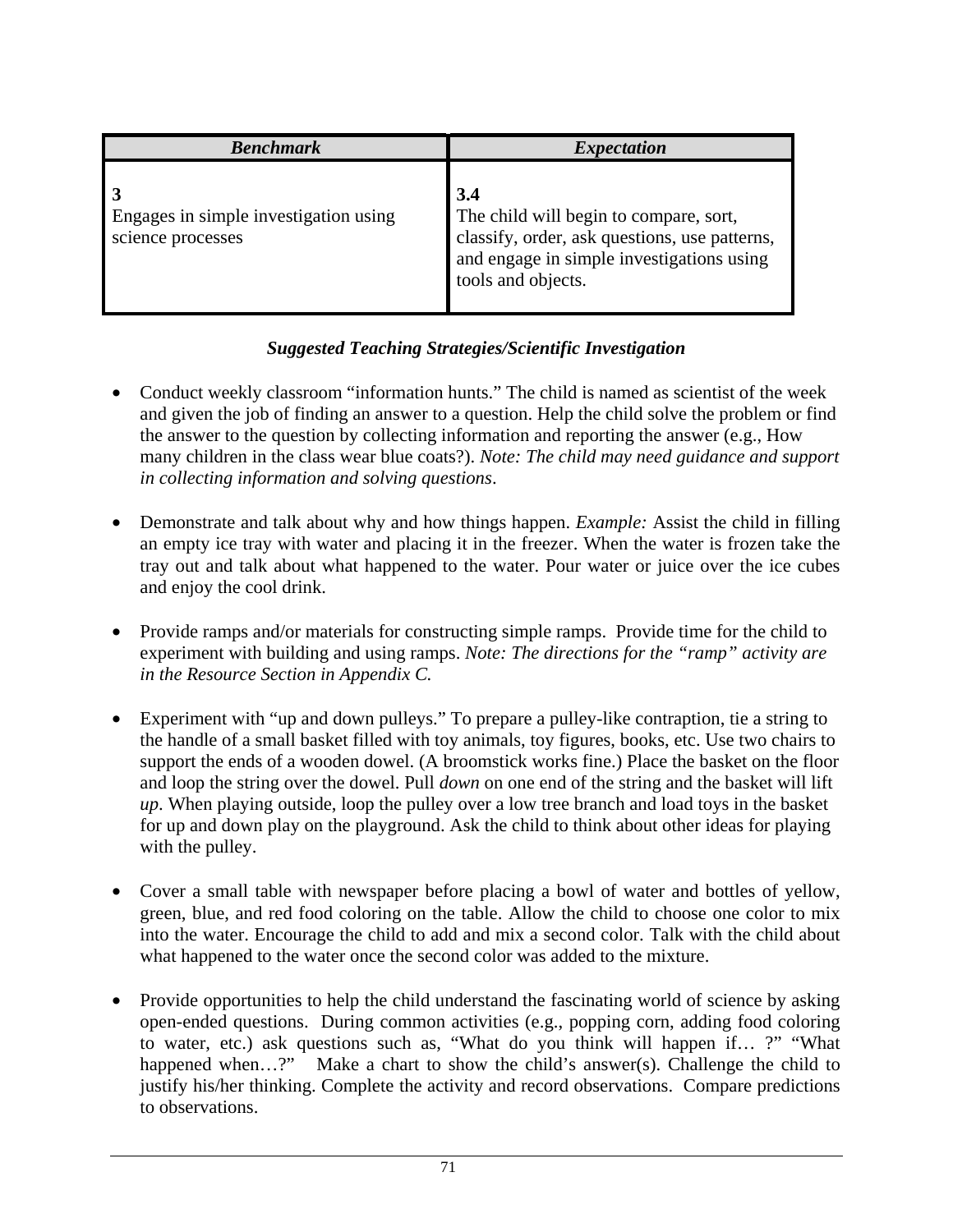- Provide opportunities to ask questions. Explain that asking a question is a good way to find out what we need to know. Hold up objects and ask questions. *Example:* 
	- ® What color is this?
	- ® When can you play with this?
	- ® Why does this have wheels?
	- ® Who put this here?
- Make a "Whooo Owl" hand puppet out of a paper bag. Draw an owl face on the paper bag. Place the bag puppet on your hand and ask the child *WHO* questions.
	- *Example:*
	- ® Whooo is your teacher?
	- ® Whooo has brown hair?
	- ® Whooo has a red shirt on?
	- ® Whooo do you love?

To extend the Owl activity, recite the poem below:

## *Mr. Owl*

Late at night when you're in bed, Mr. Owl perks up his head. He looks left and he looks right, In the dark all through the night. Hear him hoot when you're in bed, When Mr. Owl perks up his head.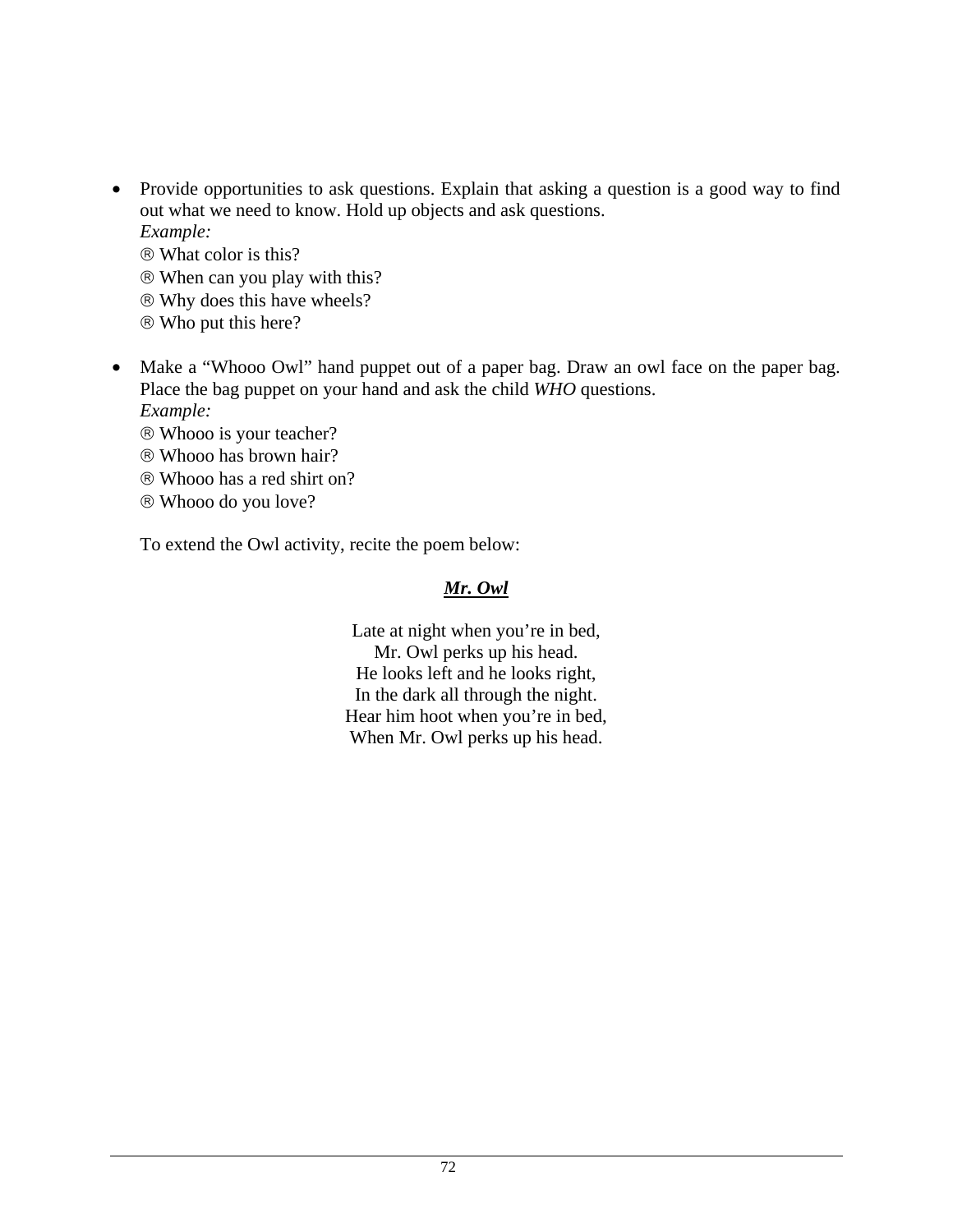| <b>Benchmark</b>                                                                             | <b>Expectation</b>                                                                                                         |
|----------------------------------------------------------------------------------------------|----------------------------------------------------------------------------------------------------------------------------|
| Develops an understanding of rules and<br>routines related to health and safety<br>practices | 4.1<br>The child will begin to demonstrate<br>growing independence in hygiene,<br>toileting, nutrition, and personal care. |

• Model how to use good table manners at home, at school, and in a restaurant. The kitchen/cooking center is an excellent place for the child to practice using good table manners. Praise the child for proper use of napkin and eating utensils. Never scold the child for spilling or dropping food. Recite the following verse to help remind the child remember to use good manners:

> Let us try to be polite In all we say and do. Remember now, those Special words: "Excuse me," "Please," and "Thank you."

- *Model* what you want the child to learn instead of *telling* him/her. Provide opportunities for role-play in various centers that allow the child time to practice proper health habits (e.g., tooth brushing, using Kleenex, washing hands, etc.).
- Recite and act out rhymes and fingerplays such as the ones provided in the *Resource Section in Appendix C* to stress the importance of following daily health routines.
- Provide assistance (if necessary) and encouragement with bathroom needs. *Note: Toileting may still be difficult for the child and accidents may happen. Never scold a child for accidentally soiling clothes.*
- Remind the child of health practices related to toileting (e.g., wiping, flushing, and hand washing). Singing the "Happy Birthday" song while washing hands is a tool that ensures that the child has washed long enough. *Note: The child should wash his/her hands a full ten seconds after toileting.*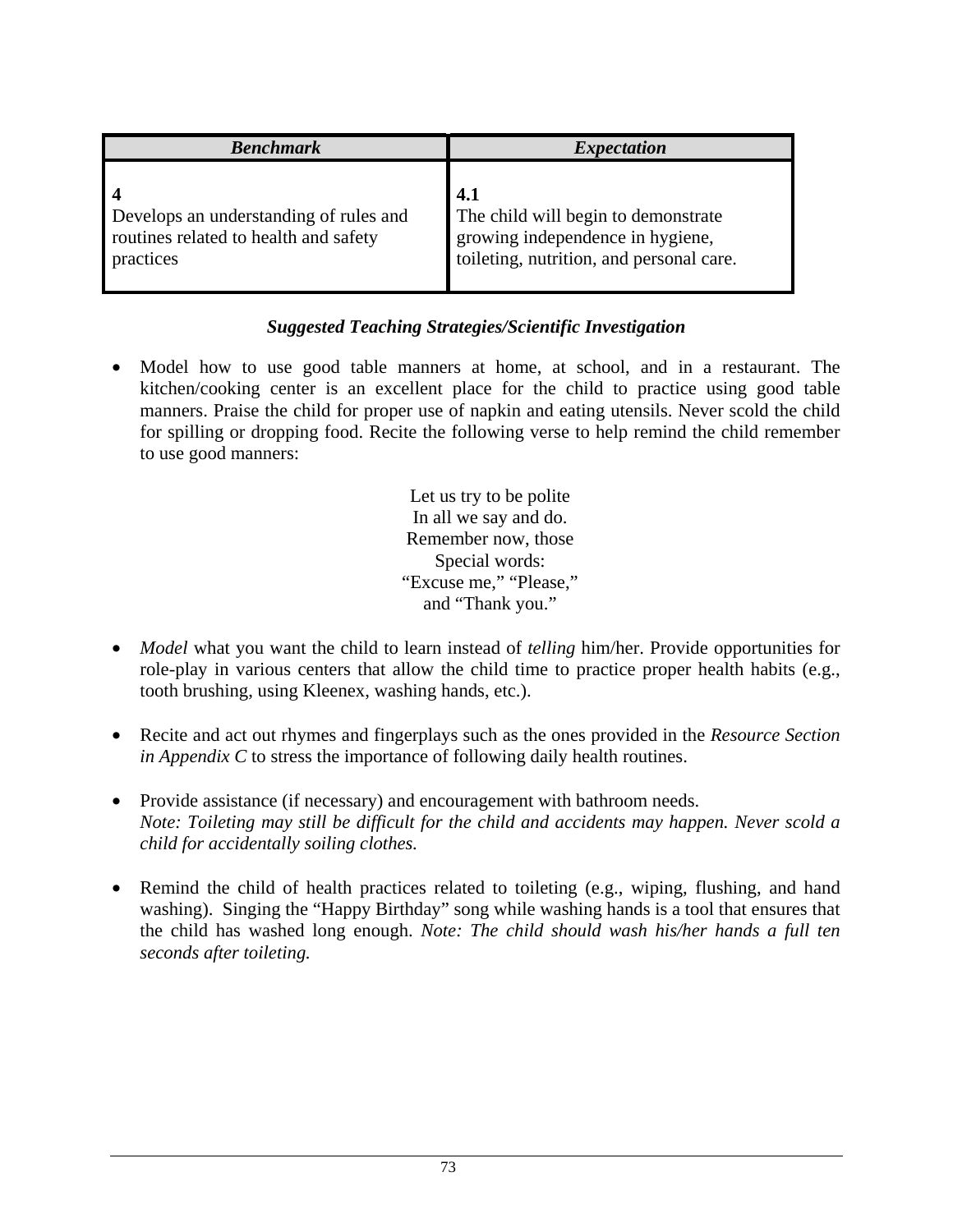| <b>Benchmark</b>                       | <i>Expectation</i>                       |
|----------------------------------------|------------------------------------------|
|                                        | 4.2                                      |
| Develops an understanding of rules and | The child will begin to follow classroom |
| routines related to health and safety  | rules and respond appropriately during   |
| practices                              | emergency drills.                        |

- Visit the parked bus area and model how to correctly cross the street when loading and unloading the bus. Set up a pretend bus in the classroom and allow the child to practice safety skills. Talk about riding the bus or car to the school/center and why it is important to sit properly and obey rules.
- Model what the child should do in case of fire. Emphasize that he/she cannot hide from fire, but he/she can *escape*. Talk about the school/center fire escape plan. An escape plan should include knowing how to get out of a room. The child should learn that once he/she is out of a building that is burning, he/she should *never* go back inside.
- Teach the child to use a different exit if he/she encounters smoke or flames when escaping from a fire. If the child must escape through smoke, he/she should crawl on hands and knees keeping the head about a foot above the floor. (The air will be cleaner there.) Provide an opportunity for the child to practice crawling under smoke. Stretch a sheet two feet above the floor to represent the "pretend" smoke along the exit route. Have the child find an alternate escape route or crawl under the sheet to the exit. Talk with parents about fire safety. Send information home on the importance of having smoke detectors and developing home fire escape plans.
- Talk to the child about what to do if his/her clothing catches on fire. Teach the child to "stop, drop, and roll." Act out what the child should do in specific fire situations. *Example:* Pretend you wake up and there is smoke in your bedroom. Crawl low under the smoke to the exit. Pretend you are helping in the kitchen and your shirt sleeve catches on fire. **Stop, Drop, Roll.** Practice the Stop, Drop, and Roll drill in the classroom following the instructions below:
	- ® **STOP** where you are.
	- ® Don't run. **DROP** to the ground!
	- ® **ROLL**. Cover your face with your hands and roll over and over to smother the flames.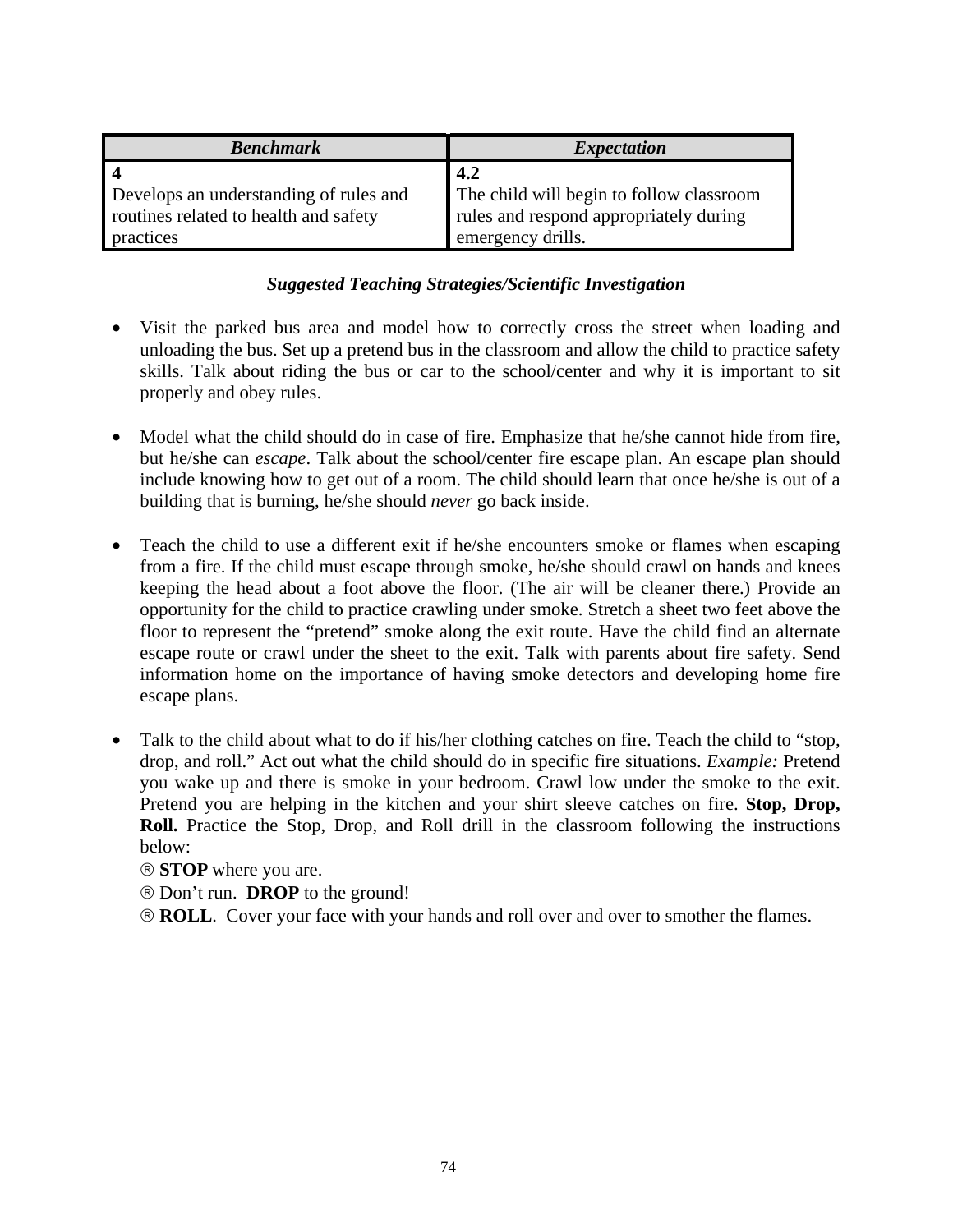| <b>Benchmark</b>                       | <b>Expectation</b>                |
|----------------------------------------|-----------------------------------|
| Develops an understanding of rules and | 4.3                               |
| routines related to health and safety  | The child will begin to recognize |
| practices                              | dangerous situations.             |

- Place things that are safe to eat or drink (e.g., fruit juice, milk, bread, etc.) and common household hazards (e.g., toilet bowl cleaners, nail polish, nail polish remover, mouthwash, perfume or cologne, moth balls, etc.) in a box. Slowly remove each item and talk about why the item is safe or unsafe. *Note: Carefully monitor all unsafe materials. Keep the unsafe materials out of the child's reach.*
- Explain that matches are for grown-ups only and that matches and lighters are tools and not toys. Tell the child that matches and lighters can get hot and hurt him/her. (The message should be clear that a child does not touch matches or lighters.) Instruct the child to tell a grown-up when matches or lighters are found. Sing and act out the "What Do I Do?" song during large group time. *Note: The words to the songs are in the Resource Section in Appendix C.*
- Use the movement activity below to build on the child's knowledge of things that are not safe to eat and drink.

## **Mr Yuk-Oh**

Mr. Yuk-Oh means NO, NO, NO! *(Shake head and pointer finger)*  If you see him GO, GO, GO! *(Run in place)*  If you see him anywhere, *(Cup hand above eye and look around)*  You will know that poison's there! *(Frown and push away with hands)* 

- Display pictures of things that are safe playthings (e.g., bikes, dolls, and balls) and things that are unsafe playthings (e.g., matches, sharp knives, pointed objects, and power tools). Place the pictures in a box and pull them out one at a time. Talk about what is safe or unsafe to play with and why.
- Role-play an emergency situation in which the child calls 911 for help. *Example:* (Child's name) and mommy are alone in the house. (Child's name) is helping mommy wash the dishes when all of a sudden mommy falls down. Mommy's eyes are closed, and she cannot talk. (Child's name) is scared because something is wrong with mommy. (Child's name) goes to the telephone and dials 911. When someone answers the phone, (child's name) tells them that mommy is hurt and needs help.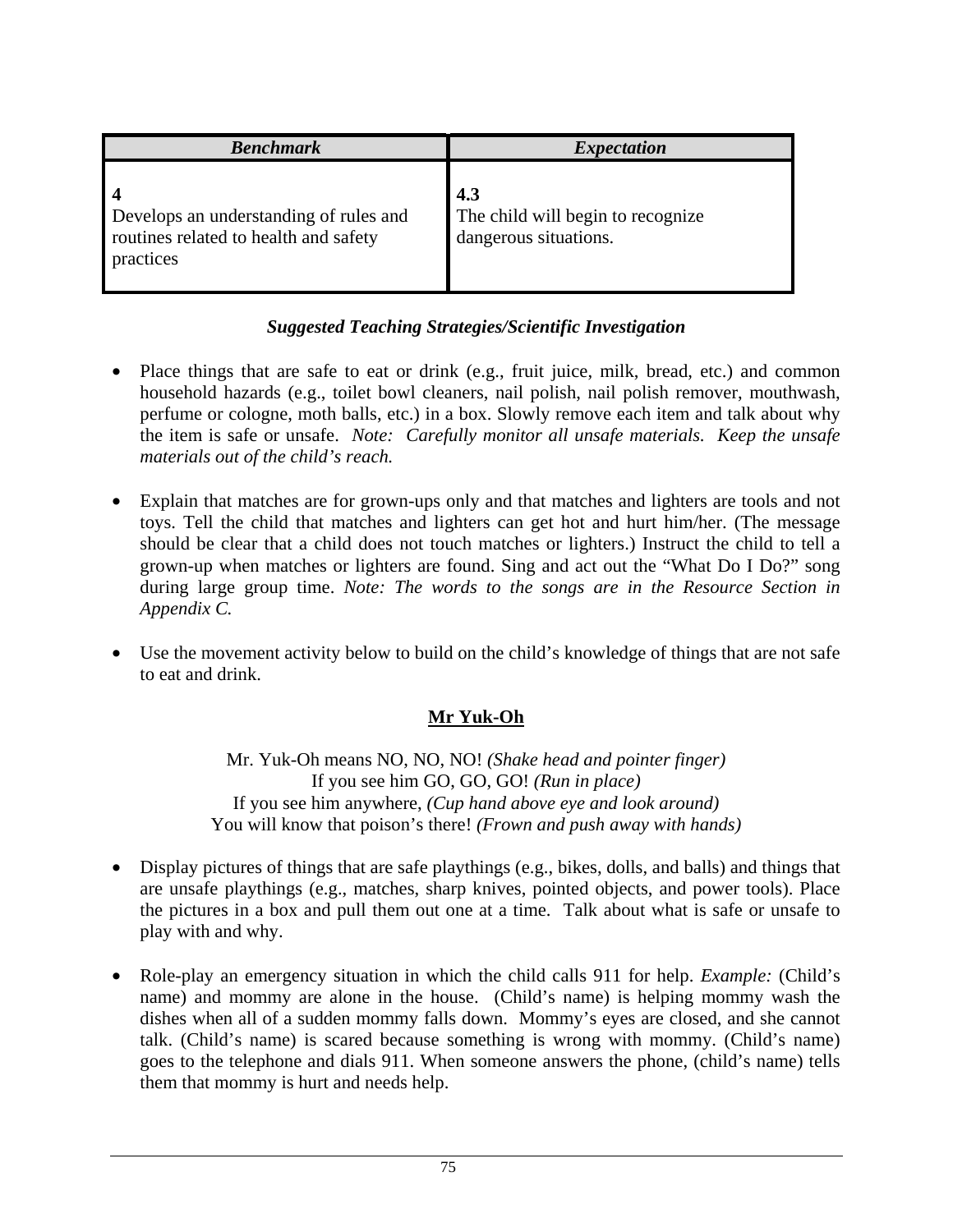## **Scientific Investigation Observational Checklist**

| Child's Name:       | Teacher's Name: |
|---------------------|-----------------|
| School/Center Name: | Year:           |

| Code: $1 =$ Needs Development | $2 =$ Developing as Expected | $3 =$ Advanced Development |
|-------------------------------|------------------------------|----------------------------|
|-------------------------------|------------------------------|----------------------------|

#### **Note: The checklist should be used three times a year at minimum. (Fall, Mid-Year, and Spring)**

|                                                                                                                                          |      | <b>Observations</b> |               |
|------------------------------------------------------------------------------------------------------------------------------------------|------|---------------------|---------------|
| <b>Benchmarks and Expectations</b>                                                                                                       | Fall | Mid-<br>Year        | <b>Spring</b> |
| 1 Acquires scientific knowledge related to life science                                                                                  |      |                     |               |
| 1.1 Begins to observe, explore and describe a wide variety of live animals and where they<br>live                                        |      |                     |               |
| 1.2 Begins to notice individual characteristics of self and living things                                                                |      |                     |               |
| 2 Acquires scientific knowledge related to earth science                                                                                 |      |                     |               |
| 2.1 Begins to recognize characteristics of different seasons and describe weather                                                        |      |                     |               |
| 2.2 Begins to develop in the process of understanding time-related vocabulary                                                            |      |                     |               |
| 3 Engages in simple investigations using science processes                                                                               |      |                     |               |
| 3.1 Begins to identify materials by texture (smooth/rough, soft/hard)                                                                    |      |                     |               |
| 3.2 Recognizes basic colors (e.g., red, blue, green, yellow)                                                                             |      |                     |               |
| 3.3 Begins to demonstrate understanding of the five senses as related to body parts                                                      |      |                     |               |
| 3.4 Begins to compare, sort, classify, order, ask questions, use patterns and engage in simple<br>investigations using tools and objects |      |                     |               |
| 4 Develops an understanding of rules and routines<br>related to health and safety practices                                              |      |                     |               |
| 4.1 Demonstrates growing independence in hygiene, toileting, nutrition and personal care.                                                |      |                     |               |
| 4.2 Begins to follow rules and respond appropriately during emergency drills                                                             |      |                     |               |
| 4.3 Begins to recognize dangerous situations                                                                                             |      |                     |               |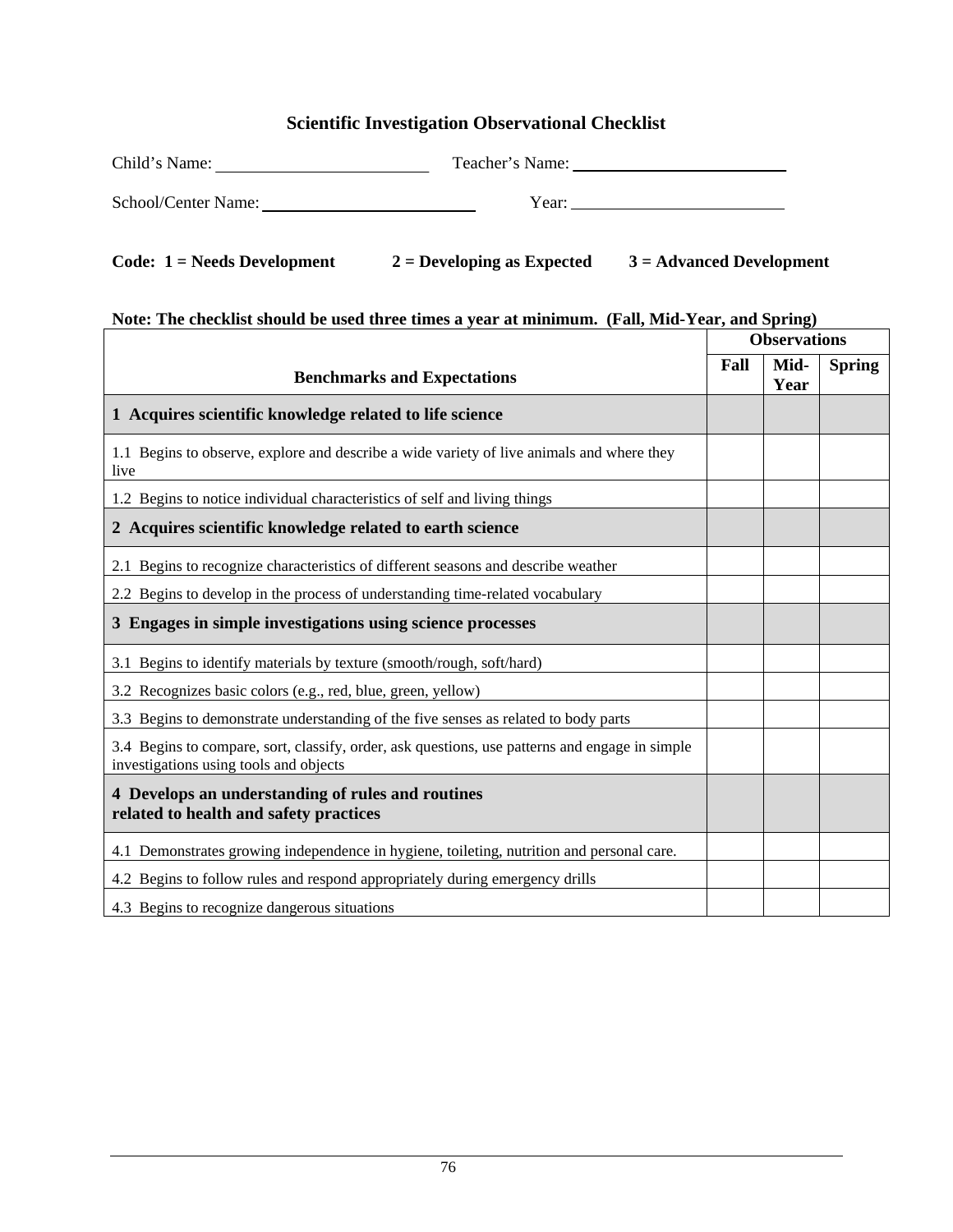# **Mississippi Pre-Kindergarten Curriculum Guidelines for Three Year Old Children**

# *Social/Emotional Development*

A child's early relationships with parents, teachers, caregivers, and peers are the foundation for social competence and emotional security. A solid base of social competence and emotional security enables a child to participate fully in learning experiences. A child's future achievement and experiences are more productive and positive when he or she has a sense of personal wellbeing grounded in stable, caring relationships in the early years. An unhappy, angry, stressed, or fearful child is preoccupied and unable to give his or her full attention and engagement to learning experiences.

# *Assessment Guidelines*

- **Observation will be the primary method of assessing a three year old child.**
- **Assessments help the teacher/caregiver plan future learning experiences.**
- **Portfolios and anecdotal notes are suggested procedures for collecting information and work samples.**
- **Observational checklists may be used to record progress toward the accomplishment of the benchmarks. A sample observational checklist for Social/Emotional Development follows this section**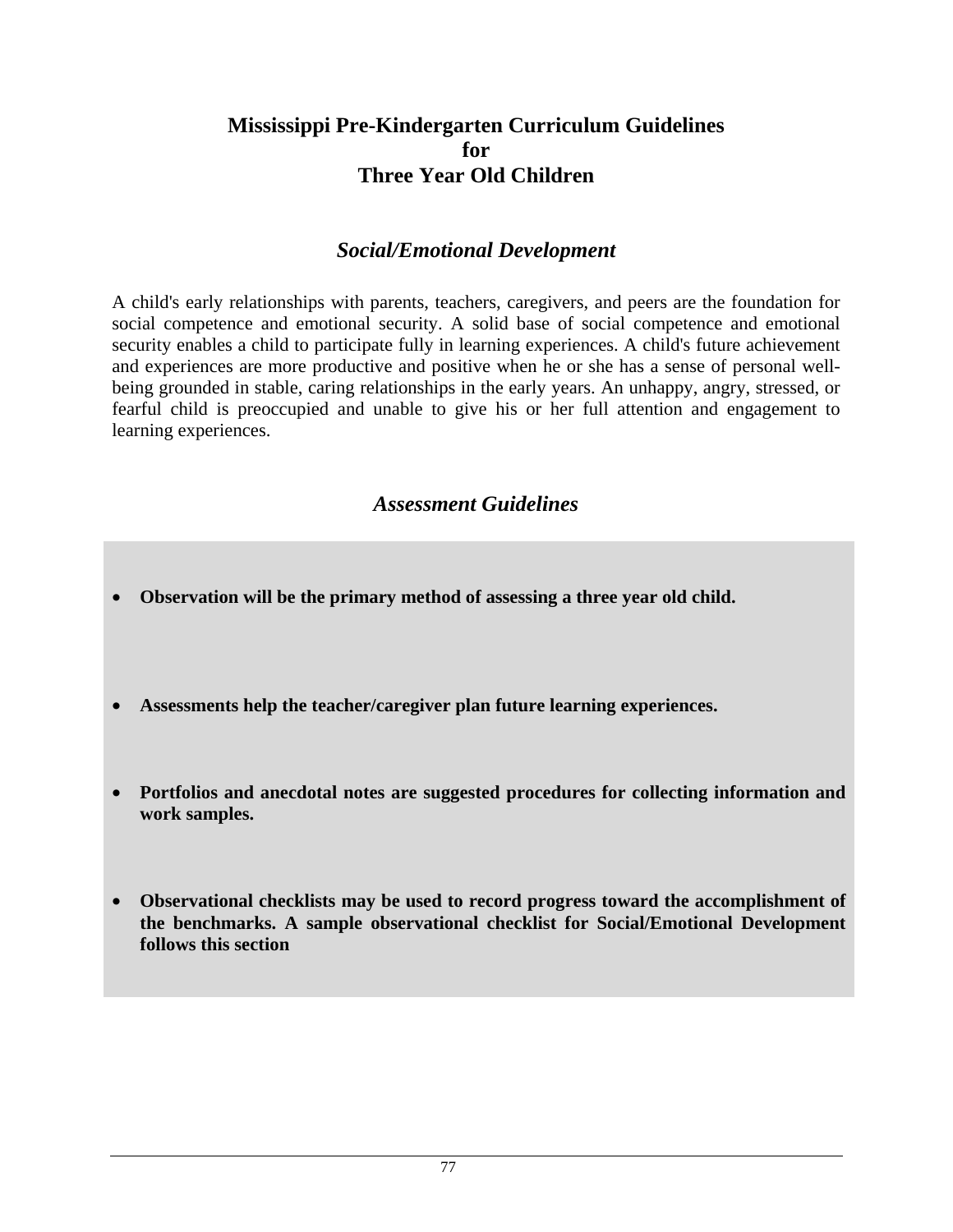# **Mississippi Pre-Kindergarten Curriculum Guidelines for Three Year Old Children**

# **Benchmarks and Expectations**

## *Social/Emotional Development*

**Note: The benchmarks are printed in bold and numbered. The expectations are numbered to match the benchmarks. The numbers are provided for clarity and do not reflect the order in which the benchmarks should be taught.**

### **1. Engages in different kinds of play in various settings**

- 1.1 Engages in solitary, parallel, and onlooker play in various settings
- 1.2 Engages in creative, imaginary, dramatic, and musical play in various settings

### **2. Develops self-help skills**

- 2.1 Shows interest and curiosity in different activities and begins to make choices
- 2.2 Shows flexibility, inventiveness, and interest in solving problems
- 2.3 Begins to complete common tasks independently and seek help with more difficult tasks

#### **3. Develops social awareness and participates in a supportive classroom community**

- 3.1 Transitions with ease and follows established classroom rules and routines
- 3.2 Responds to simple requests, helps with simple housekeeping tasks, and shows respect for classroom materials
- 3.3 Begins to show an awareness of and care for living things
- 3.4 Begins to "take a turn," show an interest in communicating and sharing information with others, interact with others during group time, and understand that toys and materials can be owned by others

### **4. Develops self-discipline and a positive self-concept**

- 4.1 Begins to express frustrations and anger without harming self, others, or property
- 4.2 Begins to understand that families are different and multicultural
- 4.3 Begins to express "personal space boundaries"
- 4.4 Begins to show preferences and express wishes
- 4.5 Begins to offer and accept affections and encouraging words from other children and adults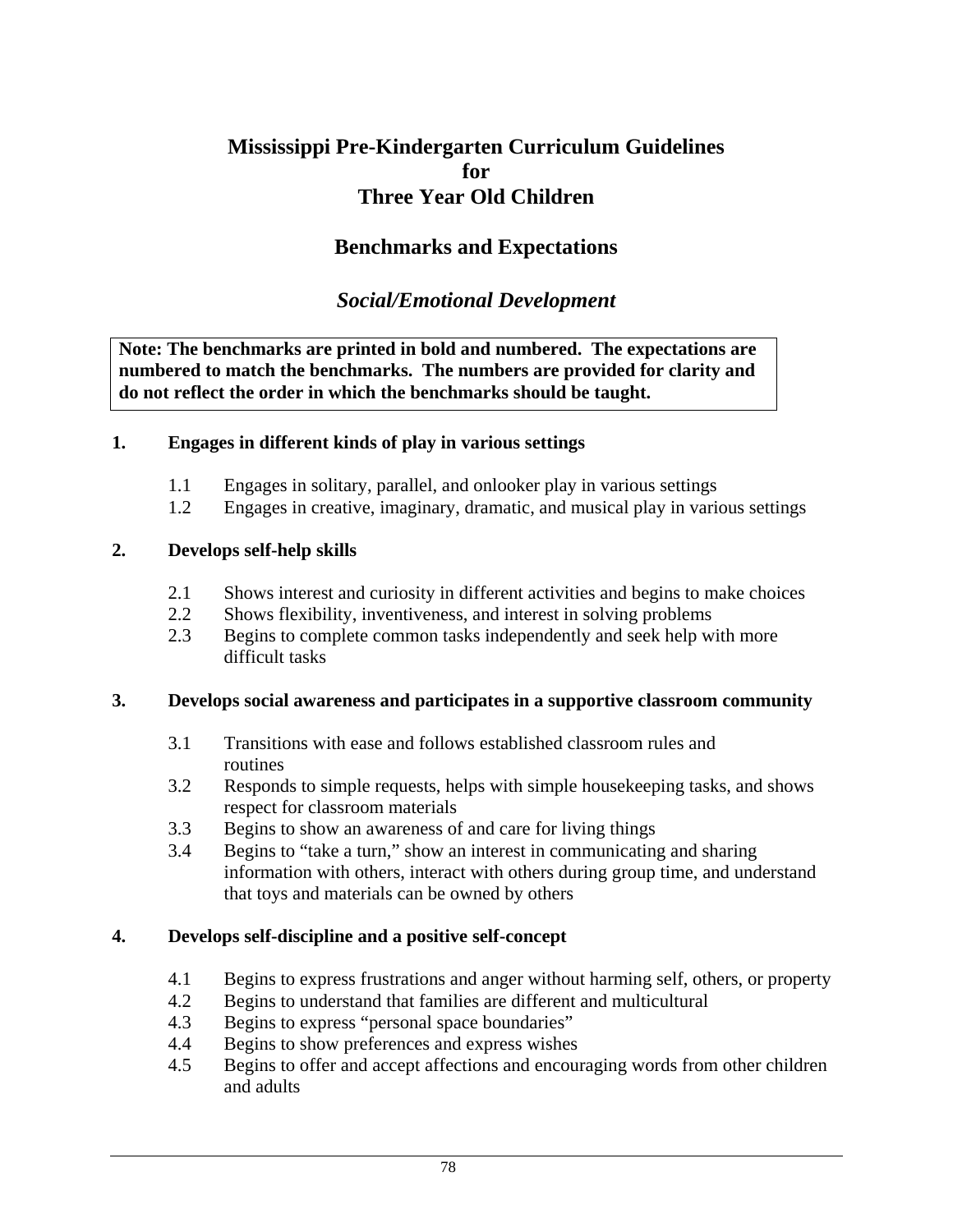| <b>Benchmark</b>                                          | <b>Expectation</b>                                                                            |
|-----------------------------------------------------------|-----------------------------------------------------------------------------------------------|
| Engages in different kinds of play in<br>various settings | 1.1<br>The child will engage in solitary, parallel,<br>and onlooker play in various settings. |

- Provide adequate time, space, and materials for the child to focus on self-directed, selfcorrecting activities.
- Create a play tent by covering a small table with a sheet. Provide props such as a flashlight and allow the child to pretend he/she is in another place (e.g., outdoors, in the backyard, in the park, or in a jungle).
- Use a large appliance box to make a place for the child to go when he/she wants to be alone. Cut a door and windows in the box and let the child decorate the box with paint or markers. Place the box in a quiet area of the room and fill with pillows, soft animals, and books. Tell the child that when he/she wants to be alone, he/she can go to the "Cozy Corner" to think, rest, or read a book. You may want to create a listening center by placing a cassette player and tapes inside the box.
- Provide a play activity with no expectation of sharing. During circle time, encourage the child to join you and others in playing "Washing Socks." Ask the child to remove his/her socks and shoes and toss the socks into the "washing machine" (a box) to be washed. When the socks are dry, the child will find his/her socks along with other children's socks.
- Provide opportunities for the child to play beside other children (e.g., cooking in the kitchen center, sweeping the floor, or setting the table).
- Provide a variety of riding toys for the child. He/she will enjoy sharing the same outdoor riding area with other children.
- Since the child may not yet be ready to share the same toy(s), provide several toys of the same kind (e.g., one train track with several red engines and several yellow boxcars). Use a timer to set a limit on playtime with popular activities or toys.
- Allow the child to observe other children as they play. Join the child and encourage him/her to talk about what he/she sees (e.g., "Bailee, tell me what happened when Jordan threw the ball over the fence?").
- Play group games that allow the child to play and observe other children in play, such as "Shake A Hand." *Note: Refer to Resource Section in Appendix C for words to games.*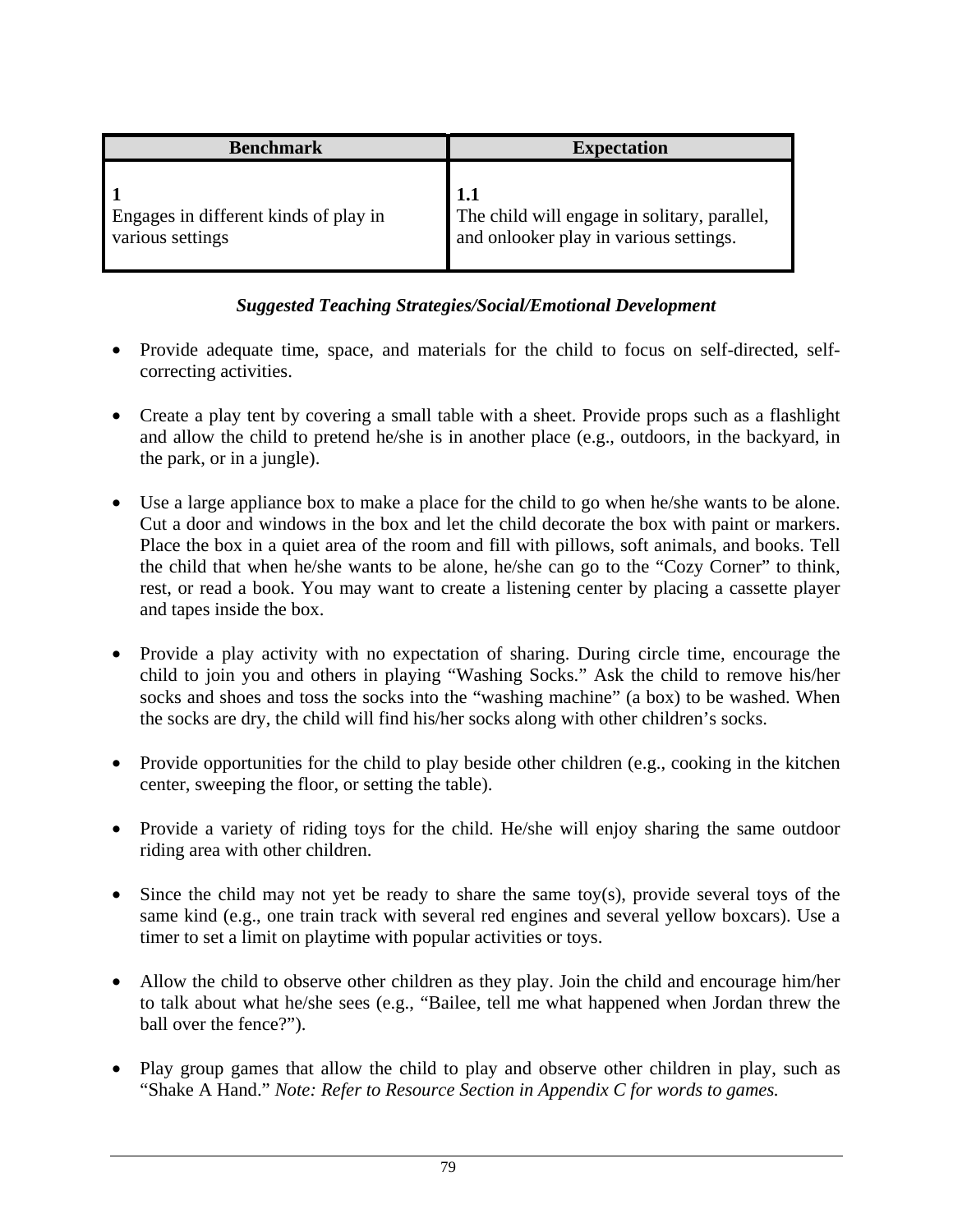| <b>Benchmark</b>                                          | <b>Expectation</b>                                                                                         |
|-----------------------------------------------------------|------------------------------------------------------------------------------------------------------------|
| Engages in different kinds of play in<br>various settings | 1.2<br>The child will engage in creative,<br>imaginary, dramatic, and musical play in<br>various settings. |

- Read a variety of books to the child (e.g., fairy tales, nursery rhymes, fiction, non-fiction, and poetry) during circle time. Read silly stories, tell funny stories, laugh often, and model a positive attitude and creativity in responding to the materials read. Provide a variety of finger puppets, costumes, felt boards, and materials for the child to use in dramatizing familiar stories.
- Provide opportunities for the child to recreate familiar stories in the dramatic play center. Provide props and dress up clothes. *Note: This center may be noisy.*
- Expose the child to a variety of art, music, literature, and drama. Take the child to appropriate plays and movies, musical performances, museums, and visual arts exhibits.
- Invite artists, writers, and/or musicians to the classroom to discuss their work. Provide opportunities in the classroom music and art centers to paint, write, or play musical instruments "just like" the visitor.
- Provide paper and a pencil in the kitchen area for the child to use in making a grocery list. Create a pretend grocery store in the dramatic play center. Encourage the child to visit the pretend grocery store, shop, and pay for the items on the list.
- Put matching stickers on different children's hands. Play music and have them dance around the room. Stop the music and tell the children to find a friend with a sticker that matches or looks just like the one on their hand.
- Provide a large plastic egg, dried corn, and glue for the child to use in making an egg shaker. Help the child spoon a tablespoon of dried corn into the plastic egg and glue the egg closed. Play music and let the child shake his/her egg to music.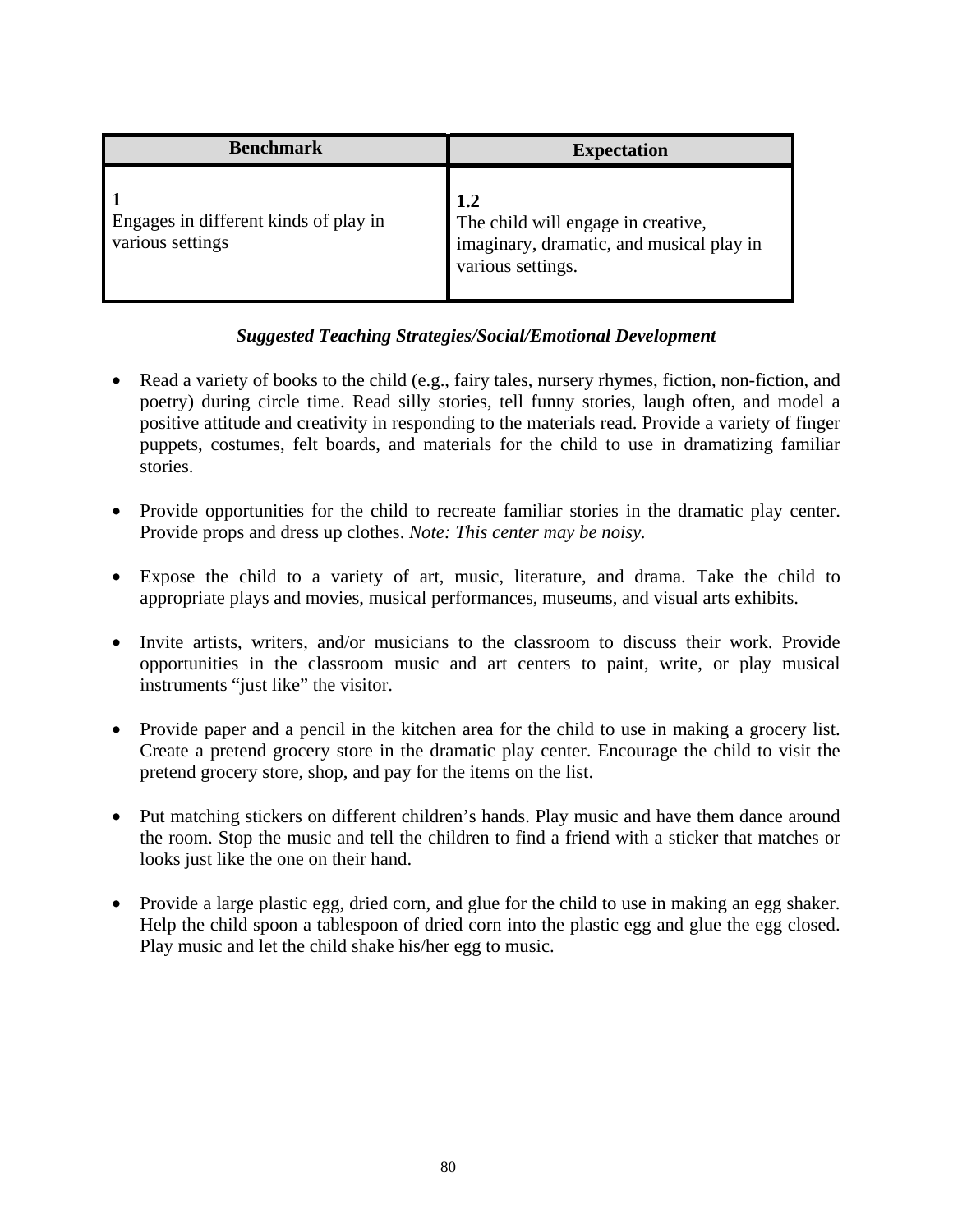| <b>Benchmark</b>          | <b>Expectation</b>                                                                                              |
|---------------------------|-----------------------------------------------------------------------------------------------------------------|
| Develops self-help skills | 2.1<br>The child will show interest and curiosity<br>in different activities and will begin to<br>make choices. |

- Praise the child often and provide materials and activities where he/she will experience success. Provide at least two activities in each learning center to allow the child a choice.
- Provide opportunities for the child to select a book for you to read.
- Encourage the child to help plan a parade. Use riding toys, costumes, rhythm instruments, and a wagon as a "float." Allow the child to choose any piece of clothing or costume from the dramatic play center to wear. Parade through the classroom or school/center.
- Provide an environment in which the child feels secure, safe, and loved. Provide opportunities for the child to make choices (e.g., what to eat, where to sit, what to play). *Example:* 
	- ® Dressing up for a pretend tea party.
	- ® Drawing a picture using paper and crayons.
	- ® Looking through picture books.
	- ® Playing with cars and trucks.
- Model asking questions and thinking aloud during daily routines.
- Tell the child about your favorite hobbies and interests. Encourage the child to talk about important people, places, and things in the world around him/her. Provide books in the library center about some of his/her favorite places and things.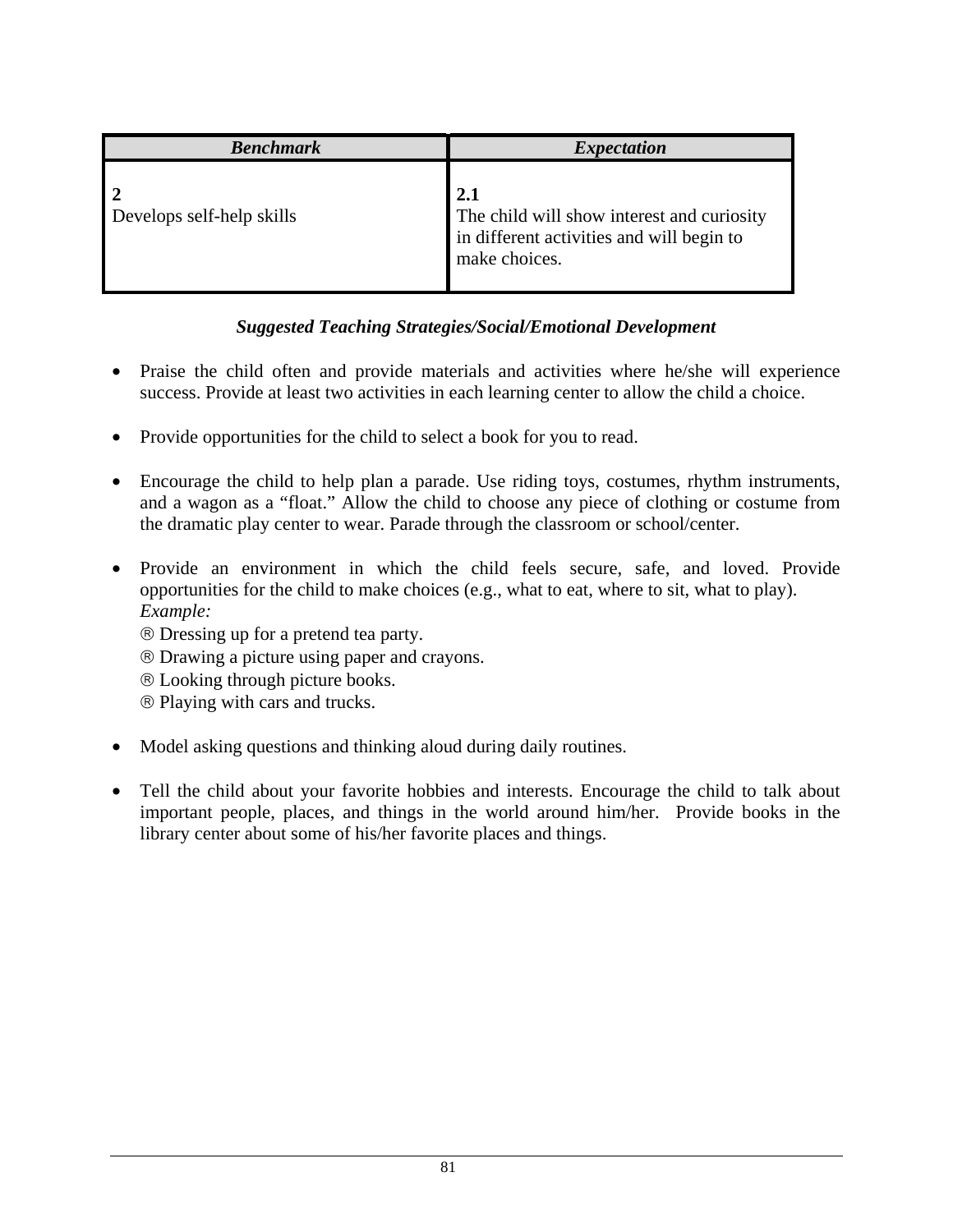| <b>Benchmark</b>          | <b>Expectation</b>                                                                             |
|---------------------------|------------------------------------------------------------------------------------------------|
| Develops self-help skills | 2.2<br>The child will show flexibility,<br>inventiveness, and interest in solving<br>problems. |

- Provide a variety of materials, such as empty containers (e.g., oatmeal boxes, spools, and toilet paper rolls) and allow the child to make his/her own creation.
- Demonstrate "experiments" such as mixing different colors of paint together to make new colors. Allow time for the child to practice without adult assistance.
- Model flexibility during daily activities (e.g., "You may use the yellow crayon. I will use another color.").
- Help the child think of alternatives to common occurrences. *How many ways can you think of to…* 
	- ® Go down a hill?
	- ® Cover your head?
	- ® Keep warm?
	- ® Get across the room?
	- ® Read a book?
- Develop thinking skills by asking the child to respond to questions such as the ones below: *What if*…
	- ® There was no sun all day?
	- ® The postman brought you an elephant?
	- ® Your hair turned orange?
	- ® You found a box of matches?
- Encourage the child to think about ways to solve a problem (e.g., "Laura, how do you think we can reach the box on the top shelf?").
- Praise the child when he/she shows eagerness and curiosity as a learner.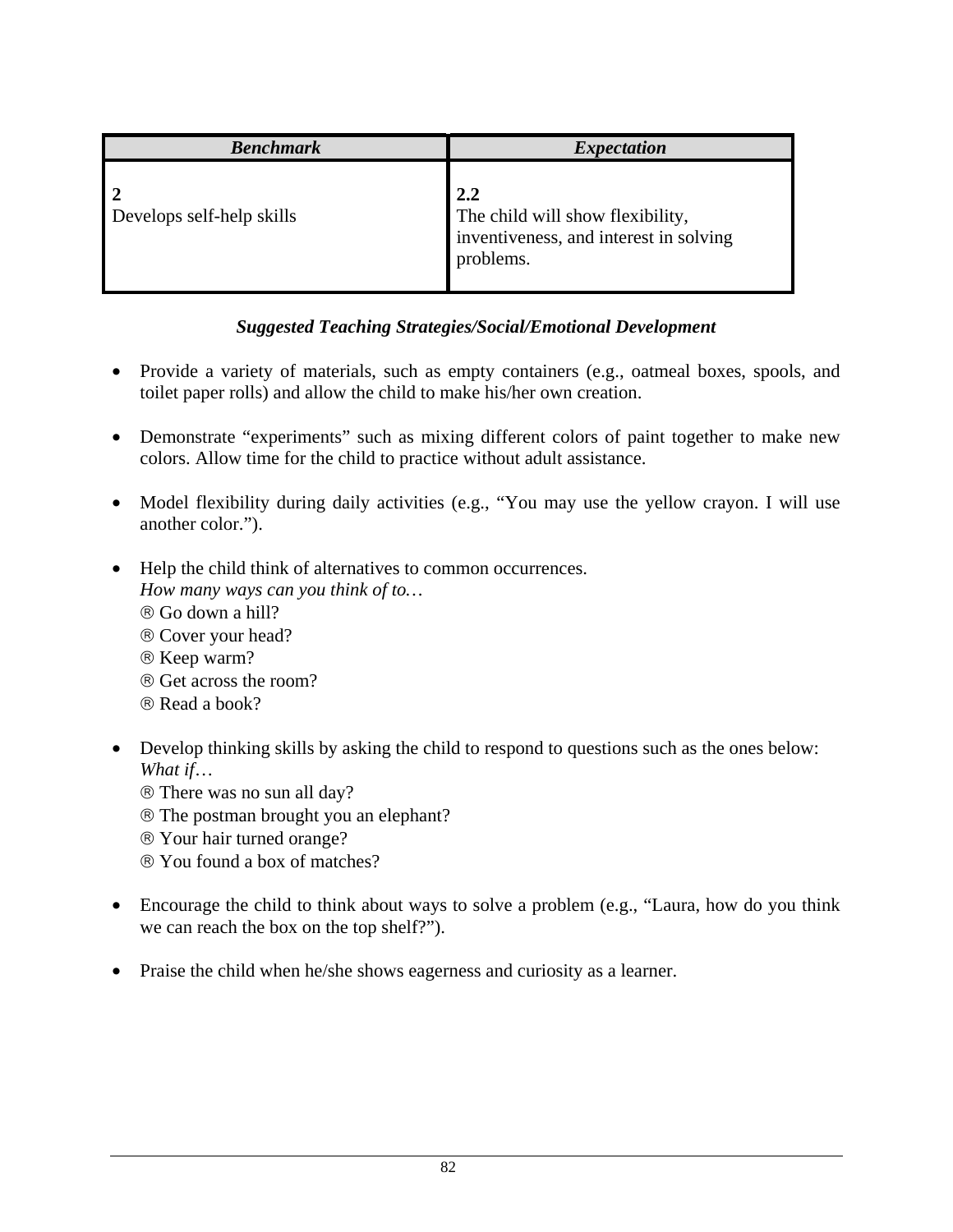| <b>Benchmark</b>          | <b>Expectation</b>                                                                                                |
|---------------------------|-------------------------------------------------------------------------------------------------------------------|
| Develops self-help skills | 2.3<br>The child will begin to complete common<br>tasks independently and seek help with<br>more difficult tasks. |

- Allow the child to put on his/her socks, shoes, and outer garments and ask if you can assist him/her in lacing shoestrings, zipping, and buttoning garments.
- Model and encourage the child to use eating utensils and napkins correctly during mealtime.
- Reinforce the child when he/she asks for help.
- Ask the child for suggestions when you have a problem. Model seeking help for a problem (e.g., "Greg, I need a yellow crayon to color my sun. What can I do?" "Lawrence, my hands are dirty. What should I do?").
- Celebrate the child's successes. Talk about the ways he/she is growing. Make a growth chart. Measure and record the child's height and weight. Talk about how much he/she has grown on the outside. Talk about how much the child has grown in other ways. Add tags marking special events on the child's growth chart.

*Example:* 

- ® Chris can say his whole name.
- ® Jackie caught a ball today.
- ® Arlene buttoned her coat.
- ® Coretta tied her shoelaces.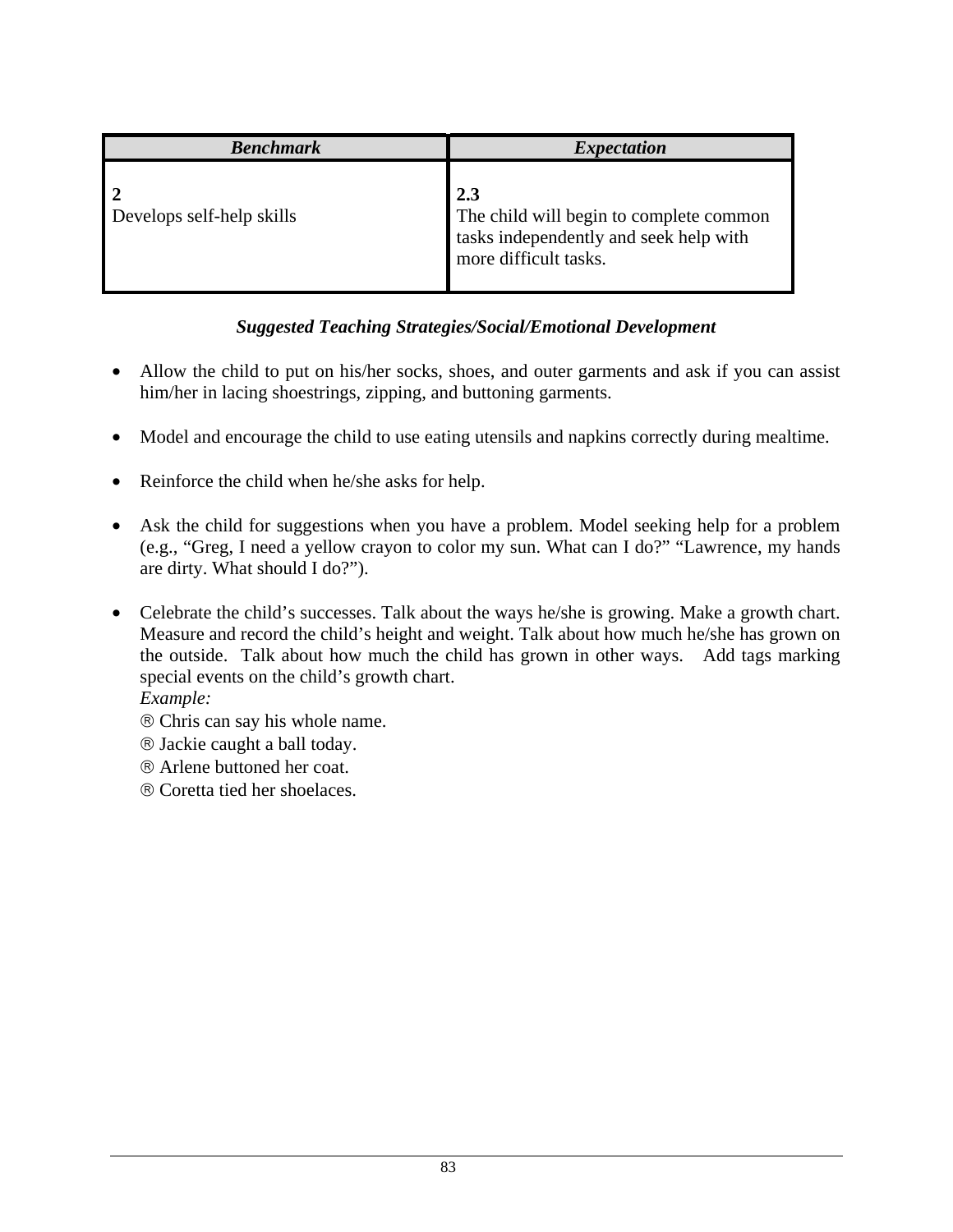| <b>Benchmark</b>                                                                  | <i>Expectation</i>                                                                                    |
|-----------------------------------------------------------------------------------|-------------------------------------------------------------------------------------------------------|
| Develops social awareness and participates<br>in a supportive classroom community | 3.1<br>The child will transition with ease and<br>follow established classroom rules and<br>routines. |

*Note: Transitions should be quick and fun, provide a change of pace, help give consistency, be planned (when possible), and enable the child to move easily through the day.* 

- Alert the child five minutes before it is time for the activity to end in order for him/her to begin thinking about the transition from one activity to another. Signal a change in activities by ringing a bell, singing a song, or chanting a rhyme.
- Establish good routines that the child can easily understand and follow. Create a daily schedule using pictures and names of transition times. Point to the schedule during circle time and talk about what will happen during the day. Establish clear and simple rules about transition times. Post the schedule in the classroom at the child's eye level.
- Establish simple classroom rules to help the child understand that it is his/her social responsibility to follow class rules in order not to infringe on the rights of others. Talk about rules in a positive manner. Talk about what the child *should* do rather than what he/she *should not* do (e.g., "We walk in the room," rather than "We don't run in the room."). Limit class rules to four or five positive statements (e.g., "We walk. We listen. We respect each other. We use our inside voices."). Write class rules on a poster board. Illustrate the rules with appropriate drawings and/or pictures. Guide the child's actions by referring to the rules as needed.
- Model words for the child to use in responding to teacher questions regarding classroom routines. *Example:* The teacher states, "Jan, we wash our hands before eating lunch." The teacher then asks the child a question, "What do we do to our hands before eating lunch?"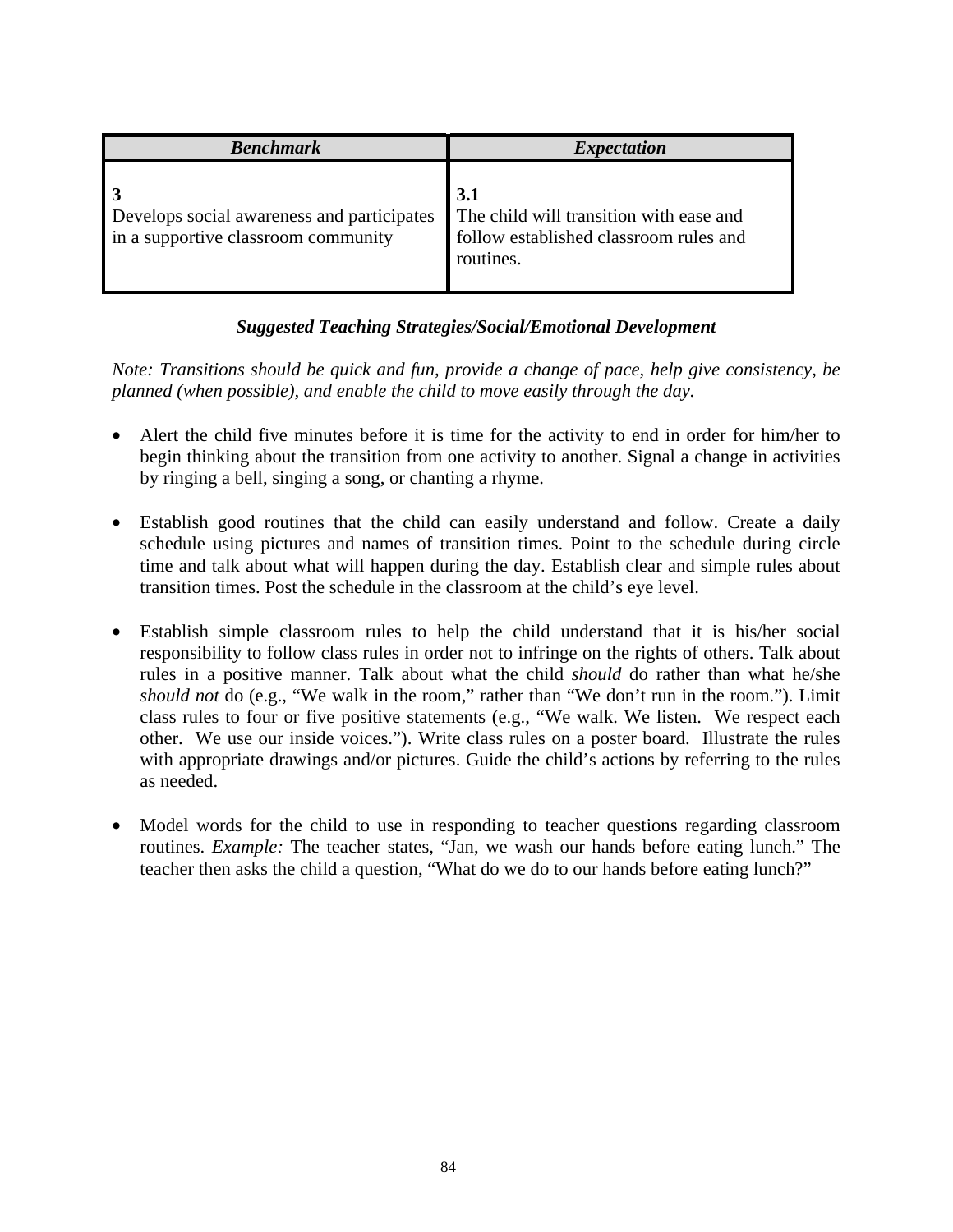| <b>Benchmark</b>                                                                  | <i>Expectation</i>                                                                                                                     |
|-----------------------------------------------------------------------------------|----------------------------------------------------------------------------------------------------------------------------------------|
| Develops social awareness and participates<br>in a supportive classroom community | 3.2<br>The child will respond to simple requests,<br>help with simple housekeeping tasks, and<br>show respect for classroom materials. |

- Provide opportunities in the dramatic play or kitchen center for the child to set the table, feed the baby doll, wash doll clothes, sweep the floor, dust the furniture, etc.
- Model respect for classroom materials (e.g., how to handle a book and where to put materials at the end of an activity). Model how to cap markers and close glue sticks by listening for the "snap" sound. Provide clear expectations for new materials as they are used.
- Talk about ways the child can help in the classroom. List jobs that the child can do and post the job list on the wall. Ask the child what he/she would like to do each day. Tape the child's name next to the chosen job. Develop a method of rotating jobs so each child gets a turn at each job. Job assignments should not be related to good behavior. Rotation should be a fair system where everyone gets a turn.
	- *Job Suggestions:*
	- ® Wash the table.
	- ® Pass out napkins and eating utensils.
	- ® Water the plants.
	- ® Pass out juice and crackers.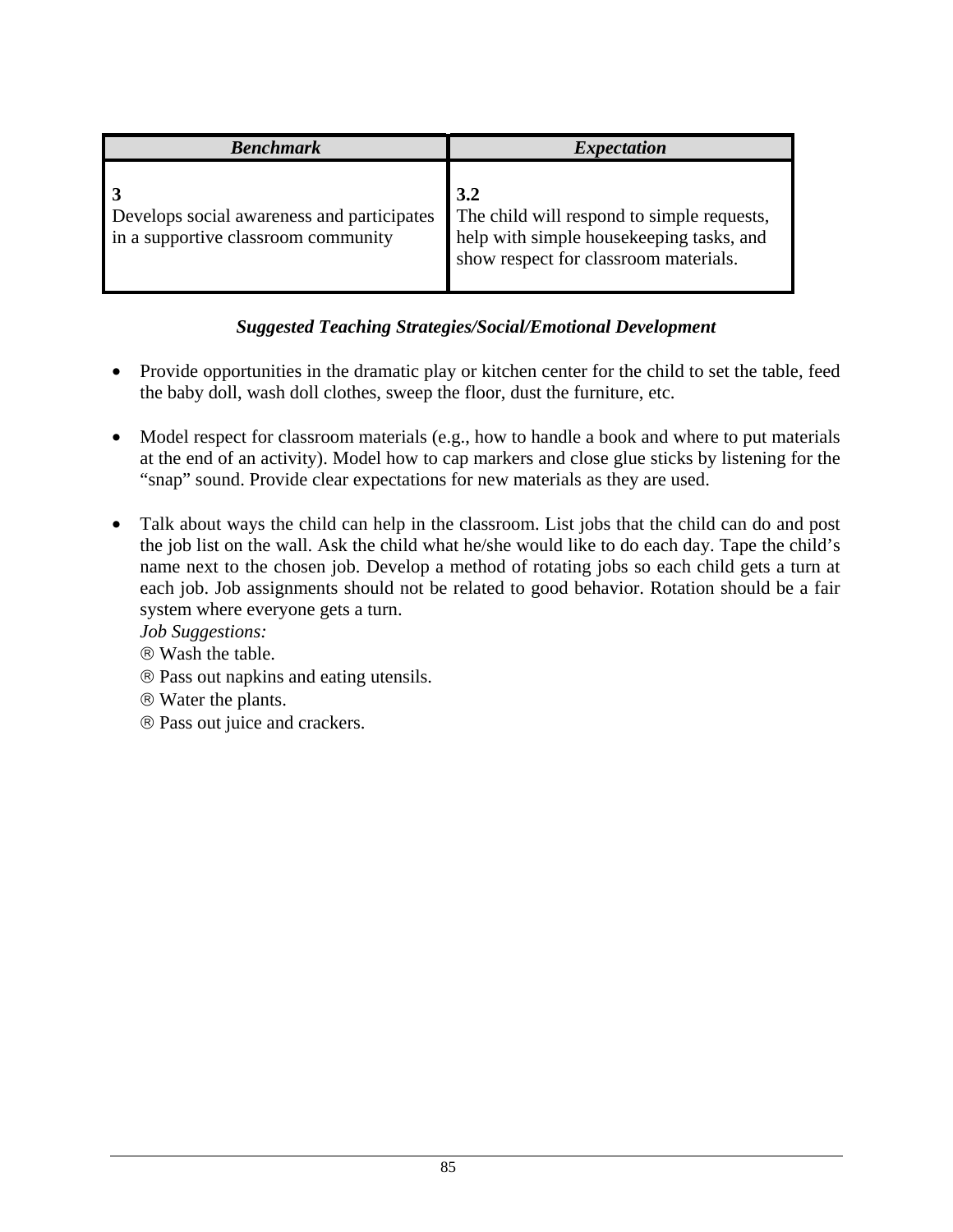| <b>Benchmark</b>                                                                  | <i>Expectation</i>                                                                 |
|-----------------------------------------------------------------------------------|------------------------------------------------------------------------------------|
| Develops social awareness and participates<br>in a supportive classroom community | 3.3<br>The child will begin to show an awareness<br>of and care for living things. |

- Explain that a tree is alive and that it must have food, air and water to grow. Once the tree has been cut for wood it can no longer grow and stay alive. Continue by asking questions such as "What keeps people like me and you alive?" Point to objects or people in the room and ask the question "Is this alive?" Extend the activity by asking the child to cut or tear pictures of things that are alive from old magazines. (The teacher's assistance may be needed.) Make a collage of living things to hang on the wall at the child's eye level.
- Allow the child to have a turn feeding pets or cleaning out animal cages.
- Allow the child to water plants inside the classroom.
- Plan games and activities with rotating members so the child will have an opportunity to play with different classmates.
- Encourage the child to interact with other children during lunchtime or other special times during the day. Act out rhymes such as "Hello Neighbor" to help the child become aware of other children. *Note: See Resource Section in Appendix C for words to the activity*.
- Recite and act out the fingerplay below to help the child develop an awareness of other children.

### *Playmates*

*(begin with closed fists)*  From a window in this house *(open one fist, fingers point up)*  From a window in this house *(other fist open, fingers point up)*  Playmates wave at each other *(close fists, then thumbs wag at each other)*  Playmates jump and jump and jump *(hands go up and down quickly)*  And have such fun! *(hands together and clap)*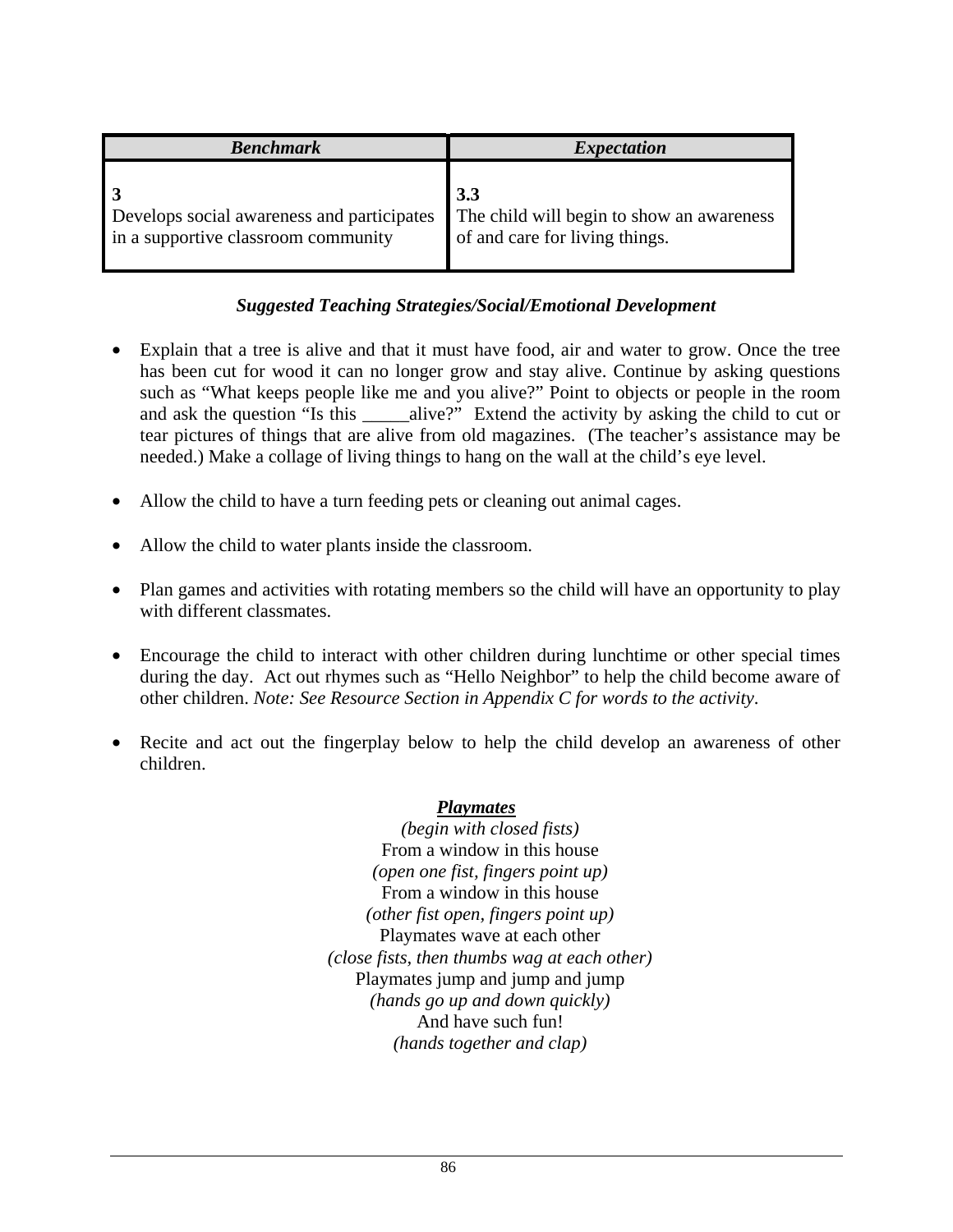| <b>Benchmark</b>                                                                  | <i>Expectation</i>                                                                                                                                          |
|-----------------------------------------------------------------------------------|-------------------------------------------------------------------------------------------------------------------------------------------------------------|
| Develops social awareness and participates<br>in a supportive classroom community | 3.4<br>The child will begin to "take a turn,"<br>interact with others during group time, and<br>understand that toys and materials can<br>belong to others. |

• Talk about "being a friend" and how special it is to take turns and work with others. Provide opportunities such as the ones below for the child to work with other children in the classroom.

*Take turns*…

- ® Cleaning up after a snack.
- ® Picking up toys in the play area.
- ® Setting the table for lunch.
- Recite the rhyme below to help the child with "taking turns."

### *Friends* Friends take turns and share their toys with the other girls and boys. Friends put their toys away, kind and happy words they say all through the day.

- Read the book *Cherries and Cherry Pits* by Vera B. Williams during large group time time. *(The book can be found at your local library.)*
- Model singing and acting out the "Itsy Bitsy Spider" song during large group time. Cut a spider out of black construction paper using the pattern provided in the *Resource Section in Appendix C*. Let the children take turns moving the spider up and down.
- Play games with the child and model taking turns. Give cues such as "my turn" and "your turn." Model fairness and respectful ways of "taking turns" while interacting with others (e.g., "Ray, may I use the green crayon after you color your picture?").
- Make instant pudding with the children. Pour the milk and pudding mix into a jar. With the lid tightly closed, let the children take turns shaking the pudding. You can encourage taking turns by counting to 10 and then passing the jar to the next child. Continue until the pudding is ready to eat. Pour the pudding into paper cups and let the pudding stand at least five minutes before eating.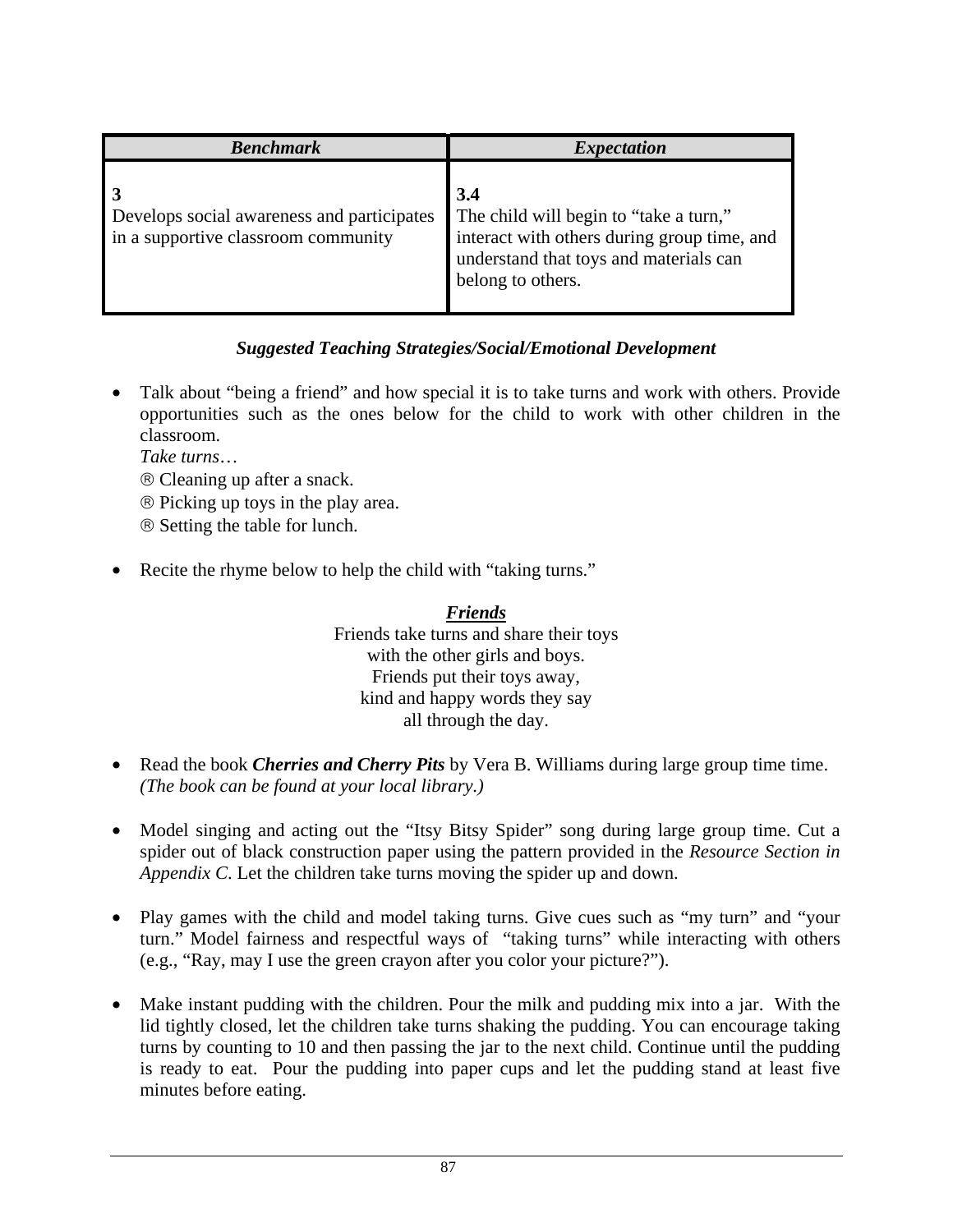- Insert several small "I Spy" items into a two-liter plastic bottle (e.g., a Barbie doll shoe, a dime, paper clip, etc.). Fill the bottle one-half to three-fourths full with birdseed. The children will take turns turning the bottle to find the items.
- Encourage the child to bring a favorite thing to circle time for "show and tell" (e.g., a favorite blanket, cup, hat, puzzle, etc.). Use "show and tell" time as an opportunity to explain to the child that the different show and tell items do not belong to everyone, but everyone enjoys seeing and hearing about the items. To extend the activity, play "show and ask." Allow the other children to ask questions about the item. Conduct this as a small group of no more than seven children. If necessary, assign three children a day to bring an item (if they wish) to discuss.
- Place the children in a circle and roll a ball to each child. Say each child's name before you roll the ball to him/her. As the ball rolls, have the children chant… "I have a good friend, a good friend, a good friend. I have a good friend and (child's name) is his/her name." Repeat, calling each child's name.
- Set up a "Subway Factory" in the kitchen and have children make an assembly line. Give each child a pair of plastic gloves and a job to do. Explain that once he/she finishes the assigned job, he/she must pass the sandwich along to the next child and begin working on the next sub sandwich.

*Example:* 

- ® One child places the bread on a plate.
- ® One child butters the bread.
- ® One child adds a piece of luncheon meat.
- ® One child adds a slice of cheese.
- ® One child adds lettuce.
- ® One child adds a slice of tomato.
- ® One child places the other slice of bread on top.
- Provide toy figures, toy animals, or puppet characters and help the child take turns with other children "talking" for the different characters.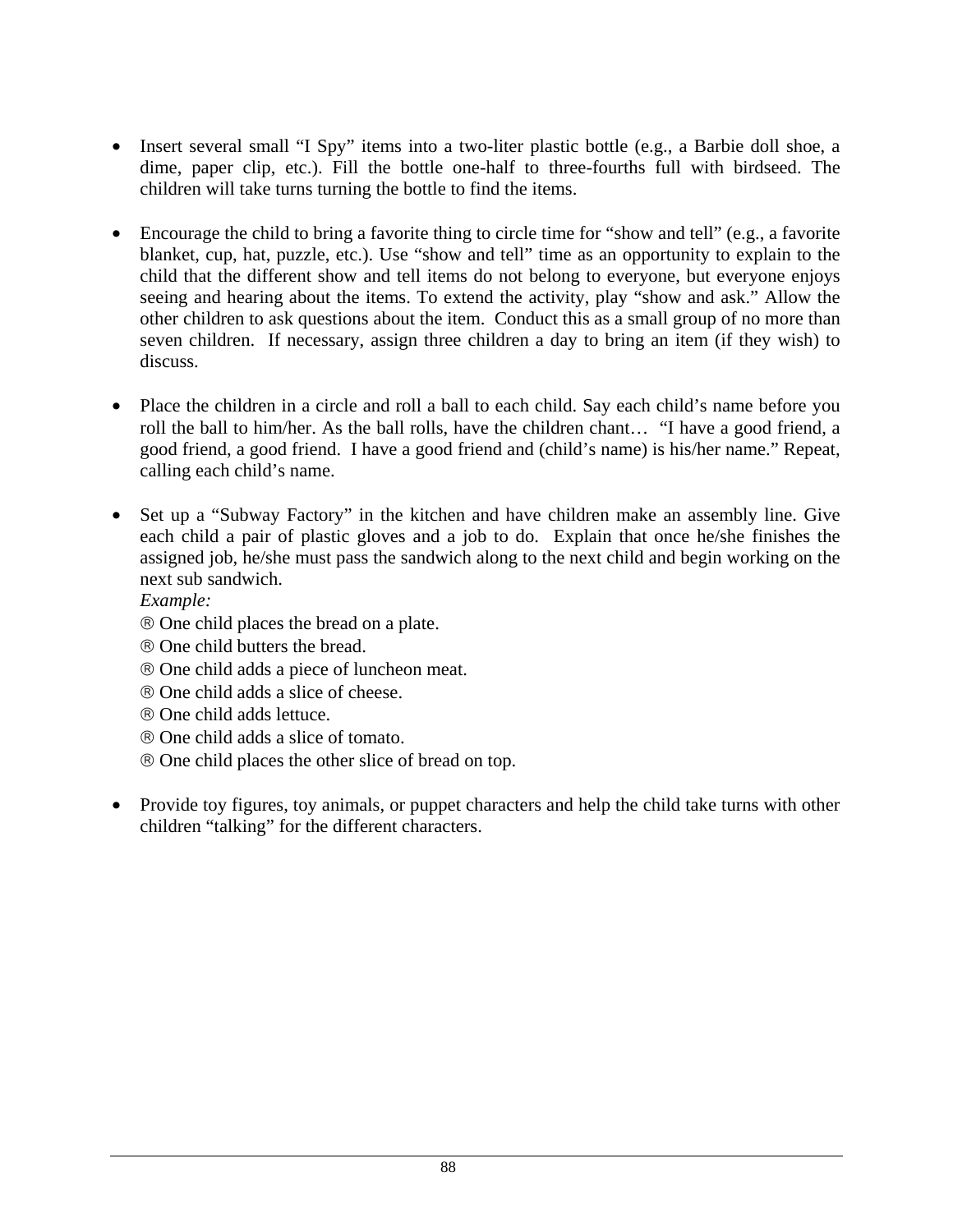| <b>Benchmarks</b>                                                                          | <b>Expectations</b>                        |
|--------------------------------------------------------------------------------------------|--------------------------------------------|
|                                                                                            | 4.1                                        |
| Develops self discipline and a positive self- The child will begin to express frustrations |                                            |
| concept                                                                                    | and anger without harming self, others, or |
|                                                                                            | property.                                  |

*Note: Explain to the child that feeling angry is natural and that everyone feels angry sometimes (including adults). Explain that although it is okay to feel angry, it is not okay to hurt others or yourself when you are angry. Remember that anger is a developmental problem, not a moral problem.* 

- Provide outlets for the child's anger and frustrations such as play dough for pounding, drums or pots and pans for beating, crayons and paper for drawing or scribbling.
- Let the child know that you believe in him/her and expect him/her to do well. Separate the misbehavior from the child. *Example:* "Charles, I don't like it when you throw toys, but I still like you. I know you will do better tomorrow."
- Redirect the child who is not allowed to play what and/or where he/she wants to play to another area rather than allowing the child to do "nothing" or throw a temper tantrum. Repeat statements such as "Robin, what can you find to play with in the kitchen area while Lisa is playing with the baby doll?" "Wanda, you can build with Legos while Leon is building with the Lincoln Logs."
- Ignore temper tantrums and other negative behavior as much as possible. Teach the child how to solve his/her own problems when playing alone or around other children. Consider the likelihood of someone getting hurt or property being damaged before deciding to intervene.

*Six steps to follow when intervention is necessary:* 

- 1. Warn the child and redirect him/her if possible.
- 2. If the child persists in doing what he/she has been told not to do, act calmly and promptly. Remove the child and insist that he/she sit beside you, telling him/her that he/she has lost his/her privilege.
- 3. Discuss feelings and rules after a reasonable period of calm.
- 4. Involve the child in the decision when to go back, because taking responsibility for his/her own behavior is a crucial part of helping the child develop self-control.
- 5. Help the child be successful when he/she does go back. Take a few minutes and get him/her really interested. Congratulate the child when he/she has settled down.
- 6. If the child repeats the same behavior, go through the steps again. After the second intervention, the child must choose another place to play.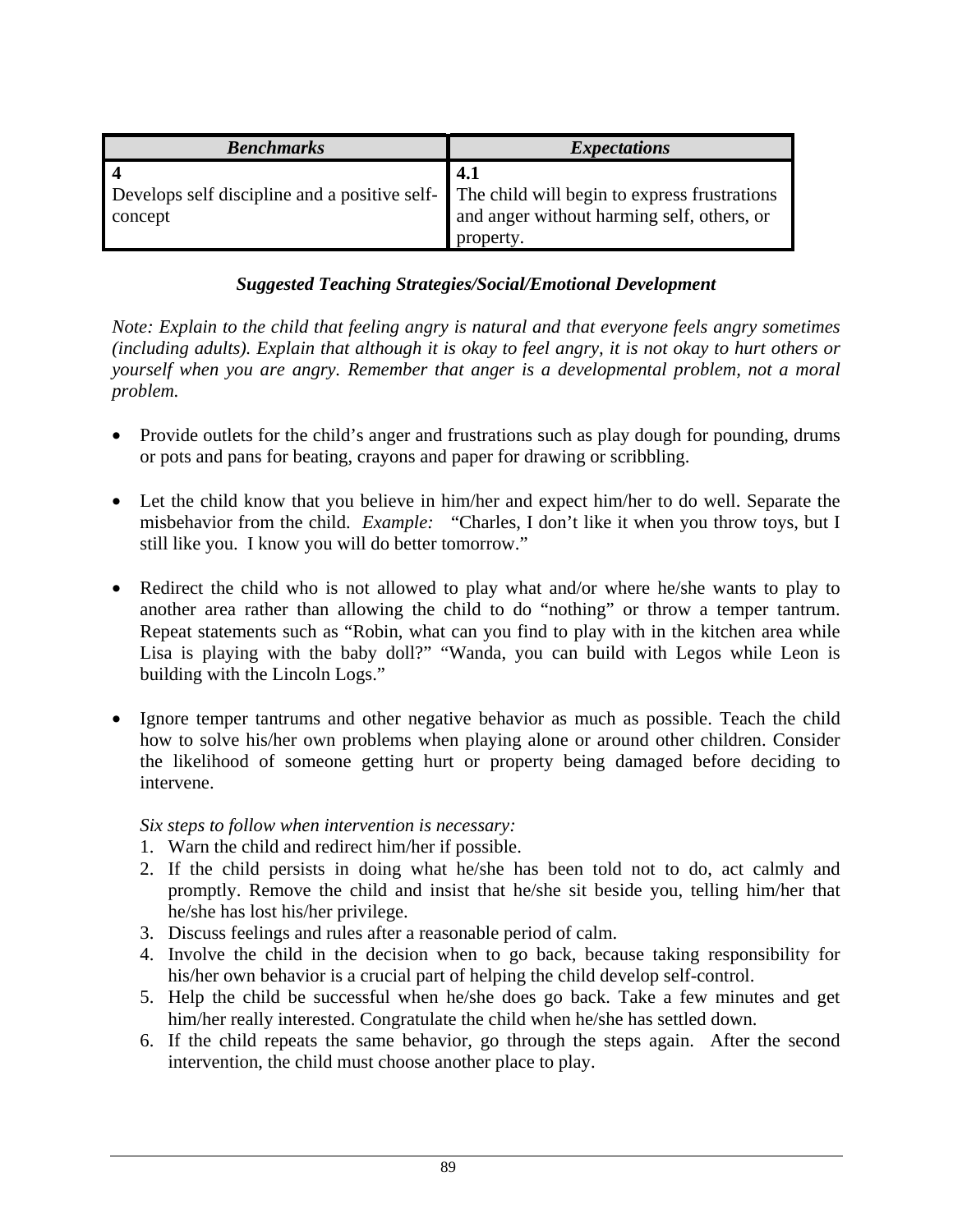- Tape a large paper "stop" sign to a yardstick. Tape a "go" sign on the opposite side. The child may move when the "go" sign is facing the child and stop when the "stop" sign is facing the child. Keep the periods of time limited to 15-20 seconds. Play the game inside or outside as the child is riding a tricycle, playing with cars and trucks, or moving to music. Play the game often to help the child develop self-control and understand limits.
- Demonstrate how to cool down when angry. For instance, take deep breaths.
- Teach the child to be a good friend and neighbor by modeling kind words and actions.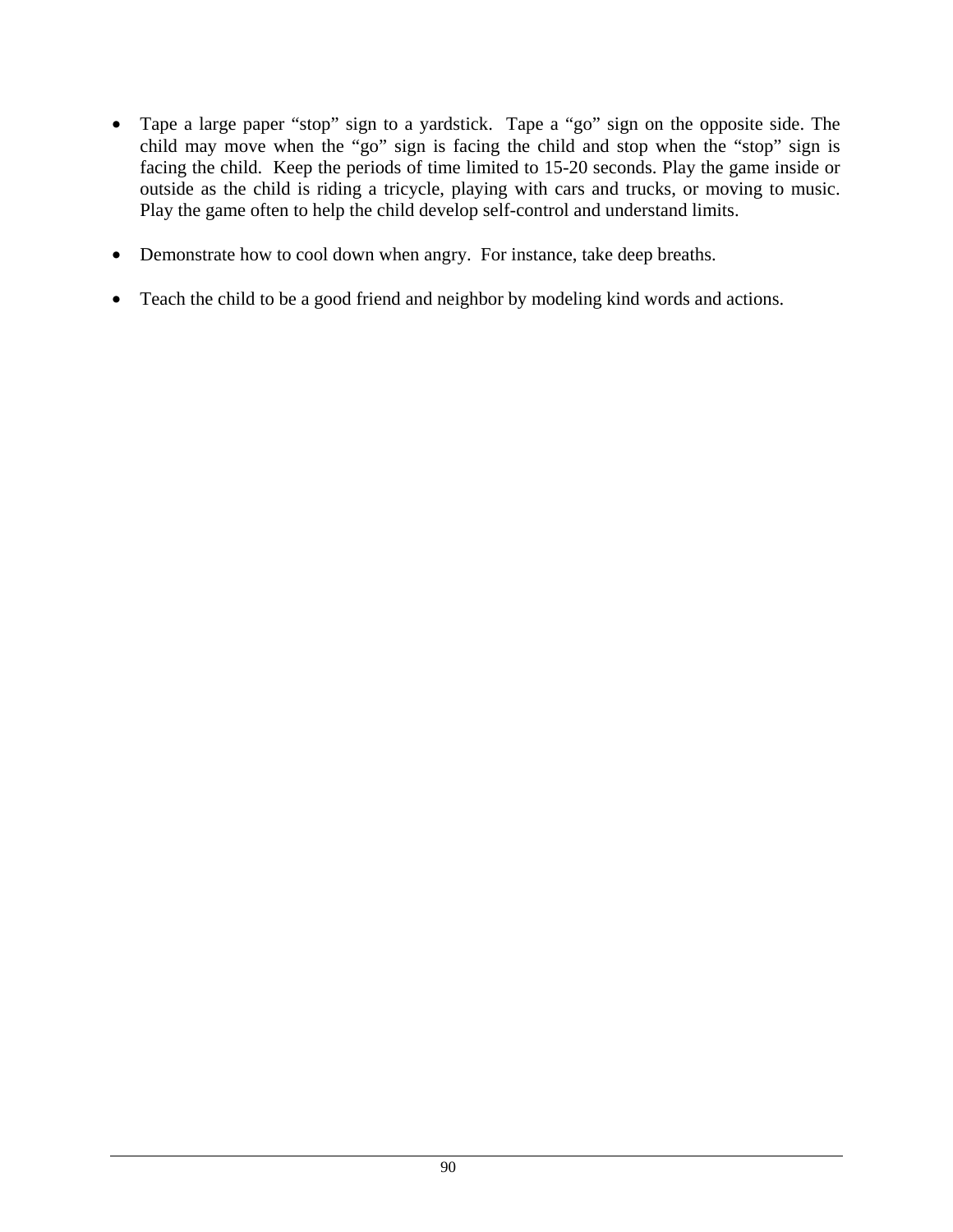| <b>Benchmark</b>                                                                                                                       | <b>Expectation</b>          |
|----------------------------------------------------------------------------------------------------------------------------------------|-----------------------------|
| Develops self discipline and a positive self-<br>The child will begin to understand that<br>families are different and can come from a | 4.2<br>variety of cultures. |

- Invite parents to bring ethnic foods to the classroom. Provide opportunities for the child to taste and talk about a variety of foods and dishes from other countries.
- Talk about different languages. Sing the bilingual song below to the tune of "London Bridge*."*

### *Hola Todos*

*Hola todos, si, si, si Si, si, si, si, si, si Hola todos, si, si, si Si, si, si, amigos!* 

#### *Hello Everybody*

*Hello everybody, yes, yes, yes, Yes, yes, yes, yes, yes, yes Hello everybody, yes, yes, yes Yes, yes, yes, friends!* 

- Show an interest in the child's family life by asking open-ended questions (e.g., "Tell me what you had for dinner last night? Tell me about your pet. Tell me about your family.").
- Encourage the child to bring pictures of his/her family or draw pictures of his/her family. Decorate the bulletin board using the pictures. Recite and act out the fingerplay below:

### **I am Different**

I am different from my head to my toes. *(Point to self and then to head and toes.)*  I am different from my eyes to my nose. *(Point to self and then eyes and nose.)*  I come from a place that is far and wide. *(Point to self and then spread your arms wide open.)*  A place where we all smile instead of cry. *(Act like you are tracing your lips into a smile and bring hands down eyes as if you were crying.)*  I am different as you can see. *(Point to self then at a friend.)*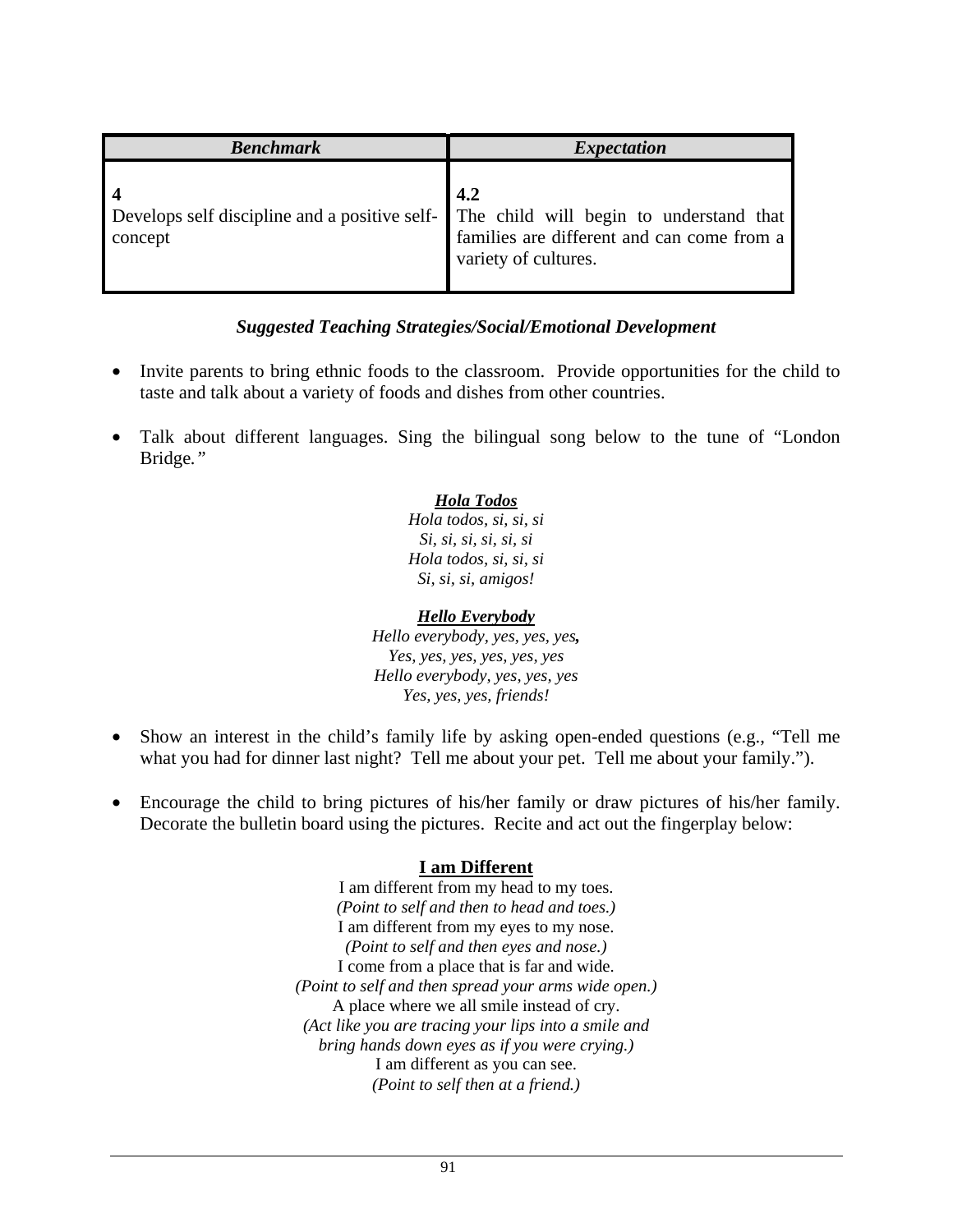But I still have a lot of love in me! *(Point to self and place a hand over the heart and then hug yourself.)*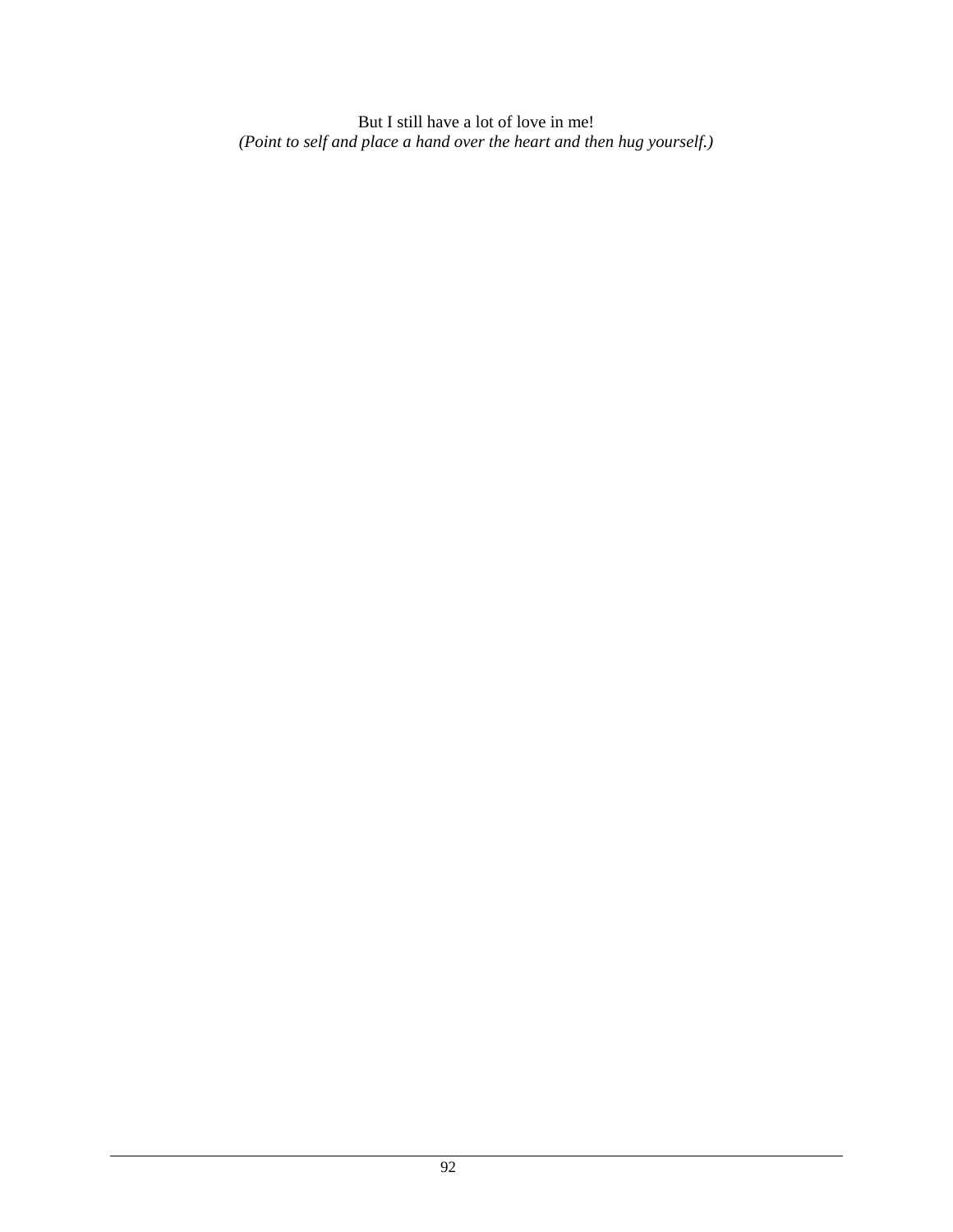| <b>Benchmark</b>                                                                          | <i>Expectation</i> |
|-------------------------------------------------------------------------------------------|--------------------|
| Develops self discipline and a positive self- The child begins to express "personal space | 4.3                |
| concept                                                                                   | boundaries."       |

- Model facial expressions that make you look happy, sad, angry, jealous, etc. Provide an unbreakable mirror for the child to watch himself/herself make a variety of facial expressions as you call out different emotion words (e.g., "Jessie, look at yourself in the mirror and make a sad face.") This activity helps the child develop a sense of personal space and body boundaries.
- Role-play "personal boundary" situations during group time (e.g., how close to stand by a friend while talking in line or playing).
- Use puppets to model words for the child to use when other children get too close.
- Help the child explore body boundaries by tracing his/her hands. Talk about some of the things he/she can do with their hands that do not hurt anyone. *Example:* 
	- ® Draw pictures.
	- ® Squeeze lemons.
	- ® Pound play dough.
	- ® Stir food.
	- ® Read books.
- Provide a 12 x 18-inch piece of construction paper for the child to decorate. Write the child's name on the paper and laminate. The child will use his/her mat to sit on during circle time. Sitting on a personal mat helps the child develop a sense of personal space.
- Provide the child with a space to store his/her personal items. Label with his/her name and picture.
- Provide a shoebox and allow the child to decorate it. After the box has been decorated, print the child's name on it so there will not be any confusion about ownership. Use the shoebox to store special things that do not have to be shared. Encourage the child to talk about what he/she keeps in the box and why the things are important. This helps the child define personal boundaries.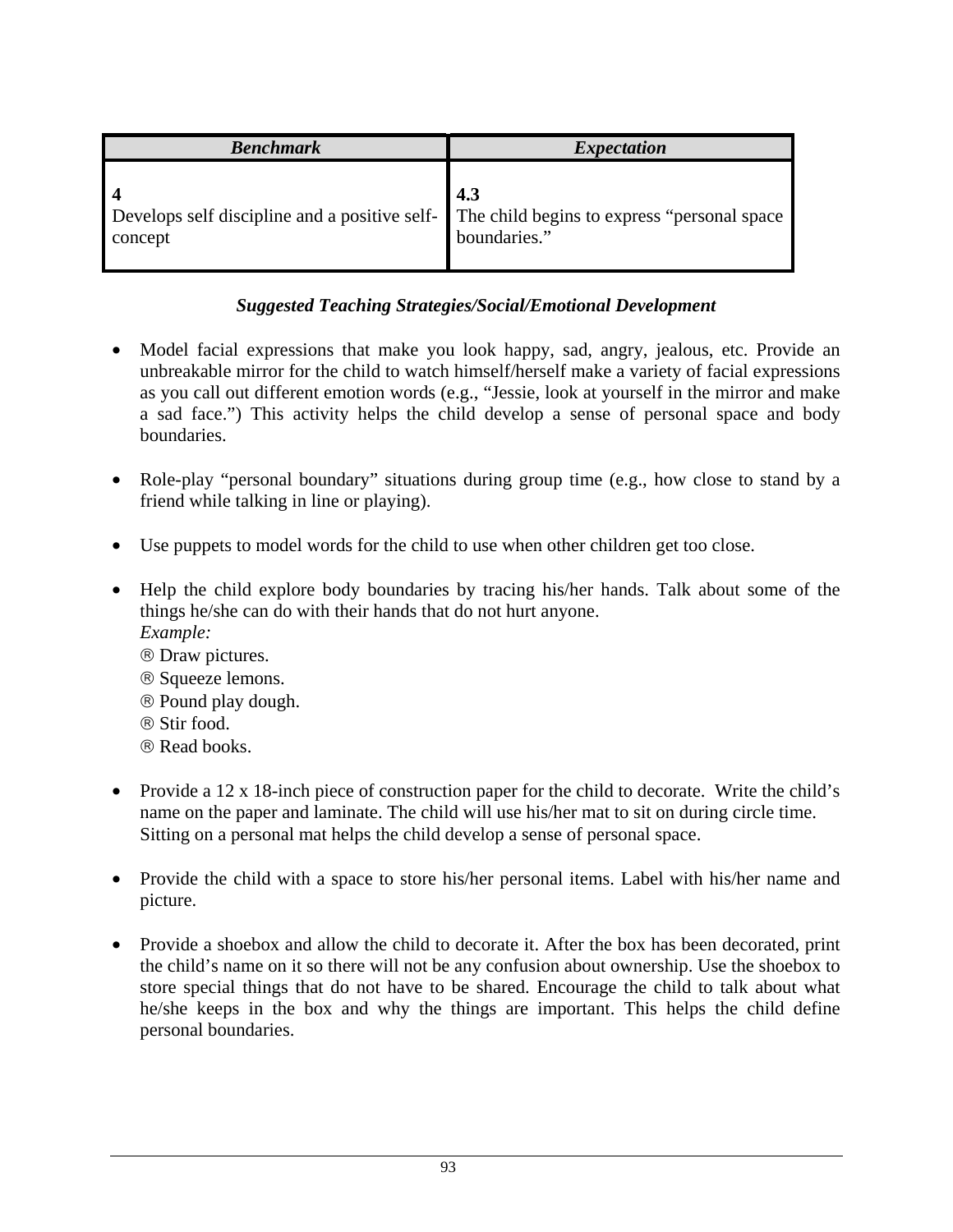| <b>Benchmark</b>                                                                       | <i>Expectation</i>  |
|----------------------------------------------------------------------------------------|---------------------|
| Develops self discipline and a positive self- The child will begin to show preferences | 4.4                 |
| concept                                                                                | and express wishes. |

#### *Suggested Teaching Strategies/Social/Emotional Development*

- Provide many choices in learning center activities.
- Provide a wide assortment of materials with which the child may work.
- Encourage the child to take responsibility for his/her choices (e.g., "Laura, you chose to play with the blocks. You may go to the art center after you finish playing in the block center.").
- Recite "I wish I might, I wish I may, have this wish I wish today. I wish for a\_\_\_\_\_." Encourage the child to tell you his/her wishes.
- Find pictures of various related items. Talk about the characteristics of each item and encourage the child to tell you about the item he/she likes best and why. *Example:* Show the child pictures of a cat, dog, and a bird. Talk about the characteristics each animal (e.g., "Cats have fur, sleep in the sun, and meow. Dogs have fur, play with children, and bark. Birds have feathers, build nests, and sing."). Ask the child to tell you about the animal he/she likes best and why.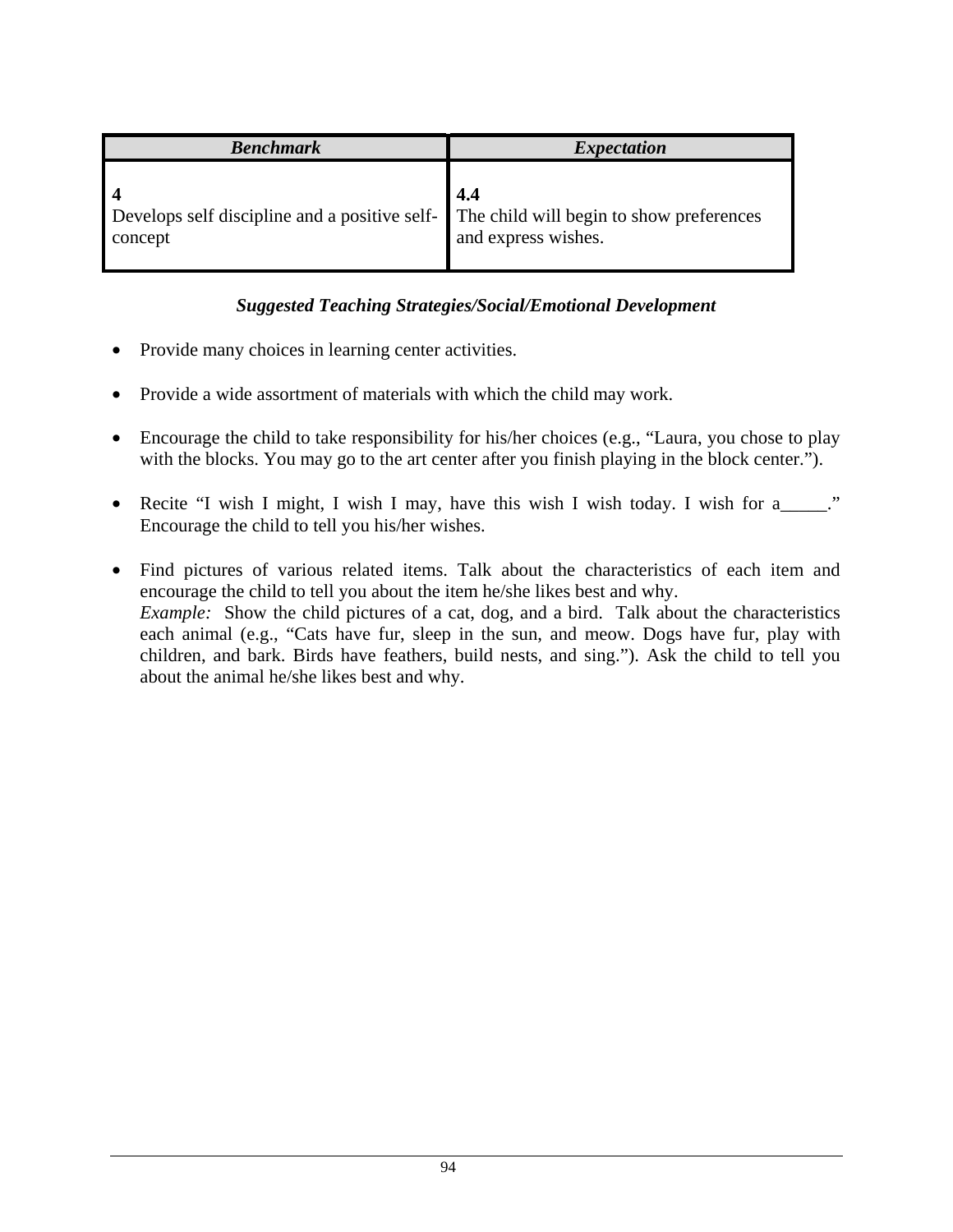| <b>Benchmark</b>                                         | <i>Expectation</i>                                                                                                     |
|----------------------------------------------------------|------------------------------------------------------------------------------------------------------------------------|
| Develops self discipline and a positive self-<br>concept | 4.5<br>The child will begin to offer and accept<br>affections and encouraging words from<br>other children and adults. |

## *Suggested Teaching Strategies/Social/Emotional Development*

- Model a supportive relationship with the child by treating him/her with kindness. Show interest in the child's activities, projects, or problems.
- Participate in one-on-one conversations with the child at his/her level. Communicate your feelings to the child.
- Touch and hold the child appropriately (e.g., hugging, patting on the back, touching the hand, etc.).
- Model expressions such as "please," "thank you," "I missed you," and "I love you" as you interact with the child each day.
- Listen to the child non-judgmentally.
- Avoid the following harmful actions because they may lower the child's self esteem.
	- ® Yelling or criticizing the child, especially in front of other people.
	- ® Calling the child clumsy, stupid, lazy, etc.
	- ® Telling the child that he is a failure because he/she made a mistake.
	- ® Overprotection or neglect of the child.
	- ® Expecting too much or too little from the child.
- Provide as many opportunities as possible for success. Comment favorably on the child's success. Focus on the things the child can do, not on the things he/she cannot do.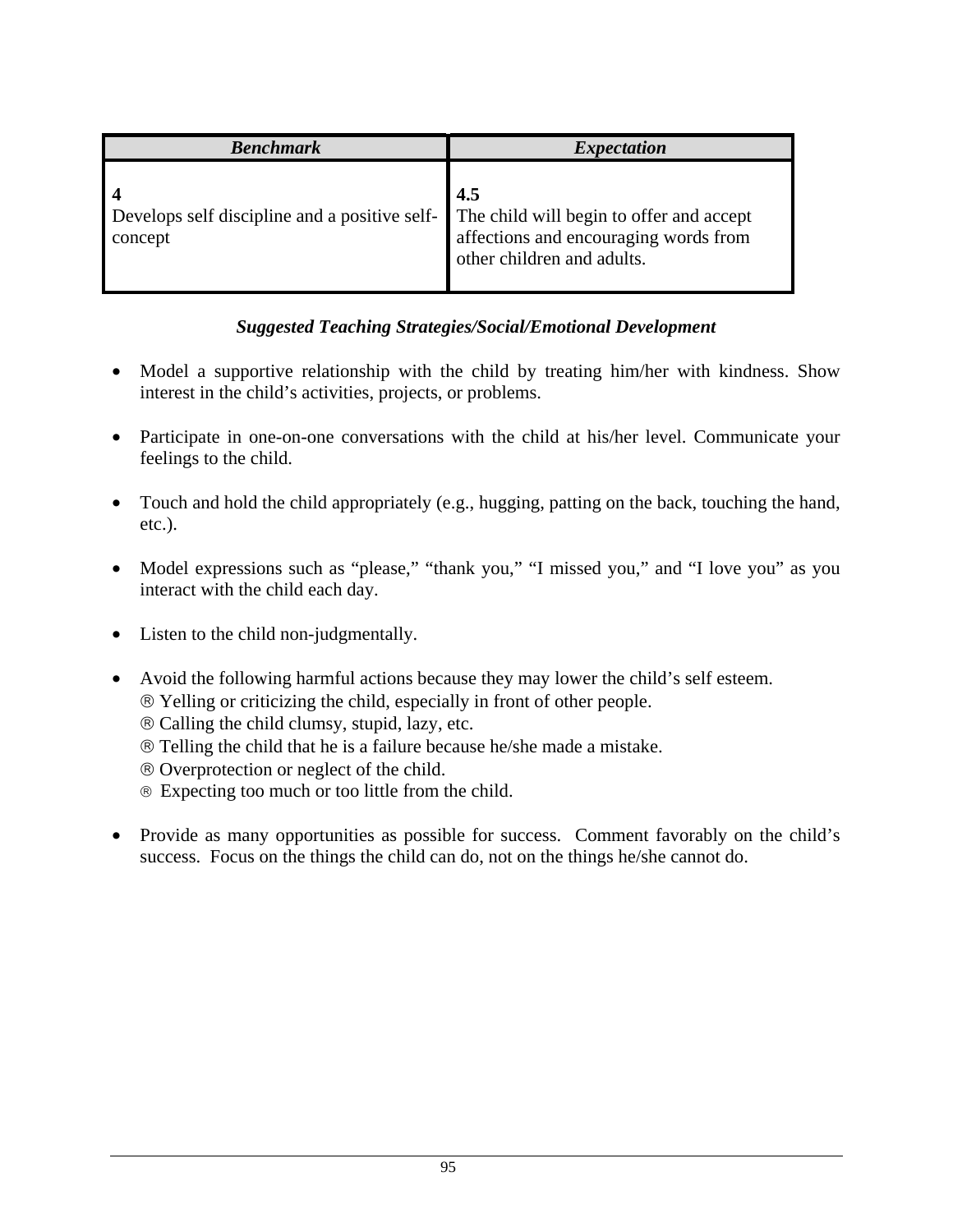## **Social/Emotional Development Observational Checklist**

| Child's Name:       | Teacher's Name: |  |
|---------------------|-----------------|--|
| School/Center Name: | Year:           |  |

#### Code: 1 = Needs Development 2 = Developing as Expected 3 = Advanced Development

#### **Note: The checklist should be used three times a year at minimum. (Fall, Mid-Year, and Spring)**

| <b>Benchmarks and Expectations</b>                                                                                                                                                                              |  | <b>Observations</b> |               |  |
|-----------------------------------------------------------------------------------------------------------------------------------------------------------------------------------------------------------------|--|---------------------|---------------|--|
|                                                                                                                                                                                                                 |  | Mid-<br>Year        | <b>Spring</b> |  |
| 1 Engages in different kinds of play in various settings                                                                                                                                                        |  |                     |               |  |
| 1.1 Engages in solitary and parallel, and onlooker play in various settings                                                                                                                                     |  |                     |               |  |
| 1.2 Engages in creative, imaginary, dramatic, and musical play in various settings                                                                                                                              |  |                     |               |  |
| 2 Develops self-help skills                                                                                                                                                                                     |  |                     |               |  |
| 2.1 Shows interest and curiosity in different activities and begins to make choices                                                                                                                             |  |                     |               |  |
| 2.2 Shows flexibility, inventiveness, and interest in solving problems                                                                                                                                          |  |                     |               |  |
| 2.3 Begins to complete common tasks independently and seek help with more difficult tasks                                                                                                                       |  |                     |               |  |
| 3 Develops social awareness and participates in a supportive classroom<br>community                                                                                                                             |  |                     |               |  |
| 3.1 Transitions with ease and follows established classroom rules and routines                                                                                                                                  |  |                     |               |  |
| 3.2 Responds to simple requests, helps with simple house keeping tasks, and shows respect<br>for classroom materials                                                                                            |  |                     |               |  |
| 3.3 Begins to show an awareness of and care for living things                                                                                                                                                   |  |                     |               |  |
| 3.4 Begins to "take a turn," show an interest in communicating and sharing information with<br>others, interact with others during group time, and understand that toys and materials can be<br>owned by others |  |                     |               |  |
| 4 Develops self-discipline and a positive self-concept                                                                                                                                                          |  |                     |               |  |
| 4.1 Begins to express frustrations and anger without harming self, others, or property                                                                                                                          |  |                     |               |  |
| 4.2 Begins to understand that families are different and multicultural                                                                                                                                          |  |                     |               |  |
| 4.3 Begins to express "personal space boundaries"                                                                                                                                                               |  |                     |               |  |
| 4.4 Begins to show preferences and express wishes                                                                                                                                                               |  |                     |               |  |
| 4.5 Begins to offer and accept affections and encouraging words from other children and<br>adults                                                                                                               |  |                     |               |  |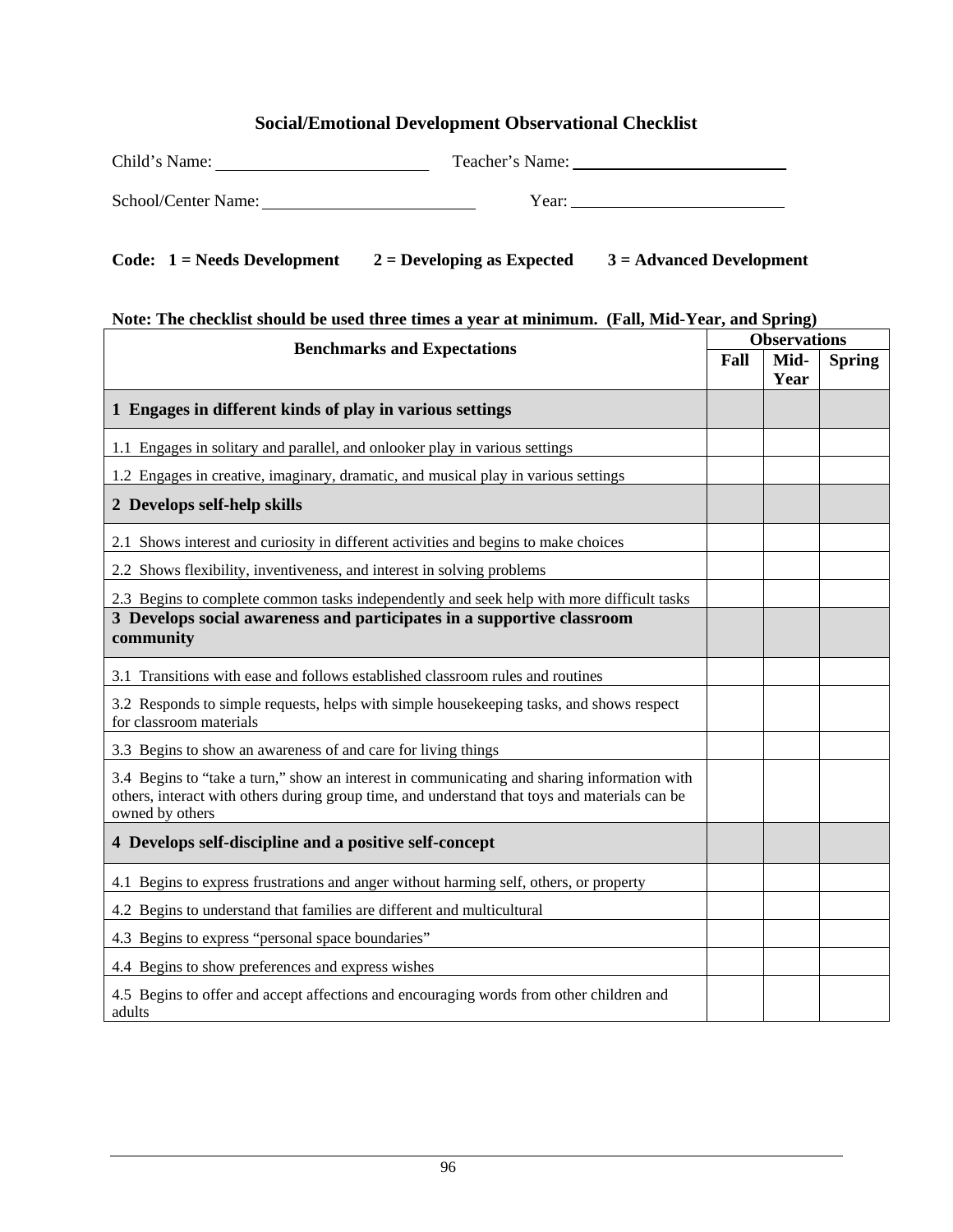# **Mississippi Pre-Kindergarten Curriculum Guidelines For Three Year Old Children**

# *Physical Development*

Physical movement is the center of a young child's life. A three year old child needs the opportunity to participate in experiences that foster fundamental motor and movement skills. Physical movement activities are critical for building a foundation in cognitive abilities, emergent literacy and mathematics. Further, social and emotional development is strengthened through movement. Physical movement enhances a child's growth, cognitive development and self-awareness.

## *Assessment Guidelines*

- **Observation will be the primary method of assessing a three year old child.**
- **Assessments help the teacher/caregiver plan future learning experiences.**
- **Portfolios and anecdotal notes are suggested procedures for collecting information and work samples.**
- **Observational checklists may be used to record progress toward the accomplishment of the benchmarks. A sample observational checklist for Physical Development follows this section.**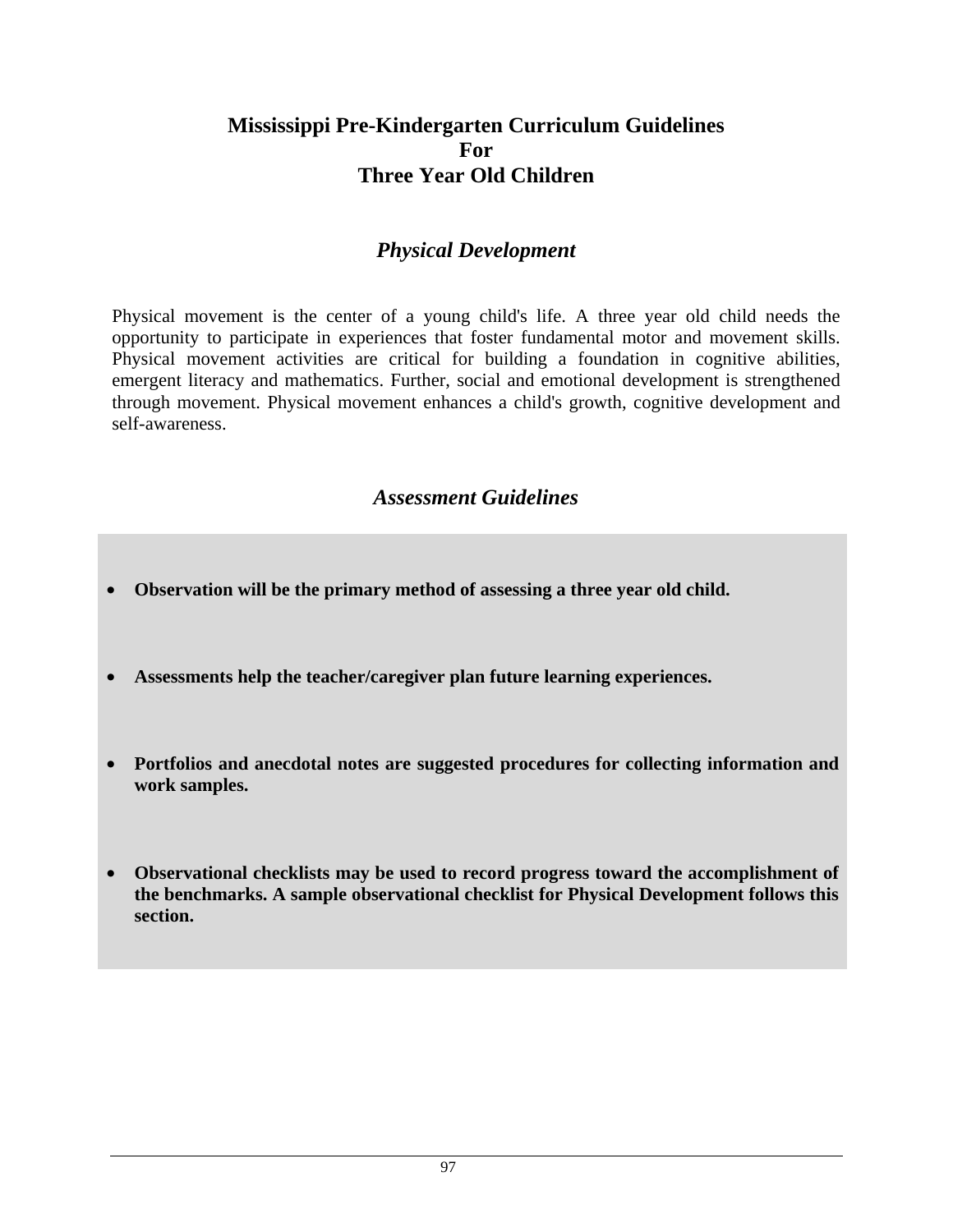# **Mississippi Pre-Kindergarten Curriculum Guidelines for Three Year Old Children**

## **Benchmarks and Expectations**

## *Physical Development*

**Note: The benchmarks are printed in bold and numbered. The expectations are numbered to match the benchmarks. The numbers are provided for clarity and do not reflect the order in which the benchmarks should be taught.**

#### **1. Develops sense of body coordination and explores moving in space**

- 1.1 Begins to develop sense of balance and body coordination
- 1.2 Begins to move in rhythm to songs and music

#### **2. Develops gross-motor skills**

- 2.1 Begins to develop large muscle coordination and greater control in movement
- 2.2 Begins to participate in group activities involving movement

#### **3. Develops fine-motor skills**

- 3.1 Begins to develop small muscle coordination using manipulative materials that vary in size, shape, and skill requirements
- 3.2 Begins to experiment with a wide variety of writing tools and drawing materials
- 3.3 Begins to show interest in technology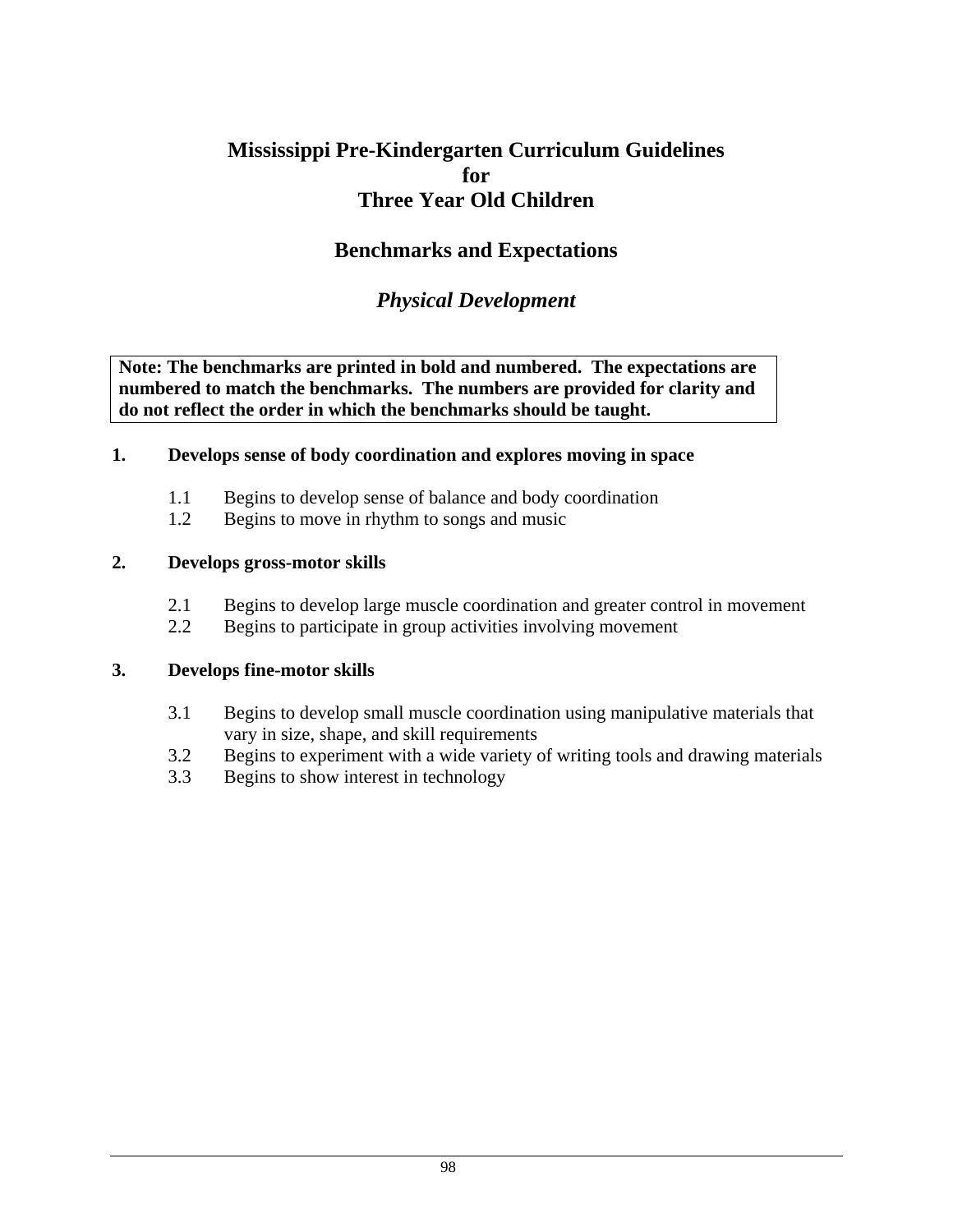| <b>Benchmark</b>                                                    | <i>Expectation</i>                                                                |
|---------------------------------------------------------------------|-----------------------------------------------------------------------------------|
| Develops sense of body coordination and<br>explores moving in space | 1.1<br>The child will begin to develop sense of<br>balance and body coordination. |

- Tape a piece of masking tape on the floor to make a straight line. Model walking on the line by placing one foot in front of the other (heel to toe). Encourage the child to walk on the line. The child may need to hold your hand at first because balancing takes a great deal of practice. Place another strip of tape four inches from the first one and allow the child to walk between the lines if he/she has difficulty. When the child feels ready, he/she might want to try walking backwards.
- Collect egg cartons and different sizes of cardboard boxes with open ends. Arrange the boxes in an open space to make an obstacle course. Provide directions for the child to complete the course.

*Example:* 

- 1) Step over the boxes.
- 2) Crawl through the box tunnel.
- 3) Hop over the egg cartons.

Allow many opportunities for practice. The child will gradually be able to follow the directions and complete the obstacle course.

- Provide opportunities for the child to toss and play catch with a beanbag.
- Place several pictures on the ground or floor. Provide the child with a beanbag and encourage the child to toss the bag on top of a specific picture. When the bag lands on the picture, praise the child's accomplishment and say, "Good job!"
- Provide opportunities for the child to bounce and catch a large ball using both hands.
- Allow plenty of time and space for running, jumping, and hopping.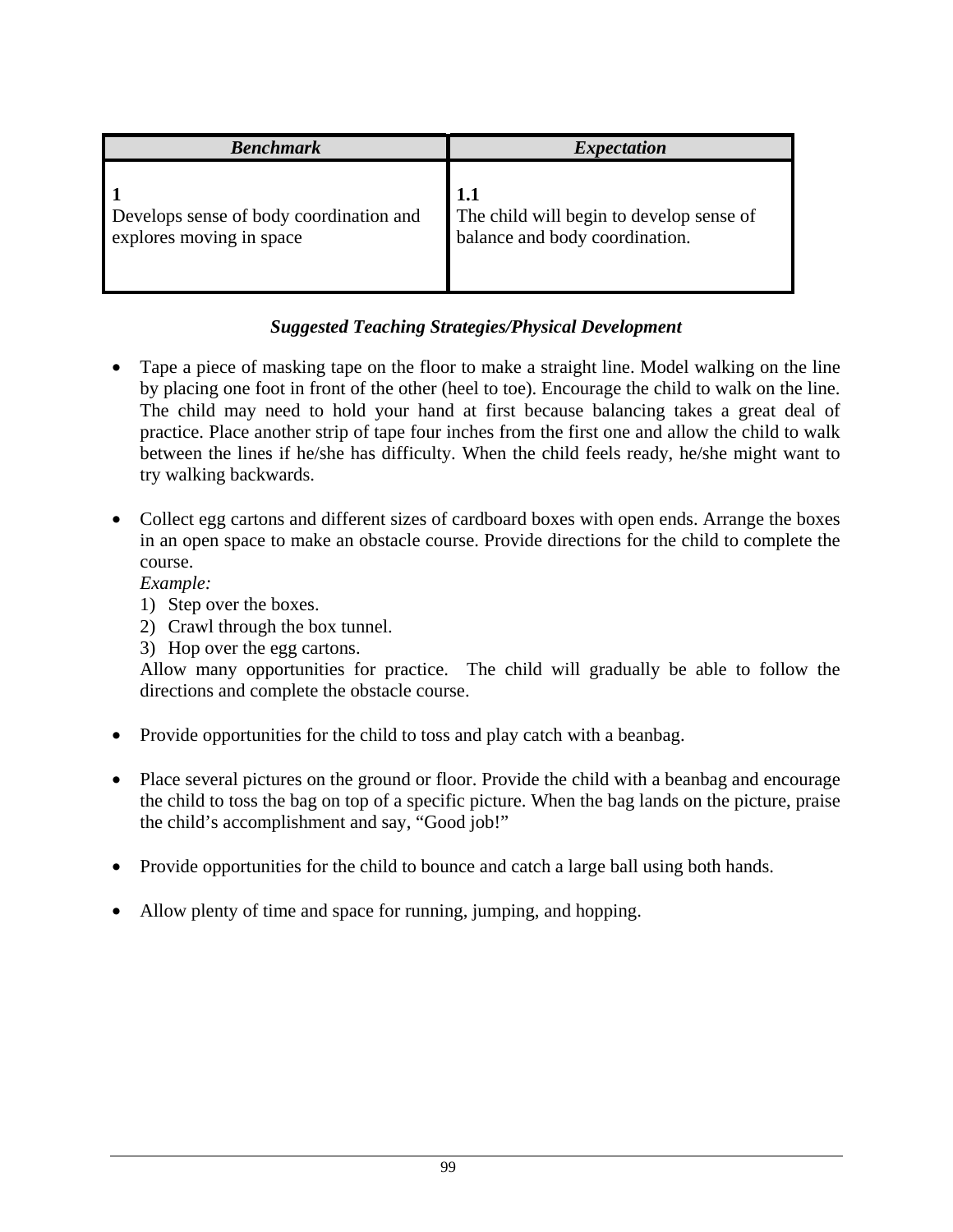| <b>Benchmark</b>                                                    | <i>Expectation</i>                                                   |
|---------------------------------------------------------------------|----------------------------------------------------------------------|
| Develops sense of body coordination and<br>explores moving in space | 1.2<br>The child will begin to move in rhythm to<br>songs and music. |

- Play music and encourage the child to move creatively to the rhythm. Alternate between music with fast rhythms and music with slow rhythms.
- Use a variety of age-appropriate songs and music that will allow the child to move to various tempos during transition time. Encourage the child to move while imitating the movement of different animals (e.g., gallop like a horse, waddle like a duck, slither like a snake, etc.).
- Sing songs that encourage movement (e.g., "Hokey Pokey" and "We've Got the Whole World in Our Hands"). *Note: Refer to Resource Section in Appendix C for words to songs.*
- Provide an opportunity for the child to march in a parade with other children. Play "marching" music and encourage the children to march to the beat of the music. The children could make their own music with pie-tin drums, homemade shakers, and cardboard horns as they march through the classroom or around the playground.
- Model new words for the child when describing body positions and movements during creative movement activities (e.g., I am *swaying* like a tree, I am *shaking* like a tambourine, etc.).
- Provide opportunities for the child to keep a steady beat by clapping hands, patting knees, and stomping feet in rhythm to music.
- Provide props and encourage the child to act out movements during musical activities. *Example:* Tape 18-inch strips of red, white, and blue crepe paper to paper towel tubes. Play patriotic music. Encourage the child to march and wave his/her patriotic baton.
- Model how to stalk, slink, and run like a cat. Encourage the child to imitate your actions. Play music and make movements like other familiar animals.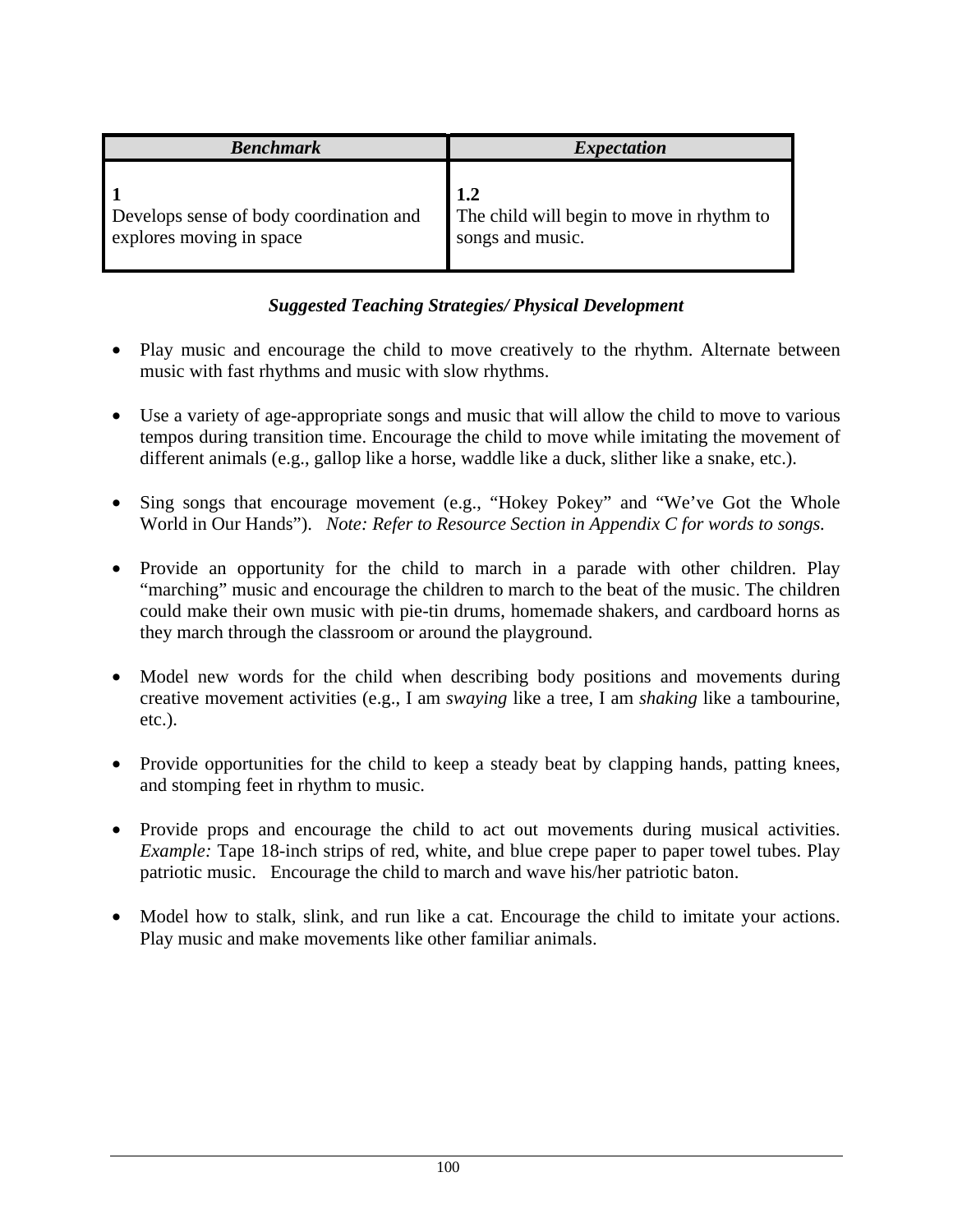| <b>Benchmark</b>            | <b>Expectation</b>                                                                                           |
|-----------------------------|--------------------------------------------------------------------------------------------------------------|
| Develops gross-motor skills | 2.1<br>The child will begin to develop large<br>muscle coordination and gain greater<br>control in movement. |

- Provide balls, hoops, beanbags, and riding toys for the child to use during indoor/outdoor play.
- Encourage the child to jump from low surfaces, jump over objects, and crawl through play tunnels.
- Model how to jump with arms swinging forward and upward while landing on both feet with weight carrying forward. Have the child repeat your movements.
- Provide daily opportunities for the child to walk on a balance beam. Lines may be taped on the floor or drawn on the playground if you do not have a balance beam. *Note: Some children will have more difficulty performing this task than other children.*
- Hang bells at various heights to create an obstacle course. Invite the child to join you in walking through the course and jumping or bending to ring the bells.
- Point to an object such as a tree and run with the child to the object. Touch the object and run back to where you started.
- Place a large box on its side. Have the child stand several feet from the box and try to kick a soccer ball into the box. As the child's ability increases, move the box farther away.
- Provide water and a large paintbrush and invite the child to paint the fence, wall or other appropriate surface with "invisible paint."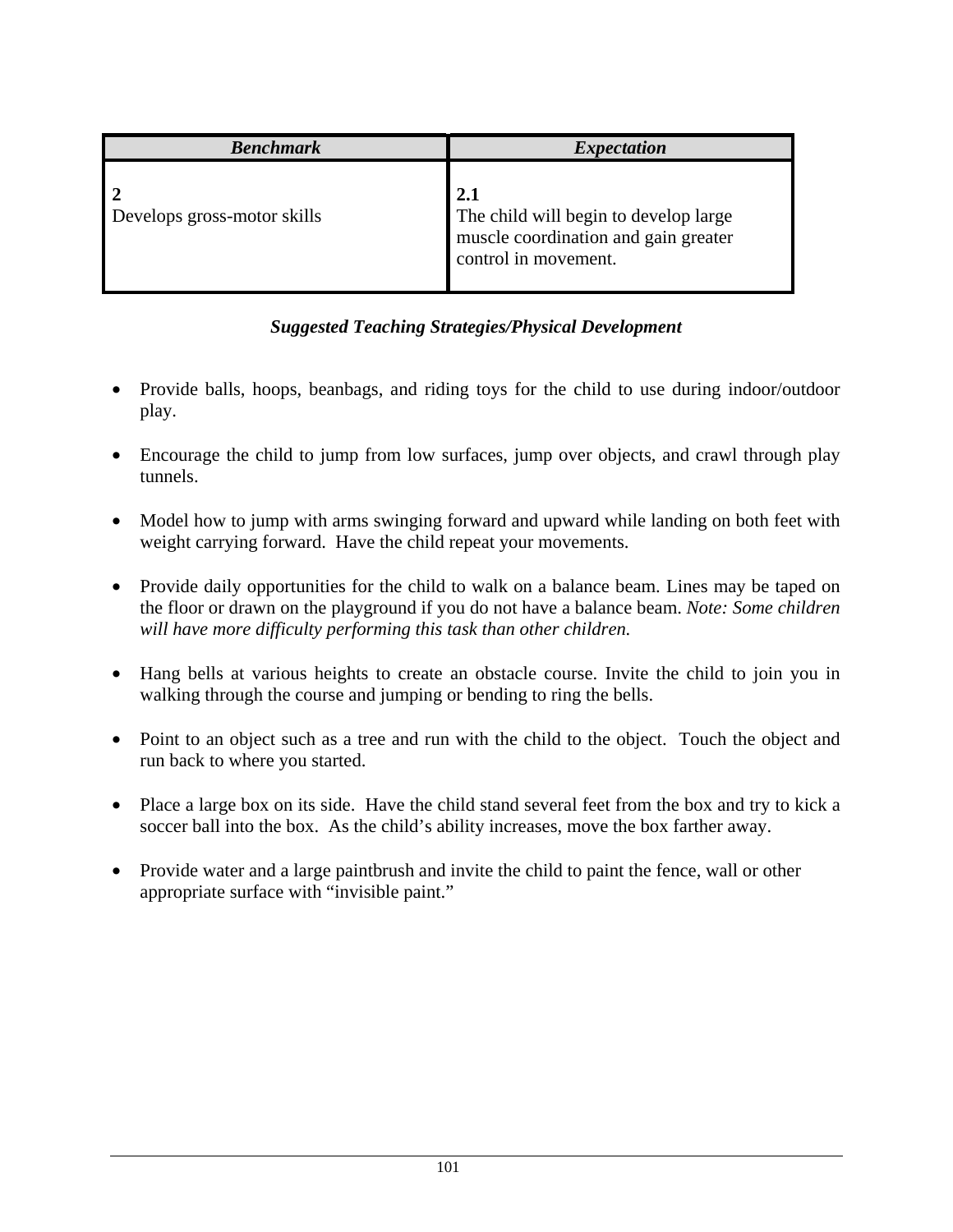| <b>Benchmark</b>            | <i>Expectation</i>                                                                        |
|-----------------------------|-------------------------------------------------------------------------------------------|
| Develops gross-motor skills | 2.2<br>The child will begin to participate during<br>group activities involving movement. |

- Provide daily opportunities for the child to participate with other children in singing and acting out songs (e.g., "The Farmer in the Dell" and "London Bridge"). *Note: Refer to Resource Section in Appendix C for words to songs.*
- Provide opportunities for the child to join other children in playing tag, relay races and group games such as "Red Light/Green Light," "The Elephant," and "Follow the Leader." *Note: Refer to Resource Section in Appendix C for game directions.*
- Recite rhymes that involve movement such as "The Airplane," "Row, Row, Row Your Boat," and "Windshield Wipers." *Note: Refer to Resource Section in Appendix C for words and movement to rhymes.*
- Recite and act out the action rhyme below to encourage the child's participation in group activities.

#### *Little Black Birds*

Two little black birds Sitting on the wall *(Hold up one finger of each hand.)*  One's name is Peter, The other's name is Paul. Fly away Peter! *(Put a hand behind your back.)*  Fly away, Paul! *(Put the other hand behind your back.)*  Come back, Peter! *(Bring the first hand from behind your back.)*  Come back, Paul! *(Bring the second hand from behind your back.)*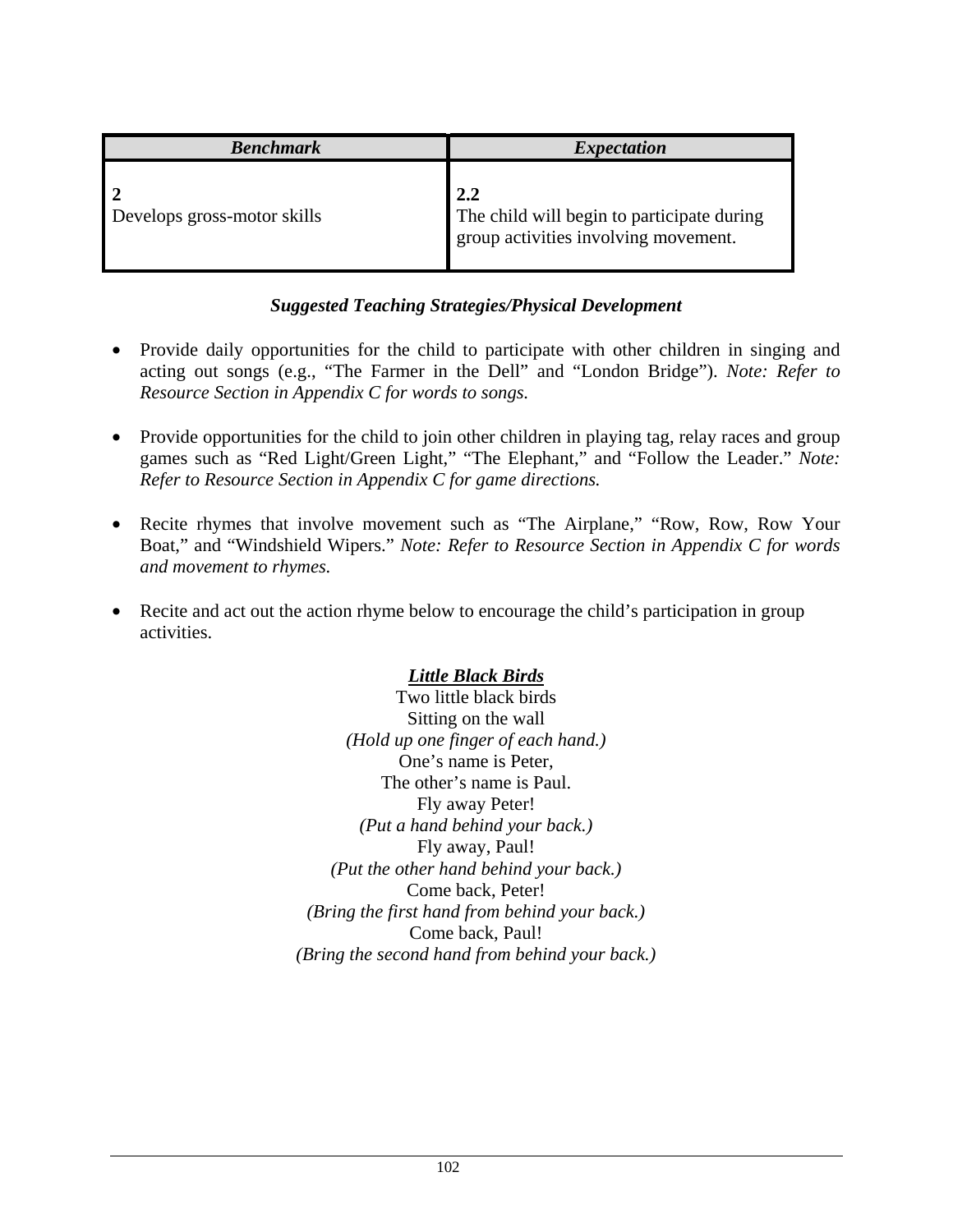• Play the outdoor game below to encourage the child's participation in large group activities.

#### *The Insect Game*

Ants like to march through the grass. Let's be ants and march together across the grass. Caterpillars like to crawl through the grass. Let's crawl through the grass.

Beetles like to scurry through the grass. Can you scurry without bumping into anything? Let's scurry through the grass like beetles. Grasshoppers like to hop through the grass. Let's hop across the grass like grasshoppers.

Bees like to fly across the grass smelling flowers and clover. Let's put on our wings, turn on our buzzers, and fly across the top of the grass looking for flowers.

• Provide a parachute, tablecloth, sheet, or strips of cloth for the children to go under and through. Model words for the child to use in describing his/her movements during the group activity.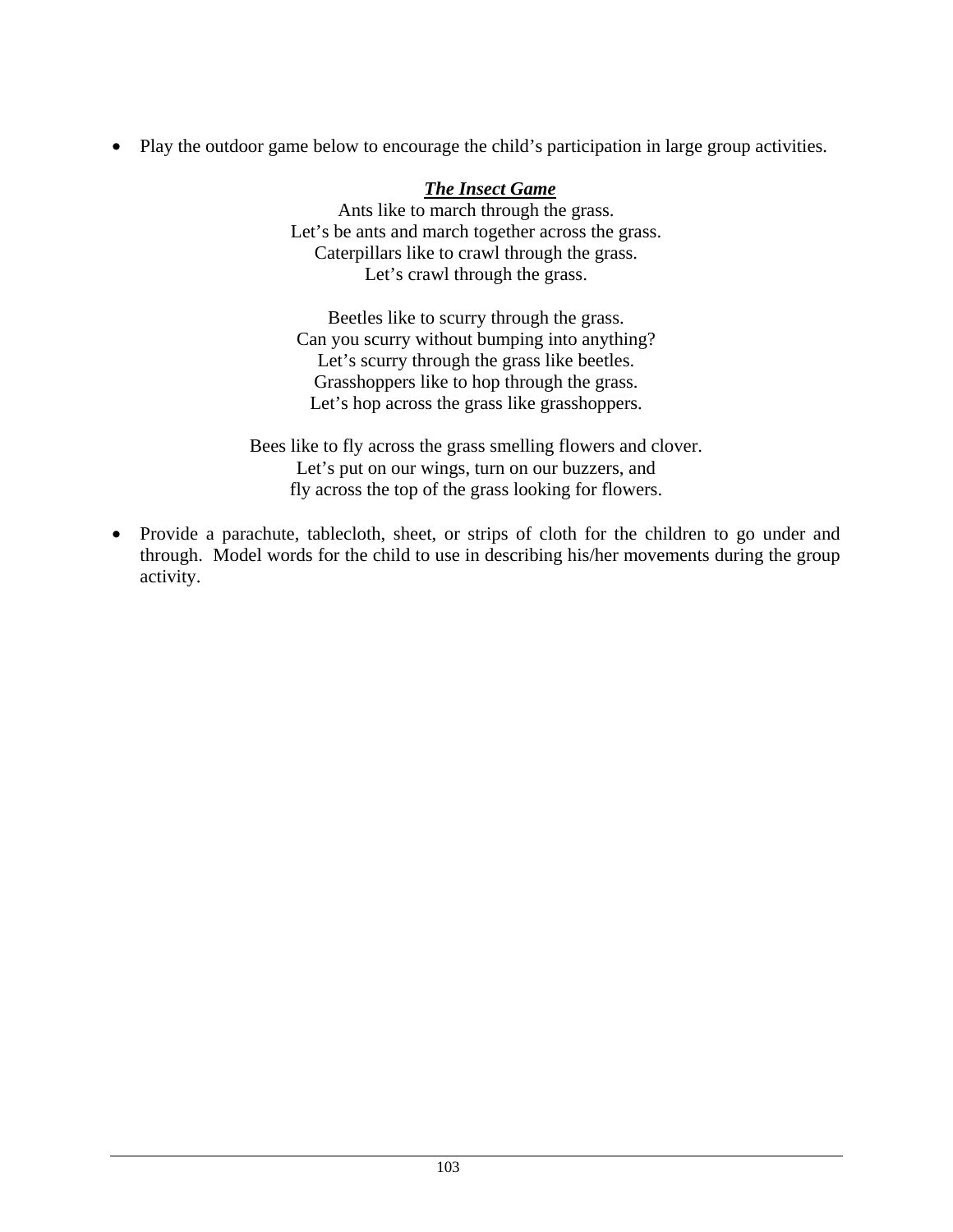| <b>Benchmark</b>           | <b>Expectation</b>                                                                                                                                       |
|----------------------------|----------------------------------------------------------------------------------------------------------------------------------------------------------|
| Develops fine motor-skills | 3.1<br>The child will begin to develop small<br>muscle coordination using manipulative<br>materials that vary in size, shape, and skill<br>requirements. |

- Provide the child with various sizes and shapes of building blocks. Build a tall building or a long ridge with the child. Model new words for the child to use as the two of you work together.
- Provide the child with a pair of small blunt scissors, old magazine pages, and plenty of time to practice cutting.
- Provide materials to use in holding and grasping activities in learning centers to foster the development of fine motor skills (e.g., garden tools, small toys, measuring cups and spoons, large paper, feather dusters, rhythm sticks, etc.).
- Construct a clothesline by stringing a line between two chairs. Provide clothespins and small pieces of cloth or baby clothes for the child to hang on the line. It does not matter what the child hangs on the line. Perhaps he/she could try hanging leaves, pictures, or paintings. This activity may be done indoors or outdoors.
- Provide opportunities for the child to participate in stringing activities. *Example:*  ® Stringing large bead on a shoelace. ® Stringing Cheerios, Fruit Loops, or large macaroni on yarn to make a necklace.
- 
- Provide a plastic bowl of dried beans, macaroni, or cereal and a pair of tweezers. Have the child practice picking up an item with the tweezers and transferring it to an empty bowl.
- Provide a small plastic bowl of water, an eyedropper, and an empty plastic bowl. Show the child how to transfer the water from the water bowl to the empty bowl using the eyedropper. Provide many opportunities for the child to practice.
- Fold a piece of paper in half. Help the child dip a piece of string in thinned poster paint. Lay the string on one side of the paper and fold over to create a design.
- Draw circles on a sheet of paper. Place a bowl of Cheerios next to the paper. Encourage the child to place a Cheerio inside each circle on the paper. Gradually reduce the size of the circles.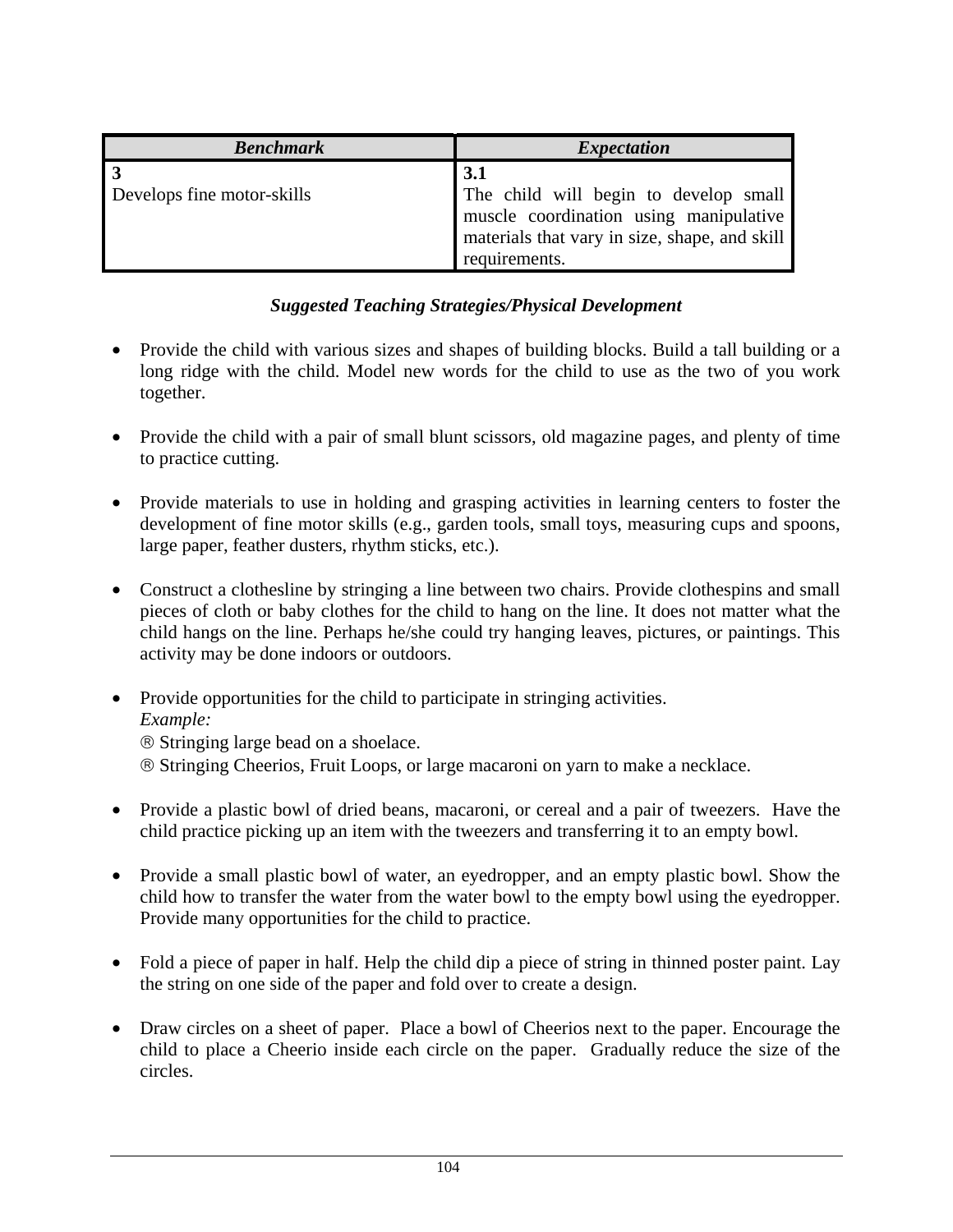| <b>Benchmark</b>           | <i>Expectation</i>                                                                                          |
|----------------------------|-------------------------------------------------------------------------------------------------------------|
| Develops fine-motor skills | 3.2<br>The child will begin to experiment with a<br>wide variety of writing tools and drawing<br>materials. |

- Provide writing materials for the child to experiment with in each learning center. *Example:* Clipboard and paper for designing blueprints and signs in the block/construction center, crayons, paintbrushes, markers, pens and pencils in the art/writing center, pads for writing lists in the kitchen area, and writing prescriptions in the dramatic play center.
- Model writing throughout the day (e.g., write lunch menus during circle time, label objects in the classroom, write stories and letters, etc.). Encourage the child to scribble on paper as much as possible instead of "staying inside the lines" in coloring books.
- Provide outdoor chalk for the child to draw on sidewalks and paved areas. Freehand drawing develops creativity.
- Play fast music followed by slow music and encourage the child scribble to the music.
- Read *Where the Wild Things Are* by Maurice Sendak. *(You can find the book in your local library*.*)* Encourage the child to think about or imagine a monster like the monsters in the book. Encourage the child to think of an imaginary monster that they would like to see. Ask the child what his/her imaginary monster looks like (e.g., "Does your monster have a long tail?" "What color is your monster?"). Provide materials in the art center (e.g., large newsprint, paintbrushes, and paints) and encourage the child to paint his/her imaginary monster.
- Provide a paper plate along with glue, small pieces of yarn, large buttons, and markers for the child to use in designing a head and face. Assist the child in gluing yarn on the top and sides of the plate for hair and use markers to draw the eyes, mouth, and nose. Display the "faces" in the classroom.
- Provide a box top filled with salt, rice, or sand. Provide plenty of time for the child to practice writing and drawing (e.g., trace the initial letter in the child's name using fingers, draw facial expressions, shapes, and abstract designs with fingers).
- Provide the child with fingerpaint, shaving cream or instant pudding, large paper, and a painter's smock. Allow the child to paint on paper using his/her fingers. Place the child's hand in the mixture and make handprints on another piece of paper.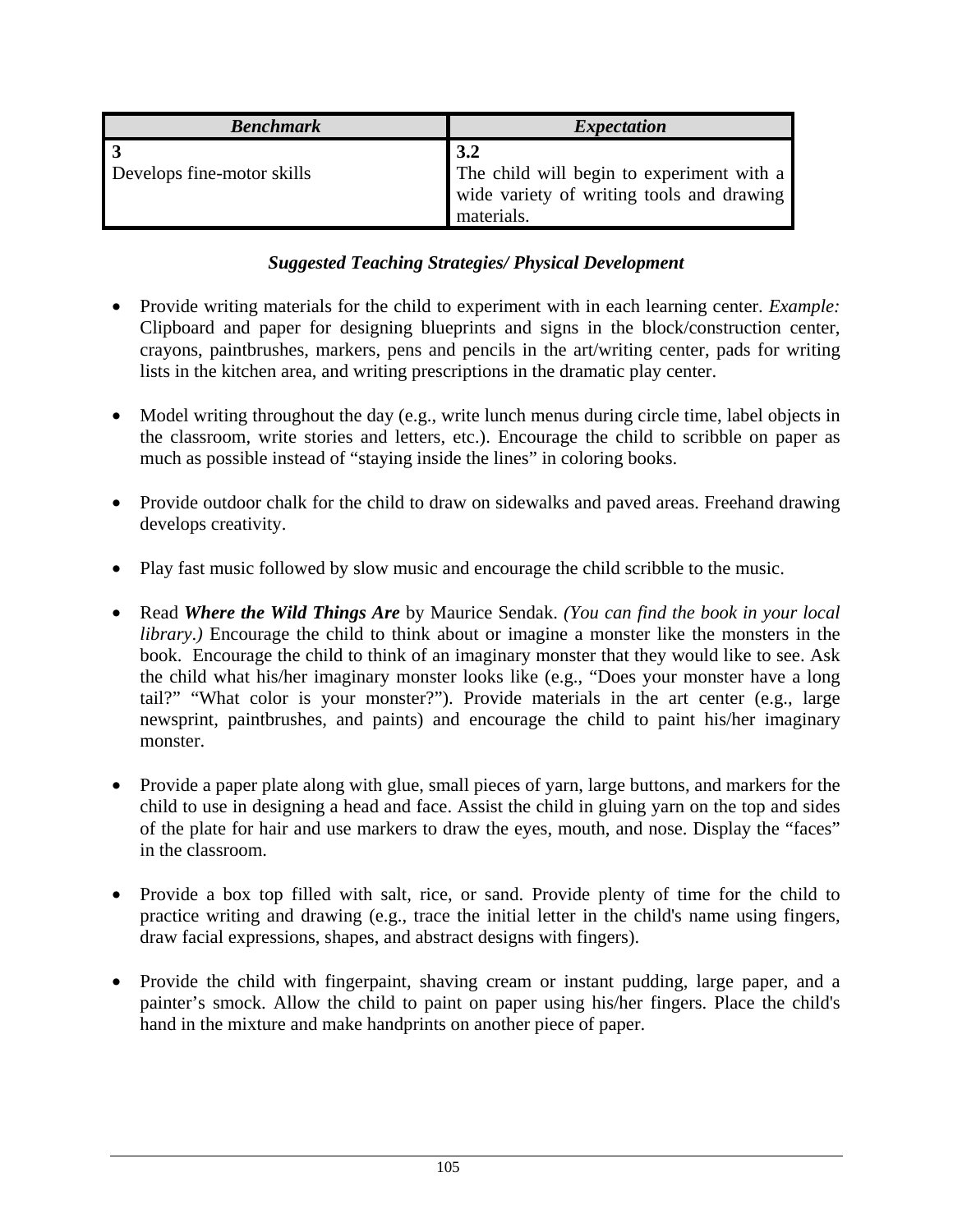| <b>Benchmark</b>                             | <i>Expectation</i>                                                |
|----------------------------------------------|-------------------------------------------------------------------|
| $\overline{3}$<br>Develops fine-motor skills | 3.3<br>The child will begin to show an interest in<br>technology. |

- Model use of the computer to write a note to the child or a take-home letter to parents.
- Provide short periods of time for the child to practice clicking and maneuvering the computer mouse.
- Provide opportunities for the child to experiment with age-appropriate computer games and software.
- Model use of technical terminology (e.g., printer, keyboard, mouse, click, screen, etc.).
- Provide opportunities for the child to turn the cassette player, CD player, radio, and television on and off.
- Allow the child to place a videotape in the VCR.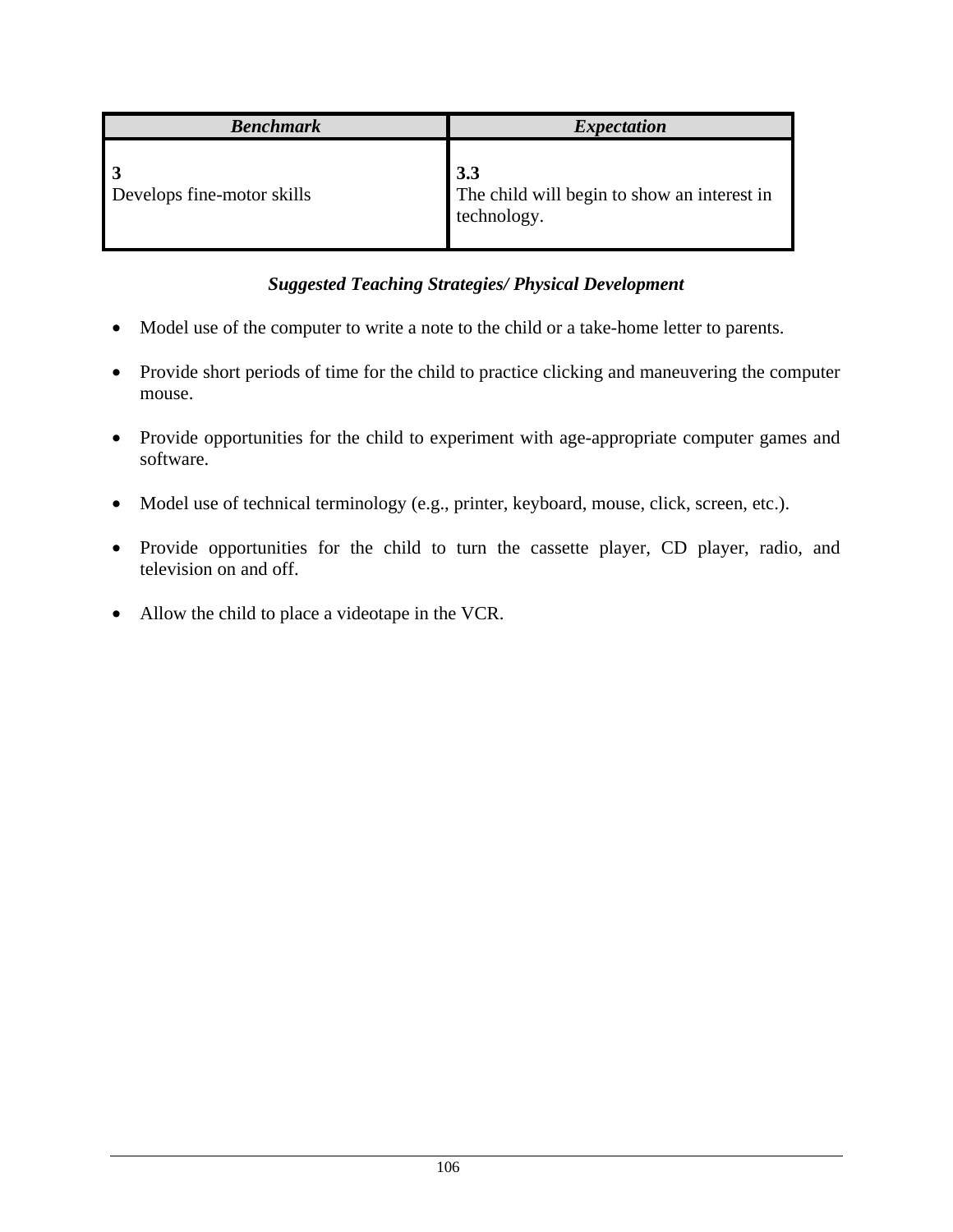# **Physical Development Observational Checklist**

| Child's Name:       | Teacher's Name: |
|---------------------|-----------------|
| School/Center Name: | Year:           |

#### Code: 1 = Needs Development 2 = Developing as Expected 3 = Advanced Development

#### **Note: The checklist should be used three times a year at minimum. (Fall, Mid-Year, and Spring)**

|                                                                                                                                   | <b>Observations</b> |              |               |
|-----------------------------------------------------------------------------------------------------------------------------------|---------------------|--------------|---------------|
| <b>Benchmarks and Expectations</b>                                                                                                | Fall                | Mid-<br>Year | <b>Spring</b> |
| 1 Develops sense of body coordination and explores moving in space                                                                |                     |              |               |
| 1.1 Begins to develop sense of balance and body coordination                                                                      |                     |              |               |
| 1.2 Begins to move in rhythm to songs and music                                                                                   |                     |              |               |
| 2 Develops gross-motor skills                                                                                                     |                     |              |               |
| 2.1 Begins to develop large muscle coordination and greater control in<br>movement                                                |                     |              |               |
| 2.2 Begins to participate in group activities involving movement                                                                  |                     |              |               |
| 3 Develops fine-motor skills                                                                                                      |                     |              |               |
| 3.1 Begins to develop small muscle coordination using manipulative<br>materials that vary in size, shape, and skill requirements. |                     |              |               |
| 3.2 Begins to experiment with a wide variety of writing tools and drawing<br>materials                                            |                     |              |               |
| 3.3 Begins to show interest in technology                                                                                         |                     |              |               |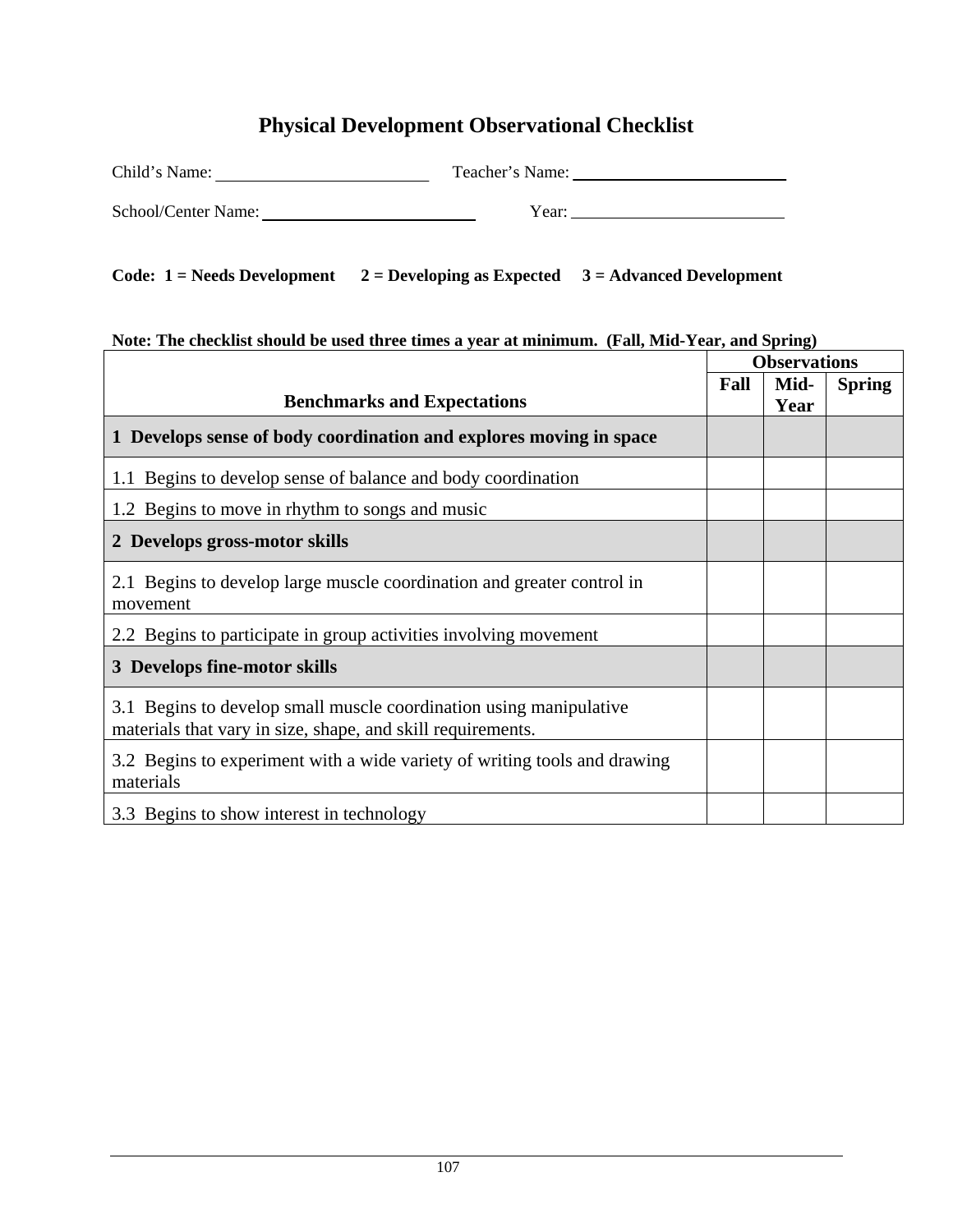#### **References**

1001 rhymes and fingerplays. (1994). Torrance, CA: Totline Publication.

- Althouse, R., Johnson, M. & Mitchell, S. (2003). The colors of learning. Washington, DC: National Association for the Education of Young Children.
- Bailey, B. (1996). *I love you rituals.* Oviedo, FL: Loving Guidance, Inc.
- Clay, C. (Speaker). (1998). Give me toys and I will play. Mississippi Early Childhood Conference. Hattiesburg, MS: Mississippi Early Childhood Association.
- Cobb, N. (2001). The child: Infants and children. Palo Alto, CA: Mayfield Publishing Company.
- Coletta, A. (1986). Year 'round activities for four-year-old children. Wayne, NJ: Delmar Publishers.
- Cunningham, P. & Allington, R. (1999). Classrooms that work: They all can read and write. Boston: Addison-Wesley Educational Publisher, Inc.
- David, J. & Mitchell, J. (1992). Explorations with young children. Mt. Raines, MD: Bank Street College of Education.
- Dodge, D. & Colker L. (1988). The creative curriculum of early childhood. Washington, DC: Teaching Strategies, Inc.
- Elliott, B. (2002). The early childhood educator in practice: Measuring performance. Albany: NY: Delmar Publishers.
- Feldman, J. (1995). Transition time. Beltsville, MD: Gryphon House.
- Feldman, J. (2000). Transition tips and tricks. Beltsville, MD: Gryphon House.
- Ferguson-Florissant School District. (1980). Learning activities. Florissant, MO: Ferguson-Florissant School District Early Childhood Program.
- Gestwick, C. (1995). Developmentally appropriate practice. Albany, NY: Delmar Publishers.
- Gober, S. (2002). Six simple ways to assess young children. Albany, NY: Delmar Publishers.
- Greenman, J. & A. (1996). Prime times: A handbook for excellence in infants and toddler care. St. Paul, MN: Redleaf Press.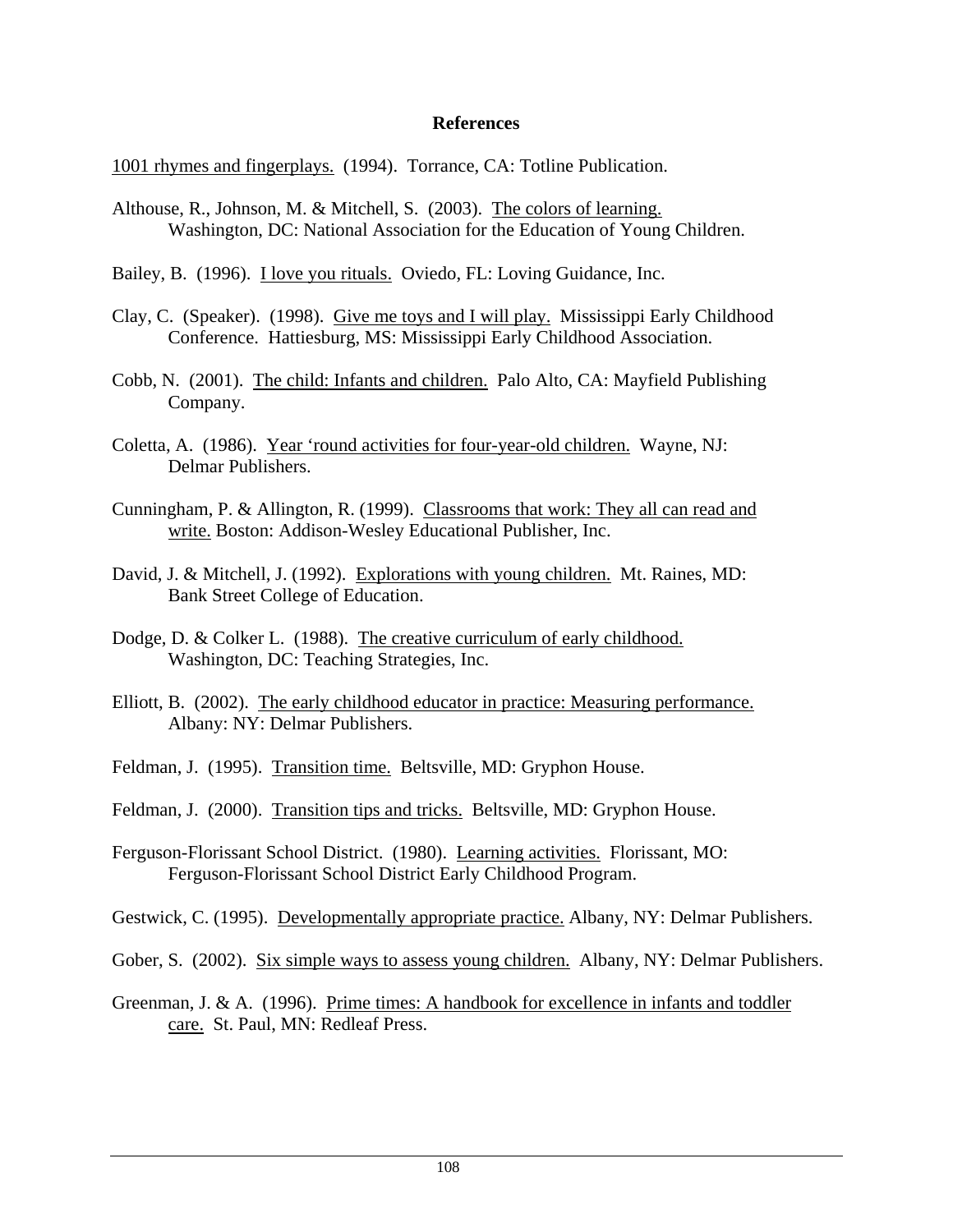- Hendrix, A. (Speaker). (1998). Infusing technology into the early childhood classroom. Mississippi Early Childhood Conference. Hattiesburg, MS: Mississippi Early Childhood Association.
- Isbell, R. & Raines, S. (2000). Tell it again! Easy-to-tell stories with activities for young children. Beltsville, MD: Gryphon House.
- Kostelnik, M. J. (1991). Teaching young children using themes. Glenview, IL: Scott Foresman and Company.
- McMillan, D. (1996). Time for assessment. Carthage, IL: Teaching and Learning Company.
- Mississippi Department of Education (1997). Bridges: Bringing resources, inclusions, and developmentally appropriate gains to every child in Mississippi. Jackson, MS: Mississippi Department of Education.
- Mississippi Department of Education (2000). Every child a reader. Jackson, MS: Mississippi Department of Education.
- Moore, J., Hall, G., Tryon, L., & Franco, B. (1994). How to do plays with children. Monterey, CA: Evan-Moor Corporation.
- National Head Start STEP Training (2002). Houston, Texas: Center for Improving the Readiness of Children for Learning and Education, University of Texas Health Science Center at Houston.
- Neuman, S., Copple, C. & Bredekamp, S. (2000). Learning to read and write: Developmentally appropriate practices for young children. Washington, DC: National Association for the Education of Young Children.
- Nielson, B. (2001). Week by week: Plans for observing and recording young children. Albany: Delmar Publishers.
- Nitko, A. (2001). Educational assessment of students. Upper Saddler River: Prentiss-Hall Publishers.
- Rockwell, R., Hodge, D., & Searcy B. (1999). Linking language. Beltsville, MD: Gryphon House.
- Sanders, S. (2002). Active for life. Washington, DC: National Association for the Education of Young Children.

Schiller, P. & Moore, T. (1993). Where is thumbkin? Beltsville, Maryland: